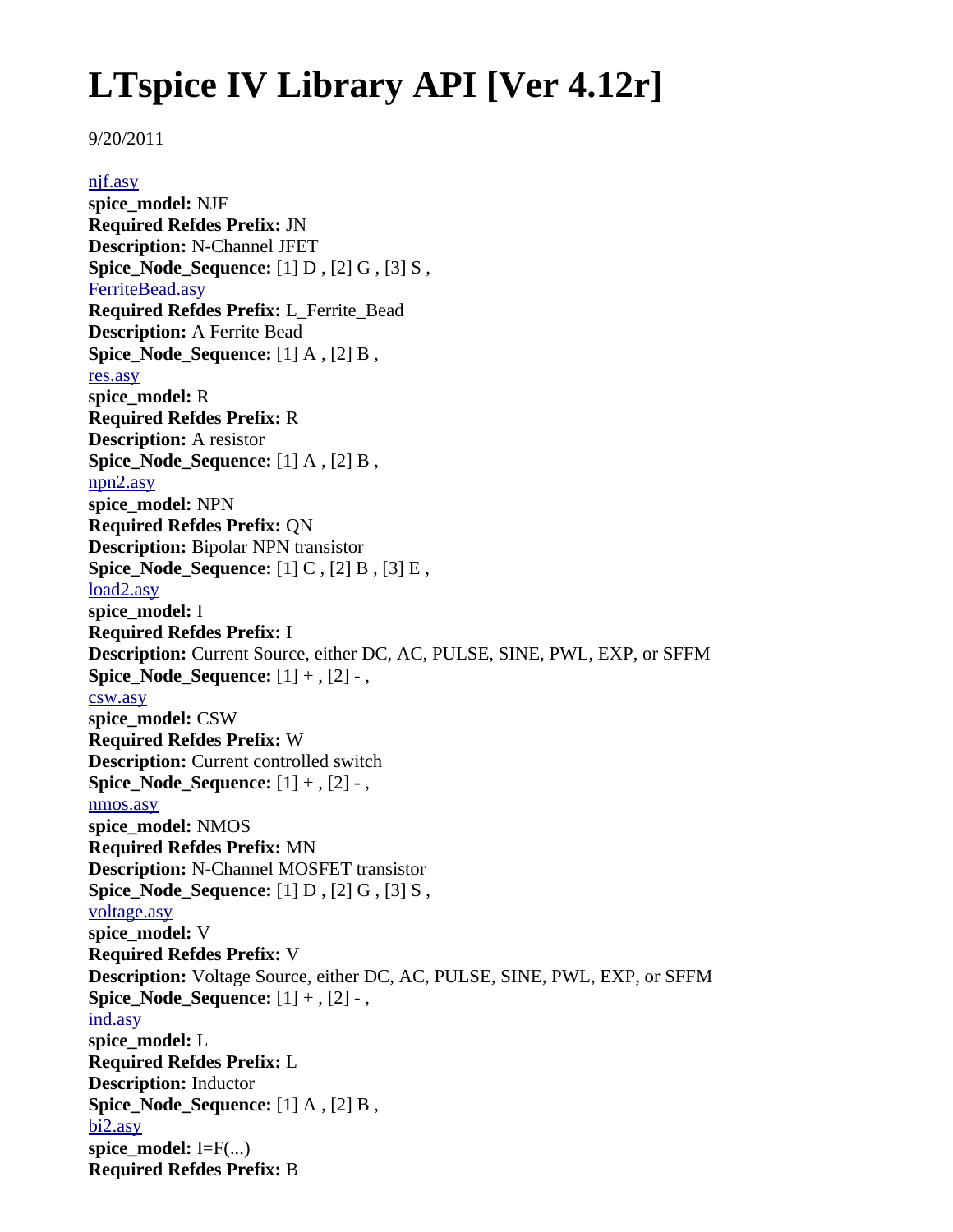**Description:** Arbitrary behavioral current source **Spice\_Node\_Sequence:** [1] + , [2] - , [polcap.asy](file:///home/cmcdowell/.wine/drive_c/Program%20Files/LTC/LTspiceIV/lib/sym/polcap.asy) **spice\_model:** C **Required Refdes Prefix:** C **Description:** Polarized Capacitor **Spice Node Sequence:** [1] A , [2] B , [sw.asy](file:///home/cmcdowell/.wine/drive_c/Program%20Files/LTC/LTspiceIV/lib/sym/sw.asy) **spice\_model:** SW **Required Refdes Prefix:** S **Description:** Voltage controlled switch **Spice\_Node\_Sequence:** [1] A , [2] B , [3] NC+ , [4] NC- , [pjf.asy](file:///home/cmcdowell/.wine/drive_c/Program%20Files/LTC/LTspiceIV/lib/sym/pjf.asy) **spice\_model:** PJF **Required Refdes Prefix:** JP **Description:** P-Channel JFET transistor **Spice\_Node\_Sequence:** [1] D , [2] G , [3] S , [bv.asy](file:///home/cmcdowell/.wine/drive_c/Program%20Files/LTC/LTspiceIV/lib/sym/bv.asy) **spice** model:  $V=F(...)$ **Required Refdes Prefix:** B **Description:** Arbitrary behavioral voltage source **Spice Node Sequence:**  $[1] +$ ,  $[2]$  -, [tline.asy](file:///home/cmcdowell/.wine/drive_c/Program%20Files/LTC/LTspiceIV/lib/sym/tline.asy) **spice\_model:** Td=50n Z0=50 **Required Refdes Prefix:** T **Description:** Ideal Lossless Transmission Line **Spice\_Node\_Sequence:** [1] I1 , [2] R1 , [3] I2 , [4] R2 , [pnp2.asy](file:///home/cmcdowell/.wine/drive_c/Program%20Files/LTC/LTspiceIV/lib/sym/pnp2.asy) **spice\_model:** PNP **Required Refdes Prefix:** QP **Description:** Bipolar PNP transistor **Spice Node Sequence:** [1] C, [2] B, [3] E, [load.asy](file:///home/cmcdowell/.wine/drive_c/Program%20Files/LTC/LTspiceIV/lib/sym/load.asy) **spice\_model:** I **Required Refdes Prefix:** I **Description:** Current Source, either DC, AC, PULSE, SINE, PWL, EXP, or SFFM **Spice\_Node\_Sequence:** [1] A , [2] B , [FerriteBead2.asy](file:///home/cmcdowell/.wine/drive_c/Program%20Files/LTC/LTspiceIV/lib/sym/FerriteBead2.asy) **Required Refdes Prefix:** L\_Ferrite\_Bead **Description:** A Ferrite Bead(Alternate symbol) **Spice Node Sequence:** [1] A , [2] B , [npn4.asy](file:///home/cmcdowell/.wine/drive_c/Program%20Files/LTC/LTspiceIV/lib/sym/npn4.asy) **spice\_model:** NPN **Required Refdes Prefix:** QN **Description:** Bipolar NPN transistor with substrate node. You would normally use this with your own .model statement. **Spice\_Node\_Sequence:** [1] C , [2] B , [3] E , [4] S , [ltline.asy](file:///home/cmcdowell/.wine/drive_c/Program%20Files/LTC/LTspiceIV/lib/sym/ltline.asy) **spice\_model:** LTRA **Required Refdes Prefix:** O **Description:** Lossy Transmission Line. Note: You must supply the .model for this device **Spice\_Node\_Sequence:** [1] I1 , [2] R1 , [3] I2 , [4] R2 , [pmos4.asy](file:///home/cmcdowell/.wine/drive_c/Program%20Files/LTC/LTspiceIV/lib/sym/pmos4.asy)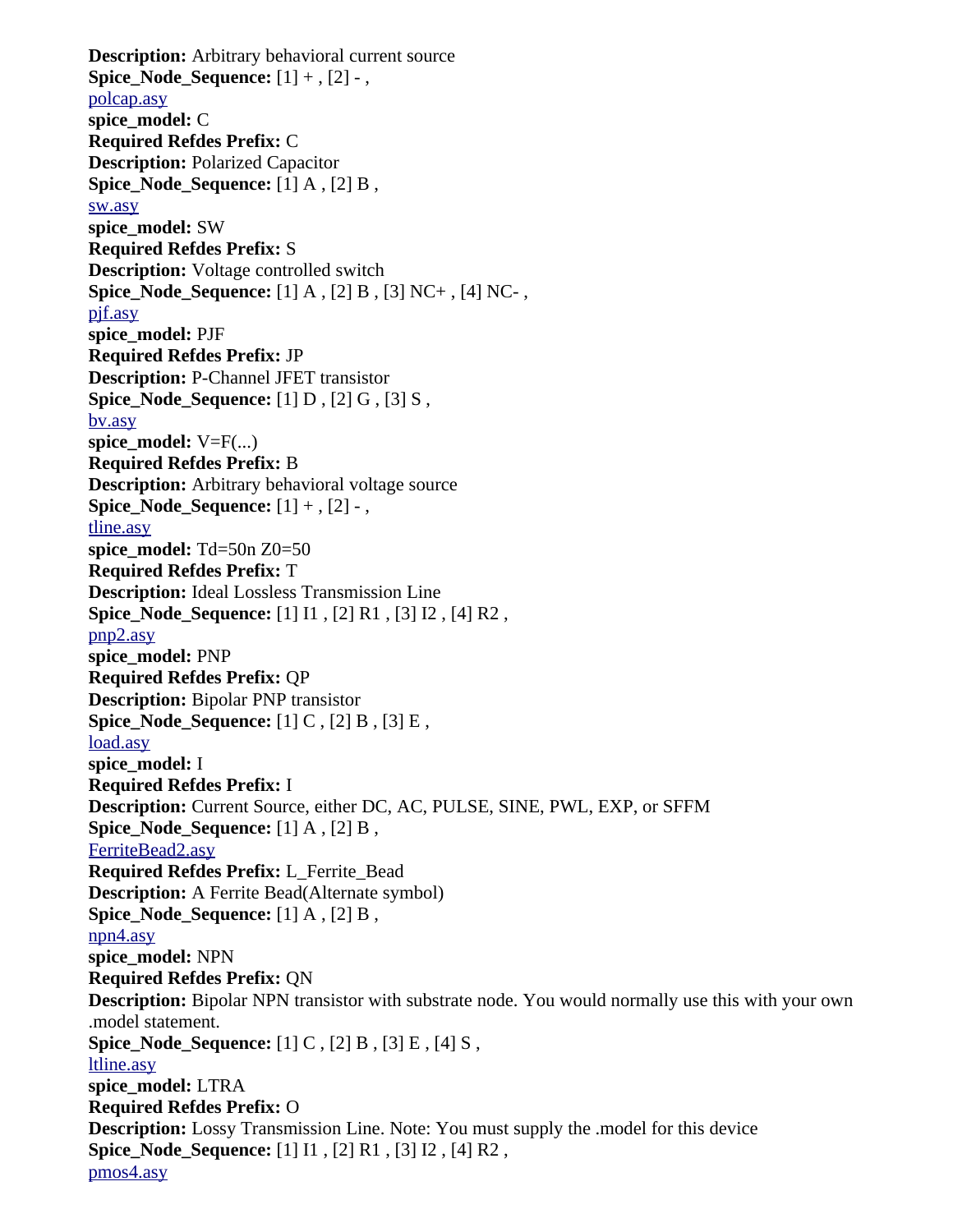**spice\_model:** PMOS **Required Refdes Prefix:** MP **Description:** P-Channel MOSFET transistor with explicit substrate connection(used for monolithic MOSFETS) **Spice\_Node\_Sequence:** [1] D , [2] G , [3] S , [4] B , [LED.asy](file:///home/cmcdowell/.wine/drive_c/Program%20Files/LTC/LTspiceIV/lib/sym/LED.asy) **spice\_model:** D **Required Refdes Prefix:** D **Description:** Light Emitting Diode **Spice\_Node\_Sequence:** [1] + , [2] - , [pnp.asy](file:///home/cmcdowell/.wine/drive_c/Program%20Files/LTC/LTspiceIV/lib/sym/pnp.asy) **spice\_model:** PNP **Required Refdes Prefix:** QP **Description:** Bipolar PNP transistor **Spice\_Node\_Sequence:** [1] C , [2] B , [3] E , [npn.asy](file:///home/cmcdowell/.wine/drive_c/Program%20Files/LTC/LTspiceIV/lib/sym/npn.asy) **spice\_model:** NPN **Required Refdes Prefix:** QN **Description:** Bipolar NPN transistor **Spice Node Sequence:** [1] C, [2] B, [3] E, [cap.asy](file:///home/cmcdowell/.wine/drive_c/Program%20Files/LTC/LTspiceIV/lib/sym/cap.asy) **spice\_model:** C **Required Refdes Prefix:** C **Description:** Capacitor **Spice\_Node\_Sequence:** [1] A , [2] B , [e.asy](file:///home/cmcdowell/.wine/drive_c/Program%20Files/LTC/LTspiceIV/lib/sym/e.asy) **spice\_model:** E **Required Refdes Prefix:** E **Description:** Voltage dependent voltage source **Spice Node Sequence:**  $[1] +$ ,  $[2] -$ ,  $[3]$  P,  $[4]$  N, [mesfet.asy](file:///home/cmcdowell/.wine/drive_c/Program%20Files/LTC/LTspiceIV/lib/sym/mesfet.asy) **spice\_model:** NMF **Required Refdes Prefix:** Z **Description:** GaAs MESFET transistor Note: You must supply the .model for this device **Spice\_Node\_Sequence:** [1] D , [2] G , [3] S , [npn3.asy](file:///home/cmcdowell/.wine/drive_c/Program%20Files/LTC/LTspiceIV/lib/sym/npn3.asy) **spice\_model:** NPN **Required Refdes Prefix:** QN **Description:** Bipolar NPN transistor **Spice\_Node\_Sequence:** [1] C , [2] B , [3] E , [schottky.asy](file:///home/cmcdowell/.wine/drive_c/Program%20Files/LTC/LTspiceIV/lib/sym/schottky.asy) **spice\_model:** D **Required Refdes Prefix:** D **Description:** Schottky diode **Spice\_Node\_Sequence:** [1] + , [2] - , [varactor.asy](file:///home/cmcdowell/.wine/drive_c/Program%20Files/LTC/LTspiceIV/lib/sym/varactor.asy) **spice\_model:** D **Required Refdes Prefix:** D **Description:** Diode **Spice Node Sequence:**  $[1] +$ ,  $[2]$  -, [diode.asy](file:///home/cmcdowell/.wine/drive_c/Program%20Files/LTC/LTspiceIV/lib/sym/diode.asy) **spice\_model:** D **Required Refdes Prefix:** D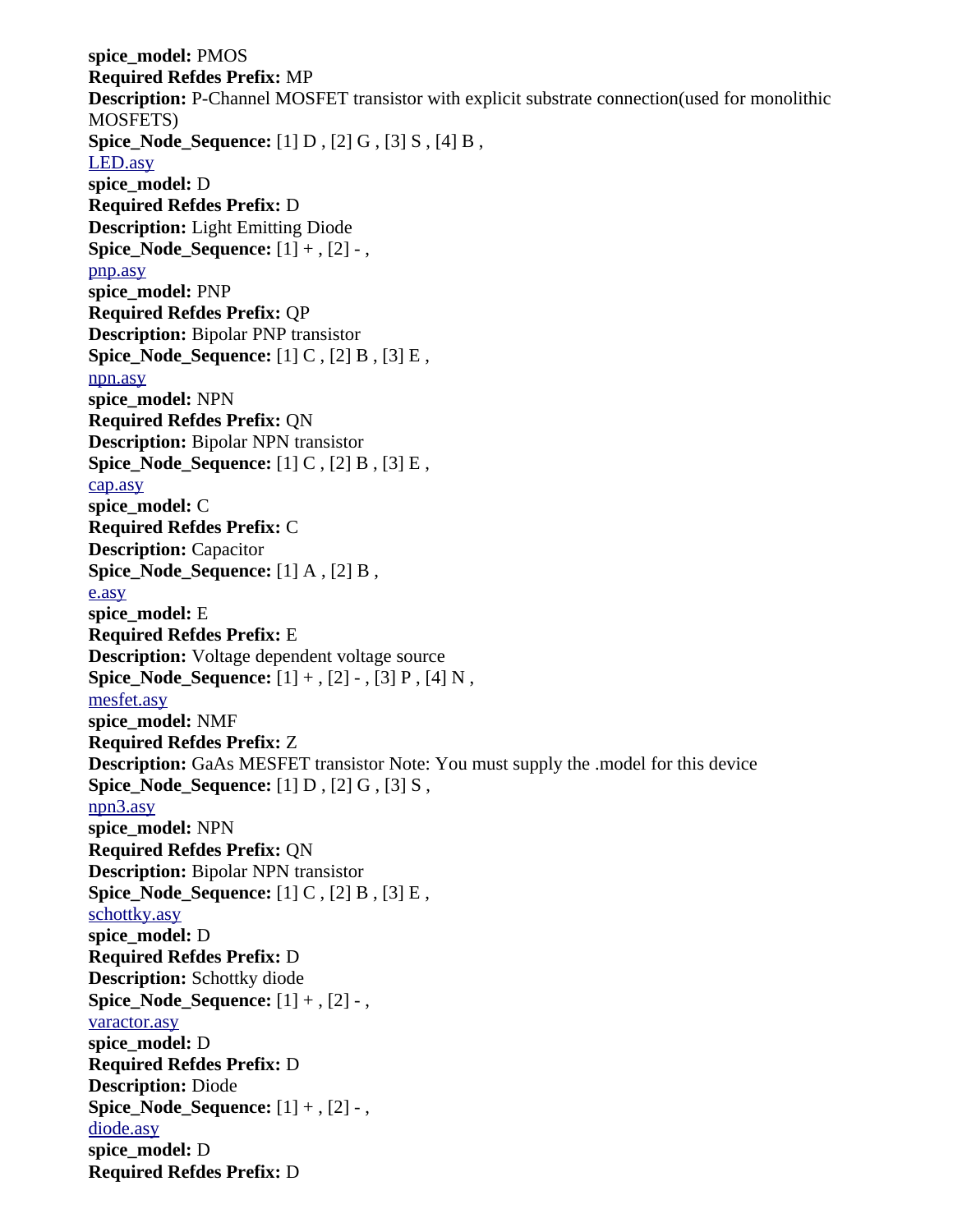**Description:** Diode **Spice\_Node\_Sequence:** [1] + , [2] - , [nmos4.asy](file:///home/cmcdowell/.wine/drive_c/Program%20Files/LTC/LTspiceIV/lib/sym/nmos4.asy) **spice\_model:** NMOS **Required Refdes Prefix:** MN **Description:** N-Channel MOSFET transistor with explicit substrate connection(used for monolithic MOSFETS) **Spice\_Node\_Sequence:** [1] D , [2] G , [3] S , [4] B , [pnp4.asy](file:///home/cmcdowell/.wine/drive_c/Program%20Files/LTC/LTspiceIV/lib/sym/pnp4.asy) **spice\_model:** PNP **Required Refdes Prefix:** QP **Description:** Bipolar PNP transistor with substrate node. You would normally use this with your own .model statement. **Spice\_Node\_Sequence:** [1] C , [2] B , [3] E , [4] S , [g.asy](file:///home/cmcdowell/.wine/drive_c/Program%20Files/LTC/LTspiceIV/lib/sym/g.asy) **spice\_model:** G **Required Refdes Prefix:** G **Description:** Voltage dependent current source **Spice\_Node\_Sequence:** [1] + , [2] - , [3] NC+ , [4] NC- , [res2.asy](file:///home/cmcdowell/.wine/drive_c/Program%20Files/LTC/LTspiceIV/lib/sym/res2.asy) **spice\_model:** R **Required Refdes Prefix:** R **Description:** A resistor **Spice Node Sequence:** [1] A , [2] B , [current.asy](file:///home/cmcdowell/.wine/drive_c/Program%20Files/LTC/LTspiceIV/lib/sym/current.asy) **spice\_model:** I **Required Refdes Prefix:** I **Description:** Current source, either DC, AC, PULSE, SINE, PWL, EXP, or SFFM **Spice\_Node\_Sequence:** [1] + , [2] - , [zener.asy](file:///home/cmcdowell/.wine/drive_c/Program%20Files/LTC/LTspiceIV/lib/sym/zener.asy) **spice\_model:** D **Required Refdes Prefix:** D **Description:** Zener Diode **Spice Node Sequence:**  $[1] +$ ,  $[2]$  -, [pmos.asy](file:///home/cmcdowell/.wine/drive_c/Program%20Files/LTC/LTspiceIV/lib/sym/pmos.asy) **spice\_model:** PMOS **Required Refdes Prefix:** MP **Description:** P-Channel MOSFET transistor **Spice\_Node\_Sequence:** [1] D , [2] G , [3] S , [ind2.asy](file:///home/cmcdowell/.wine/drive_c/Program%20Files/LTC/LTspiceIV/lib/sym/ind2.asy) **spice\_model:** L **Required Refdes Prefix:** L **Description:** Inductor **Spice\_Node\_Sequence:** [1] A , [2] B , [lpnp.asy](file:///home/cmcdowell/.wine/drive_c/Program%20Files/LTC/LTspiceIV/lib/sym/lpnp.asy) **spice\_model:** LPNP **Required Refdes Prefix:** QP **Description:** Bipolar Lateral PNP transistor. You would normally use this with your own .model statement. **Spice\_Node\_Sequence:** [1] C , [2] B , [3] E , [4] S , [f.asy](file:///home/cmcdowell/.wine/drive_c/Program%20Files/LTC/LTspiceIV/lib/sym/f.asy) **spice\_model:** F **Required Refdes Prefix:** F **Description:** Linear current dependent current source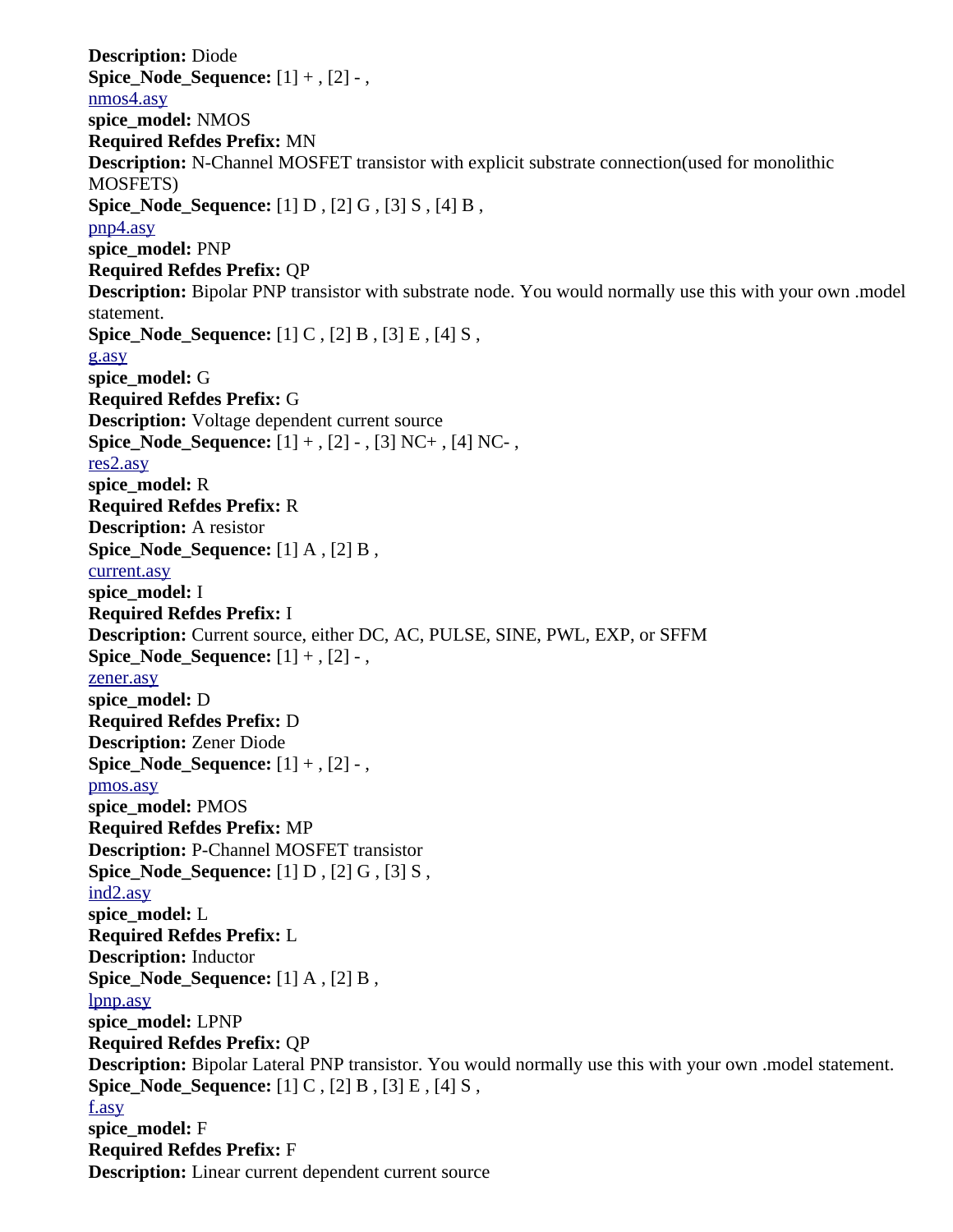**Spice\_Node\_Sequence:** [1] + , [2] - , [h.asy](file:///home/cmcdowell/.wine/drive_c/Program%20Files/LTC/LTspiceIV/lib/sym/h.asy) **spice\_model:** H **Required Refdes Prefix:** H **Description:** Linear current dependent voltage source **Spice Node Sequence:**  $[1] +$ ,  $[2]$  -, [bi.asy](file:///home/cmcdowell/.wine/drive_c/Program%20Files/LTC/LTspiceIV/lib/sym/bi.asy) **spice\_model:** I=F(...) **Required Refdes Prefix:** B **Description:** Arbitrary behavioral current source **Spice Node Sequence:**  $[1] +$ ,  $[2]$  -, [g2.asy](file:///home/cmcdowell/.wine/drive_c/Program%20Files/LTC/LTspiceIV/lib/sym/g2.asy) **spice\_model:** G **Required Refdes Prefix:** G **Description:** Voltage dependent current source **Spice Node Sequence:**  $[1] +$ ,  $[2] -$ ,  $[3]$  NC+,  $[4]$  NC-, [e2.asy](file:///home/cmcdowell/.wine/drive_c/Program%20Files/LTC/LTspiceIV/lib/sym/e2.asy) **spice\_model:** E **Required Refdes Prefix:** E **Description:** Voltage dependent voltage source **Spice\_Node\_Sequence:** [1] + , [2] - , [3] P , [4] N ,

[LTC2909-50.asy](file:///home/cmcdowell/.wine/drive_c/Program%20Files/LTC/LTspiceIV/lib/sym/SpecialFunctions/LTC2909-50.asy) **spice\_model:** LTC2909-50 **Required Refdes Prefix:** X **Description:** Dual Adjustable UV/OV Monitor, 5.0V UVLO **spice\_lib:** LTC2909-50.sub **Spice\_Node\_Sequence:** [1] GND , [2] REF , [3] ADJ2 , [4] ADJ1 , [5] SEL , [6] TMR , [7] Vcc , [8] \_RST ,

## [LTC4413.asy](file:///home/cmcdowell/.wine/drive_c/Program%20Files/LTC/LTspiceIV/lib/sym/SpecialFunctions/LTC4413.asy) **spice\_model:** LTC4413 **Required Refdes Prefix:** X **spice\_lib:** LTC4413.sub **Description:** Dual 2.6A, 2.5V to 5.5V Ideal Diodes in 3mm×3mm DFN **Spice\_Node\_Sequence:** [1] INA , [2] ENBA , [3] GND , [4] ENBB , [5] INB , [6] OUTB , [7] STAT , [8] OUTA , [LTC1727-2.5.asy](file:///home/cmcdowell/.wine/drive_c/Program%20Files/LTC/LTspiceIV/lib/sym/SpecialFunctions/LTC1727-2.5.asy) **spice\_model:** LTC1727-2.5 **Required Refdes Prefix:** X **spice\_lib:** LTC1727-2.5.sub **Description:** µPower Precision Triple Supply Monitor in 8-Lead MSOP **Spice\_Node\_Sequence:** [1] Vcc3 , [2] Vcc2.5 , [3] VccA , [4] GND , [5] CompA , [6] \_RST , [7] Comp2.5 , [8] Comp3 , [LTC6993-1.asy](file:///home/cmcdowell/.wine/drive_c/Program%20Files/LTC/LTspiceIV/lib/sym/SpecialFunctions/LTC6993-1.asy) **spice\_model:** LTC6993-1 **Required Refdes Prefix:** X **spice\_lib:** LTC6993-1.sub **Description:** TimerBlox Non-Retriggerable One Shot **Spice\_Node\_Sequence:** [1] TRIG , [2] GND , [3] SET , [4] DIV , [5] V+ , [6] OUT , [LTC1727-5.asy](file:///home/cmcdowell/.wine/drive_c/Program%20Files/LTC/LTspiceIV/lib/sym/SpecialFunctions/LTC1727-5.asy) **spice\_model:** LTC1727-5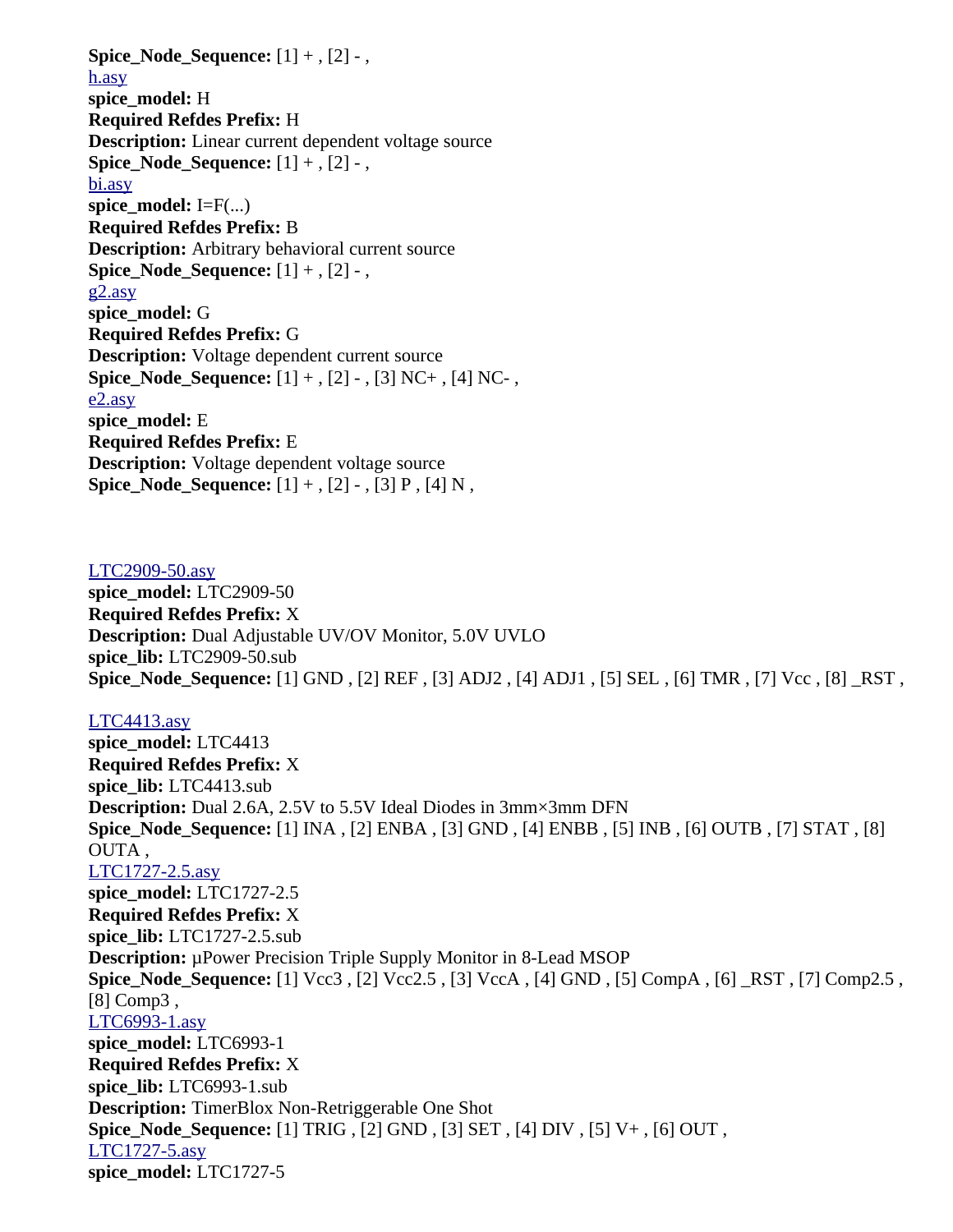**Required Refdes Prefix:** X **spice\_lib:** LTC1727-5.sub **Description:** µPower Precision Triple Supply Monitor in 8-Lead MSOP **Spice\_Node\_Sequence:** [1] Vcc3 , [2] Vcc5 , [3] VccA , [4] GND , [5] CompA , [6] \_RST , [7] Comp5 , [8] Comp3 , [LT4356-3.asy](file:///home/cmcdowell/.wine/drive_c/Program%20Files/LTC/LTspiceIV/lib/sym/SpecialFunctions/LT4356-3.asy) **spice\_model:** LT4356-3 **spice\_lib:** LT4356-3.sub **Description:** Surge Stopper **Required Refdes Prefix:** X **Spice\_Node\_Sequence:** [1] TMR , [2] FB , [3] OUT , [4] Gate , [5] SNS , [6] Vcc , [7] \_SHDN , [8] \_FLT , [9] EN, [10] GND, [11] Aout, [12] IN+, [LTC2909-33.asy](file:///home/cmcdowell/.wine/drive_c/Program%20Files/LTC/LTspiceIV/lib/sym/SpecialFunctions/LTC2909-33.asy) **spice\_model:** LTC2909-33 **Required Refdes Prefix:** X **Description:** Dual Adjustable UV/OV Monitor, 3.3V UVLO **spice\_lib:** LTC2909-33.sub **Spice\_Node\_Sequence:** [1] GND , [2] REF , [3] ADJ2 , [4] ADJ1 , [5] SEL , [6] TMR , [7] Vcc , [8] \_RST , [LTC1728-1.8.asy](file:///home/cmcdowell/.wine/drive_c/Program%20Files/LTC/LTspiceIV/lib/sym/SpecialFunctions/LTC1728-1.8.asy) **spice\_model:** LTC1728-1.8 **Required Refdes Prefix:** X **spice\_lib:** LTC1728-1.8.sub **Description:** µPower Precision Triple Supply Monitor in 5 lead SOT-23 **Spice\_Node\_Sequence:** [1] \_RST , [2] GND , [3] VccA , [4] Vcc1.8 , [5] Vcc3 , [LTC5505-1.asy](file:///home/cmcdowell/.wine/drive_c/Program%20Files/LTC/LTspiceIV/lib/sym/SpecialFunctions/LTC5505-1.asy) **spice\_model:** LTC5505-1 **Required Refdes Prefix:** X **spice\_lib:** LTC5505-1.sub **Description:** RF Power Detector with Buffered Output and >40dB Dynamic Range **Spice\_Node\_Sequence:** [1] RFin , [2] GND , [3] \_SHDN , [4] Vout , [5] Vcc , [modulate2.asy](file:///home/cmcdowell/.wine/drive_c/Program%20Files/LTC/LTspiceIV/lib/sym/SpecialFunctions/modulate2.asy) **Required Refdes Prefix:** A **spice\_lib:** MODULATOR **Description:** Behavioral VCO and Modulator. Output is a sine wave modulated by AM and FM input voltages. This version supplies an output in quadrature. **Spice\_Node\_Sequence:** [1] FM , [2] AM , [3] COS , [4] SIN , [5] com , [LTC6992-4.asy](file:///home/cmcdowell/.wine/drive_c/Program%20Files/LTC/LTspiceIV/lib/sym/SpecialFunctions/LTC6992-4.asy) **spice\_model:** LTC6992-4 **Required Refdes Prefix:** X **spice\_lib:** LTC6992-4.sub **Description:** TimerBlox 5% TO 100% PWM **Spice\_Node\_Sequence:** [1] MOD , [2] GND , [3] SET , [4] DIV , [5] V+ , [6] OUT , [LTC4355.asy](file:///home/cmcdowell/.wine/drive_c/Program%20Files/LTC/LTspiceIV/lib/sym/SpecialFunctions/LTC4355.asy) **spice\_model:** LTC4355 **Required Refdes Prefix:** X **spice\_lib:** LTC4355 **Description:** Positive High Voltage Ideal Diode-OR with Input Supply and Fuse Monitors **Spice\_Node\_Sequence:** [1] Mon1 , [2] Mon2 , [3] GND , [4] Set , [5] \_FuseFlt2 , [6] \_FuseFlt1 , [7] \_VdsFlt , [8] Out , [9] Gate2 , [10] In2 , [11] Gate1 , [12] In1 , [13] \_PwrFlt1 , [14] \_PwrFlt2 , [LTC6994-2.asy](file:///home/cmcdowell/.wine/drive_c/Program%20Files/LTC/LTspiceIV/lib/sym/SpecialFunctions/LTC6994-2.asy) **spice\_model:** LTC6994-2 **Required Refdes Prefix:** X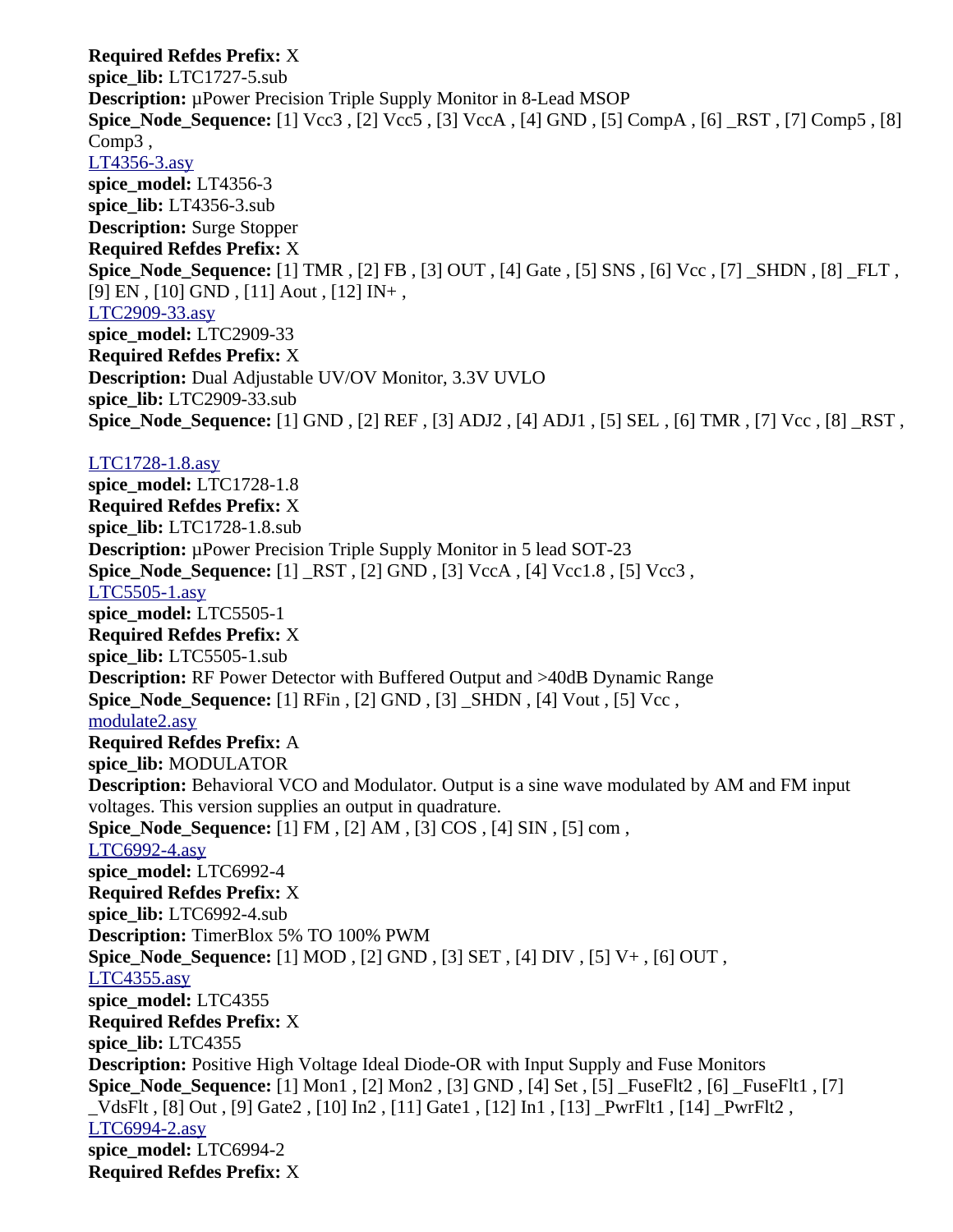**spice\_lib:** LTC6994-2.sub **Description:** TimerBlox Retriggerable Either Edge Delay **Spice\_Node\_Sequence:** [1] IN , [2] GND , [3] SET , [4] DIV , [5] V+ , [6] OUT , [LTC4358.asy](file:///home/cmcdowell/.wine/drive_c/Program%20Files/LTC/LTspiceIV/lib/sym/SpecialFunctions/LTC4358.asy) **spice\_model:** LTC4358 **Required Refdes Prefix:** X **spice\_lib:** LTC4358.sub **Description:** 5A Ideal Diode **Spice\_Node\_Sequence:** [1] OUT , [2] IN , [3] Drain , [4] Gate , [5] Vdd , [6] GND , [LT4356-2.asy](file:///home/cmcdowell/.wine/drive_c/Program%20Files/LTC/LTspiceIV/lib/sym/SpecialFunctions/LT4356-2.asy) **spice\_model:** LT4356-2 **spice\_lib:** LT4356-2.sub **Description:** Surge Stopper **Required Refdes Prefix:** X **Spice\_Node\_Sequence:** [1] TMR , [2] FB , [3] OUT , [4] Gate , [5] SNS , [6] Vcc , [7] \_SHDN , [8] \_FLT , [9] EN , [10] GND , [11] Aout , [12] IN+ , [varistor.asy](file:///home/cmcdowell/.wine/drive_c/Program%20Files/LTC/LTspiceIV/lib/sym/SpecialFunctions/varistor.asy) **Required Refdes Prefix:** A **spice\_lib:** VARISTOR **Description:** Voltage controlled varistor **Spice Node Sequence:** [1] invin , [2] noninvin , [3] out , [4] com , [capmeter.asy](file:///home/cmcdowell/.wine/drive_c/Program%20Files/LTC/LTspiceIV/lib/sym/SpecialFunctions/capmeter.asy) **spice\_model:** capometer **Required Refdes Prefix:** X **Description:** A vector impedance meter. You must .lib capometer.sub **Spice\_Node\_Sequence:** [1] DUT+ , [2] DUT- , [3] bias , [4] Resistance , [5] Capacitance , [LTC6908-1.asy](file:///home/cmcdowell/.wine/drive_c/Program%20Files/LTC/LTspiceIV/lib/sym/SpecialFunctions/LTC6908-1.asy) **spice\_model:** LTC6908-1 **Required Refdes Prefix:** X **spice\_lib:** LTC6908-1.sub **Description:** Resistor Set SOT-23 Oscillator with Spread Spectrum Modulation **Spice\_Node\_Sequence:** [1] V+ , [2] GND , [3] SET , [4] MOD , [5] OUT2 , [6] OUT1 , [LTC1968.asy](file:///home/cmcdowell/.wine/drive_c/Program%20Files/LTC/LTspiceIV/lib/sym/SpecialFunctions/LTC1968.asy) **spice\_model:** LTC1968 **Required Refdes Prefix:** X **spice\_lib:** LTC1968.lib **Description:** Precision Wide Bandwidth RMS-to-DC Converter **Spice\_Node\_Sequence:** [1] GND , [2] In1 , [3] In2 , [4] Vout , [5] OutRtn , [6] Vdd , [LTC4352.asy](file:///home/cmcdowell/.wine/drive_c/Program%20Files/LTC/LTspiceIV/lib/sym/SpecialFunctions/LTC4352.asy) **spice\_model:** LTC4352 **spice\_lib:** LTC4352.sub **Description:** Low Voltage Ideal Diode Controller with Monitoring **Required Refdes Prefix:** X **Spice\_Node\_Sequence:** [1] Vin , [2] Vcc , [3] UV , [4] OV , [5] \_Status , [6] \_Fault , [7] Rev , [8] Out , [9] GND , [10] CPO , [11] Gate , [12] Source , [LTC1728-5.asy](file:///home/cmcdowell/.wine/drive_c/Program%20Files/LTC/LTspiceIV/lib/sym/SpecialFunctions/LTC1728-5.asy) **spice\_model:** LTC1728-5 **Required Refdes Prefix:** X **spice\_lib:** LTC1728-5.sub **Description:** µPower Precision Triple Supply Monitor in 5-lead SOT-23 **Spice\_Node\_Sequence:** [1] \_RST , [2] GND , [3] VccA , [4] Vcc5 , [5] Vcc3 , [LTC6992-3.asy](file:///home/cmcdowell/.wine/drive_c/Program%20Files/LTC/LTspiceIV/lib/sym/SpecialFunctions/LTC6992-3.asy) **spice\_model:** LTC6992-3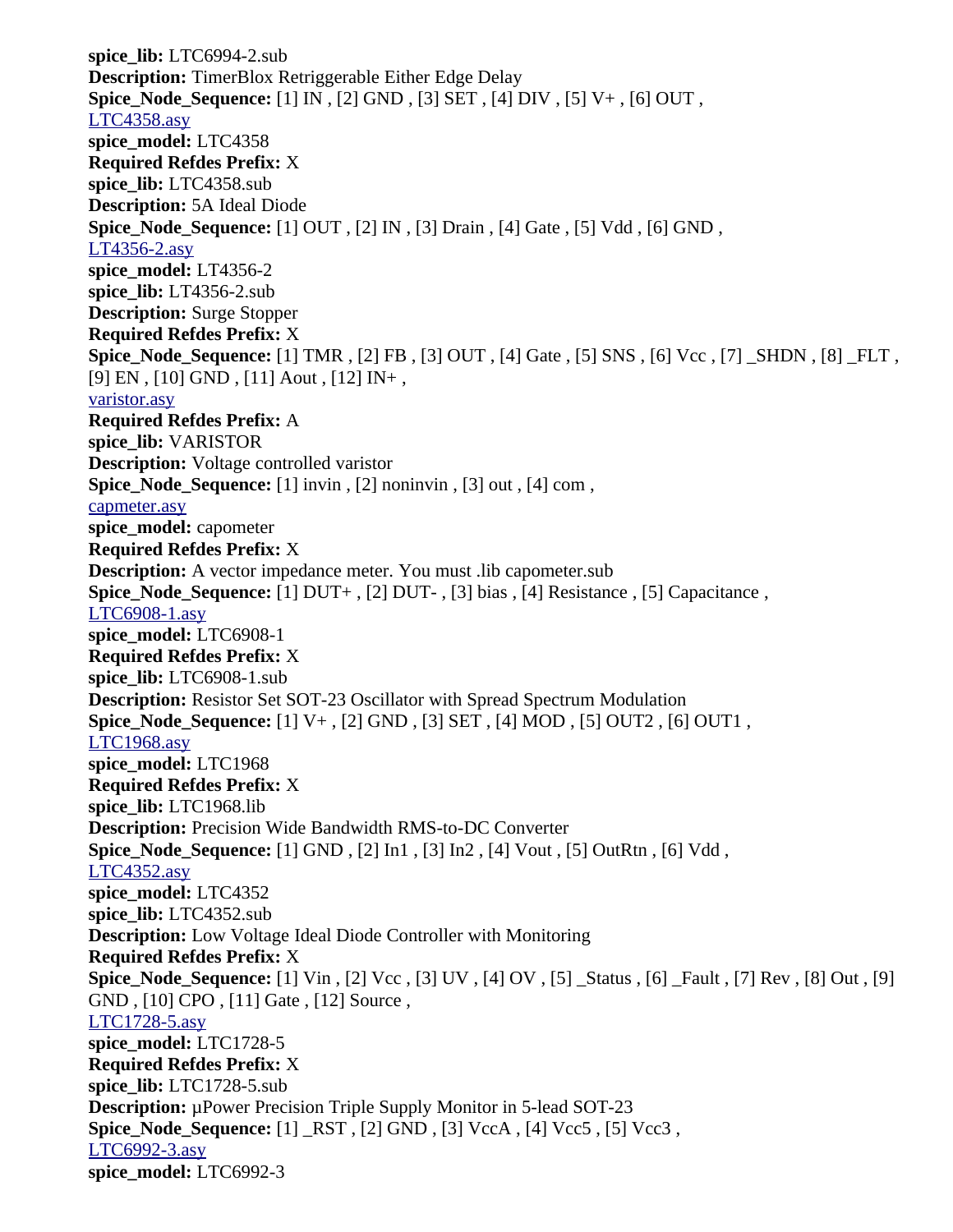**Required Refdes Prefix:** X **spice\_lib:** LTC6992-3.sub **Description:** TimerBlox 0% TO 95% PWM **Spice\_Node\_Sequence:** [1] MOD , [2] GND , [3] SET , [4] DIV , [5] V+ , [6] OUT , [LTC6993-3.asy](file:///home/cmcdowell/.wine/drive_c/Program%20Files/LTC/LTspiceIV/lib/sym/SpecialFunctions/LTC6993-3.asy) **spice\_model:** LTC6993-3 **Required Refdes Prefix:** X **spice\_lib:** LTC6993-3.sub **Description:** TimerBlox Non-Retrig Fall Edge One Shot **Spice\_Node\_Sequence:** [1] TRIG , [2] GND , [3] SET , [4] DIV , [5] V+ , [6] OUT , [LTC1696.asy](file:///home/cmcdowell/.wine/drive_c/Program%20Files/LTC/LTspiceIV/lib/sym/SpecialFunctions/LTC1696.asy) **spice\_model:** LTC1696 **Required Refdes Prefix:** X **spice\_lib:** LTC1696.sub **Description:** Overvoltage Protection Controller **Spice\_Node\_Sequence:** [1] FB1, [2] GND, [3] Vcc, [4] Out, [5] FB2, [6] Timer/Reset, [LTC6994-1.asy](file:///home/cmcdowell/.wine/drive_c/Program%20Files/LTC/LTspiceIV/lib/sym/SpecialFunctions/LTC6994-1.asy) **spice\_model:** LTC6994-1 **Required Refdes Prefix:** X **spice\_lib:** LTC6994-1.sub **Description:** TimerBlox Retriggerable One Edge Delay **Spice\_Node\_Sequence:** [1] IN , [2] GND , [3] SET , [4] DIV , [5] V+ , [6] OUT , [LTC6993-4.asy](file:///home/cmcdowell/.wine/drive_c/Program%20Files/LTC/LTspiceIV/lib/sym/SpecialFunctions/LTC6993-4.asy) **spice\_model:** LTC6993-4 **Required Refdes Prefix:** X **spice\_lib:** LTC6993-4.sub **Description:** TimerBlox Retriggerable One Shot **Spice\_Node\_Sequence:** [1] TRIG , [2] GND , [3] SET , [4] DIV , [5] V+ , [6] OUT , [LTC4362-1.asy](file:///home/cmcdowell/.wine/drive_c/Program%20Files/LTC/LTspiceIV/lib/sym/SpecialFunctions/LTC4362-1.asy) **spice\_model:** LTC4362-1 **Required Refdes Prefix:** X **spice\_lib:** LTC4362-1.sub **Description:** 1.2A Overvoltage/Overcurrent Protector **Spice\_Node\_Sequence:** [1] GP , [2] In , [3] Sense , [4] Out , [5] \_On , [6] \_Pwrgd , [7] Gnd , [LTC1967.asy](file:///home/cmcdowell/.wine/drive_c/Program%20Files/LTC/LTspiceIV/lib/sym/SpecialFunctions/LTC1967.asy) **spice\_model:** LTC1967 **Required Refdes Prefix:** X **spice\_lib:** LTC1967.lib **Description:** Precision Extended Bandwidth RMS-to-DC Converter **Spice\_Node\_Sequence:** [1] GND , [2] In1 , [3] In2 , [4] Vout , [5] OutRtn , [6] Vdd , [LTC4413-1.asy](file:///home/cmcdowell/.wine/drive_c/Program%20Files/LTC/LTspiceIV/lib/sym/SpecialFunctions/LTC4413-1.asy) **spice\_model:** LTC4413-1 **Required Refdes Prefix:** X **spice\_lib:** LTC4413-1.sub **Description:** Dual 2.6A, 2.5V to 5.5V Fast Ideal Diodes in 3mm×3mm DFN **Spice\_Node\_Sequence:** [1] INA , [2] ENBA , [3] GND , [4] ENBB , [5] INB , [6] OUTB , [7] STAT , [8] OUTA , [LTC4300A-1.asy](file:///home/cmcdowell/.wine/drive_c/Program%20Files/LTC/LTspiceIV/lib/sym/SpecialFunctions/LTC4300A-1.asy) **spice\_model:** LTC4300A-1 **Required Refdes Prefix:** X **spice\_lib:** LTC4300A-1.sub **Description:** Hot Swappable 2-Wire Bus Buffers Note: Stop Bit and Bus Idle detection not modeled **Spice\_Node\_Sequence:** [1] ENABLE , [2] SCLOUT , [3] SCLIN , [4] GND , [5] READY , [6] SDAIN , [7]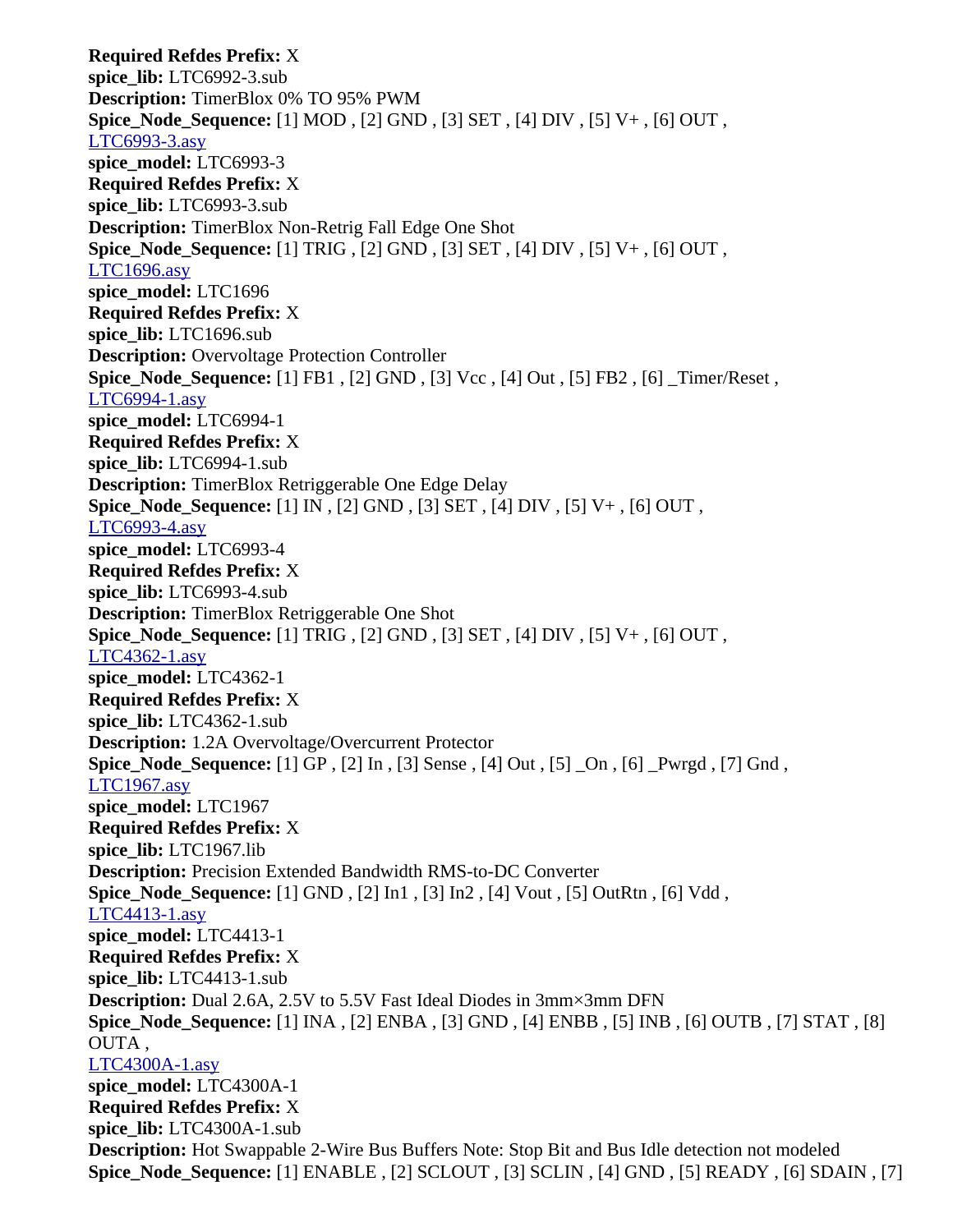SDAOUT, [8] Vcc, [LTC4361-2.asy](file:///home/cmcdowell/.wine/drive_c/Program%20Files/LTC/LTspiceIV/lib/sym/SpecialFunctions/LTC4361-2.asy) **spice\_model:** LTC4361-2 **Required Refdes Prefix:** X **spice\_lib:** LTC4361-2.sub **Description:** Overvoltage/Overcurrent Protection Controller **Spice\_Node\_Sequence:** [1] GP , [2] In , [3] Sense , [4] Gate , [5] \_On , [6] Out , [7] \_Pwrgd , [8] Gnd , [LTC4365.asy](file:///home/cmcdowell/.wine/drive_c/Program%20Files/LTC/LTspiceIV/lib/sym/SpecialFunctions/LTC4365.asy) **spice\_model:** LTC4365 **Required Refdes Prefix:** X **spice\_lib:** LTC4365.sub **Description:** UV, OV and Reverse Supply Protection Controller **Spice\_Node\_Sequence:** [1] GND , [2] OV , [3] UV , [4] VIN , [5] GATE , [6] VOUT , [7] \_FAULT , [8] \_SHDN , [LTC6993-2.asy](file:///home/cmcdowell/.wine/drive_c/Program%20Files/LTC/LTspiceIV/lib/sym/SpecialFunctions/LTC6993-2.asy) **spice\_model:** LTC6993-2 **Required Refdes Prefix:** X **spice\_lib:** LTC6993-2.sub **Description:** TimerBlox Retriggerable One Shot **Spice\_Node\_Sequence:** [1] TRIG , [2] GND , [3] SET , [4] DIV , [5] V+ , [6] OUT , [LTC6992-1.asy](file:///home/cmcdowell/.wine/drive_c/Program%20Files/LTC/LTspiceIV/lib/sym/SpecialFunctions/LTC6992-1.asy) **spice\_model:** LTC6992-1 **Required Refdes Prefix:** X **spice\_lib:** LTC6992-1.sub **Description:** TimerBlox 0% to 100% DC PWM **Spice\_Node\_Sequence:** [1] MOD , [2] GND , [3] SET , [4] DIV , [5] V+ , [6] OUT , [LTC4416-1.asy](file:///home/cmcdowell/.wine/drive_c/Program%20Files/LTC/LTspiceIV/lib/sym/SpecialFunctions/LTC4416-1.asy) **spice\_model:** LTC4416-1 **Required Refdes Prefix:** X **spice\_lib:** LTC4416-1.sub **Description:** 36V, Low Loss Dual PowerPath Controller for Large PFETs **Spice\_Node\_Sequence:** [1] H1 , [2] E1 , [3] GND , [4] \_E2 , [5] \_H2 , [6] G2 , [7] V2 , [8] Vs , [9] V1 , [10] G1 , [LTC4265.asy](file:///home/cmcdowell/.wine/drive_c/Program%20Files/LTC/LTspiceIV/lib/sym/SpecialFunctions/LTC4265.asy) **spice\_model:** LTC4265 **Required Refdes Prefix:** X **spice\_lib:** LTC4265.sub **Description:** IEEE802.3at High Power PD Interface Controller with 2-event Classification **Spice\_Node\_Sequence:** [1] SHDN , [2] \_T2PSE , [3] RCLASS , [4] Vin , [5] Vout , [6] PWRGD , [7] \_PWRGD , [8] AGND , [LTC6992-2.asy](file:///home/cmcdowell/.wine/drive_c/Program%20Files/LTC/LTspiceIV/lib/sym/SpecialFunctions/LTC6992-2.asy) **spice\_model:** LTC6992-2 **Required Refdes Prefix:** X **spice\_lib:** LTC6992-2.sub **Description:** TimerBlox 5% TO 95% PWM **Spice\_Node\_Sequence:** [1] MOD , [2] GND , [3] SET , [4] DIV , [5] V+ , [6] OUT , [modulate.asy](file:///home/cmcdowell/.wine/drive_c/Program%20Files/LTC/LTspiceIV/lib/sym/SpecialFunctions/modulate.asy) **Required Refdes Prefix:** A **spice\_lib:** MODULATOR **Description:** Behavioral VCO and Modulator. Output is a sine wave modulated by AM and FM input voltages. **Spice\_Node\_Sequence:** [1] FM , [2] AM , [3] Q , [4] com , [LTC2954-2.asy](file:///home/cmcdowell/.wine/drive_c/Program%20Files/LTC/LTspiceIV/lib/sym/SpecialFunctions/LTC2954-2.asy)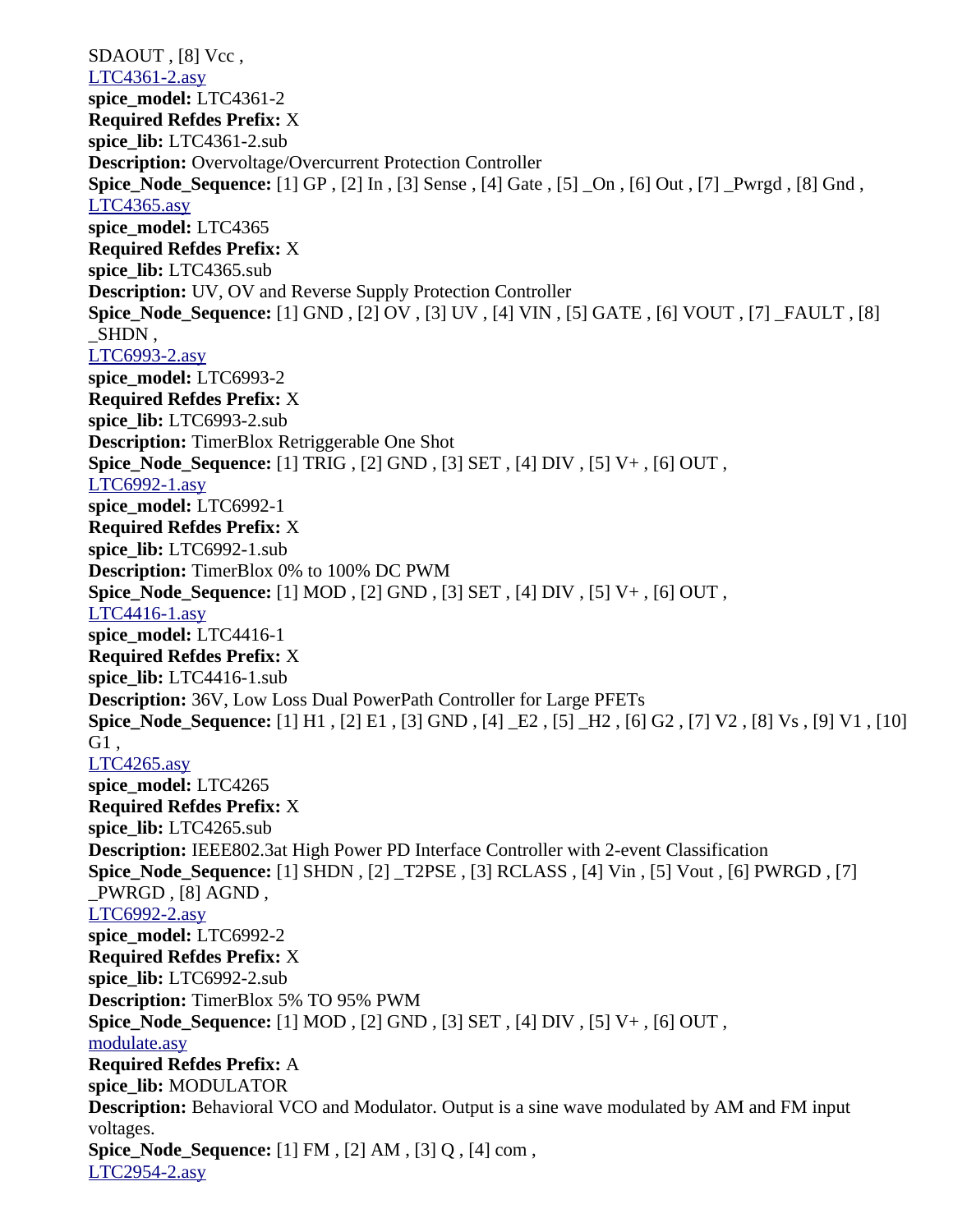**spice\_model:** LTC2954-2 **Required Refdes Prefix:** X **spice\_lib:** LTC2954-2.sub **Description:** Push Button On/Off Controller with  $\mu$ P Interrupt **Spice\_Node\_Sequence:** [1] Vin , [2] \_PB , [3] ONT , [4] GND , [5] \_INT , [6] \_EN , [7] PDT , [8] \_KILL , [LTC2909-25.asy](file:///home/cmcdowell/.wine/drive_c/Program%20Files/LTC/LTspiceIV/lib/sym/SpecialFunctions/LTC2909-25.asy) **spice\_model:** LTC2909-25 **Required Refdes Prefix:** X **Description:** Dual Adjustable UV/OV Monitor, 2.5V UVLO **spice\_lib:** LTC2909-25.sub **Spice\_Node\_Sequence:** [1] GND , [2] REF , [3] ADJ2 , [4] ADJ1 , [5] SEL , [6] TMR , [7] Vcc , [8] \_RST ,

### [LTC4416.asy](file:///home/cmcdowell/.wine/drive_c/Program%20Files/LTC/LTspiceIV/lib/sym/SpecialFunctions/LTC4416.asy)

**spice\_model:** LTC4416 **Required Refdes Prefix:** X **spice\_lib:** LTC4416.sub **Description:** 36V, Low Loss Dual PowerPath Controller for Large PFETs **Spice\_Node\_Sequence:** [1] H1 , [2] E1 , [3] GND , [4] \_E2 , [5] \_H2 , [6] G2 , [7] V2 , [8] Vs , [9] V1 , [10] G1 , [LTC5505-2.asy](file:///home/cmcdowell/.wine/drive_c/Program%20Files/LTC/LTspiceIV/lib/sym/SpecialFunctions/LTC5505-2.asy) **spice\_model:** LTC5505-2 **Required Refdes Prefix:** X **spice\_lib:** LTC5505-2.sub **Description:** RF Power Detector with Buffered Output and >40dB Dynamic Range **Spice\_Node\_Sequence:** [1] RFin , [2] GND , [3] \_SHDN , [4] Vout , [5] Vcc , [LTC1966.asy](file:///home/cmcdowell/.wine/drive_c/Program%20Files/LTC/LTspiceIV/lib/sym/SpecialFunctions/LTC1966.asy) **spice\_model:** LTC1966 **Required Refdes Prefix:** X **spice\_lib:** LTC1966.lib **Description:** Precision µPower, Delta-Sigma RMS-to-DC Converter **Spice\_Node\_Sequence:** [1] GND , [2] In1 , [3] In2 , [4] Vss , [5] Vout , [6] OutRtn , [7] Vdd , [LTC4411.asy](file:///home/cmcdowell/.wine/drive_c/Program%20Files/LTC/LTspiceIV/lib/sym/SpecialFunctions/LTC4411.asy) **spice\_model:** LTC4411 **Required Refdes Prefix:** X **spice\_lib:** LTC4411.sub **Description:** 2.6A Low Loss Ideal diode in ThinSOT **Spice\_Node\_Sequence:** [1] Vin , [2] GND , [3] CTL , [4] STAT , [5] OUT , [LTC6991.asy](file:///home/cmcdowell/.wine/drive_c/Program%20Files/LTC/LTspiceIV/lib/sym/SpecialFunctions/LTC6991.asy) **spice\_model:** LTC6991 **Required Refdes Prefix:** X **spice\_lib:** LTC6991.sub **Description:** TimerBlox Low Freq Clock **Spice\_Node\_Sequence:** [1] RST , [2] GND , [3] SET , [4] DIV , [5] V+ , [6] OUT , [LTC6908-2.asy](file:///home/cmcdowell/.wine/drive_c/Program%20Files/LTC/LTspiceIV/lib/sym/SpecialFunctions/LTC6908-2.asy) **spice\_model:** LTC6908-2 **Required Refdes Prefix:** X **spice\_lib:** LTC6908-2.sub **Description:** Resistor Set SOT-23 Oscillator with Spread Spectrum Modulation **Spice\_Node\_Sequence:** [1] V+ , [2] GND , [3] SET , [4] MOD , [5] OUT2 , [6] OUT1 , [LTC4362-2.asy](file:///home/cmcdowell/.wine/drive_c/Program%20Files/LTC/LTspiceIV/lib/sym/SpecialFunctions/LTC4362-2.asy) **spice\_model:** LTC4362-2 **Required Refdes Prefix:** X **spice\_lib:** LTC4362-2.sub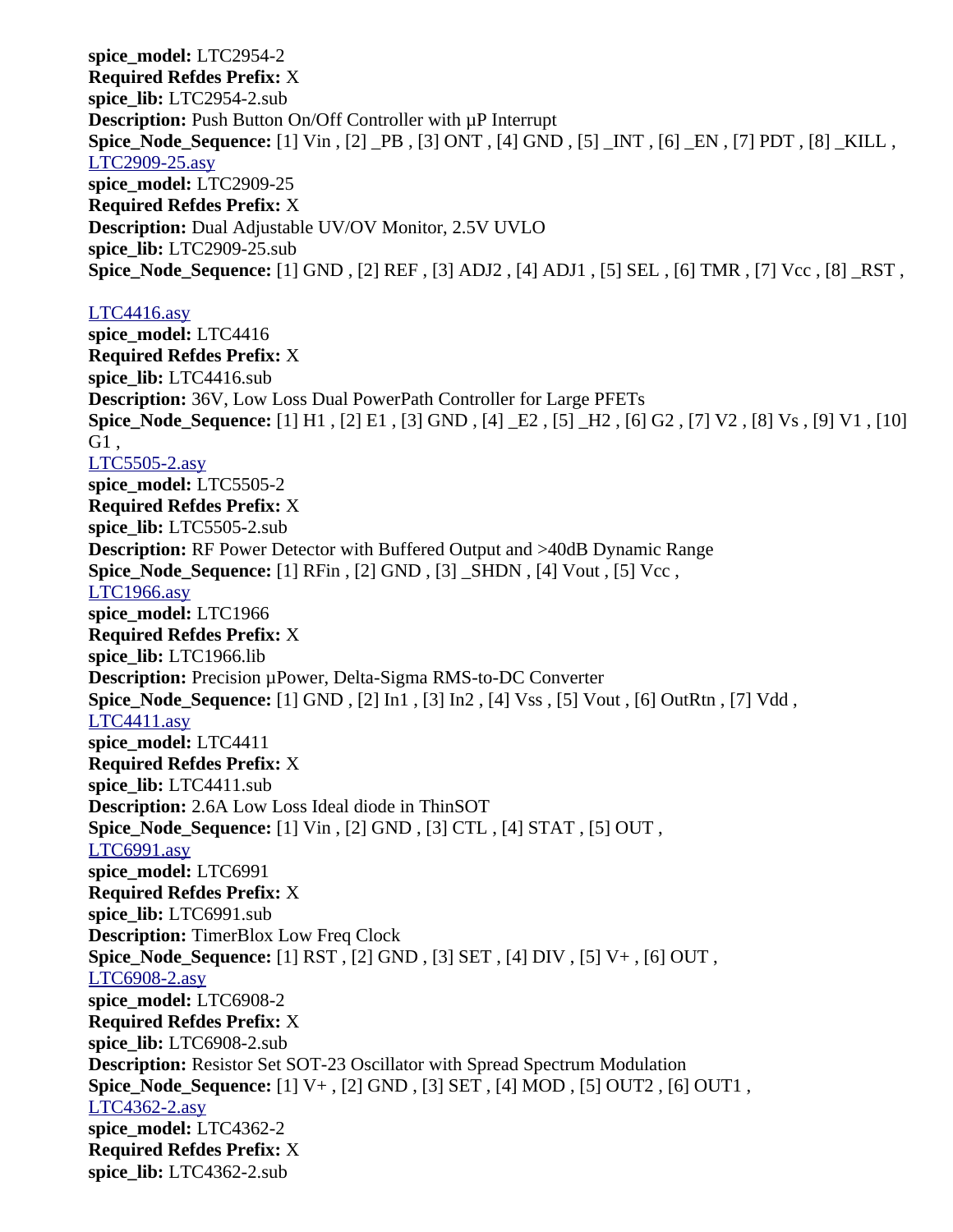**Description:** 1.2A Overvoltage/Overcurrent Protector **Spice\_Node\_Sequence:** [1] GP , [2] In , [3] Sense , [4] Out , [5] \_On , [6] \_Pwrgd , [7] Gnd , [LTC4413-2.asy](file:///home/cmcdowell/.wine/drive_c/Program%20Files/LTC/LTspiceIV/lib/sym/SpecialFunctions/LTC4413-2.asy) **spice\_model:** LTC4413-2 **Required Refdes Prefix:** X **spice\_lib:** LTC4413-2.sub **Description:** Dual 2.6A, 2.5V to 5.5V Fast Ideal Diodes in 3mm×3mm DFN **Spice\_Node\_Sequence:** [1] INA , [2] ENBA , [3] GND , [4] ENBB , [5] INB , [6] OUTB , [7] OVP , [8] OVI , [9] STAT , [10] OUTA , [LTC6900.asy](file:///home/cmcdowell/.wine/drive_c/Program%20Files/LTC/LTspiceIV/lib/sym/SpecialFunctions/LTC6900.asy) **spice\_model:** LTC6900 **Required Refdes Prefix:** X **spice\_lib:** LTC6900.sub **Description:** Resistor Set SOT-23 Oscillator **Spice\_Node\_Sequence:** [1] V+ , [2] GND , [3] SET , [4] DIV , [5] OUT , [LTC1728-2.5.asy](file:///home/cmcdowell/.wine/drive_c/Program%20Files/LTC/LTspiceIV/lib/sym/SpecialFunctions/LTC1728-2.5.asy) **spice\_model:** LTC1728-2.5 **Required Refdes Prefix:** X **spice\_lib:** LTC1728-2.5.sub **Description:** uPower Precidiom Triple Supply Monitor in 5-lead SOT-23 **Spice\_Node\_Sequence:** [1] \_RST , [2] GND , [3] VccA , [4] Vcc2.5 , [5] Vcc3 , [LTC2954-1.asy](file:///home/cmcdowell/.wine/drive_c/Program%20Files/LTC/LTspiceIV/lib/sym/SpecialFunctions/LTC2954-1.asy) **spice\_model:** LTC2954-1 **Required Refdes Prefix:** X **spice\_lib:** LTC2954-1.sub **Description:** Push Button On/Off Controller with  $\mu$ P Interrupt **Spice\_Node\_Sequence:** [1] Vin , [2] \_PB , [3] ONT , [4] GND , [5] \_INT , [6] EN , [7] PDT , [8] \_KILL , [LTC1728-3.3.asy](file:///home/cmcdowell/.wine/drive_c/Program%20Files/LTC/LTspiceIV/lib/sym/SpecialFunctions/LTC1728-3.3.asy) **spice\_model:** LTC1728-3.3 **Required Refdes Prefix:** X **spice\_lib:** LTC1728-3.3.sub **Description:** µPower Precision Triple Supply Monitor in 5 lead SOT-23 **Spice\_Node\_Sequence:** [1] \_RST , [2] GND , [3] VccA , [4] Vcc1.8 , [5] Vcc3 , [LT6650.asy](file:///home/cmcdowell/.wine/drive_c/Program%20Files/LTC/LTspiceIV/lib/sym/SpecialFunctions/LT6650.asy) **spice\_model:** LT6650 **Required Refdes Prefix:** X **spice\_lib:** LTC1.lib **Description:** µPower, 400mV Reference with Rail-to-Rail Buffer Amplifier in SOT-23 **Spice\_Node\_Sequence:** [1] IN , [2] GND , [3] OUT , [4] FB , [LTC4357.asy](file:///home/cmcdowell/.wine/drive_c/Program%20Files/LTC/LTspiceIV/lib/sym/SpecialFunctions/LTC4357.asy) **spice\_model:** LTC4357 **Required Refdes Prefix:** X **spice\_lib:** LTC4357.sub **Description:** Positive High Voltage Ideal Diode Controller **Spice\_Node\_Sequence:** [1] OUT , [2] IN , [3] Gate , [4] GND , [5] Vdd , [LTC4360-2.asy](file:///home/cmcdowell/.wine/drive_c/Program%20Files/LTC/LTspiceIV/lib/sym/SpecialFunctions/LTC4360-2.asy) **spice\_model:** LTC4360-2 **Required Refdes Prefix:** X **spice\_lib:** LTC4360-2.sub **Description:** Overvoltage Protection Controller **Spice\_Node\_Sequence:** [1] In , [2] Gate , [3] Gp , [4] Out , [5] \_Pwrgd , [6] Gnd , [LT1166.asy](file:///home/cmcdowell/.wine/drive_c/Program%20Files/LTC/LTspiceIV/lib/sym/SpecialFunctions/LT1166.asy) **spice\_model:** LT1166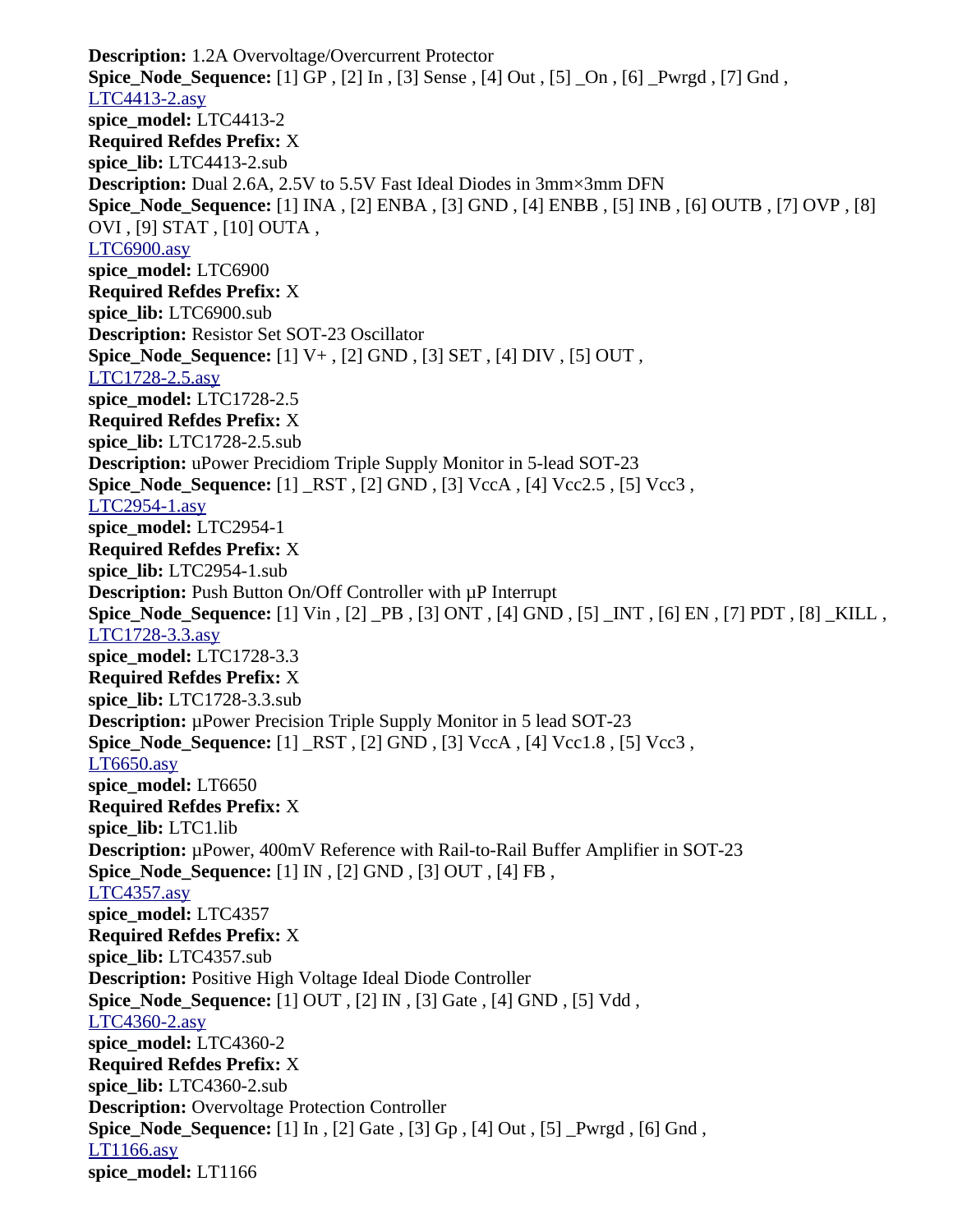**Required Refdes Prefix:** X **spice\_lib:** LTC.lib **Description:** Power Output Stage Automatic Bias System **Spice\_Node\_Sequence:** [1] Vtop , [2] Vin , [3] Vout , [4] Vbottom , [5] Sense- , [6] Ilim- , [7] Ilim+ , [8] Sense+ , [LTC6990.asy](file:///home/cmcdowell/.wine/drive_c/Program%20Files/LTC/LTspiceIV/lib/sym/SpecialFunctions/LTC6990.asy) **spice\_model:** LTC6990 **Required Refdes Prefix:** X **spice\_lib:** LTC6990.sub **Description:** TimerBlox SOT-23 VCO **Spice\_Node\_Sequence:** [1] OE , [2] GND , [3] SET , [4] DIV , [5] V+ , [6] OUT , [LT1739.asy](file:///home/cmcdowell/.wine/drive_c/Program%20Files/LTC/LTspiceIV/lib/sym/SpecialFunctions/LT1739.asy) **spice\_model:** LT1739 **Required Refdes Prefix:** X **spice\_lib:** LTC1.lib **Description:** Dual 500mA, 200MHz xDSL Line Driver Amplifier(1 of 2) **Spice\_Node\_Sequence:** [1] In+ , [2] In- , [3] V+ , [4] V- , [5] OUT , [6] S , [7] SR , [LTC4414.asy](file:///home/cmcdowell/.wine/drive_c/Program%20Files/LTC/LTspiceIV/lib/sym/SpecialFunctions/LTC4414.asy) **spice\_model:** LTC4414 **Required Refdes Prefix:** X **spice\_lib:** LTC4414.sub **Description:** 36V, Low Loss PowerPath Controller for Large PFETs **Spice\_Node\_Sequence:** [1] STAT , [2] CTL , [3] GND , [4] Sense , [5] Vin , [6] Gate , [LTC4360-1.asy](file:///home/cmcdowell/.wine/drive_c/Program%20Files/LTC/LTspiceIV/lib/sym/SpecialFunctions/LTC4360-1.asy) **spice\_model:** LTC4360-1 **Required Refdes Prefix:** X **spice\_lib:** LTC4360-1.sub **Description:** Overvoltage Protection Controller **Spice\_Node\_Sequence:** [1] In , [2] Gate , [3] \_On , [4] Out , [5] \_Pwrgd , [6] Gnd , [LTC2952.asy](file:///home/cmcdowell/.wine/drive_c/Program%20Files/LTC/LTspiceIV/lib/sym/SpecialFunctions/LTC2952.asy) **spice\_model:** LTC2952 **Required Refdes Prefix:** X **Description:** Dual Ideal Diode Push Button Power Path Controller with Supervisor **spice\_lib:** LTC2952 **Spice\_Node\_Sequence:** [1] VM , [2] PFI , [3] WDE , [4] \_PB , [5] \_RST , [6] \_PFO , [7] ONT , [8] OFFT , [9] GND , [10] \_INT , [11] EN , [12] G2 , [13] V2 , [14] VS , [15] V1 , [16] G1 , [17] G1Stat , [18] M2 , [19] M1, [20] KILL, [LTC4361-1.asy](file:///home/cmcdowell/.wine/drive_c/Program%20Files/LTC/LTspiceIV/lib/sym/SpecialFunctions/LTC4361-1.asy) **spice\_model:** LTC4361-1 **Required Refdes Prefix:** X **spice\_lib:** LTC4361-1.sub **Description:** Overvoltage/Overcurrent Protection Controller **Spice\_Node\_Sequence:** [1] GP , [2] In , [3] Sense , [4] Gate , [5] \_On , [6] Out , [7] \_Pwrgd , [8] Gnd , [LT1794.asy](file:///home/cmcdowell/.wine/drive_c/Program%20Files/LTC/LTspiceIV/lib/sym/SpecialFunctions/LT1794.asy) **spice\_model:** LT1794 **Required Refdes Prefix:** X **spice\_lib:** LTC1.lib **Description:** Dual 500mA, 200MHz xDSL Line Driver Amplifier(1 of 2) **Spice\_Node\_Sequence:** [1] In+ , [2] In- , [3] V+ , [4] V- , [5] OUT , [6] S , [7] SR , [LT4356-1.asy](file:///home/cmcdowell/.wine/drive_c/Program%20Files/LTC/LTspiceIV/lib/sym/SpecialFunctions/LT4356-1.asy) **spice\_model:** LT4356-1 **spice\_lib:** LT4356-1.sub **Description:** Surge Stopper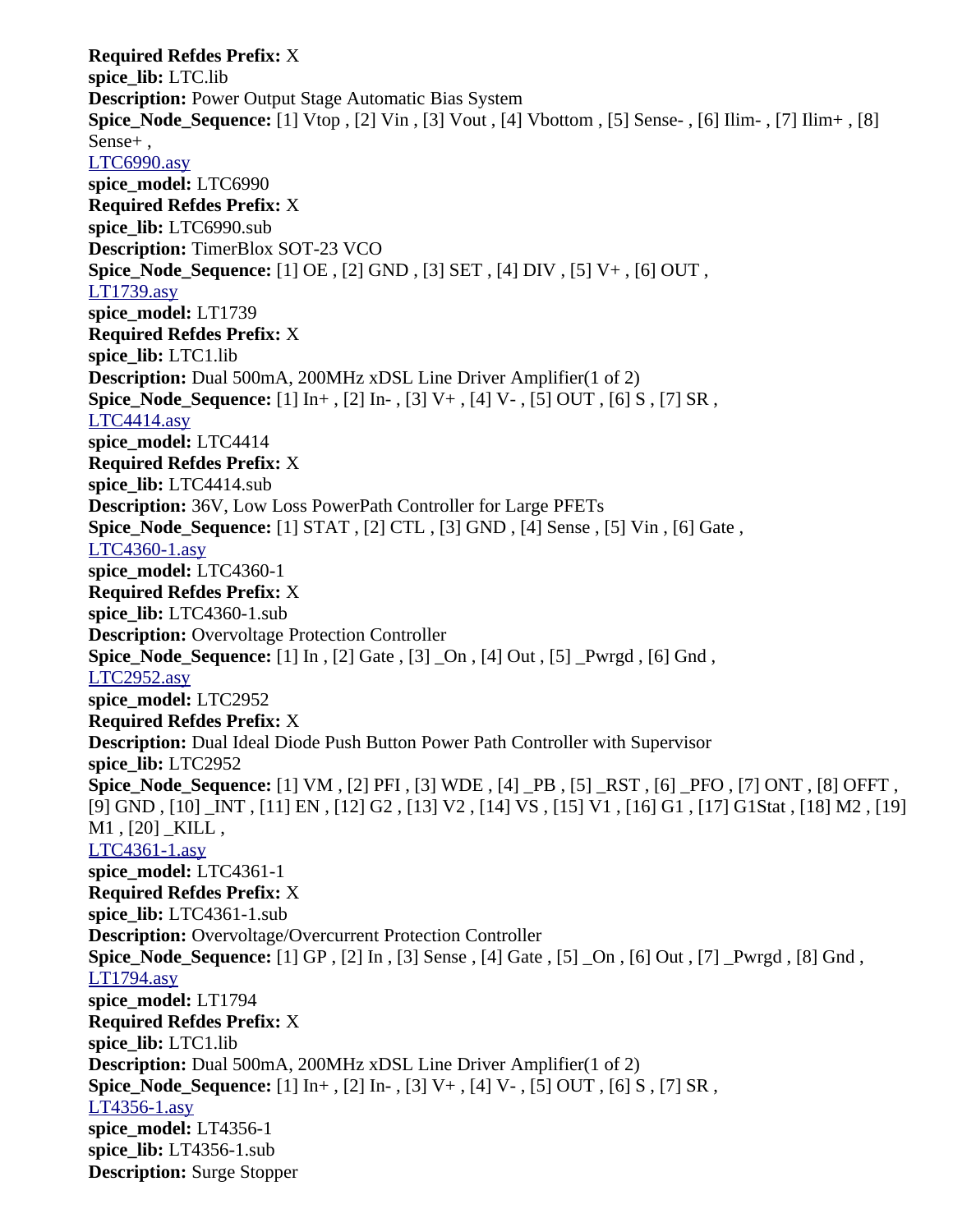**Required Refdes Prefix:** X **Spice\_Node\_Sequence:** [1] TMR , [2] FB , [3] OUT , [4] Gate , [5] SNS , [6] Vcc , [7] \_SHDN , [8] \_FLT , [9] EN , [10] GND , [11] Aout , [12] IN+ , [sample.asy](file:///home/cmcdowell/.wine/drive_c/Program%20Files/LTC/LTspiceIV/lib/sym/SpecialFunctions/sample.asy) **Required Refdes Prefix:** A **spice\_lib:** SAMPLEHOLD **Description:** Behavioral Sample and Hold function block **Spice\_Node\_Sequence:** [1] in+ , [2] in- , [3] CLK , [4] S/H , [5] out , [6] com ,

## [LTC6406.asy](file:///home/cmcdowell/.wine/drive_c/Program%20Files/LTC/LTspiceIV/lib/sym/Opamps/LTC6406.asy) **spice\_model:** LTC6406 **Required Refdes Prefix:** X **spice\_lib:** LTC7.lib **Description:** 3GHz, Low Noise, Rail-to-Rail Differential Amplifier/Driver\n\nNote: Distortion is not modeled. **Spice\_Node\_Sequence:** [1] IN- , [2] Vocm , [3] V+ , [4] OUT+ , [5] OUT- , [6] V- , [7] \_SHDN , [8] IN+ , [9] OUTF+ , [10] OUTF- , [LT1795.asy](file:///home/cmcdowell/.wine/drive_c/Program%20Files/LTC/LTspiceIV/lib/sym/Opamps/LT1795.asy) **spice\_model:** LT1795 **Required Refdes Prefix:** X **spice\_lib:** LTC.lib **Description:** Dual 500mA/50MHz Current Feedback Amplifier/xDSL Line Driver **Spice\_Node\_Sequence:** [1] In+ , [2] In- , [3] V+ , [4] V- , [5] OUT , [6] SHDNREF , [7] SHDN , [8] COMP

#### , [LTC6104.asy](file:///home/cmcdowell/.wine/drive_c/Program%20Files/LTC/LTspiceIV/lib/sym/Opamps/LTC6104.asy)

**spice\_model:** LTC6104 **Required Refdes Prefix:** X **spice\_lib:** LTC4.lib **Description:** High Voltage, High Side, Bi-Directional Current Sense Amplifier **Spice\_Node\_Sequence:** [1] OUT , [2] V- , [3] INB+/Vs , [4] INB- , [5] INA- , [6] INA+ , [LTC6252.asy](file:///home/cmcdowell/.wine/drive_c/Program%20Files/LTC/LTspiceIV/lib/sym/Opamps/LTC6252.asy) **spice\_model:** LTC6252 **Required Refdes Prefix:** X **spice\_lib:** LTC4.lib **Description:** 720MHz, 3.5mA, R\_R I/O Op Amp **Spice\_Node\_Sequence:** [1] 1 , [2] 2 , [3] 3 , [4] 4 , [5] 5 , [6] 6 , [LTC6246.asy](file:///home/cmcdowell/.wine/drive_c/Program%20Files/LTC/LTspiceIV/lib/sym/Opamps/LTC6246.asy) **spice\_model:** LTC6246 **Required Refdes Prefix:** X **spice\_lib:** LTC7.lib **Description:** 180MHz, 1mA, R\_R I/O Op Amp **Spice\_Node\_Sequence:** [1] 1 , [2] 4 , [3] 3 , [4] 2 , [5] 9 , [6] 7 , [LT1190.asy](file:///home/cmcdowell/.wine/drive_c/Program%20Files/LTC/LTspiceIV/lib/sym/Opamps/LT1190.asy) **spice\_model:** LT1190 **Required Refdes Prefix:** X **spice\_lib:** LTC.lib **Description:** Ultra High Speed Operational Amplifier( $Av \ge 1$ ) **Spice\_Node\_Sequence:** [1] In+ , [2] In- , [3] V+ , [4] V- , [5] OUT , [6] SHDN , [LT1999-20.asy](file:///home/cmcdowell/.wine/drive_c/Program%20Files/LTC/LTspiceIV/lib/sym/Opamps/LT1999-20.asy) **spice\_model:** LT1999-20 **Required Refdes Prefix:** X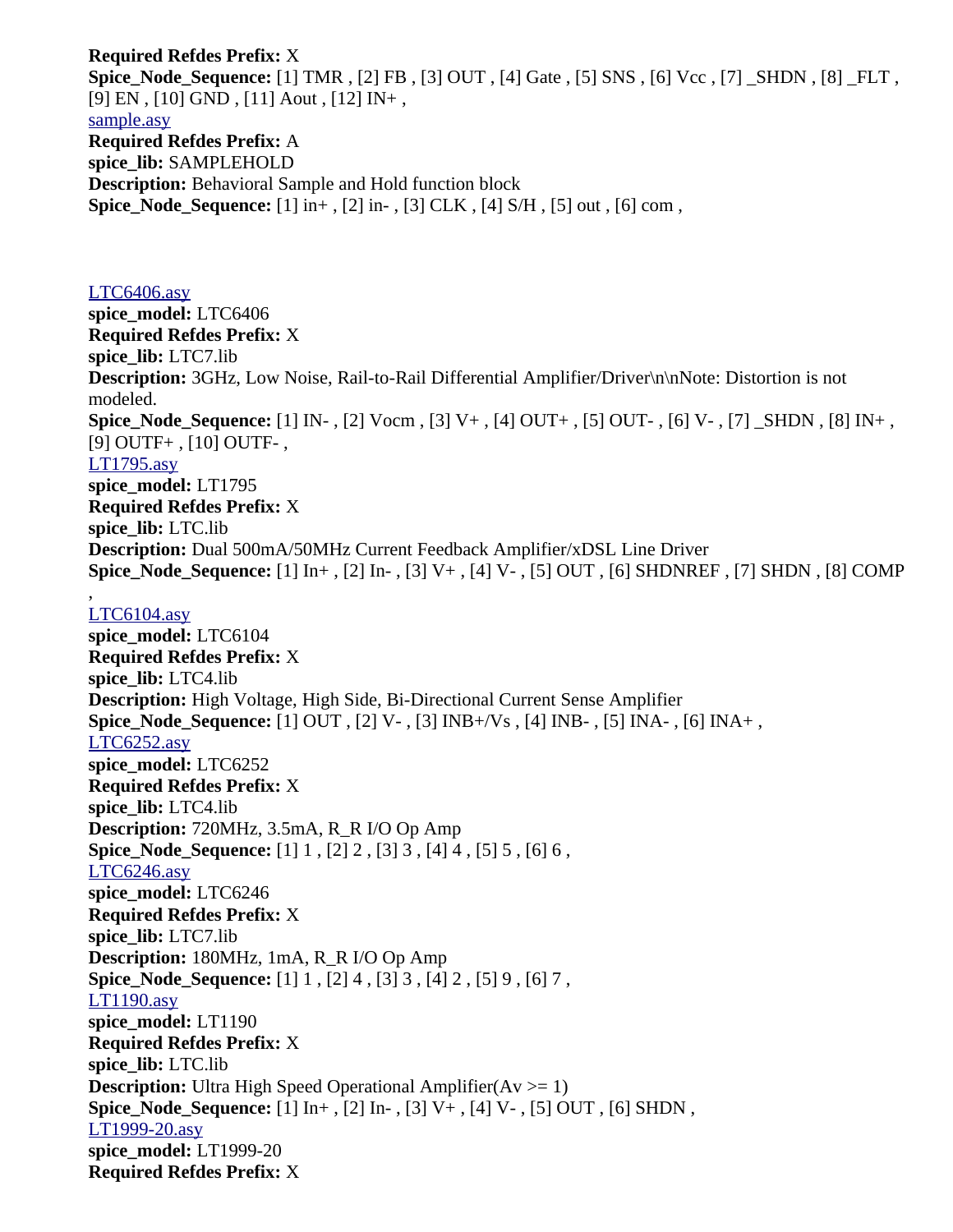**spice\_lib:** LTC6.lib **Description:** High Voltage, Bidirectional Current Sense Amplifier **Spice\_Node\_Sequence:** [1] V+ , [2] +IN , [3] -IN , [4] GND , [5] Ref , [6] Vout , [7] \_SHDN , [LT1466.asy](file:///home/cmcdowell/.wine/drive_c/Program%20Files/LTC/LTspiceIV/lib/sym/Opamps/LT1466.asy) **spice\_model:** LT1466 **Required Refdes Prefix:** X **spice\_lib:** LTC.lib **Description:** Dual µPower, Precision Rail-to-Rail Input and Output Operational Amplifier **Spice\_Node\_Sequence:** [1] In+ , [2] In- , [3] V+ , [4] V- , [5] OUT , [LT6013.asy](file:///home/cmcdowell/.wine/drive_c/Program%20Files/LTC/LTspiceIV/lib/sym/Opamps/LT6013.asy) **spice\_model:** LT6013 **Required Refdes Prefix:** X **spice\_lib:** LTC2.LIB **Description:** 145µA, 9.5nV/rtHz, Av > 5, Rail-to-Rail Precision Op Amp **Spice\_Node\_Sequence:** [1] IN+ , [2] IN- , [3] VCC , [4] VEE , [5] OUT , [LT1169.asy](file:///home/cmcdowell/.wine/drive_c/Program%20Files/LTC/LTspiceIV/lib/sym/Opamps/LT1169.asy) **spice\_model:** LT1169 **Required Refdes Prefix:** X **spice\_lib:** LTC.lib **Description:** Dual Low Noise, Picoampere Bias Current, JFET Input Operational Amplifier **Spice\_Node\_Sequence:** [1] In+ , [2] In- , [3] V+ , [4] V- , [5] OUT , [LT1367.asy](file:///home/cmcdowell/.wine/drive_c/Program%20Files/LTC/LTspiceIV/lib/sym/Opamps/LT1367.asy) **spice\_model:** LT1367 **Required Refdes Prefix:** X **spice\_lib:** LTC.lib **Description:** Quad Precision Rail-to-Rail Input and Output Operational Amplifier **Spice\_Node\_Sequence:** [1] In+ , [2] In- , [3] V+ , [4] V- , [5] OUT , [LT1800.asy](file:///home/cmcdowell/.wine/drive_c/Program%20Files/LTC/LTspiceIV/lib/sym/Opamps/LT1800.asy) **spice\_model:** LT1800 **Required Refdes Prefix:** X **spice\_lib:** LTC.lib **Description:** 80MHz, 25V/µs Low Power Rail-to-Rail Input and Output Precision Op Amp **Spice\_Node\_Sequence:** [1] In+ , [2] In- , [3] V+ , [4] V- , [5] OUT , [LT1498.asy](file:///home/cmcdowell/.wine/drive_c/Program%20Files/LTC/LTspiceIV/lib/sym/Opamps/LT1498.asy) **spice\_model:** LT1498 **Required Refdes Prefix:** X **spice\_lib:** LTC.lib **Description:** Dual 10MHz, 6V/µs, Rail-to-Rail Input and Output Precision C-Load Operational Amplifier **Spice\_Node\_Sequence:** [1] In+ , [2] In- , [3] V+ , [4] V- , [5] OUT , [LT1225.asy](file:///home/cmcdowell/.wine/drive_c/Program%20Files/LTC/LTspiceIV/lib/sym/Opamps/LT1225.asy) **spice\_model:** LT1225 **Required Refdes Prefix:** X **spice\_lib:** LTC.lib **Description:** Very High Speed Operational Amplifier( $Av \ge 5$ ) **Spice\_Node\_Sequence:** [1] In+ , [2] In- , [3] V+ , [4] V- , [5] OUT , [LT1219.asy](file:///home/cmcdowell/.wine/drive_c/Program%20Files/LTC/LTspiceIV/lib/sym/Opamps/LT1219.asy) **spice\_model:** LT1219 **Required Refdes Prefix:** X **spice\_lib:** LTC.lib **Description:** Precision Rail-to-Rail Input and Output Operational Amplifier **Spice\_Node\_Sequence:** [1] In+ , [2] In- , [3] V+ , [4] V- , [5] OUT , [6] SHDN , [LT1810.asy](file:///home/cmcdowell/.wine/drive_c/Program%20Files/LTC/LTspiceIV/lib/sym/Opamps/LT1810.asy) **spice\_model:** LT1810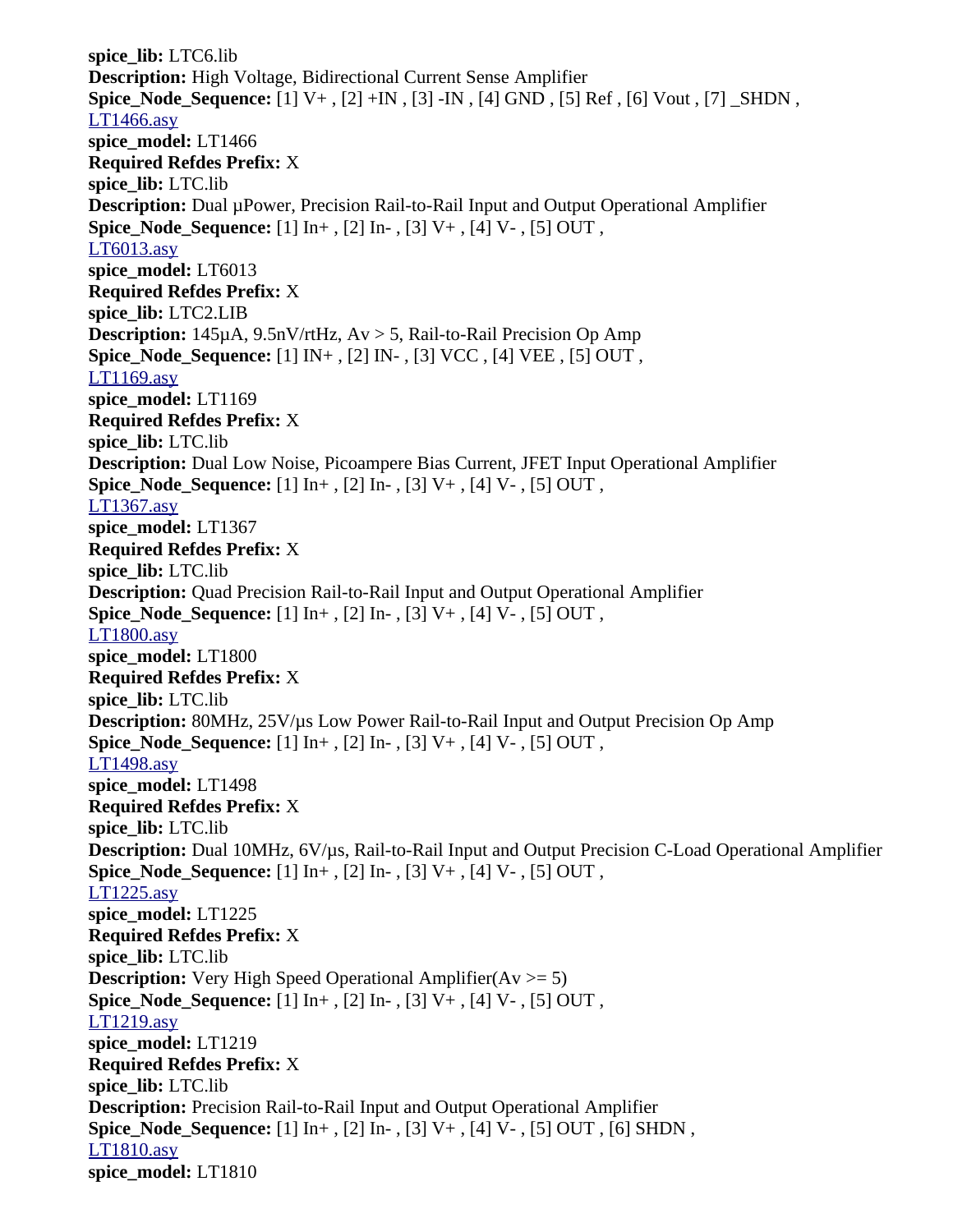**Required Refdes Prefix:** X **spice\_lib:** LTC.lib **Description:** Dual 180MHz, 350V/µs, Rail-to-Rail Input and Output, Low Distortion, Low Noise Precision Operational Amplifier **Spice\_Node\_Sequence:** [1] In+ , [2] In- , [3] V+ , [4] V- , [5] OUT , [LT1497.asy](file:///home/cmcdowell/.wine/drive_c/Program%20Files/LTC/LTspiceIV/lib/sym/Opamps/LT1497.asy) **spice\_model:** LT1497 **Required Refdes Prefix:** X **spice\_lib:** LTC.lib **Description:** Dual 125mA, 50MHz, Current Feedback Amplifier **Spice Node Sequence:** [1] In+, [2] In-, [3] V+, [4] V-, [5] OUT, [LT1191.asy](file:///home/cmcdowell/.wine/drive_c/Program%20Files/LTC/LTspiceIV/lib/sym/Opamps/LT1191.asy) **spice\_model:** LT1191 **Required Refdes Prefix:** X **spice\_lib:** LTC.lib **Description:** Ultra High Speed Operational Amplifier **Spice\_Node\_Sequence:** [1] In+ , [2] In- , [3] V+ , [4] V- , [5] OUT , [6] SHDN , [LT1361.asy](file:///home/cmcdowell/.wine/drive_c/Program%20Files/LTC/LTspiceIV/lib/sym/Opamps/LT1361.asy) **spice\_model:** LT1361 **Required Refdes Prefix:** X **spice\_lib:** LTC.lib **Description:** Dual 50MHz, 800V/µs, Operational Amplifier **Spice\_Node\_Sequence:** [1] In+ , [2] In- , [3] V+ , [4] V- , [5] OUT , [LT6202.asy](file:///home/cmcdowell/.wine/drive_c/Program%20Files/LTC/LTspiceIV/lib/sym/Opamps/LT6202.asy) **spice\_model:** LT6202 **Required Refdes Prefix:** X **spice\_lib:** LTC2.LIB **Description:** 100 MHz, Rail-to-Rail, 1.9nV/rtHz Low Power Op Amp **Spice\_Node\_Sequence:** [1] IN+ , [2] IN- , [3] VCC , [4] VEE , [5] OUT , [LT6402-6.asy](file:///home/cmcdowell/.wine/drive_c/Program%20Files/LTC/LTspiceIV/lib/sym/Opamps/LT6402-6.asy) **spice\_model:** LT6402-6 **Required Refdes Prefix:** X **spice\_lib:** LTC5.lib **Description:** 300MHz Low Distortion, Low Noise Differential Amplifier/ADC Driver **Spice\_Node\_Sequence:** [1] VccC , [2] VOCM , [3] VccA , [4] VeeA , [5] +OUT , [6] +OUTFILT , [7] -OUTFILT , [8] -OUT , [9] VeeB , [10] VccB , [11] \_EN , [12] VeeC , [13] -INB , [14] -INA , [15] +INB ,  $[16]$  +INA, [LT1056A.asy](file:///home/cmcdowell/.wine/drive_c/Program%20Files/LTC/LTspiceIV/lib/sym/Opamps/LT1056A.asy) **spice\_model:** LT1056A **Required Refdes Prefix:** X **spice\_lib:** LTC.lib **Description:** Precision, High Speed, JFET Input Operational Amplifier **Spice\_Node\_Sequence:** [1] In+ , [2] In- , [3] V+ , [4] V- , [5] OUT , [LTC6088.asy](file:///home/cmcdowell/.wine/drive_c/Program%20Files/LTC/LTspiceIV/lib/sym/Opamps/LTC6088.asy) **spice\_model:** LTC6088 **Required Refdes Prefix:** X **spice\_lib:** LTC7.lib **Description:** QUAD 14MHz, Rail-to-Rail, CMOS Amplifiers **Spice\_Node\_Sequence:** [1] 3 , [2] 2 , [3] 7 , [4] 4 , [5] 1 , [LTC2052.asy](file:///home/cmcdowell/.wine/drive_c/Program%20Files/LTC/LTspiceIV/lib/sym/Opamps/LTC2052.asy) **spice\_model:** LTC2052 **Required Refdes Prefix:** X **spice\_lib:** LTC2.LIB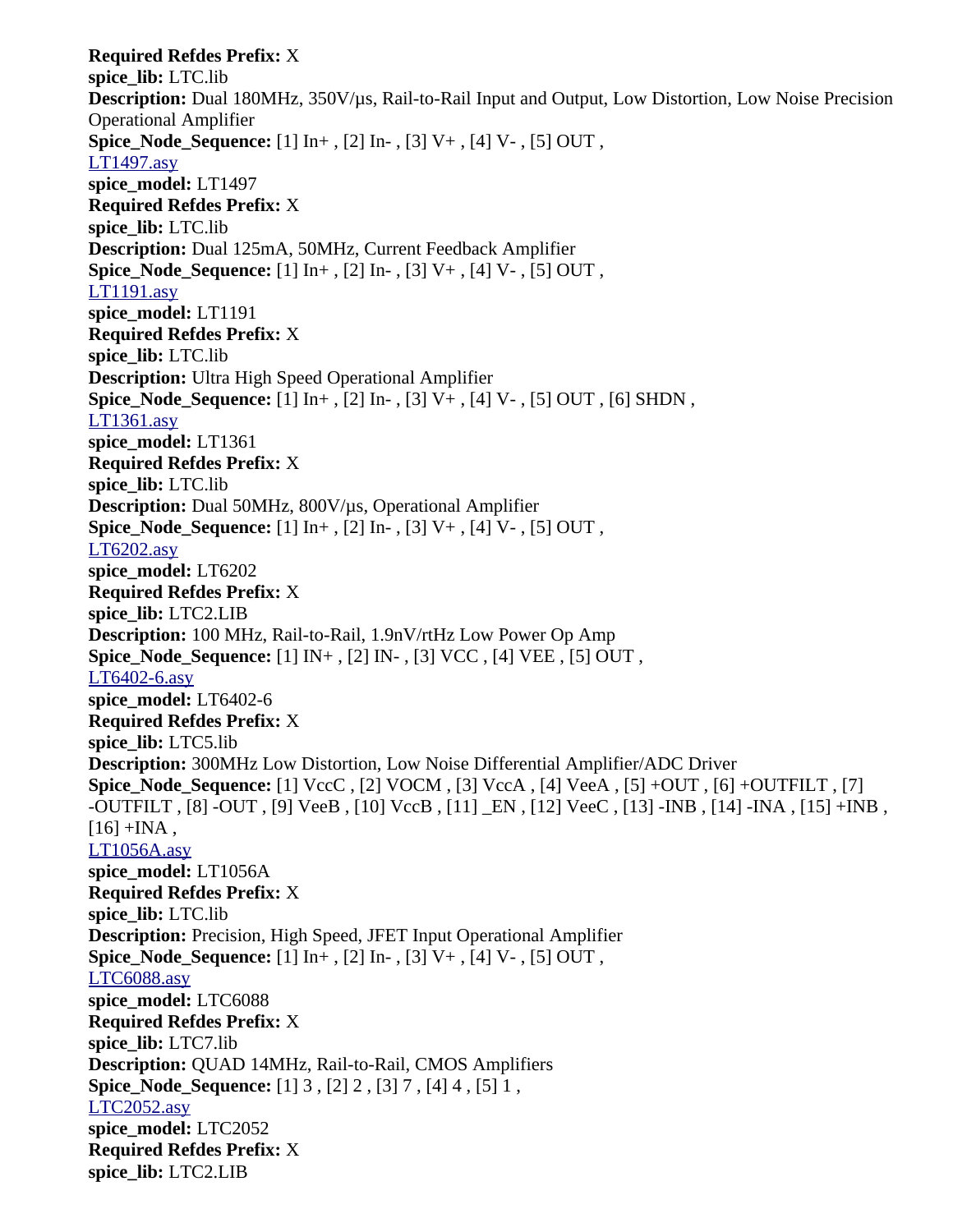**Description:** Quad Zero-Drift Op Amp **Spice\_Node\_Sequence:** [1] IN+ , [2] IN- , [3] VCC , [4] VEE , [5] OUT , [LT6553.asy](file:///home/cmcdowell/.wine/drive_c/Program%20Files/LTC/LTspiceIV/lib/sym/Opamps/LT6553.asy) **spice\_model:** LT6553 **Required Refdes Prefix:** X **spice\_lib:** LTC4.lib **Description:** 650MHz Gain of 2 Triple Video Amplifier **Spice\_Node\_Sequence:** [1] \_EN , [2] DGND , [3] INR , [4] AGND1 , [5] ING , [6] AGND2 , [7] INB , [8] V- , [9] OUTB , [10] V+ , [11] OUTG , [12] OUTR , [LT1816.asy](file:///home/cmcdowell/.wine/drive_c/Program%20Files/LTC/LTspiceIV/lib/sym/Opamps/LT1816.asy) **spice\_model:** LT1816 **Required Refdes Prefix:** X **spice\_lib:** LTC2.LIB **Description:** Dual 220MHz, 1500V/µs Operational Amplifier **Spice\_Node\_Sequence:** [1] IN+ , [2] IN- , [3] OUT , [4] VCC , [5] VEE , [LT2079A.asy](file:///home/cmcdowell/.wine/drive_c/Program%20Files/LTC/LTspiceIV/lib/sym/Opamps/LT2079A.asy) **spice\_model:** LT2079A **Required Refdes Prefix:** X **spice\_lib:** LTC.lib **Description:** Quad µPower, Single Supply Precision Operational Amplifier **Spice\_Node\_Sequence:** [1] In+ , [2] In- , [3] V+ , [4] V- , [5] OUT , [LT6000.asy](file:///home/cmcdowell/.wine/drive_c/Program%20Files/LTC/LTspiceIV/lib/sym/Opamps/LT6000.asy) **spice\_model:** LT6000 **Required Refdes Prefix:** X **spice\_lib:** LTC5.lib **Description:** 1.8V, 13µA Precision Rail-to-Rail Op Amp **Spice\_Node\_Sequence:** [1] IN+ , [2] IN- , [3] VCC , [4] VEE , [5] OUT , [6] SHDN\_L , [LT1467.asy](file:///home/cmcdowell/.wine/drive_c/Program%20Files/LTC/LTspiceIV/lib/sym/Opamps/LT1467.asy) **spice\_model:** LT1467 **Required Refdes Prefix:** X **spice\_lib:** LTC.lib **Description:** Quad µPower, Precision Rail-to-Rail Input and Output Operational Amplifier **Spice\_Node\_Sequence:** [1] In+ , [2] In- , [3] V+ , [4] V- , [5] OUT , [LT1227.asy](file:///home/cmcdowell/.wine/drive_c/Program%20Files/LTC/LTspiceIV/lib/sym/Opamps/LT1227.asy) **spice\_model:** LT1227 **Required Refdes Prefix:** X **spice\_lib:** LTC.lib **Description:** 140MHz Video Current Feedback Amplifier **Spice\_Node\_Sequence:** [1] In+ , [2] In- , [3] V+ , [4] V- , [5] OUT , [LT1179A.asy](file:///home/cmcdowell/.wine/drive_c/Program%20Files/LTC/LTspiceIV/lib/sym/Opamps/LT1179A.asy) **spice\_model:** LT1179A **Required Refdes Prefix:** X **spice\_lib:** LTC.lib **Description:** 17mA Max, Quad Single Supply Precision Operational Amplifier **Spice\_Node\_Sequence:** [1] In+ , [2] In- , [3] V+ , [4] V- , [5] OUT , [LT6550.asy](file:///home/cmcdowell/.wine/drive_c/Program%20Files/LTC/LTspiceIV/lib/sym/Opamps/LT6550.asy) **spice\_model:** LT6550 **Required Refdes Prefix:** X **spice\_lib:** LTC2.LIB **Description:** 3.3V Triple Video Amplifier **Spice\_Node\_Sequence:** [1] IN , [2] GND , [3] VCC , [4] VEE , [5] OUT , [LTC2050.asy](file:///home/cmcdowell/.wine/drive_c/Program%20Files/LTC/LTspiceIV/lib/sym/Opamps/LTC2050.asy) **spice\_model:** LTC2050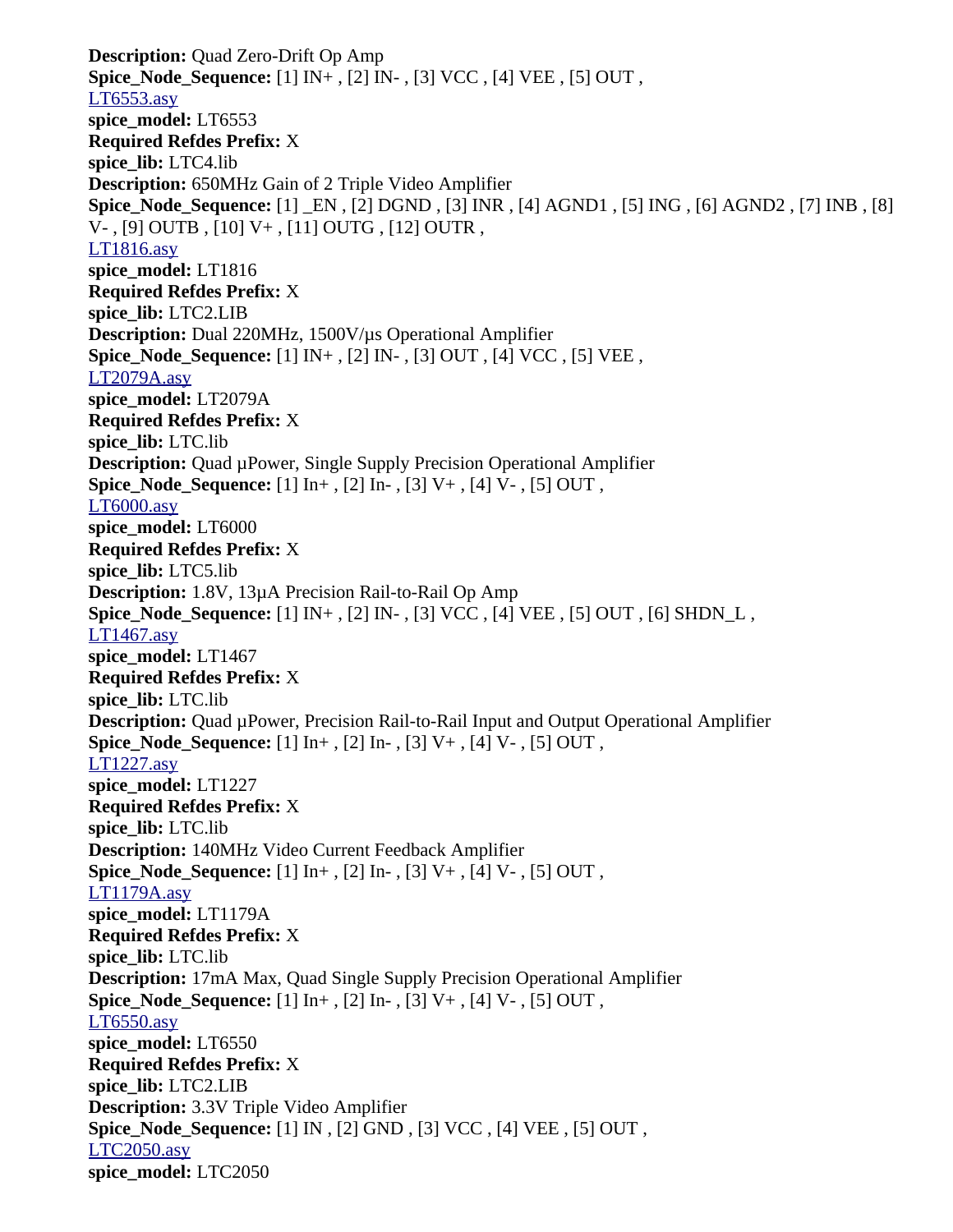**Required Refdes Prefix:** X **spice\_lib:** LTC.lib **Description:** Low Noise, Zero-Drift Operational Amplifier in SOT-23 **Spice\_Node\_Sequence:** [1] In+ , [2] In- , [3] V+ , [4] V- , [5] OUT , [6] SHDN , [LT6207.asy](file:///home/cmcdowell/.wine/drive_c/Program%20Files/LTC/LTspiceIV/lib/sym/Opamps/LT6207.asy) **spice\_model:** LT6207 **Required Refdes Prefix:** X **spice\_lib:** LTC2.LIB **Description:** Quad Single Supply 3V, 100MHz Video Op Amp **Spice\_Node\_Sequence:** [1] IN+ , [2] IN- , [3] OUT , [4] VCC , [5] VEE , [LT1012.asy](file:///home/cmcdowell/.wine/drive_c/Program%20Files/LTC/LTspiceIV/lib/sym/Opamps/LT1012.asy) **spice\_model:** LT1012 **Required Refdes Prefix:** X **spice\_lib:** LTC.lib **Description:** Picoamp Input Current,  $\mu$ Volt Offset, Low noise Operational Amplifier **Spice Node Sequence:** [1] In+, [2] In-, [3] V+, [4] V-, [5] OUT, [LT6235.asy](file:///home/cmcdowell/.wine/drive_c/Program%20Files/LTC/LTspiceIV/lib/sym/Opamps/LT6235.asy) **spice\_model:** LT6235 **Required Refdes Prefix:** X **spice\_lib:** LTC2.LIB **Description:** Quad 60MHz, Rail-to-Rail Output, 1.9nV/rtHz, 1.2mA Op Amp **Spice\_Node\_Sequence:** [1] IN+ , [2] IN- , [3] OUT , [4] VCC , [5] VEE , [LT1079.asy](file:///home/cmcdowell/.wine/drive_c/Program%20Files/LTC/LTspiceIV/lib/sym/Opamps/LT1079.asy) **spice\_model:** LT1079 **Required Refdes Prefix:** X **spice\_lib:** LTC.lib **Description:** µPower, Quad, Single Supply, Precision Operational Amplifier **Spice\_Node\_Sequence:** [1] In+ , [2] In- , [3] V+ , [4] V- , [5] OUT , [LT1352.asy](file:///home/cmcdowell/.wine/drive_c/Program%20Files/LTC/LTspiceIV/lib/sym/Opamps/LT1352.asy) **spice\_model:** LT1352 **Required Refdes Prefix:** X **spice\_lib:** LTC.lib **Description:** Dual 250mA, 3MHz, 200V/µs, Operational Amplifier **Spice\_Node\_Sequence:** [1] In+ , [2] In- , [3] V+ , [4] V- , [5] OUT , [LT6222.asy](file:///home/cmcdowell/.wine/drive_c/Program%20Files/LTC/LTspiceIV/lib/sym/Opamps/LT6222.asy) **spice\_model:** LT6222 **Required Refdes Prefix:** X **spice\_lib:** LTC4.LIB **Description:** Quad 60MHz, 20V/us, Low Power, RRIO Precision Op Amp **Spice\_Node\_Sequence:** [1] IN+ , [2] IN- , [3] VCC , [4] VEE , [5] OUT , [LT1260.asy](file:///home/cmcdowell/.wine/drive_c/Program%20Files/LTC/LTspiceIV/lib/sym/Opamps/LT1260.asy) **spice\_model:** LT1260 **Required Refdes Prefix:** X **spice\_lib:** LTC.lib **Description:** Low Cost Triple 130MHz Current Feedback Amplifier with Shutdown **Spice Node Sequence:** [1] In+, [2] In-, [3] V+, [4] V-, [5] OUT, [LTC6082.asy](file:///home/cmcdowell/.wine/drive_c/Program%20Files/LTC/LTspiceIV/lib/sym/Opamps/LTC6082.asy) **spice\_model:** LTC6082 **Required Refdes Prefix:** X **spice\_lib:** LTC6.lib **Description:** Quad µPower Precision, CMOS Rail-to-Rail Operational Amplifier **Spice\_Node\_Sequence:** [1] IN+ , [2] IN- , [3] VCC , [4] VEE , [5] OUT , [LTC1052.asy](file:///home/cmcdowell/.wine/drive_c/Program%20Files/LTC/LTspiceIV/lib/sym/Opamps/LTC1052.asy)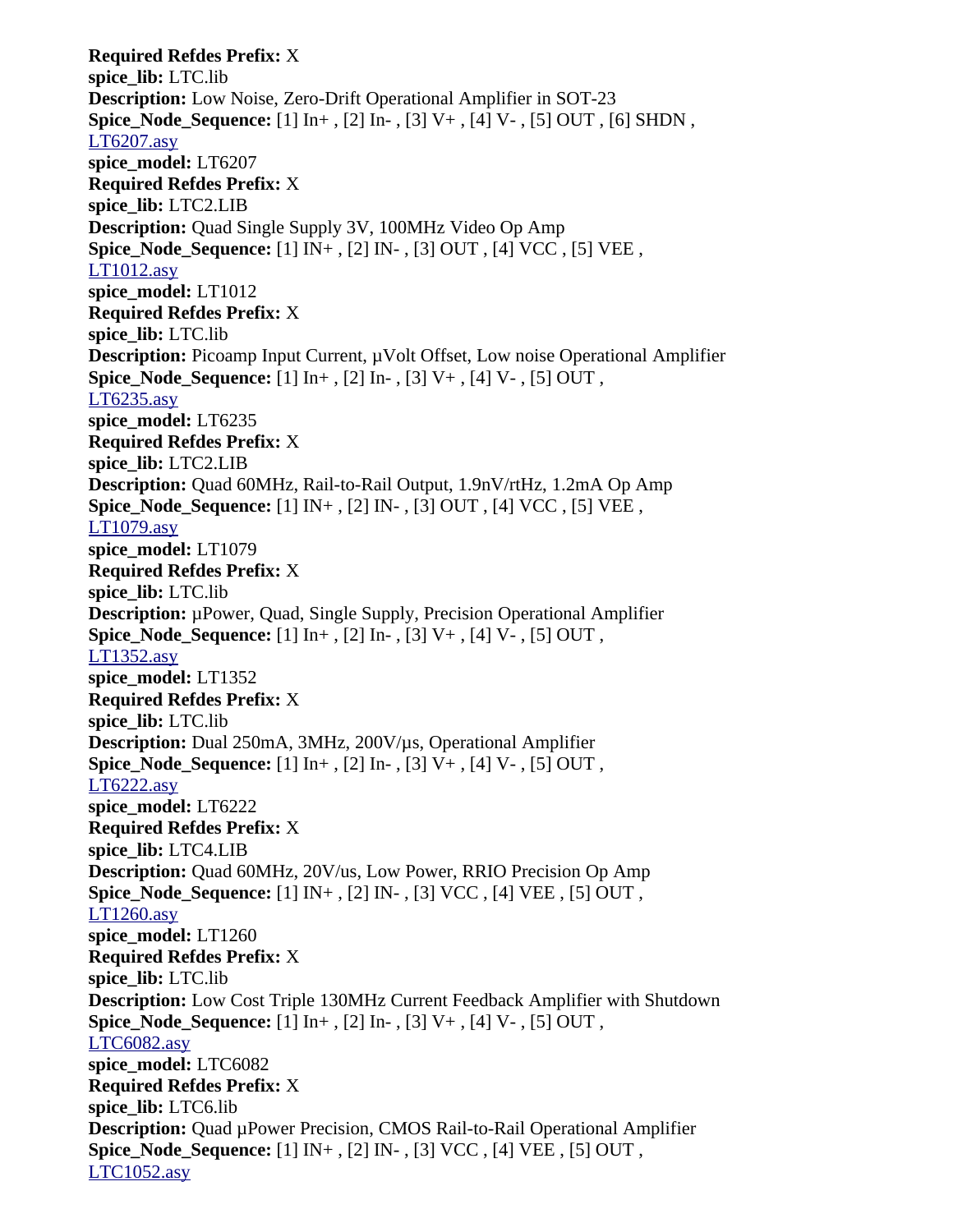**spice\_model:** LTC1052 **Required Refdes Prefix:** X **spice\_lib:** LTC.lib **Description:** Chopper-Stabilized Operational Amplifier **Spice\_Node\_Sequence:** [1] In+ , [2] In- , [3] V+ , [4] V- , [5] OUT , [LT1056S8.asy](file:///home/cmcdowell/.wine/drive_c/Program%20Files/LTC/LTspiceIV/lib/sym/Opamps/LT1056S8.asy) **spice\_model:** LT1056S8 **Required Refdes Prefix:** X **spice\_lib:** LTC.lib **Description:** Precision, High Speed, JFET Input Operational Amplifier **Spice Node Sequence:** [1] In+, [2] In-, [3] V+, [4] V-, [5] OUT, [LTC2054.asy](file:///home/cmcdowell/.wine/drive_c/Program%20Files/LTC/LTspiceIV/lib/sym/Opamps/LTC2054.asy) **spice\_model:** LTC2054 **Required Refdes Prefix:** X **spice\_lib:** LTC2.LIB **Description:** Low Power Zero-Drift Op Amp in SOT-23 **Spice\_Node\_Sequence:** [1] IN+ , [2] IN- , [3] VCC , [4] VEE , [5] OUT , [LT1328.asy](file:///home/cmcdowell/.wine/drive_c/Program%20Files/LTC/LTspiceIV/lib/sym/Opamps/LT1328.asy) **spice\_model:** LT1328 **Required Refdes Prefix:** X **spice\_lib:** LTC.lib **Description:** 4Mbps IrDA Infrared Receiver -- simulate with LT1328PD, the IR diode **Spice\_Node\_Sequence:** [1] IN , [2] FIL , [3] SW , [4] GND , [5] DATA , [6] VCC , [7] MODE , [8] Vbias , [LT6014.asy](file:///home/cmcdowell/.wine/drive_c/Program%20Files/LTC/LTspiceIV/lib/sym/Opamps/LT6014.asy) **spice\_model:** LT6014 **Required Refdes Prefix:** X **spice\_lib:** LTC2.LIB **Description:** Dual 145µA, 9.5nV/rtHz, Av > 5, Rail-to-Rail Op Amp **Spice\_Node\_Sequence:** [1] IN+ , [2] IN- , [3] VCC , [4] VEE , [5] OUT , [LT1782.asy](file:///home/cmcdowell/.wine/drive_c/Program%20Files/LTC/LTspiceIV/lib/sym/Opamps/LT1782.asy) **spice\_model:** LT1782 **Required Refdes Prefix:** X **spice\_lib:** LTC.lib **Description:** µPower Over-The-Top, SOT-23, Rail-to-Rail Input and Output Operational Amplifier **Spice\_Node\_Sequence:** [1] In+ , [2] In- , [3] V+ , [4] V- , [5] OUT , [6] SHDN , [Lt1206.asy](file:///home/cmcdowell/.wine/drive_c/Program%20Files/LTC/LTspiceIV/lib/sym/Opamps/Lt1206.asy) **spice\_model:** LT1206 **Required Refdes Prefix:** X **spice\_lib:** LTC.lib **Description:** 250mA/60MHz Current Feedback Amplifier **Spice\_Node\_Sequence:** [1] In+ , [2] In- , [3] V+ , [4] V- , [5] OUT , [6] COMP , [LT1193.asy](file:///home/cmcdowell/.wine/drive_c/Program%20Files/LTC/LTspiceIV/lib/sym/Opamps/LT1193.asy) **spice\_model:** LT1193 **Required Refdes Prefix:** X **spice\_lib:** LTC.lib **Description:** Video Difference Amplifier, Adjustable Gain **Spice\_Node\_Sequence:** [1] In+ , [2] In- , [3] V+ , [4] V- , [5] OUT , [6] REF , [7] FB , [LT1056.asy](file:///home/cmcdowell/.wine/drive_c/Program%20Files/LTC/LTspiceIV/lib/sym/Opamps/LT1056.asy) **spice\_model:** LT1056 **Required Refdes Prefix:** X **spice\_lib:** LTC.lib **Description:** Precision, High Speed, JFET Input Operational Amplifier **Spice\_Node\_Sequence:** [1] In+ , [2] In- , [3] V+ , [4] V- , [5] OUT ,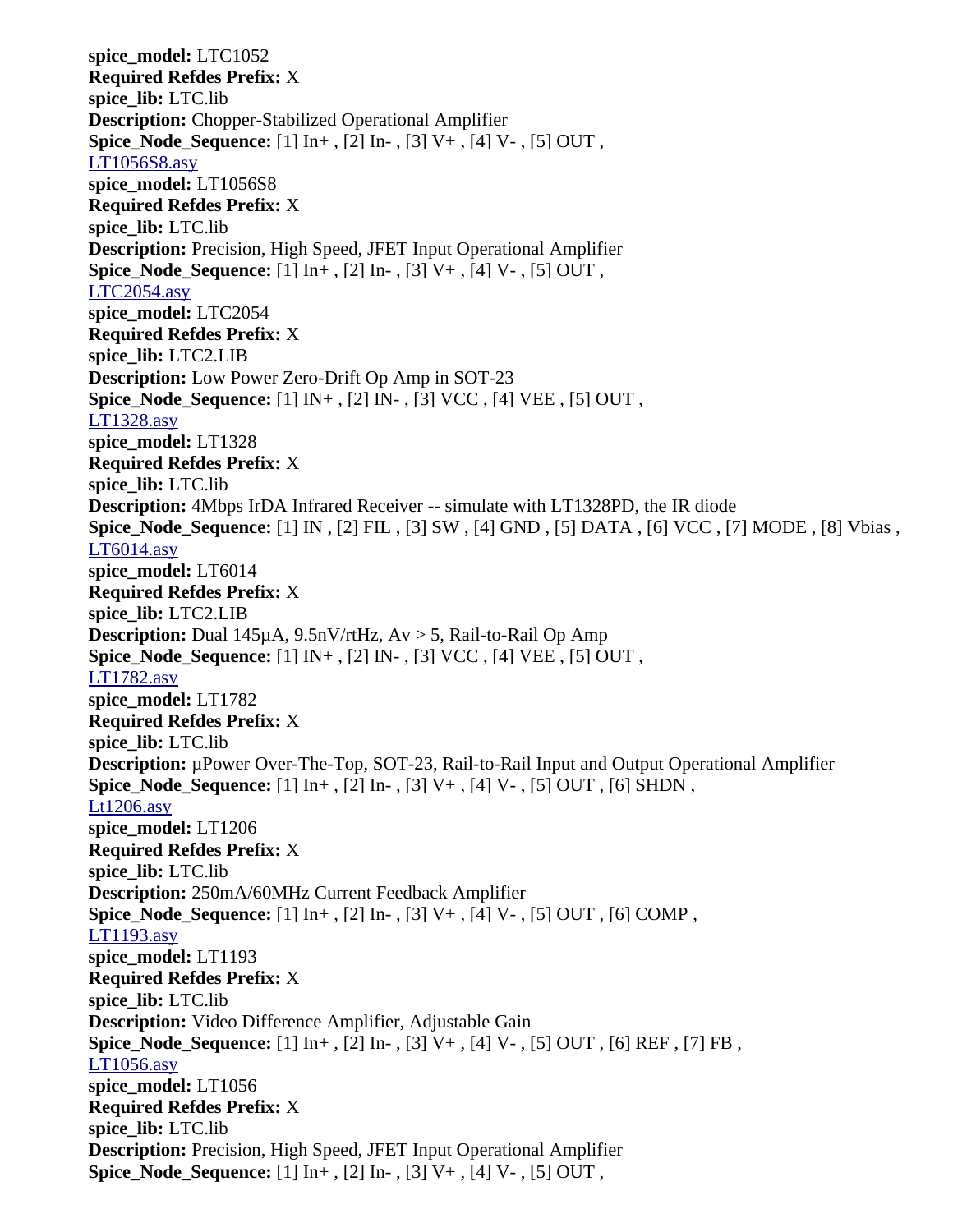[LTC6405.asy](file:///home/cmcdowell/.wine/drive_c/Program%20Files/LTC/LTspiceIV/lib/sym/Opamps/LTC6405.asy) **spice\_model:** LTC6405 **Required Refdes Prefix:** X **spice\_lib:** LTC7.lib **Description:** 2.7GHz, 5V, Low Noise, Rail-to-Rail Input Differential Input/Output Amplifier/Driver\n\nNote: Distortion is not modeled. **Spice\_Node\_Sequence:** [1] IN- , [2] Vocm , [3] V+ , [4] OUT+ , [5] OUT- , [6] V- , [7] \_SHDN , [8] IN+ , [9] OUTF- , [10] OUTF+ , [LT1207.asy](file:///home/cmcdowell/.wine/drive_c/Program%20Files/LTC/LTspiceIV/lib/sym/Opamps/LT1207.asy) **spice\_model:** LT1207 **Required Refdes Prefix:** X **spice\_lib:** LTC.lib **Description:** Dual 250mA/60MHz Current Feedback Amplifier **Spice Node Sequence:**  $[1]$  In+ ,  $[2]$  In- ,  $[3]$  V+ ,  $[4]$  V- ,  $[5]$  OUT ,  $[6]$  COMP , [LT1078.asy](file:///home/cmcdowell/.wine/drive_c/Program%20Files/LTC/LTspiceIV/lib/sym/Opamps/LT1078.asy) **spice\_model:** LT1078 **Required Refdes Prefix:** X **spice\_lib:** LTC.lib **Description:** µPower, Dual, Single Supply, Precision Operational Amplifier **Spice\_Node\_Sequence:** [1] In+ , [2] In- , [3] V+ , [4] V- , [5] OUT , [LT1807.asy](file:///home/cmcdowell/.wine/drive_c/Program%20Files/LTC/LTspiceIV/lib/sym/Opamps/LT1807.asy) **spice\_model:** LT1807 **Required Refdes Prefix:** X **spice\_lib:** LTC.lib **Description:** 325MHz, Dual Rail-to-Rail Input and Output, Low Distortion, Low Noise Precision Operational Amplifier **Spice\_Node\_Sequence:** [1] In+ , [2] In- , [3] V+ , [4] V- , [5] OUT , [LT1801.asy](file:///home/cmcdowell/.wine/drive_c/Program%20Files/LTC/LTspiceIV/lib/sym/Opamps/LT1801.asy) **spice\_model:** LT1801 **Required Refdes Prefix:** X **spice\_lib:** LTC.lib **Description:** Dual 80MHz, 25V/µs Low Power Rail-to-Rail Input and Output Precision Op Amp(1 of 2) **Spice\_Node\_Sequence:** [1] In+ , [2] In- , [3] V+ , [4] V- , [5] OUT , [LTC6081.asy](file:///home/cmcdowell/.wine/drive_c/Program%20Files/LTC/LTspiceIV/lib/sym/Opamps/LTC6081.asy) **spice\_model:** LTC6081 **Required Refdes Prefix:** X **spice\_lib:** LTC6.lib **Description:** Dual µPower Precision, CMOS Rail-to-Rail Operational Amplifier **Spice\_Node\_Sequence:** [1] IN+ , [2] IN- , [3] VCC , [4] VEE , [5] OUT , [LT1413.asy](file:///home/cmcdowell/.wine/drive_c/Program%20Files/LTC/LTspiceIV/lib/sym/Opamps/LT1413.asy) **spice\_model:** LT1413 **Required Refdes Prefix:** X **spice\_lib:** LTC.lib **Description:** Single Supply, Dual Precision Operational Amplifier **Spice\_Node\_Sequence:** [1] In+ , [2] In- , [3] V+ , [4] V- , [5] OUT , [LTC1100.asy](file:///home/cmcdowell/.wine/drive_c/Program%20Files/LTC/LTspiceIV/lib/sym/Opamps/LTC1100.asy) **spice\_model:** LTC1100 **Required Refdes Prefix:** X **spice\_lib:** LTC.lib **Description:** Precision, Chopper-Stabilized Instrumentation Amplifier **Spice\_Node\_Sequence:** [1] GND , [2] CMRR , [3] In- , [4] V- , [5] V+ , [6] In+ , [7] Comp , [8] Out , [LT1817.asy](file:///home/cmcdowell/.wine/drive_c/Program%20Files/LTC/LTspiceIV/lib/sym/Opamps/LT1817.asy) **spice\_model:** LT1817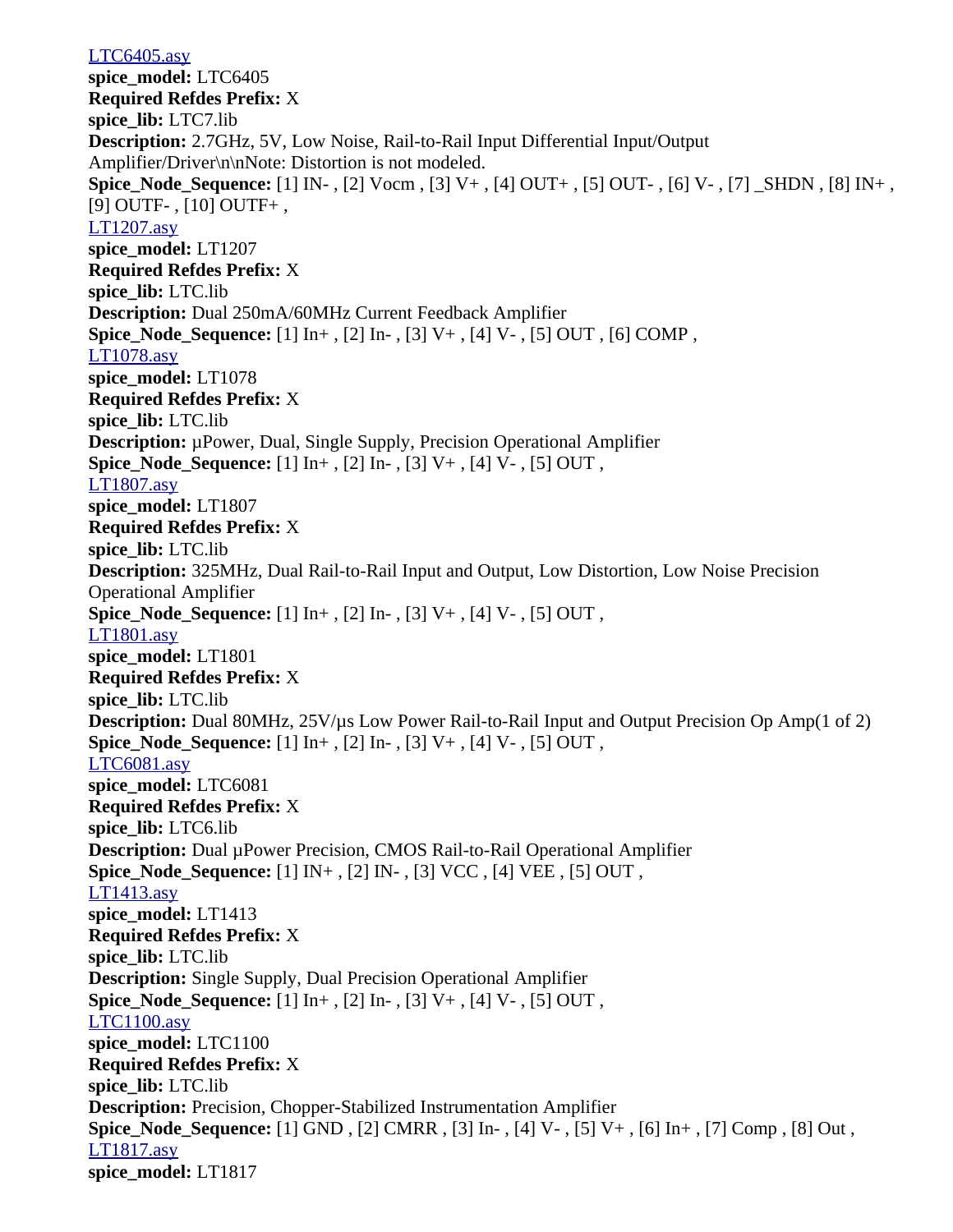**Required Refdes Prefix:** X **spice\_lib:** LTC2.LIB **Description:** Quad 220MHz, 1500V/µs Operational Amplifier **Spice\_Node\_Sequence:** [1] IN+ , [2] IN- , [3] OUT , [4] VCC , [5] VEE , [LT1128.asy](file:///home/cmcdowell/.wine/drive_c/Program%20Files/LTC/LTspiceIV/lib/sym/Opamps/LT1128.asy) **spice\_model:** LT1128 **Required Refdes Prefix:** X **spice\_lib:** LTC.lib **Description:** Ultra-Low Noise Precision High Speed Operational Amplifier **Spice\_Node\_Sequence:** [1] In+ , [2] In- , [3] V+ , [4] V- , [5] OUT , [LTC2053.asy](file:///home/cmcdowell/.wine/drive_c/Program%20Files/LTC/LTspiceIV/lib/sym/Opamps/LTC2053.asy) **spice\_model:** LTC2053 **Required Refdes Prefix:** X **spice\_lib:** LTC4.lib **Description:** Precision, Rail-to-Rail, Zero-Drift Instrumentation Amplifier with Resistor-Programmable Gain **Spice\_Node\_Sequence:** [1] \_E , [2] -IN , [3] +IN , [4] V- , [5] REF , [6] RG , [7] OUT , [8] V+ , [LT1465.asy](file:///home/cmcdowell/.wine/drive_c/Program%20Files/LTC/LTspiceIV/lib/sym/Opamps/LT1465.asy) **spice\_model:** LT1465 **Required Refdes Prefix:** X **spice\_lib:** LTC.lib **Description:** Quad µPower, 1MHz C-Load Picoampere Bias Current JFET Input Operational Amplifier **Spice\_Node\_Sequence:** [1] In+ , [2] In- , [3] V+ , [4] V- , [5] OUT , [LT1365.asy](file:///home/cmcdowell/.wine/drive_c/Program%20Files/LTC/LTspiceIV/lib/sym/Opamps/LT1365.asy) **spice\_model:** LT1365 **Required Refdes Prefix:** X **spice\_lib:** LTC.lib **Description:** Quad 70MHz, 1000V/µs, Operational Amplifier **Spice\_Node\_Sequence:** [1] In+ , [2] In- , [3] V+ , [4] V- , [5] OUT , [LT1179.asy](file:///home/cmcdowell/.wine/drive_c/Program%20Files/LTC/LTspiceIV/lib/sym/Opamps/LT1179.asy) **spice\_model:** LT1179 **Required Refdes Prefix:** X **spice\_lib:** LTC.lib **Description:** 17mA Max, Quad Single Supply Precision Operational Amplifier **Spice\_Node\_Sequence:** [1] In+ , [2] In- , [3] V+ , [4] V- , [5] OUT , [LT1057.asy](file:///home/cmcdowell/.wine/drive_c/Program%20Files/LTC/LTspiceIV/lib/sym/Opamps/LT1057.asy) **spice\_model:** LT1057 **Required Refdes Prefix:** X **spice\_lib:** LTC.lib **Description:** Dual JFET Input Precision High Speed Operational Amplifier **Spice\_Node\_Sequence:** [1] In+ , [2] In- , [3] V+ , [4] V- , [5] OUT , [LT1113.asy](file:///home/cmcdowell/.wine/drive_c/Program%20Files/LTC/LTspiceIV/lib/sym/Opamps/LT1113.asy) **spice\_model:** LT1113 **Required Refdes Prefix:** X **spice\_lib:** LTC.lib **Description:** Dual Low Noise, Precision, JFET Input Operational Amplifier **Spice\_Node\_Sequence:** [1] In+ , [2] In- , [3] V+ , [4] V- , [5] OUT , [LT1010.asy](file:///home/cmcdowell/.wine/drive_c/Program%20Files/LTC/LTspiceIV/lib/sym/Opamps/LT1010.asy) **spice\_model:** LT1010 **Required Refdes Prefix:** X **spice\_lib:** LTC.lib **Description:** Fast +/-150mA Power Buffer **Spice\_Node\_Sequence:** [1] In , [2] V+ , [3] V- , [4] Bias , [5] OUT ,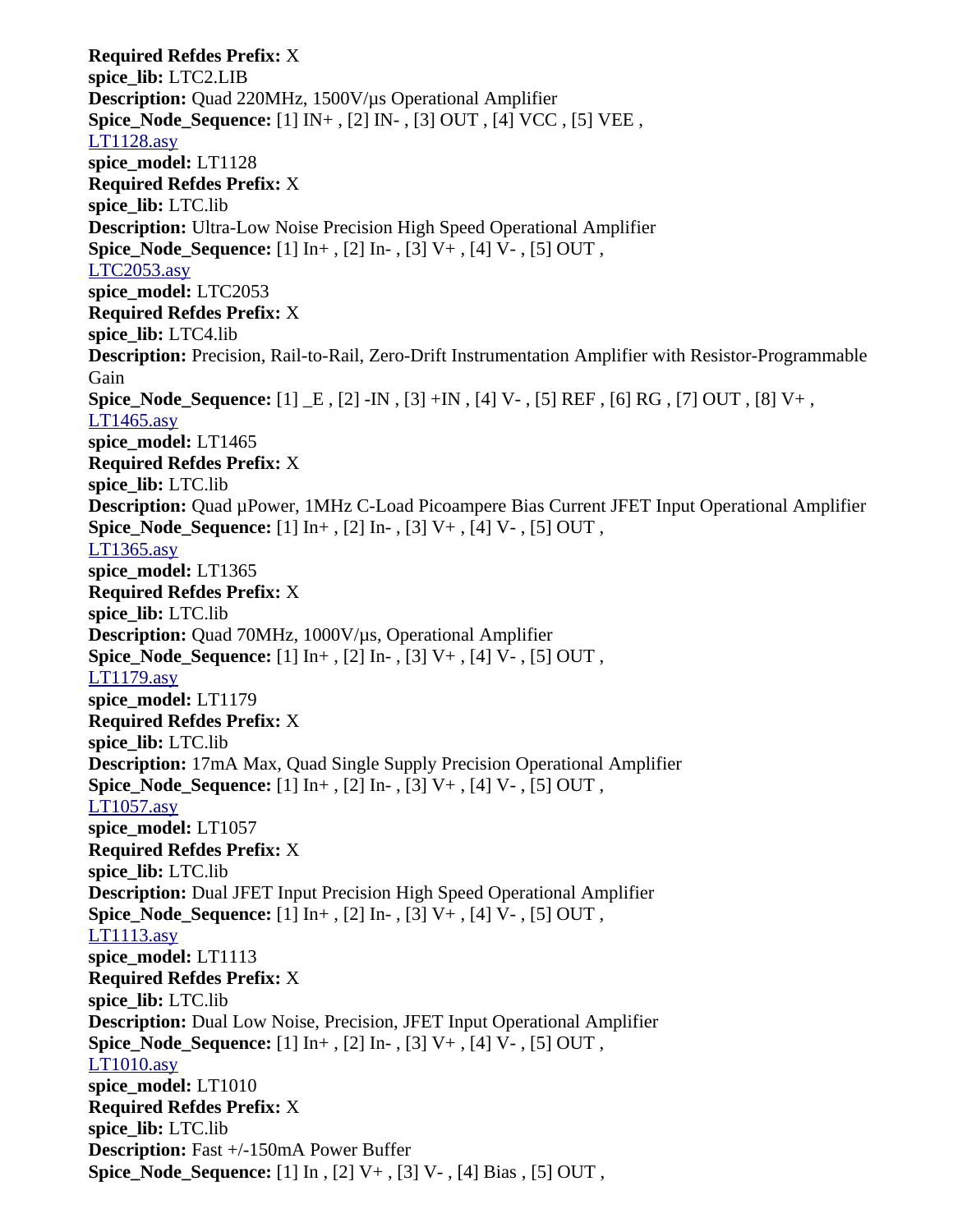[LT1814.asy](file:///home/cmcdowell/.wine/drive_c/Program%20Files/LTC/LTspiceIV/lib/sym/Opamps/LT1814.asy) **spice\_model:** LT1814 **Required Refdes Prefix:** X **spice\_lib:** LTC.lib **Description:** Quad 3mA, 100MHz, 750V/µs Operational Amplifier(1 of 4) **Spice Node Sequence:** [1] In+, [2] In-, [3] V+, [4] V-, [5] OUT, [LT1499.asy](file:///home/cmcdowell/.wine/drive_c/Program%20Files/LTC/LTspiceIV/lib/sym/Opamps/LT1499.asy) **spice\_model:** LT1499 **Required Refdes Prefix:** X **spice\_lib:** LTC.lib **Description:** Quad 10MHz, 6V/µs, Rail-to-Rail Input and Output Precision C-Load Operational Amplifier **Spice Node Sequence:** [1] In+, [2] In-, [3] V+, [4] V-, [5] OUT, [LT1212.asy](file:///home/cmcdowell/.wine/drive_c/Program%20Files/LTC/LTspiceIV/lib/sym/Opamps/LT1212.asy) **spice\_model:** LT1212 **Required Refdes Prefix:** X **spice\_lib:** LTC.lib **Description:** 14MHz, 7V/µs, Single Supply Quad Precision Operational Amplifier **Spice\_Node\_Sequence:** [1] In+ , [2] In- , [3] V+ , [4] V- , [5] OUT , [LT1395.asy](file:///home/cmcdowell/.wine/drive_c/Program%20Files/LTC/LTspiceIV/lib/sym/Opamps/LT1395.asy) **spice\_model:** LT1395 **Required Refdes Prefix:** X **spice\_lib:** LTC.lib **Description:** 400MHz Current Feedback Amplifier **Spice Node Sequence:** [1] In+, [2] In-, [3] V+, [4] V-, [5] OUT, [LTC2051.asy](file:///home/cmcdowell/.wine/drive_c/Program%20Files/LTC/LTspiceIV/lib/sym/Opamps/LTC2051.asy) **spice\_model:** LTC2051 **Required Refdes Prefix:** X **spice\_lib:** LTC2.LIB **Description:** Dual Zero-Drift Op Amp **Spice\_Node\_Sequence:** [1] IN+ , [2] IN- , [3] OUT , [4] VCC , [5] VEE , [6] SHDN\_L , [LTC1051A.asy](file:///home/cmcdowell/.wine/drive_c/Program%20Files/LTC/LTspiceIV/lib/sym/Opamps/LTC1051A.asy) **spice\_model:** LTC1051A **Required Refdes Prefix:** X **spice\_lib:** LTC.lib **Description:** Dual Precision Zero-Drift Operational Amplifier with Internal Capacitors **Spice Node Sequence:** [1] In+, [2] In-, [3] V+, [4] V-, [5] OUT, [LTC6404-4.asy](file:///home/cmcdowell/.wine/drive_c/Program%20Files/LTC/LTspiceIV/lib/sym/Opamps/LTC6404-4.asy) **spice\_model:** LTC6404-4 **Required Refdes Prefix:** X **spice\_lib:** LTC7.lib **Description:** 600MHz, Low Noise, High Precision Fully Differential Input/Output Amplifier/Driver\n\nNote: Distortion is not modeled. **Spice\_Node\_Sequence:** [1] IN- , [2] Vocm , [3] V+ , [4] OUT+ , [5] OUT- , [6] V- , [7] \_SHDN , [8] IN+ , [9] OUTF+ , [10] OUTF- , [LT1006S8.asy](file:///home/cmcdowell/.wine/drive_c/Program%20Files/LTC/LTspiceIV/lib/sym/Opamps/LT1006S8.asy) **spice\_model:** LT1006S8 **Required Refdes Prefix:** X **spice\_lib:** LTC.lib **Description:** Precision Single Supply Operational Amplifier **Spice Node Sequence:** [1] In+, [2] In-, [3] V+, [4] V-, [5] OUT, [LT1102.asy](file:///home/cmcdowell/.wine/drive_c/Program%20Files/LTC/LTspiceIV/lib/sym/Opamps/LT1102.asy) **spice\_model:** LT1102 **Required Refdes Prefix:** X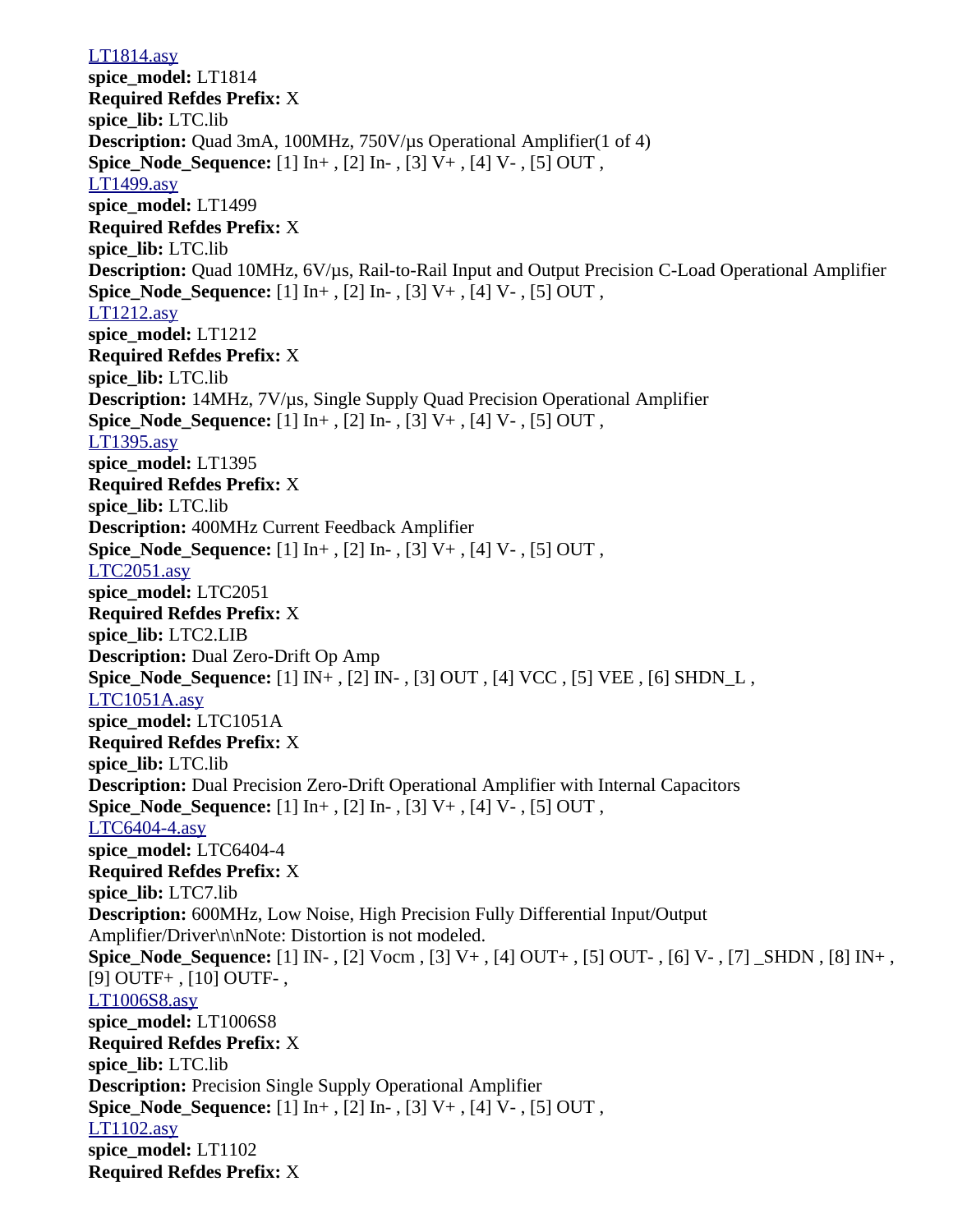**spice\_lib:** LTC.lib **Description:** High Speed, Precision, JFET Input Instrumentation Amplifier(Fixed Gain = 10 or 100) **Spice\_Node\_Sequence:** [1] GND , [2] Tap1 , [3] In- , [4] V- , [5] V+ , [6] In+ , [7] Tap2 , [8] Out , [LT1001.asy](file:///home/cmcdowell/.wine/drive_c/Program%20Files/LTC/LTspiceIV/lib/sym/Opamps/LT1001.asy) **spice\_model:** LT1001 **Required Refdes Prefix:** X **spice\_lib:** LTC.lib **Description:** Precision Operational Amplifier **Spice\_Node\_Sequence:** [1] In+ , [2] In- , [3] V+ , [4] V- , [5] OUT , [LTC6400-26.asy](file:///home/cmcdowell/.wine/drive_c/Program%20Files/LTC/LTspiceIV/lib/sym/Opamps/LTC6400-26.asy) **spice\_model:** LTC6400-26 **Required Refdes Prefix:** X **spice\_lib:** LTC6.lib **Description:** 1.3GHz Low Noise, Low Distortion Differential ADC Driver for DC-140MHz IF\n\nNote: Distortion is not modeled. **Spice\_Node\_Sequence:** [1] IN- , [2] Vocm , [3] V+ , [4] OUT+ , [5] OUT- , [6] V- , [7] \_EN , [8] IN+ , [9] OUTF- , [10] OUTF+ , [LT1127.asy](file:///home/cmcdowell/.wine/drive_c/Program%20Files/LTC/LTspiceIV/lib/sym/Opamps/LT1127.asy) **spice\_model:** LT1127 **Required Refdes Prefix:** X **spice\_lib:** LTC.lib **Description:** Quad Decompensated Low Noise High Speed Operational Amplifier **Spice\_Node\_Sequence:** [1] In+ , [2] In- , [3] V+ , [4] V- , [5] OUT , [LT1007.asy](file:///home/cmcdowell/.wine/drive_c/Program%20Files/LTC/LTspiceIV/lib/sym/Opamps/LT1007.asy) **spice\_model:** LT1007 **Required Refdes Prefix:** X **spice\_lib:** LTC.lib **Description:** Low noise, High Speed Precision Operational Amplifier **Spice\_Node\_Sequence:** [1] In+ , [2] In- , [3] V+ , [4] V- , [5] OUT , [LT1209.asy](file:///home/cmcdowell/.wine/drive_c/Program%20Files/LTC/LTspiceIV/lib/sym/Opamps/LT1209.asy) **spice\_model:** LT1209 **Required Refdes Prefix:** X **spice\_lib:** LTC.lib **Description:** Quad 45MHz, 400V/µs Operational Amplifier **Spice\_Node\_Sequence:** [1] In+ , [2] In- , [3] V+ , [4] V- , [5] OUT , [LTC6910-3.asy](file:///home/cmcdowell/.wine/drive_c/Program%20Files/LTC/LTspiceIV/lib/sym/Opamps/LTC6910-3.asy) **spice\_model:** LTC6910-3 **Required Refdes Prefix:** X **spice\_lib:** LTC1.LIB **Description:** Digitally Controlled Programmable Gain Amplifiers in SOT-23 **Spice\_Node\_Sequence:** [1] OUT , [2] AGND , [3] IN , [4] V- , [5] G0 , [6] G1 , [7] G2 , [8] V+ , [LTC6078.asy](file:///home/cmcdowell/.wine/drive_c/Program%20Files/LTC/LTspiceIV/lib/sym/Opamps/LTC6078.asy) **spice\_model:** LTC6078 **Required Refdes Prefix:** X **spice\_lib:** LTC5.lib **Description:** Dual µPower Precision, CMOS Rail-to-Rail Amplifier **Spice\_Node\_Sequence:** [1] IN+ , [2] IN- , [3] VCC , [4] VEE , [5] OUT , [LT1221.asy](file:///home/cmcdowell/.wine/drive_c/Program%20Files/LTC/LTspiceIV/lib/sym/Opamps/LT1221.asy) **spice\_model:** LT1221 **Required Refdes Prefix:** X **spice\_lib:** LTC.lib **Description:** Very High Speed Operational Amplifier( $Av \ge 4$ ) **Spice\_Node\_Sequence:** [1] In+ , [2] In- , [3] V+ , [4] V- , [5] OUT ,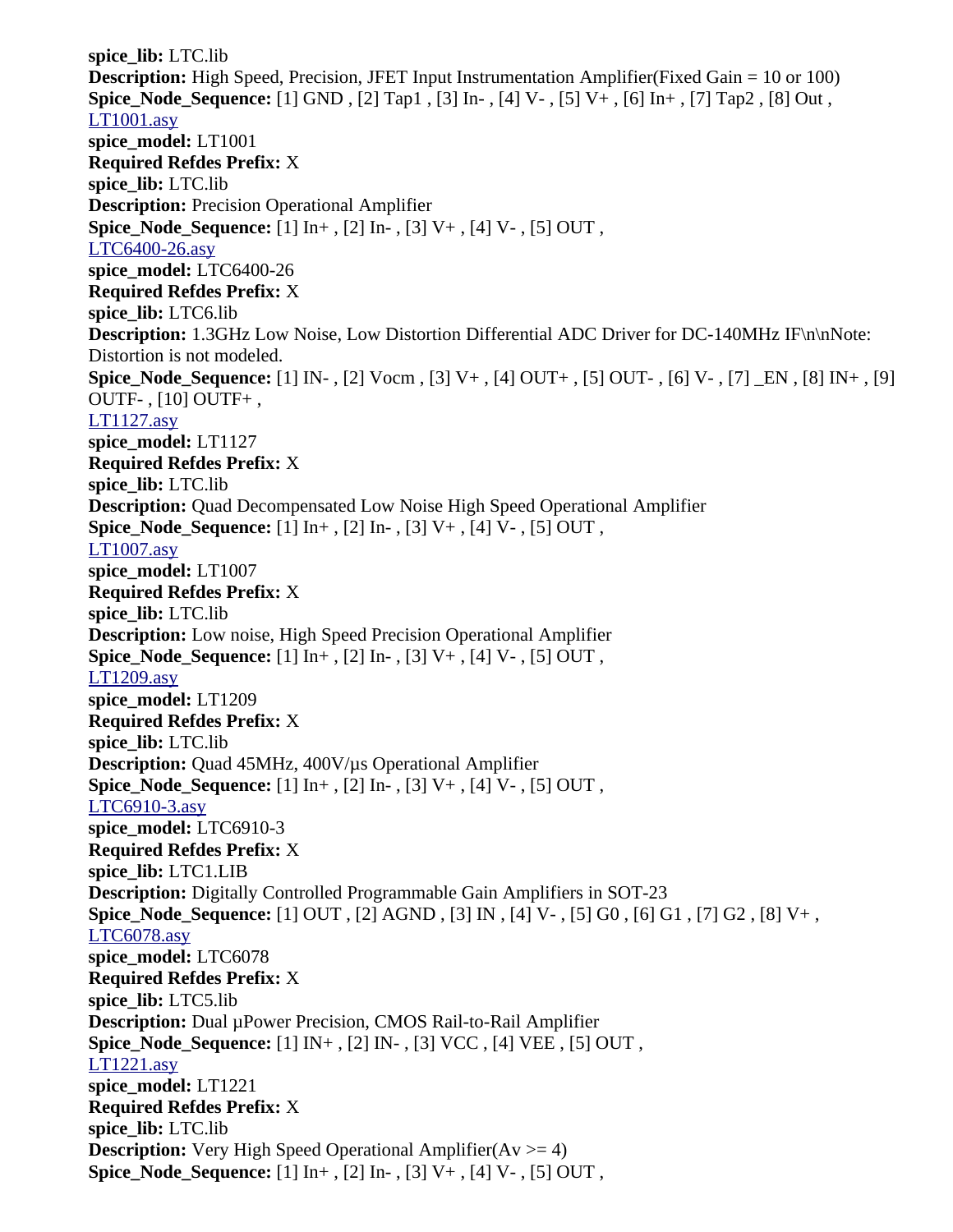[LT1253.asy](file:///home/cmcdowell/.wine/drive_c/Program%20Files/LTC/LTspiceIV/lib/sym/Opamps/LT1253.asy) **spice\_model:** LT1253 **Required Refdes Prefix:** X **spice\_lib:** LTC.lib **Description:** Dual Low Cost Video Amplifier **Spice Node Sequence:** [1] In+, [2] In-, [3] V+, [4] V-, [5] OUT, [LTC1150.asy](file:///home/cmcdowell/.wine/drive_c/Program%20Files/LTC/LTspiceIV/lib/sym/Opamps/LTC1150.asy) **spice\_model:** LTC1150 **Required Refdes Prefix:** X **spice\_lib:** LTC.lib **Description:** +-15V Zero-Drift Operational Amplifier with Internal Capacitors **Spice Node Sequence:** [1] In+, [2] In-, [3] V+, [4] V-, [5] OUT, [LT1636.asy](file:///home/cmcdowell/.wine/drive_c/Program%20Files/LTC/LTspiceIV/lib/sym/Opamps/LT1636.asy) **spice\_model:** LT1636 **Required Refdes Prefix:** X **spice\_lib:** LTC.lib **Description:** Over-The-Top µPower Rail-to-Rail Input and Output Operational Amplifier with Shutdown **Spice\_Node\_Sequence:** [1] In+ , [2] In- , [3] V+ , [4] V- , [5] OUT , [6] SHDN , [LT1252.asy](file:///home/cmcdowell/.wine/drive_c/Program%20Files/LTC/LTspiceIV/lib/sym/Opamps/LT1252.asy) **spice\_model:** LT1252 **Required Refdes Prefix:** X **spice\_lib:** LTC.lib **Description:** Low Cost Video Amplifier **Spice Node Sequence:** [1] In+, [2] In-, [3] V+, [4] V-, [5] OUT, [LT6002.asy](file:///home/cmcdowell/.wine/drive_c/Program%20Files/LTC/LTspiceIV/lib/sym/Opamps/LT6002.asy) **spice\_model:** LT6002 **Required Refdes Prefix:** X **spice\_lib:** LTC5.lib **Description:** Quad 1.8V, 13µA Precision Rail-to-Rail Op Amps **Spice\_Node\_Sequence:** [1] IN+ , [2] IN- , [3] VCC , [4] VEE , [5] OUT , [LT6100.asy](file:///home/cmcdowell/.wine/drive_c/Program%20Files/LTC/LTspiceIV/lib/sym/Opamps/LT6100.asy) **spice\_model:** LT6100 **Required Refdes Prefix:** X **spice\_lib:** LTC3.lib **Description:** Precision, Gain Selectable High Side Current Sense Amplifier **Spice\_Node\_Sequence:** [1] VS- , [2] VCC , [3] FIL , [4] VEE , [5] VOUT , [6] A2 , [7] A4 , [8] VS+ , [LT1226.asy](file:///home/cmcdowell/.wine/drive_c/Program%20Files/LTC/LTspiceIV/lib/sym/Opamps/LT1226.asy) **spice\_model:** LT1226 **Required Refdes Prefix:** X **spice\_lib:** LTC.lib **Description:** Very High Speed Operational Amplifier(Av  $\ge$  = 25) **Spice\_Node\_Sequence:** [1] In+ , [2] In- , [3] V+ , [4] V- , [5] OUT , [LT1464.asy](file:///home/cmcdowell/.wine/drive_c/Program%20Files/LTC/LTspiceIV/lib/sym/Opamps/LT1464.asy) **spice\_model:** LT1464 **Required Refdes Prefix:** X **spice\_lib:** LTC.lib **Description:** Dual µPower, 1MHz C-Load Picoampere Bias Current JFET Input Operational Amplifier **Spice\_Node\_Sequence:** [1] In+ , [2] In- , [3] V+ , [4] V- , [5] OUT , [LTC6087.asy](file:///home/cmcdowell/.wine/drive_c/Program%20Files/LTC/LTspiceIV/lib/sym/Opamps/LTC6087.asy) **spice\_model:** LTC6087 **Required Refdes Prefix:** X **spice\_lib:** LTC7.lib **Description:** Dual 14MHz, Rail-to-Rail, CMOS Amplifiers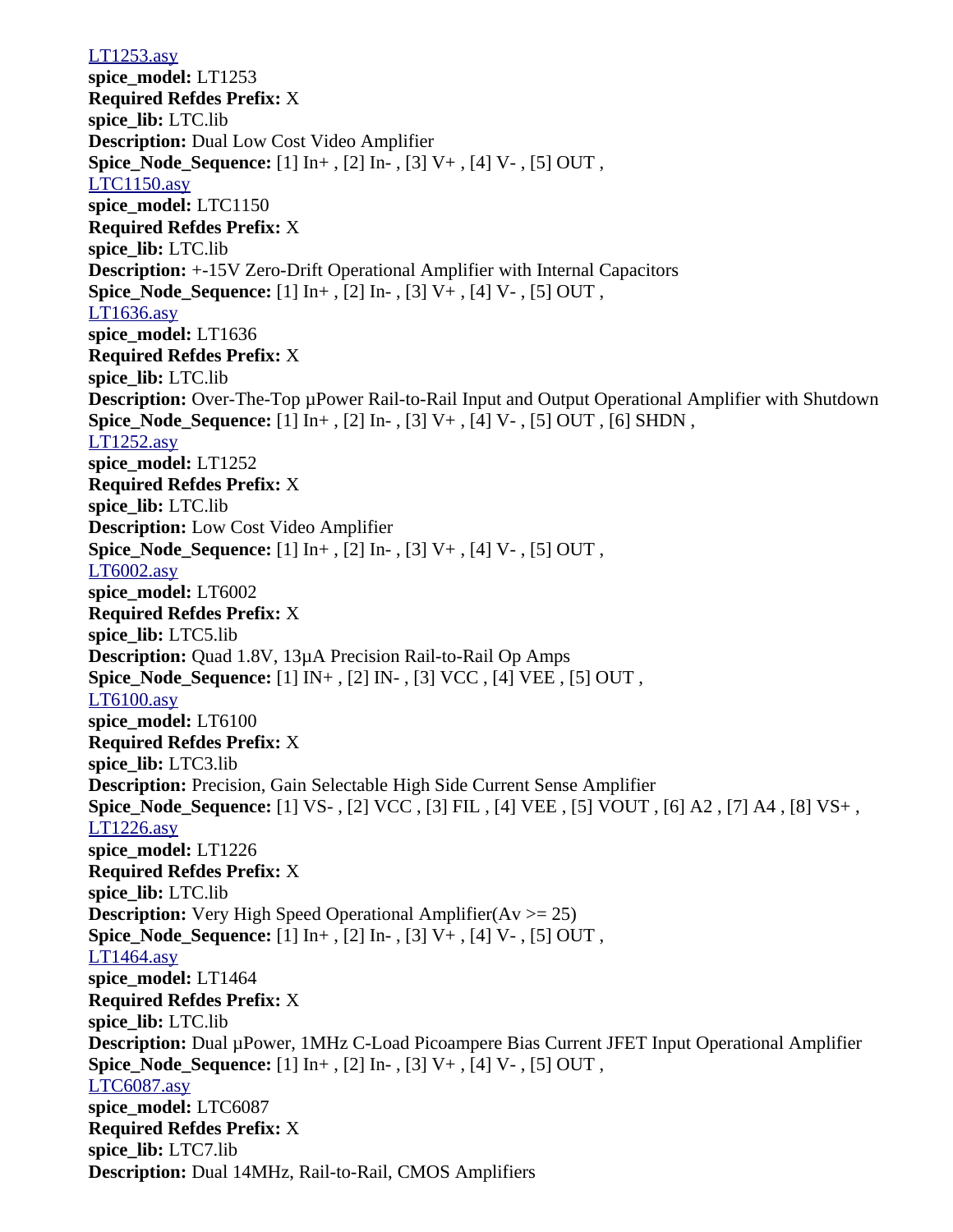**Spice\_Node\_Sequence:** [1] 3 , [2] 2 , [3] 7 , [4] 4 , [5] 1 , [LTC1052CS.asy](file:///home/cmcdowell/.wine/drive_c/Program%20Files/LTC/LTspiceIV/lib/sym/Opamps/LTC1052CS.asy) **spice\_model:** LTC1052CS **Required Refdes Prefix:** X **spice\_lib:** LTC.lib **Description:** Chopper-Stabilized Operational Amplifier **Spice\_Node\_Sequence:** [1] In+ , [2] In- , [3] V+ , [4] V- , [5] OUT , [LT1804.asy](file:///home/cmcdowell/.wine/drive_c/Program%20Files/LTC/LTspiceIV/lib/sym/Opamps/LT1804.asy) **spice\_model:** LT1804 **Required Refdes Prefix:** X **spice\_lib:** LTC2.LIB **Description:** Dual 100V/µs, 85MHz Rail-to-Rail Op Amp **Spice\_Node\_Sequence:** [1] IN+ , [2] IN- , [3] OUT , [4] VCC , [5] VEE , [LT1812.asy](file:///home/cmcdowell/.wine/drive_c/Program%20Files/LTC/LTspiceIV/lib/sym/Opamps/LT1812.asy) **spice\_model:** LT1812 **Required Refdes Prefix:** X **spice\_lib:** LTC.lib **Description:** 325MHz, Single Rail-to-Rail Input and Output, Low Distortion, Low Noise Precision Operational Amplifier **Spice\_Node\_Sequence:** [1] In+ , [2] In- , [3] V+ , [4] V- , [5] OUT , [6] SHDN , [LTC1992-1.asy](file:///home/cmcdowell/.wine/drive_c/Program%20Files/LTC/LTspiceIV/lib/sym/Opamps/LTC1992-1.asy) **spice\_model:** LTC1992-1 **Required Refdes Prefix:** X **spice\_lib:** LTC4.LIB **Description:** Low Power, Fully Differential I/O Amplifier **Spice\_Node\_Sequence:** [1] IN- , [2] VOCM , [3] V+ , [4] OUT+ , [5] OUT- , [6] V- , [7] VMID , [8] IN+ , [LT1723.asy](file:///home/cmcdowell/.wine/drive_c/Program%20Files/LTC/LTspiceIV/lib/sym/Opamps/LT1723.asy) **spice\_model:** LT1723 **Required Refdes Prefix:** X **spice\_lib:** LTC.lib **Description:** Dual 200MHz Low Noise Precision Operational Amplifier **Spice Node Sequence:** [1] In+, [2] In-, [3] V+, [4] V-, [5] OUT, [LT6233-10.asy](file:///home/cmcdowell/.wine/drive_c/Program%20Files/LTC/LTspiceIV/lib/sym/Opamps/LT6233-10.asy) **spice\_model:** LT6233-10 **Required Refdes Prefix:** X **spice\_lib:** LTC2.LIB **Description:** 375MHz, AV=10, Rail-to-Rail Output, 1.9nV/rtHz, 1.2mA Op Amp **Spice\_Node\_Sequence:** [1] IN+ , [2] IN- , [3] OUT , [4] VCC , [5] VEE , [6] EN\_L , [LT1815.asy](file:///home/cmcdowell/.wine/drive_c/Program%20Files/LTC/LTspiceIV/lib/sym/Opamps/LT1815.asy) **spice\_model:** LT1815 **Required Refdes Prefix:** X **spice\_lib:** LTC2.LIB **Description:** 220MHz, 1500V/µs Operational Amplifier **Spice\_Node\_Sequence:** [1] IN+ , [2] IN- , [3] VCC , [4] VEE , [5] OUT , [LT6005.asy](file:///home/cmcdowell/.wine/drive_c/Program%20Files/LTC/LTspiceIV/lib/sym/Opamps/LT6005.asy) **spice\_model:** LT6005 **Required Refdes Prefix:** X **spice\_lib:** LTC5.lib **Description:** Quad 1.6V, 1µA Precision Rail-to-Rail Input and Output Op Amp **Spice\_Node\_Sequence:** [1] IN+ , [2] IN- , [3] VCC , [4] VEE , [5] OUT , [LT1637.asy](file:///home/cmcdowell/.wine/drive_c/Program%20Files/LTC/LTspiceIV/lib/sym/Opamps/LT1637.asy) **spice\_model:** LT1637 **Required Refdes Prefix:** X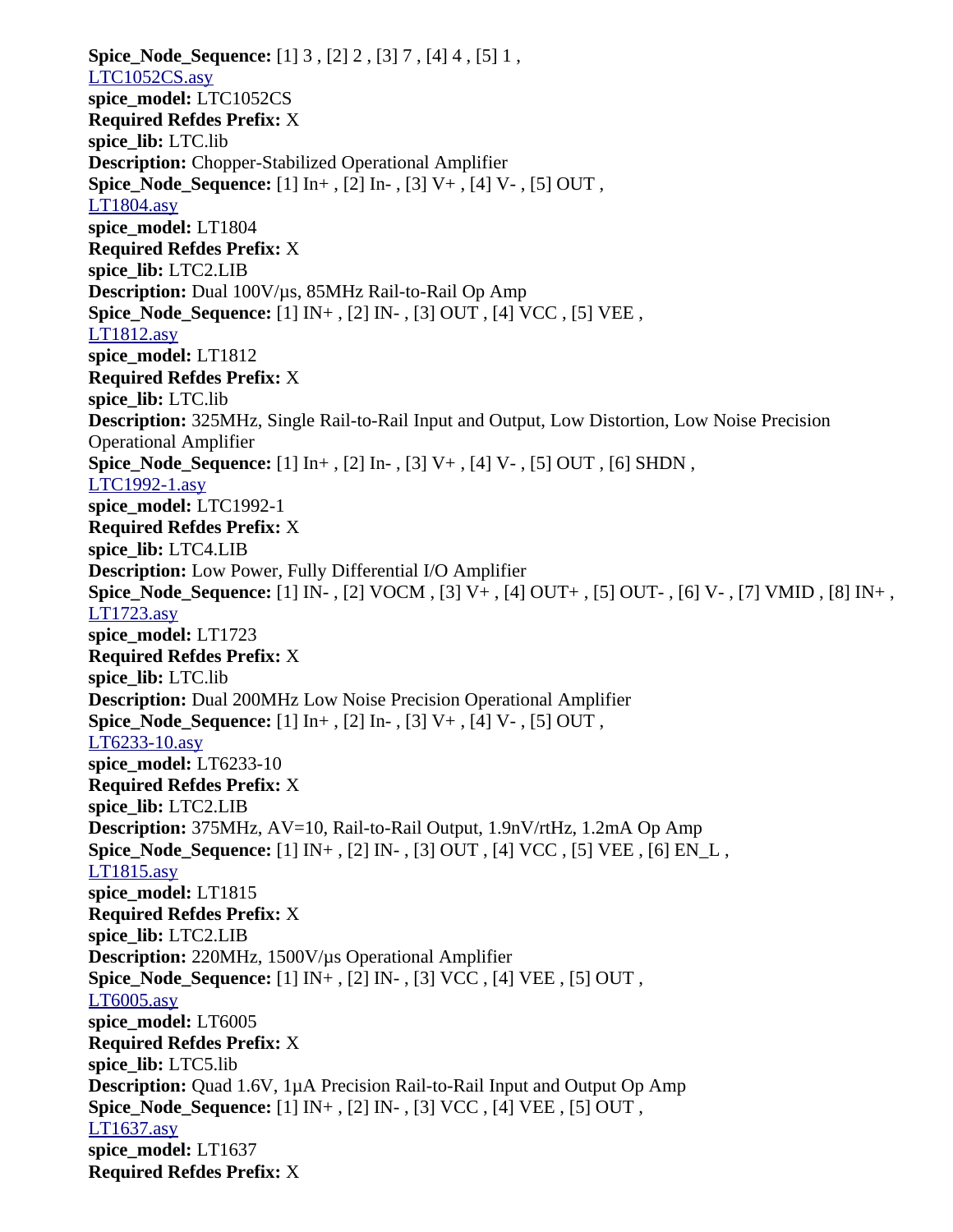**spice\_lib:** LTC.lib **Description:** 1.1MHz, 0.4V/µs Over-The-Top µPower Rail-to-Rail Input and Output Operational Amplifier **Spice\_Node\_Sequence:** [1] In+ , [2] In- , [3] V+ , [4] V- , [5] OUT , [6] SHDN , [LT1178.asy](file:///home/cmcdowell/.wine/drive_c/Program%20Files/LTC/LTspiceIV/lib/sym/Opamps/LT1178.asy) **spice\_model:** LT1178 **Required Refdes Prefix:** X **spice\_lib:** LTC.lib **Description:** 17mA Max, Dual Single Supply Precision Operational Amplifier **Spice\_Node\_Sequence:** [1] In+ , [2] In- , [3] V+ , [4] V- , [5] OUT , [LT6012.asy](file:///home/cmcdowell/.wine/drive_c/Program%20Files/LTC/LTspiceIV/lib/sym/Opamps/LT6012.asy) **spice\_model:** LT6012 **Required Refdes Prefix:** X **spice\_lib:** LTC2.LIB **Description:** Quad 135µA, 14nV/rtHz, Rail-to-Rail Precision Op Amp **Spice\_Node\_Sequence:** [1] IN+ , [2] IN- , [3] OUT , [4] VCC , [5] VEE , [LT1014D.asy](file:///home/cmcdowell/.wine/drive_c/Program%20Files/LTC/LTspiceIV/lib/sym/Opamps/LT1014D.asy) **spice\_model:** LT1014D **Required Refdes Prefix:** X **spice\_lib:** LTC.lib **Description:** Quad Precision Operational Amplifier **Spice\_Node\_Sequence:** [1] In+ , [2] In- , [3] V+ , [4] V- , [5] OUT , [LT1097.asy](file:///home/cmcdowell/.wine/drive_c/Program%20Files/LTC/LTspiceIV/lib/sym/Opamps/LT1097.asy) **spice\_model:** LT1097 **Required Refdes Prefix:** X **spice\_lib:** LTC.lib **Description:** Low Cost, Low Power Precision Operational Amplifier **Spice\_Node\_Sequence:** [1] In+ , [2] In- , [3] V+ , [4] V- , [5] OUT , [LT1996.asy](file:///home/cmcdowell/.wine/drive_c/Program%20Files/LTC/LTspiceIV/lib/sym/Opamps/LT1996.asy) **spice\_model:** LT1996 **Required Refdes Prefix:** X **spice\_lib:** LTC1.lib **Description:** Precision, 100µA Gain Selectable Amplifier **Spice\_Node\_Sequence:** [1] P9 , [2] P27 , [3] P81 , [4] Vee , [5] Ref , [6] OUT , [7] VCC , [8] M81 , [9] M27 , [10] M9 , [LT1014A.asy](file:///home/cmcdowell/.wine/drive_c/Program%20Files/LTC/LTspiceIV/lib/sym/Opamps/LT1014A.asy) **spice\_model:** LT1014A **Required Refdes Prefix:** X **spice\_lib:** LTC.lib **Description:** Quad Precision Operational Amplifier **Spice\_Node\_Sequence:** [1] In+ , [2] In- , [3] V+ , [4] V- , [5] OUT , [LT1077.asy](file:///home/cmcdowell/.wine/drive_c/Program%20Files/LTC/LTspiceIV/lib/sym/Opamps/LT1077.asy) **spice\_model:** LT1077 **Required Refdes Prefix:** X **spice\_lib:** LTC.lib **Description:** µPower, Single Supply, Precision Operational Amplifier **Spice Node Sequence:** [1] In+, [2] In-, [3] V+, [4] V-, [5] OUT, [LT1112.asy](file:///home/cmcdowell/.wine/drive_c/Program%20Files/LTC/LTspiceIV/lib/sym/Opamps/LT1112.asy) **spice\_model:** LT1112 **Required Refdes Prefix:** X **spice\_lib:** LTC.lib **Description:** Dual Low Power Precision, Picoamp Operational Amplifier **Spice\_Node\_Sequence:** [1] In+ , [2] In- , [3] V+ , [4] V- , [5] OUT , [LT1028CS.asy](file:///home/cmcdowell/.wine/drive_c/Program%20Files/LTC/LTspiceIV/lib/sym/Opamps/LT1028CS.asy)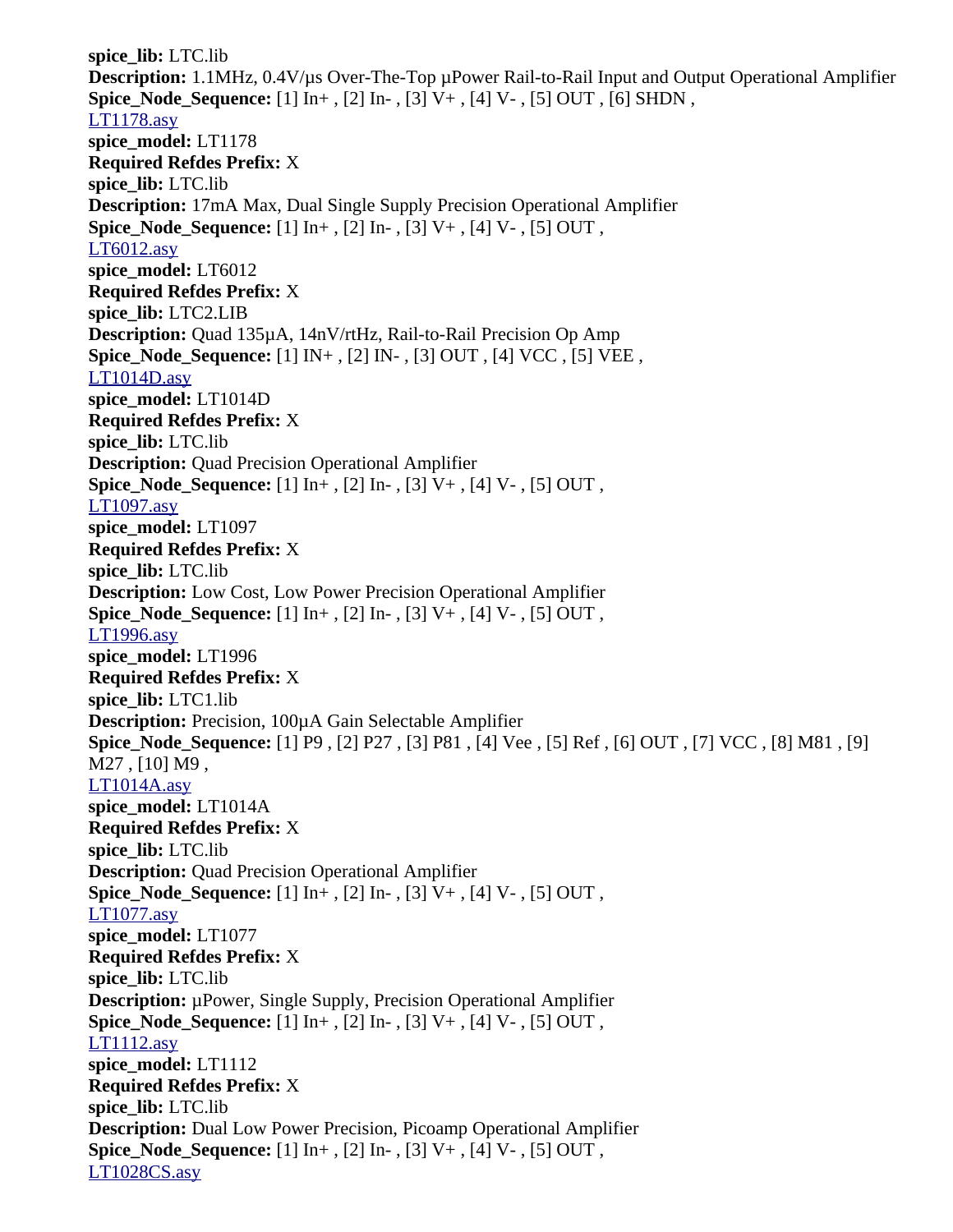**spice\_model:** LT1028CS **Required Refdes Prefix:** X **spice\_lib:** LTC.lib **Description:** Ultra Low Noise Precision High Speed Operational Amplifier **Spice\_Node\_Sequence:** [1] In+ , [2] In- , [3] V+ , [4] V- , [5] OUT , [LT1364.asy](file:///home/cmcdowell/.wine/drive_c/Program%20Files/LTC/LTspiceIV/lib/sym/Opamps/LT1364.asy) **spice\_model:** LT1364 **Required Refdes Prefix:** X **spice\_lib:** LTC.lib **Description:** Dual 70MHz, 1000V/µs, Operational Amplifier **Spice Node Sequence:** [1] In+, [2] In-, [3] V+, [4] V-, [5] OUT, [LTC6254.asy](file:///home/cmcdowell/.wine/drive_c/Program%20Files/LTC/LTspiceIV/lib/sym/Opamps/LTC6254.asy) **spice\_model:** LTC6254 **Required Refdes Prefix:** X **spice\_lib:** LTC4.lib **Description:** Quad, 720MHz, 3.5mA, R-R I/O Op Amp **Spice\_Node\_Sequence:** [1] 1 , [2] 2 , [3] 3 , [4] 4 , [5] 5 , [LT1001A.asy](file:///home/cmcdowell/.wine/drive_c/Program%20Files/LTC/LTspiceIV/lib/sym/Opamps/LT1001A.asy) **spice\_model:** LT1001A **Required Refdes Prefix:** X **spice\_lib:** LTC.lib **Description:** Precision Operational Amplifier **Spice\_Node\_Sequence:** [1] In+ , [2] In- , [3] V+ , [4] V- , [5] OUT , [LT1006.asy](file:///home/cmcdowell/.wine/drive_c/Program%20Files/LTC/LTspiceIV/lib/sym/Opamps/LT1006.asy) **spice\_model:** LT1006 **Required Refdes Prefix:** X **spice\_lib:** LTC.lib **Description:** Precision Single Supply Operational Amplifier **Spice\_Node\_Sequence:** [1] In+ , [2] In- , [3] V+ , [4] V- , [5] OUT , [LT1078A.asy](file:///home/cmcdowell/.wine/drive_c/Program%20Files/LTC/LTspiceIV/lib/sym/Opamps/LT1078A.asy) **spice\_model:** LT1078A **Required Refdes Prefix:** X **spice\_lib:** LTC.lib **Description:** µPower, Dual, Single Supply, Precision Operational Amplifier **Spice\_Node\_Sequence:** [1] In+ , [2] In- , [3] V+ , [4] V- , [5] OUT , [LT1884.asy](file:///home/cmcdowell/.wine/drive_c/Program%20Files/LTC/LTspiceIV/lib/sym/Opamps/LT1884.asy) **spice\_model:** LT1884 **Required Refdes Prefix:** X **spice\_lib:** LTC.lib **Description:** Dual Rail-to-Rail Output pA Input Precision Operational Amplifier **Spice\_Node\_Sequence:** [1] In+ , [2] In- , [3] V+ , [4] V- , [5] OUT , [LT1167.asy](file:///home/cmcdowell/.wine/drive_c/Program%20Files/LTC/LTspiceIV/lib/sym/Opamps/LT1167.asy) **spice\_model:** LT1167 **Required Refdes Prefix:** X **spice\_lib:** LTC.lib **Description:** Single Resistor Gain Programmable, Precision Instrumentation Amplifier **Spice\_Node\_Sequence:** [1] Rg , [2] In- , [3] In+ , [4] V- , [5] Ref , [6] Out , [7] V+ , [8] Rg , [LT1490.asy](file:///home/cmcdowell/.wine/drive_c/Program%20Files/LTC/LTspiceIV/lib/sym/Opamps/LT1490.asy) **spice\_model:** LT1490 **Required Refdes Prefix:** X **spice\_lib:** LTC.lib **Description:** Dual µPower Precision Rail-to-Rail Input and Output Operational Amplifier **Spice\_Node\_Sequence:** [1] In+ , [2] In- , [3] V+ , [4] V- , [5] OUT ,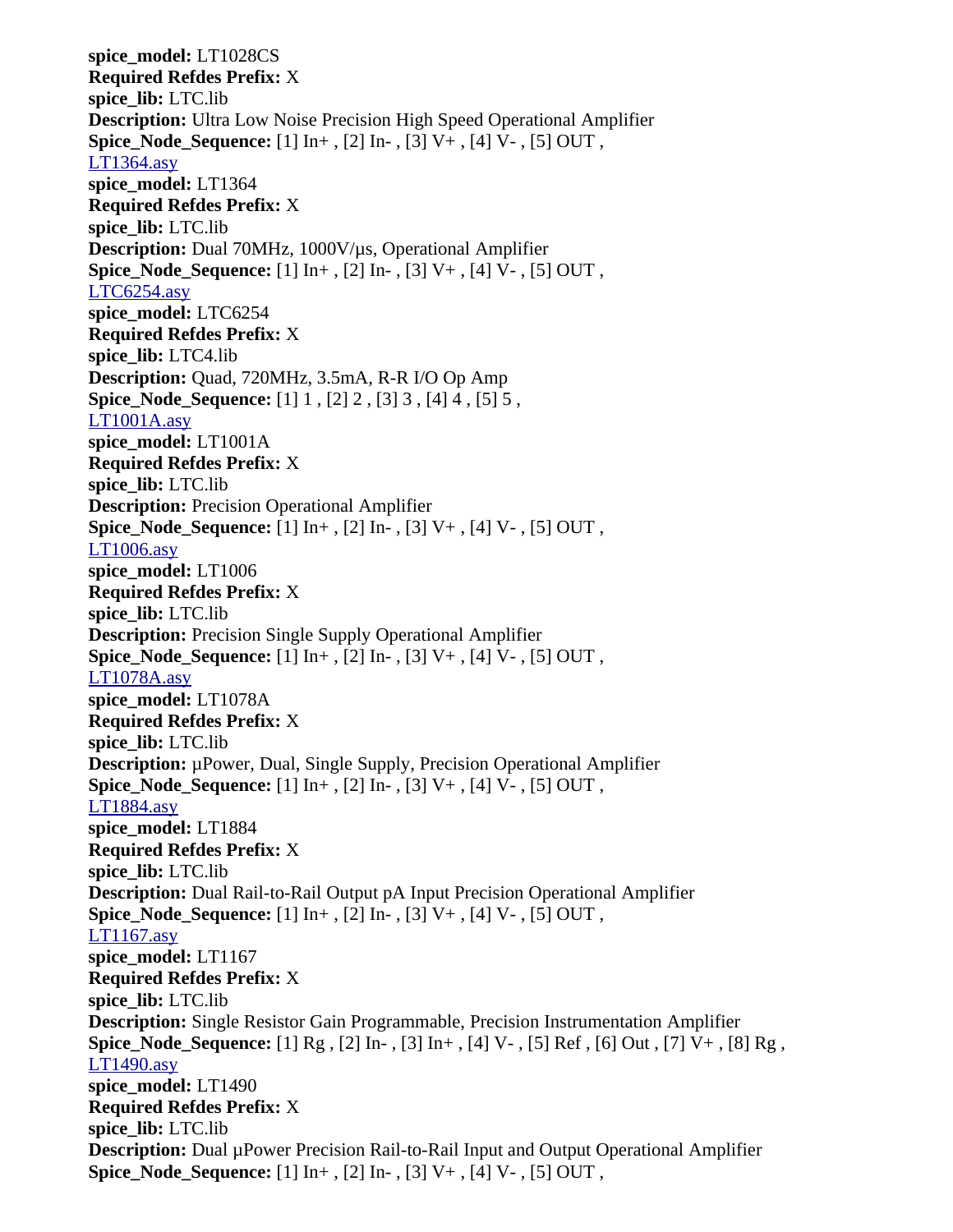[LT1467L.asy](file:///home/cmcdowell/.wine/drive_c/Program%20Files/LTC/LTspiceIV/lib/sym/Opamps/LT1467L.asy) **spice\_model:** LT1467L **Required Refdes Prefix:** X **spice\_lib:** LTC.lib **Description:** Quad µPower, Precision Rail-to-Rail Input and Output Operational Amplifier **Spice Node Sequence:** [1] In+, [2] In-, [3] V+, [4] V-, [5] OUT, [LT1993-4.asy](file:///home/cmcdowell/.wine/drive_c/Program%20Files/LTC/LTspiceIV/lib/sym/Opamps/LT1993-4.asy) **spice\_model:** LT1993-4 **Required Refdes Prefix:** X **spice\_lib:** LTC3.LIB **Description:** 900MHz Low Distortion, Low Noise Differential Amplifier and ADC Driver **Spice\_Node\_Sequence:** [1] VccC , [2] VOCM , [3] VccA , [4] VeeA , [5] +OUT , [6] +OUTFILT , [7] -OUTFILT , [8] -OUT , [9] VeeB , [10] VccB , [11] \_EN , [12] VeeC , [13] -INB , [14] -INA , [15] +INB ,  $[16]$  +INA, [LTC6101.asy](file:///home/cmcdowell/.wine/drive_c/Program%20Files/LTC/LTspiceIV/lib/sym/Opamps/LTC6101.asy) **spice\_model:** LTC6101 **Required Refdes Prefix:** X **spice\_lib:** LTC3.lib **Description:** High Voltage, High-Side Current Sense in SOT-23 **Spice\_Node\_Sequence:** [1] OUT , [2] VEE , [3] IN- , [4] IN+ , [5] VCC , [LTC1992-10.asy](file:///home/cmcdowell/.wine/drive_c/Program%20Files/LTC/LTspiceIV/lib/sym/Opamps/LTC1992-10.asy) **spice\_model:** LTC1992-10 **Required Refdes Prefix:** X **spice\_lib:** LTC4.LIB **Description:** Low Power, Fully Differential I/O Amplifier **Spice\_Node\_Sequence:** [1] IN- , [2] VOCM , [3] V+ , [4] OUT+ , [5] OUT- , [6] V- , [7] VMID , [8] IN+ , [LT1632.asy](file:///home/cmcdowell/.wine/drive_c/Program%20Files/LTC/LTspiceIV/lib/sym/Opamps/LT1632.asy) **spice\_model:** LT1632 **Required Refdes Prefix:** X **spice\_lib:** LTC.lib **Description:** Dual 45MHz, 45V/µs, Rail-to-Rail Input and Output Precision Operational Amplifier **Spice Node Sequence:** [1] In+, [2] In-, [3] V+, [4] V-, [5] OUT, [LT1678.asy](file:///home/cmcdowell/.wine/drive_c/Program%20Files/LTC/LTspiceIV/lib/sym/Opamps/LT1678.asy) **spice\_model:** LT1678 **Required Refdes Prefix:** X **spice\_lib:** LTC2.LIB **Description:** Low Noise, Rail-to-Rail, Precision Op Amp **Spice\_Node\_Sequence:** [1] IN+ , [2] IN- , [3] VCC , [4] VEE , [5] OUT , [LTC1152.asy](file:///home/cmcdowell/.wine/drive_c/Program%20Files/LTC/LTspiceIV/lib/sym/Opamps/LTC1152.asy) **spice\_model:** LTC1152 **Required Refdes Prefix:** X **spice\_lib:** LTC.lib **Description:** Rail-to-Rail Input and Output Zero-Drift Operational Amplifier **Spice\_Node\_Sequence:** [1] In+ , [2] In- , [3] V+ , [4] V- , [5] Out , [6] Comp , [7] SHDN , [8] Cp , [LT1218.asy](file:///home/cmcdowell/.wine/drive_c/Program%20Files/LTC/LTspiceIV/lib/sym/Opamps/LT1218.asy) **spice\_model:** LT1218 **Required Refdes Prefix:** X **spice\_lib:** LTC.lib **Description:** Precision Rail-to-Rail Input and Output Op Amp **Spice\_Node\_Sequence:** [1] In+ , [2] In- , [3] V+ , [4] V- , [5] OUT , [6] SHDN , [LTC1992-5.asy](file:///home/cmcdowell/.wine/drive_c/Program%20Files/LTC/LTspiceIV/lib/sym/Opamps/LTC1992-5.asy) **spice\_model:** LTC1992-5 **Required Refdes Prefix:** X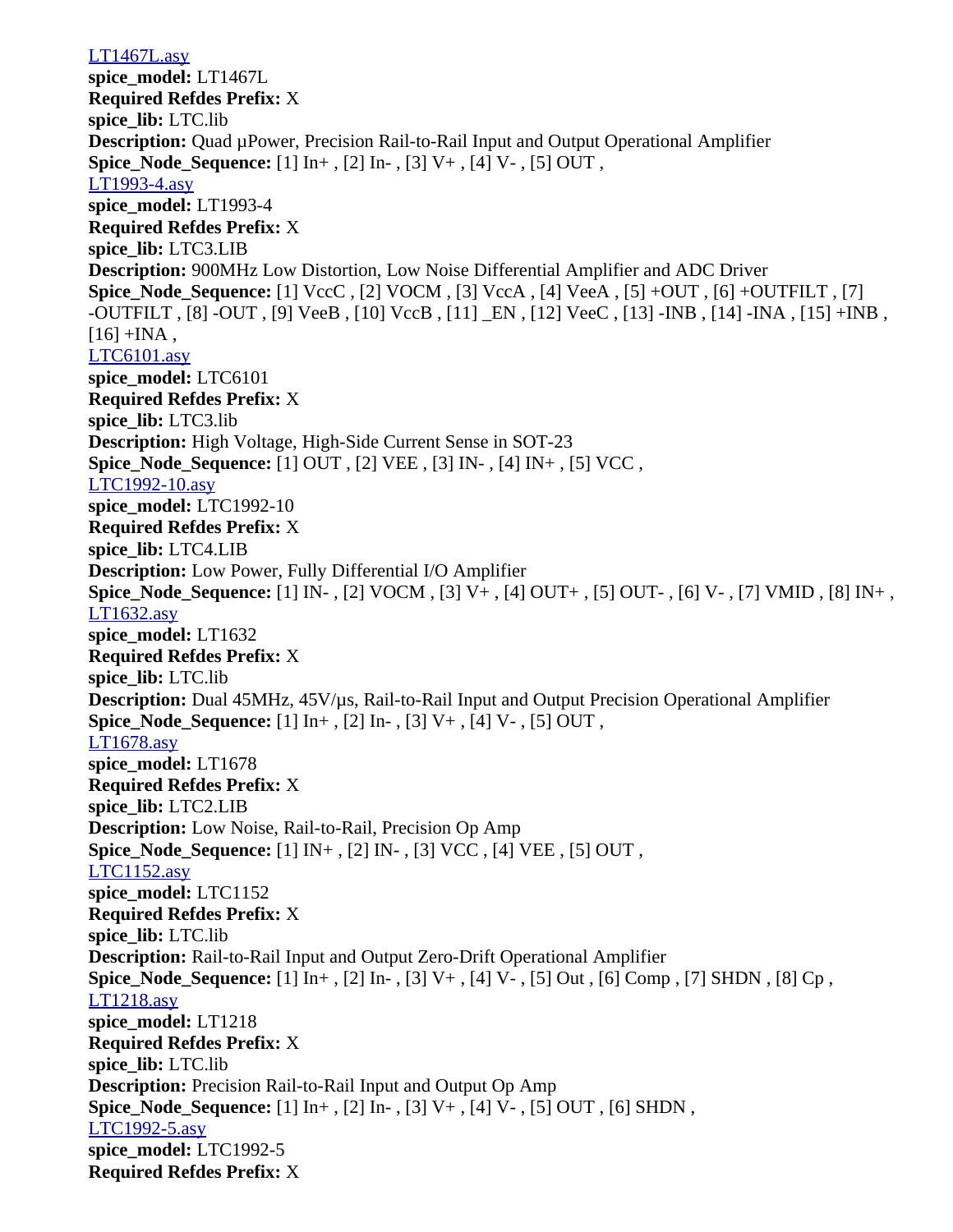**spice\_lib:** LTC4.LIB **Description:** Low Power, Fully Differential I/O Amplifier **Spice\_Node\_Sequence:** [1] IN- , [2] VOCM , [3] V+ , [4] OUT+ , [5] OUT- , [6] V- , [7] VMID , [8] IN+ , [LT1001S8.asy](file:///home/cmcdowell/.wine/drive_c/Program%20Files/LTC/LTspiceIV/lib/sym/Opamps/LT1001S8.asy) **spice\_model:** LT1001S8 **Required Refdes Prefix:** X **spice\_lib:** LTC.lib **Description:** Precision Operational Amplifier **Spice\_Node\_Sequence:** [1] In+ , [2] In- , [3] V+ , [4] V- , [5] OUT , [LTC6255.asy](file:///home/cmcdowell/.wine/drive_c/Program%20Files/LTC/LTspiceIV/lib/sym/Opamps/LTC6255.asy) **spice\_model:** LTC6255 **Required Refdes Prefix:** X **spice\_lib:** LTC4.lib **Description:** 6.5MHz, 65µA Power Efficient Rail-to-Rail I/O Op Amp **Spice\_Node\_Sequence:** [1] In+ , [2] In- , [3] V+ , [4] V- , [5] OUT , [6] SHDN , [LT1217.asy](file:///home/cmcdowell/.wine/drive_c/Program%20Files/LTC/LTspiceIV/lib/sym/Opamps/LT1217.asy) **spice\_model:** LT1217 **Required Refdes Prefix:** X **spice\_lib:** LTC.lib **Description:** Low Power High Speed Current Feedback Amplifier **Spice\_Node\_Sequence:** [1] In+ , [2] In- , [3] V+ , [4] V- , [5] OUT , [LTC1043.asy](file:///home/cmcdowell/.wine/drive_c/Program%20Files/LTC/LTspiceIV/lib/sym/Opamps/LTC1043.asy) **spice\_model:** LTC1043 **Required Refdes Prefix:** X **spice\_lib:** LTC.lib **Description:** Dual Instrumentation Switched Capacitor Building Block **Spice\_Node\_Sequence:** [1] S1A , [2] S2A , [3] Ca+ , [4] S3A , [5] S4A , [6] Ca- , [7] Cosc , [8] Vdd , [9] Vss , [LTC1100A.asy](file:///home/cmcdowell/.wine/drive_c/Program%20Files/LTC/LTspiceIV/lib/sym/Opamps/LTC1100A.asy) **spice\_model:** LTC1100A **Required Refdes Prefix:** X **spice\_lib:** LTC.lib **Description:** Precision, Chopper-Stabilized Instrumentation Amplifier **Spice\_Node\_Sequence:** [1] GND , [2] CMRR , [3] In- , [4] V- , [5] V+ , [6] In+ , [7] Comp , [8] Out , [LTC1992-2.asy](file:///home/cmcdowell/.wine/drive_c/Program%20Files/LTC/LTspiceIV/lib/sym/Opamps/LTC1992-2.asy) **spice\_model:** LTC1992-2 **Required Refdes Prefix:** X **spice\_lib:** LTC4.LIB **Description:** Low Power, Fully Differential I/O Amplifier **Spice\_Node\_Sequence:** [1] IN- , [2] VOCM , [3] V+ , [4] OUT+ , [5] OUT- , [6] V- , [7] VMID , [8] IN+ , [LT1213.asy](file:///home/cmcdowell/.wine/drive_c/Program%20Files/LTC/LTspiceIV/lib/sym/Opamps/LT1213.asy) **spice\_model:** LT1213 **Required Refdes Prefix:** X **spice\_lib:** LTC.lib **Description:** 28MHz, 12V/µs, Single Supply Dual Precision Operational Amplifier **Spice Node Sequence:** [1] In+, [2] In-, [3] V+, [4] V-, [5] OUT, [LT1351.asy](file:///home/cmcdowell/.wine/drive_c/Program%20Files/LTC/LTspiceIV/lib/sym/Opamps/LT1351.asy) **spice\_model:** LT1351 **Required Refdes Prefix:** X **spice\_lib:** LTC.lib **Description:** 250µA, 3MHz, 200V/µs, Operational Amplifier **Spice\_Node\_Sequence:** [1] In+ , [2] In- , [3] V+ , [4] V- , [5] OUT , [6] SHDN , [LT1882.asy](file:///home/cmcdowell/.wine/drive_c/Program%20Files/LTC/LTspiceIV/lib/sym/Opamps/LT1882.asy)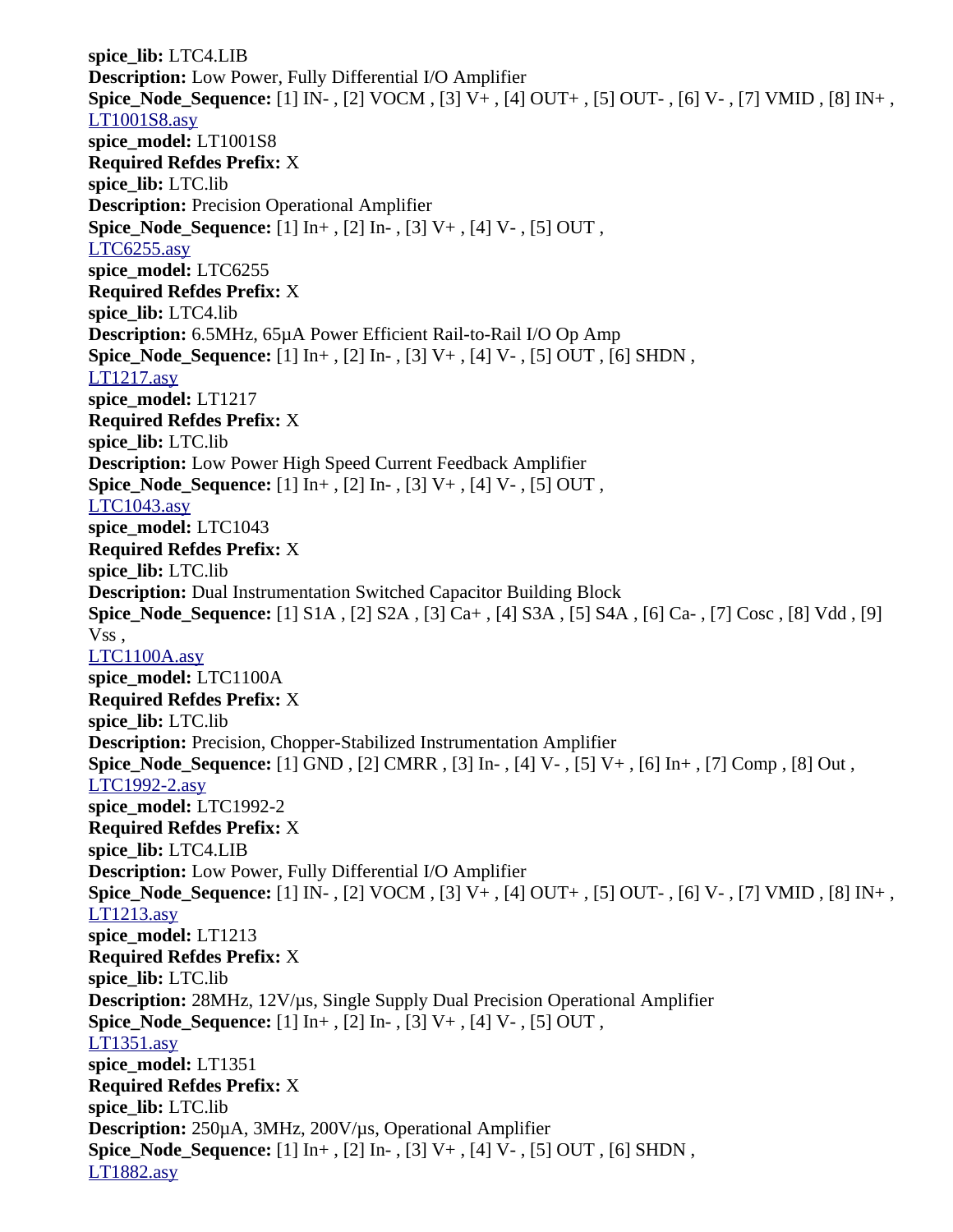**spice\_model:** LT1882 **Required Refdes Prefix:** X **spice\_lib:** LTC.lib **Description:** Quad Rail-to-Rail Output pA Input Precision Operational Amplifier(1 of 4) **Spice\_Node\_Sequence:** [1] In+ , [2] In- , [3] V+ , [4] V- , [5] OUT , [LTC6404-2.asy](file:///home/cmcdowell/.wine/drive_c/Program%20Files/LTC/LTspiceIV/lib/sym/Opamps/LTC6404-2.asy) **spice\_model:** LTC6404-2 **Required Refdes Prefix:** X **spice\_lib:** LTC7.lib **Description:** 600MHz, Low Noise, High Precision Fully Differential Input/Output Amplifier/Driver\n\nNote: Distortion is not modeled. **Spice\_Node\_Sequence:** [1] IN- , [2] Vocm , [3] V+ , [4] OUT+ , [5] OUT- , [6] V- , [7] \_SHDN , [8] IN+ , [9] OUTF+ , [10] OUTF- , [UniversalOpamp2.asy](file:///home/cmcdowell/.wine/drive_c/Program%20Files/LTC/LTspiceIV/lib/sym/Opamps/UniversalOpamp2.asy) spice lib: level.2 **Required Refdes Prefix:** X **Description:** Universal Opamp model that allows 4 different levels of simulation accuracy. See ./examples/Educational/UniversalOpamp2.asc for details. En and in are equivalent voltage and current noises. Enk and ink are the respective corner frequencies. Phimargin is used to set the 2nd pole or delay to the approximate phase margin for level.3a and level.3b. This version uses the new, experimental level 2 switch as the output devices. **Spice Node Sequence:** [1] In+, [2] In-, [3] V+, [4] V-, [5] OUT, [LT1216.asy](file:///home/cmcdowell/.wine/drive_c/Program%20Files/LTC/LTspiceIV/lib/sym/Opamps/LT1216.asy) **spice\_model:** LT1216 **Required Refdes Prefix:** X **spice\_lib:** LTC.lib **Description:** 23MHz, 50V/µs, Single Supply Quad Precision Operational Amplifier **Spice\_Node\_Sequence:** [1] In+ , [2] In- , [3] V+ , [4] V- , [5] OUT , [LT1457.asy](file:///home/cmcdowell/.wine/drive_c/Program%20Files/LTC/LTspiceIV/lib/sym/Opamps/LT1457.asy) **spice\_model:** LT1457 **Required Refdes Prefix:** X **spice\_lib:** LTC2.LIB **Description:** Dual Precision JFET Op Amp **Spice\_Node\_Sequence:** [1] IN+ , [2] IN- , [3] OUT , [4] VCC , [5] VEE , [LT6200-5.asy](file:///home/cmcdowell/.wine/drive_c/Program%20Files/LTC/LTspiceIV/lib/sym/Opamps/LT6200-5.asy) **spice\_model:** LT6200-5 **Required Refdes Prefix:** X **spice\_lib:** LTC2.LIB **Description:** 800MHz, Av=5 Rail-to-Rail Low Noise Op Amp **Spice\_Node\_Sequence:** [1] IN+ , [2] IN- , [3] OUT , [4] VCC , [5] VEE , [6] SHDN\_L , [LT1006A.asy](file:///home/cmcdowell/.wine/drive_c/Program%20Files/LTC/LTspiceIV/lib/sym/Opamps/LT1006A.asy) **spice\_model:** LT1006A **Required Refdes Prefix:** X **spice\_lib:** LTC.lib **Description:** Precision Single Supply Operational Amplifier **Spice Node Sequence:** [1] In+, [2] In-, [3] V+, [4] V-, [5] OUT, [LT1398.asy](file:///home/cmcdowell/.wine/drive_c/Program%20Files/LTC/LTspiceIV/lib/sym/Opamps/LT1398.asy) **spice\_model:** LT1398 **Required Refdes Prefix:** X **spice\_lib:** LTC.lib **Description:** Dual Low Cost 300MHz Current Feedback Amplifier with Shutdown **Spice\_Node\_Sequence:** [1] In+ , [2] In- , [3] V+ , [4] V- , [5] OUT , [6] SHDN , [LT1037A.asy](file:///home/cmcdowell/.wine/drive_c/Program%20Files/LTC/LTspiceIV/lib/sym/Opamps/LT1037A.asy)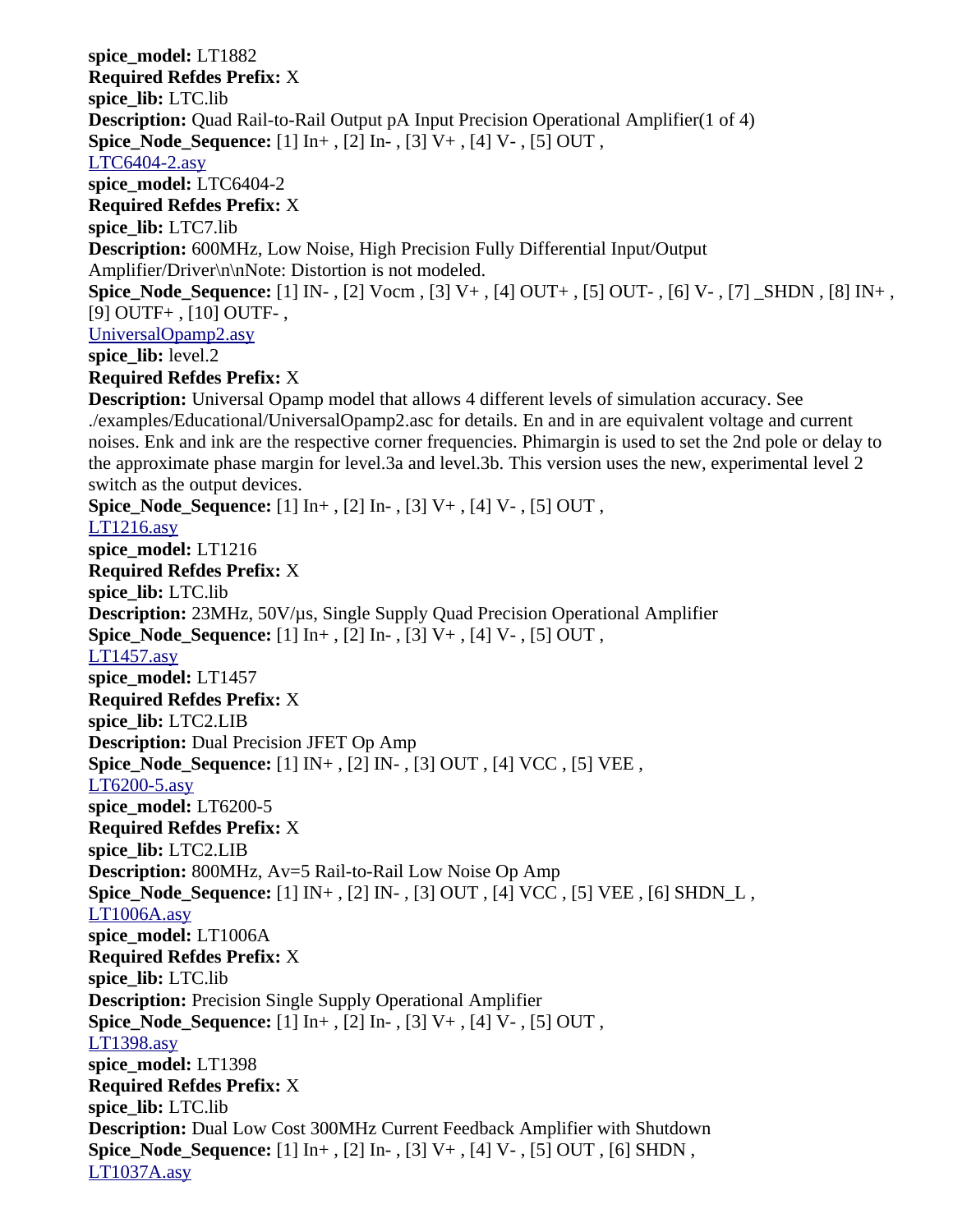**spice\_model:** LT1037A **Required Refdes Prefix:** X **spice\_lib:** LTC.lib **Description:** Low Noise, High Speed Operational Amplifier **Spice\_Node\_Sequence:** [1] In+ , [2] In- , [3] V+ , [4] V- , [5] OUT , [LTC7652.asy](file:///home/cmcdowell/.wine/drive_c/Program%20Files/LTC/LTspiceIV/lib/sym/Opamps/LTC7652.asy) **spice\_model:** LTC7652 **Required Refdes Prefix:** X **spice\_lib:** LTC.lib **Description:** Chopper-Stabilized Operational Amplifier **Spice Node Sequence:** [1] In+, [2] In-, [3] V+, [4] V-, [5] OUT, [LT1354.asy](file:///home/cmcdowell/.wine/drive_c/Program%20Files/LTC/LTspiceIV/lib/sym/Opamps/LT1354.asy) **spice\_model:** LT1354 **Required Refdes Prefix:** X **spice\_lib:** LTC.lib **Description:** 12MHz, 400V/µs, Operational Amplifier **Spice\_Node\_Sequence:** [1] In+ , [2] In- , [3] V+ , [4] V- , [5] OUT , [LT1211.asy](file:///home/cmcdowell/.wine/drive_c/Program%20Files/LTC/LTspiceIV/lib/sym/Opamps/LT1211.asy) **spice\_model:** LT1211 **Required Refdes Prefix:** X **spice\_lib:** LTC.lib **Description:** 14MHz, 7V/µs, Single Supply Dual Precision Operational Amplifier **Spice\_Node\_Sequence:** [1] In+ , [2] In- , [3] V+ , [4] V- , [5] OUT , [LT1787.asy](file:///home/cmcdowell/.wine/drive_c/Program%20Files/LTC/LTspiceIV/lib/sym/Opamps/LT1787.asy) **spice\_model:** LT1787 **Required Refdes Prefix:** X **spice\_lib:** LTC.lib **Description:** Precision, High Side Current Sense Amplifier **Spice\_Node\_Sequence:** [1] FIL- , [2] Vs- , [3] VEE , [4] Vout , [5] Vbias , [6] Vs+ , [7] FIL+ , [LT1057A.asy](file:///home/cmcdowell/.wine/drive_c/Program%20Files/LTC/LTspiceIV/lib/sym/Opamps/LT1057A.asy) **spice\_model:** LT1057A **Required Refdes Prefix:** X **spice\_lib:** LTC.lib **Description:** Dual JFET Input Precision High Speed Operational Amplifier **Spice\_Node\_Sequence:** [1] In+ , [2] In- , [3] V+ , [4] V- , [5] OUT , [LT6107.asy](file:///home/cmcdowell/.wine/drive_c/Program%20Files/LTC/LTspiceIV/lib/sym/Opamps/LT6107.asy) **spice\_model:** LT6107 **Required Refdes Prefix:** X **spice\_lib:** LTC7.lib **Description:** High Voltage, High-Side Current Sense in SOT-23 **Spice\_Node\_Sequence:** [1] OUT , [2] VEE , [3] IN- , [4] IN+ , [5] VCC , [LT6201.asy](file:///home/cmcdowell/.wine/drive_c/Program%20Files/LTC/LTspiceIV/lib/sym/Opamps/LT6201.asy) **spice\_model:** LT6201 **Required Refdes Prefix:** X **spice\_lib:** LTC2.LIB **Description:** Dual 165 MHz, Rail-to-Rail, 0.95 nV/rtHz Low Noise Op Amp **Spice\_Node\_Sequence:** [1] IN+ , [2] IN- , [3] VCC , [4] VEE , [5] OUT , [LT6551.asy](file:///home/cmcdowell/.wine/drive_c/Program%20Files/LTC/LTspiceIV/lib/sym/Opamps/LT6551.asy) **spice\_model:** LT6551 **Required Refdes Prefix:** X **spice\_lib:** LTC2.LIB **Description:** 3.3V Quad Video Amplifier **Spice\_Node\_Sequence:** [1] IN , [2] GND , [3] VCC , [4] VEE , [5] OUT ,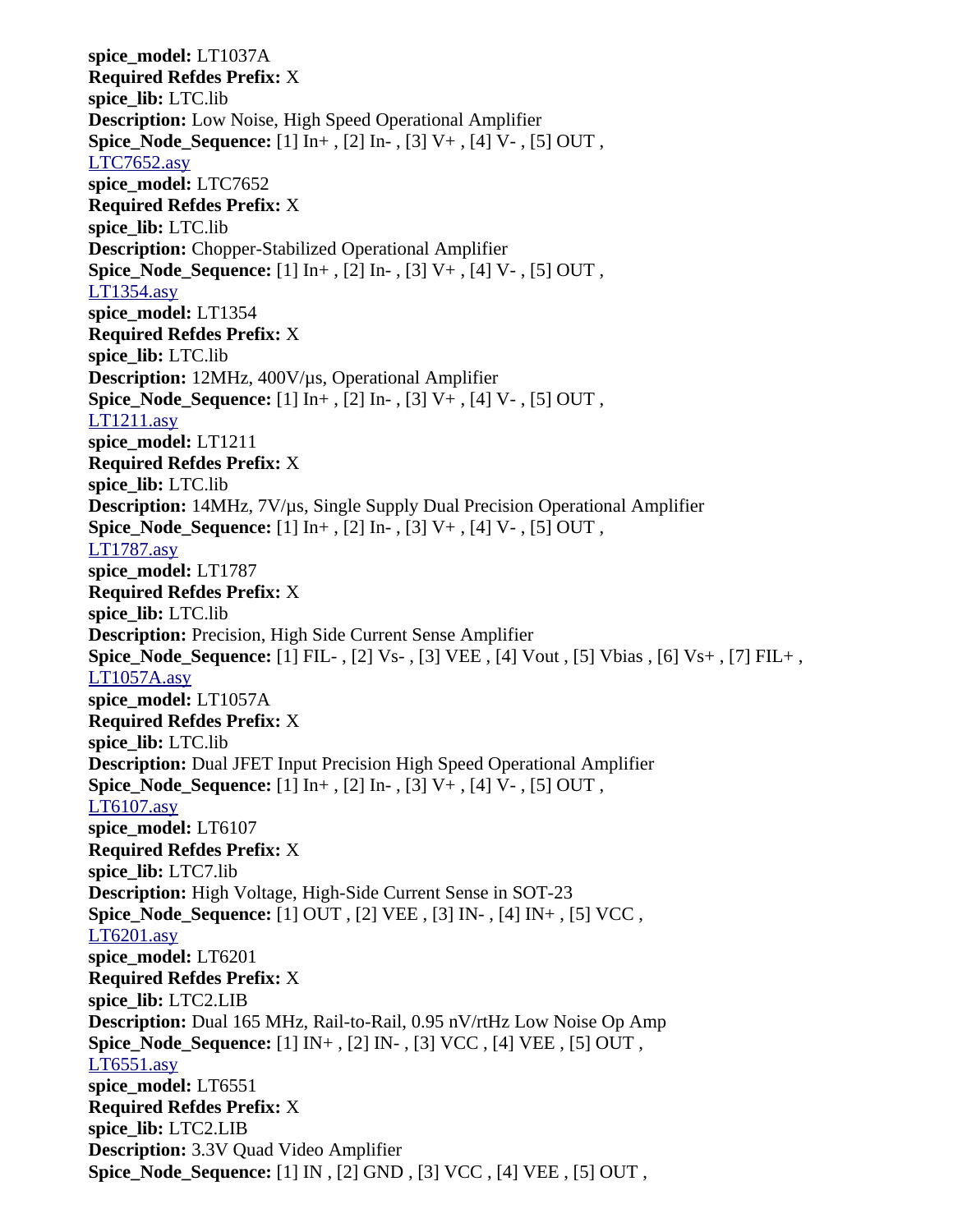[LT1462.asy](file:///home/cmcdowell/.wine/drive_c/Program%20Files/LTC/LTspiceIV/lib/sym/Opamps/LT1462.asy) **spice\_model:** LT1462 **Required Refdes Prefix:** X **spice\_lib:** LTC.lib **Description:** Dual µPower, 260µW C-Load Picoampere Bias Current JFET Input Operational Amplifier **Spice Node Sequence:** [1] In+, [2] In-, [3] V+, [4] V-, [5] OUT, [LT2179.asy](file:///home/cmcdowell/.wine/drive_c/Program%20Files/LTC/LTspiceIV/lib/sym/Opamps/LT2179.asy) **spice\_model:** LT2179 **Required Refdes Prefix:** X **spice\_lib:** LTC.lib **Description:** Quad 17mA Max, Single Supply Precision Operational Amplifier **Spice Node Sequence:** [1] In+, [2] In-, [3] V+, [4] V-, [5] OUT, [LT1357.asy](file:///home/cmcdowell/.wine/drive_c/Program%20Files/LTC/LTspiceIV/lib/sym/Opamps/LT1357.asy) **spice\_model:** LT1357 **Required Refdes Prefix:** X **spice\_lib:** LTC.lib **Description:** 25MHz, 600V/µs, Operational Amplifier **Spice\_Node\_Sequence:** [1] In+ , [2] In- , [3] V+ , [4] V- , [5] OUT , [LTC1542.asy](file:///home/cmcdowell/.wine/drive_c/Program%20Files/LTC/LTspiceIV/lib/sym/Opamps/LTC1542.asy) **spice\_model:** LTC1542 **Required Refdes Prefix:** X **spice\_lib:** LTC.lib **Description:** µPower Operational Amplifier and Comparator **Spice\_Node\_Sequence:** [1] AMPOUT, [2] AMPIN-, [3] AMPIN+, [4] Vss, [5] COMPIN+, [6] COMPIN-, [7] COMPOUT, [8] Vcc, [LT6558.asy](file:///home/cmcdowell/.wine/drive_c/Program%20Files/LTC/LTspiceIV/lib/sym/Opamps/LT6558.asy) **spice\_model:** LT6558 **Required Refdes Prefix:** X **spice\_lib:** LTC5.lib **Description:** 550MHz, 2200V/µs Gain of 1, Single Supply Triple Video Amplifier with Input Bias Control **Spice\_Node\_Sequence:** [1] \_EN , [2] GND , [3] INR , [4] AGND1 , [5] ING , [6] GNDG , [7] INB , [8] GNDB , [9] V+B , [10] OUTB , [11] V+G , [12] OUTG , [13] V+R , [14] OUTR , [15] V+ , [16] BCV , [LT1328PD.asy](file:///home/cmcdowell/.wine/drive_c/Program%20Files/LTC/LTspiceIV/lib/sym/Opamps/LT1328PD.asy) **spice\_model:** LT1328PD **Required Refdes Prefix:** X **spice\_lib:** LTC.lib **Description:** A photodiode similar to a SFH-205 for testing the LT1328, drive the light input with a current source **Spice\_Node\_Sequence:** [1] A , [2] C , [3] L , [LT1631.asy](file:///home/cmcdowell/.wine/drive_c/Program%20Files/LTC/LTspiceIV/lib/sym/Opamps/LT1631.asy) **spice\_model:** LT1631 **Required Refdes Prefix:** X **spice\_lib:** LTC.lib **Description:** Quad 30MHz, 10V/µs, Rail-to-Rail Input and Output Precision Operational Amplifier **Spice\_Node\_Sequence:** [1] In+ , [2] In- , [3] V+ , [4] V- , [5] OUT , [LTC1541.asy](file:///home/cmcdowell/.wine/drive_c/Program%20Files/LTC/LTspiceIV/lib/sym/Opamps/LTC1541.asy) **spice\_model:** LTC1541 **Required Refdes Prefix:** X **spice\_lib:** LTC.lib **Description:** µPower Operational Amplifier, Comparator and Reference **Spice\_Node\_Sequence:** [1] AMPOUT , [2] AMPIN- , [3] AMPIN+ , [4] Vss , [5] COMPIN+ , [6] Ref , [7] COMPOUT, [8] Vcc, [LTC6084.asy](file:///home/cmcdowell/.wine/drive_c/Program%20Files/LTC/LTspiceIV/lib/sym/Opamps/LTC6084.asy)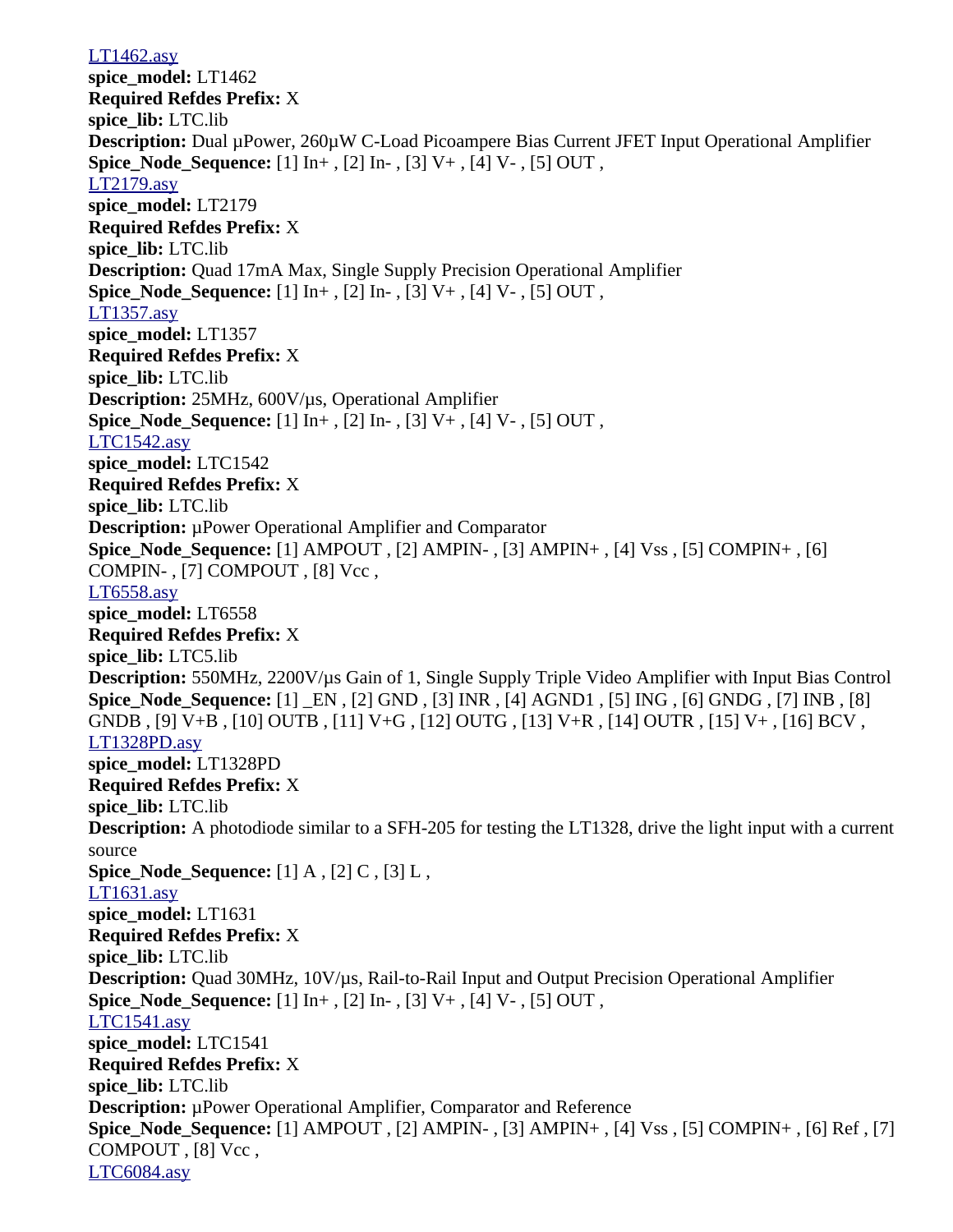**spice\_model:** LTC6084 **Required Refdes Prefix:** X **spice\_lib:** LTC6.lib **Description:** Dual 1.5MHz, Rail-to-Rail, CMOS Operational Amplifier **Spice\_Node\_Sequence:** [1] IN+ , [2] IN- , [3] VCC , [4] VEE , [5] OUT , [LT1366.asy](file:///home/cmcdowell/.wine/drive_c/Program%20Files/LTC/LTspiceIV/lib/sym/Opamps/LT1366.asy) **spice\_model:** LT1366 **Required Refdes Prefix:** X **spice\_lib:** LTC.lib **Description:** Dual Precision Rail-to-Rail Input and Output Operational Amplifier **Spice Node Sequence:** [1] In+, [2] In-, [3] V+, [4] V-, [5] OUT, [LTC1053.asy](file:///home/cmcdowell/.wine/drive_c/Program%20Files/LTC/LTspiceIV/lib/sym/Opamps/LTC1053.asy) **spice\_model:** LTC1053 **Required Refdes Prefix:** X **spice\_lib:** LTC.lib **Description:** Quad Precision Zero-Drift Operational Amplifier with Internal Capacitors **Spice\_Node\_Sequence:** [1] In+ , [2] In- , [3] V+ , [4] V- , [5] OUT , [LT1208.asy](file:///home/cmcdowell/.wine/drive_c/Program%20Files/LTC/LTspiceIV/lib/sym/Opamps/LT1208.asy) **spice\_model:** LT1208 **Required Refdes Prefix:** X **spice\_lib:** LTC.lib **Description:** Dual 45MHz, 400V/µs Operational Amplifier **Spice\_Node\_Sequence:** [1] In+ , [2] In- , [3] V+ , [4] V- , [5] OUT , [LT1229.asy](file:///home/cmcdowell/.wine/drive_c/Program%20Files/LTC/LTspiceIV/lib/sym/Opamps/LT1229.asy) **spice\_model:** LT1229 **Required Refdes Prefix:** X **spice\_lib:** LTC.lib **Description:** Dual 100MHz Current Feedback Amplifier **Spice\_Node\_Sequence:** [1] In+ , [2] In- , [3] V+ , [4] V- , [5] OUT , [LT1990.asy](file:///home/cmcdowell/.wine/drive_c/Program%20Files/LTC/LTspiceIV/lib/sym/Opamps/LT1990.asy) **spice\_model:** LT1990 **Required Refdes Prefix:** X **spice\_lib:** LTC3.lib **Description:** ±250V Input Range G=1,10 µPower Difference Amplifier **Spice\_Node\_Sequence:** [1] REF , [2] IN- , [3] IN+ , [4] VEE , [5] GAIN2 , [6] OUT , [7] VCC , [8] GAIN1 , [LTC6085.asy](file:///home/cmcdowell/.wine/drive_c/Program%20Files/LTC/LTspiceIV/lib/sym/Opamps/LTC6085.asy) **spice\_model:** LTC6085 **Required Refdes Prefix:** X **spice\_lib:** LTC6.lib **Description:** Quad 1.5MHz, Rail-to-Rail, CMOS Operational Amplifier **Spice\_Node\_Sequence:** [1] IN+ , [2] IN- , [3] VCC , [4] VEE , [5] OUT , [LT6557.asy](file:///home/cmcdowell/.wine/drive_c/Program%20Files/LTC/LTspiceIV/lib/sym/Opamps/LT6557.asy) **spice\_model:** LT6557 **Required Refdes Prefix:** X **spice\_lib:** LTC5.lib **Description:** 500MHz, 2200V/µs Gain of 2, Single Supply Triple Video Amplifier with Input Bias Control **Spice\_Node\_Sequence:** [1] \_EN , [2] GND , [3] INR , [4] AGND1 , [5] ING , [6] GNDG , [7] INB , [8] GNDB , [9] V+B , [10] OUTB , [11] V+G , [12] OUTG , [13] V+R , [14] OUTR , [15] V+ , [16] BCV , [LT2178A.asy](file:///home/cmcdowell/.wine/drive_c/Program%20Files/LTC/LTspiceIV/lib/sym/Opamps/LT2178A.asy) **spice\_model:** LT2178A **Required Refdes Prefix:** X **spice\_lib:** LTC.lib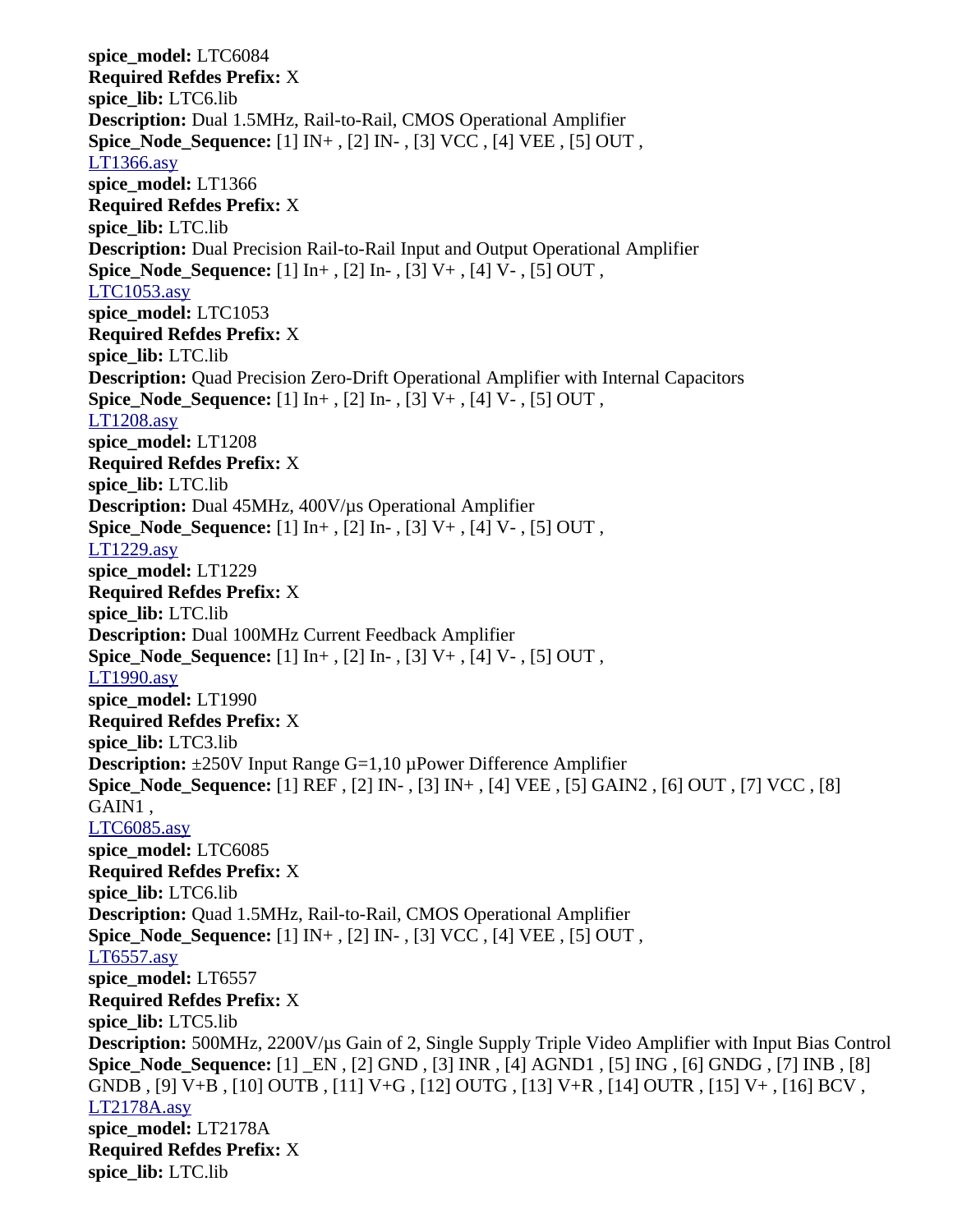**Description:** Quad 17mA Max, Single Supply Precision Operational Amplifier **Spice\_Node\_Sequence:** [1] In+ , [2] In- , [3] V+ , [4] V- , [5] OUT , [LT1783.asy](file:///home/cmcdowell/.wine/drive_c/Program%20Files/LTC/LTspiceIV/lib/sym/Opamps/LT1783.asy) **spice\_model:** LT1783 **Required Refdes Prefix:** X **spice\_lib:** LTC.lib **Description:** 1.2MHz µPower Over-The-Top, SOT-23, Rail-to-Rail Input and Output Operational Amplifier **Spice\_Node\_Sequence:** [1] In+ , [2] In- , [3] V+ , [4] V- , [5] OUT , [6] SHDN , [LT1058.asy](file:///home/cmcdowell/.wine/drive_c/Program%20Files/LTC/LTspiceIV/lib/sym/Opamps/LT1058.asy) **spice\_model:** LT1058 **Required Refdes Prefix:** X **spice\_lib:** LTC.lib **Description:** Quad JFET Input Precision High Speed Operational Amplifier **Spice Node Sequence:** [1] In+, [2] In-, [3] V+, [4] V-, [5] OUT, [LT1210.asy](file:///home/cmcdowell/.wine/drive_c/Program%20Files/LTC/LTspiceIV/lib/sym/Opamps/LT1210.asy) **spice\_model:** LT1210 **Required Refdes Prefix:** X **spice\_lib:** LTC.lib **Description:** 1.1A, 35MHz Current Feedback Amplifier **Spice\_Node\_Sequence:** [1] In+ , [2] In- , [3] V+ , [4] V- , [5] OUT , [6] CMP , [LT6109-2.asy](file:///home/cmcdowell/.wine/drive_c/Program%20Files/LTC/LTspiceIV/lib/sym/Opamps/LT6109-2.asy) **spice\_model:** LT6109-2 **Required Refdes Prefix:** X **spice\_lib:** LTC5.lib **Description:** High Side Current Sense Amplifier with Reference and Comparators **Spice\_Node\_Sequence:** [1] SenseLo , [2] EN/\_RST , [3] OutC2 , [4] OutC1 , [5] V- , [6] INC1 , [7] INC2 , [8] OutA , [9] V+ , [10] SenseHi , [LT6232.asy](file:///home/cmcdowell/.wine/drive_c/Program%20Files/LTC/LTspiceIV/lib/sym/Opamps/LT6232.asy) **spice\_model:** LT6232 **Required Refdes Prefix:** X **spice\_lib:** LTC2.LIB **Description:** Quad 215 MHz, Rail-to-Rail Output, 1.1nV/rtHz, 3.4mA Op Amp **Spice\_Node\_Sequence:** [1] IN+ , [2] IN- , [3] OUT , [4] VCC , [5] VEE , [LT1672.asy](file:///home/cmcdowell/.wine/drive_c/Program%20Files/LTC/LTspiceIV/lib/sym/Opamps/LT1672.asy) **spice\_model:** LT1672 **Required Refdes Prefix:** X **spice\_lib:** LTC2.LIB **Description:** Single 2 µA, Av > 5 Over-The-Top Precision Rail-to-Rail Op Amp **Spice\_Node\_Sequence:** [1] IN+ , [2] IN- , [3] OUT , [4] VCC , [5] VEE , [LTC6079.asy](file:///home/cmcdowell/.wine/drive_c/Program%20Files/LTC/LTspiceIV/lib/sym/Opamps/LTC6079.asy) **spice\_model:** LTC6079 **Required Refdes Prefix:** X **spice\_lib:** LTC5.lib **Description:** Quad µPower Precision, CMOS Rail-to-Rail Amplifier **Spice\_Node\_Sequence:** [1] IN+ , [2] IN- , [3] VCC , [4] VEE , [5] OUT , [LT2079.asy](file:///home/cmcdowell/.wine/drive_c/Program%20Files/LTC/LTspiceIV/lib/sym/Opamps/LT2079.asy) **spice\_model:** LT2079 **Required Refdes Prefix:** X **spice\_lib:** LTC.lib **Description:** Quad µPower, Single Supply Precision Operational Amplifier **Spice\_Node\_Sequence:** [1] In+ , [2] In- , [3] V+ , [4] V- , [5] OUT , [LT1187.asy](file:///home/cmcdowell/.wine/drive_c/Program%20Files/LTC/LTspiceIV/lib/sym/Opamps/LT1187.asy) **spice\_model:** LT1187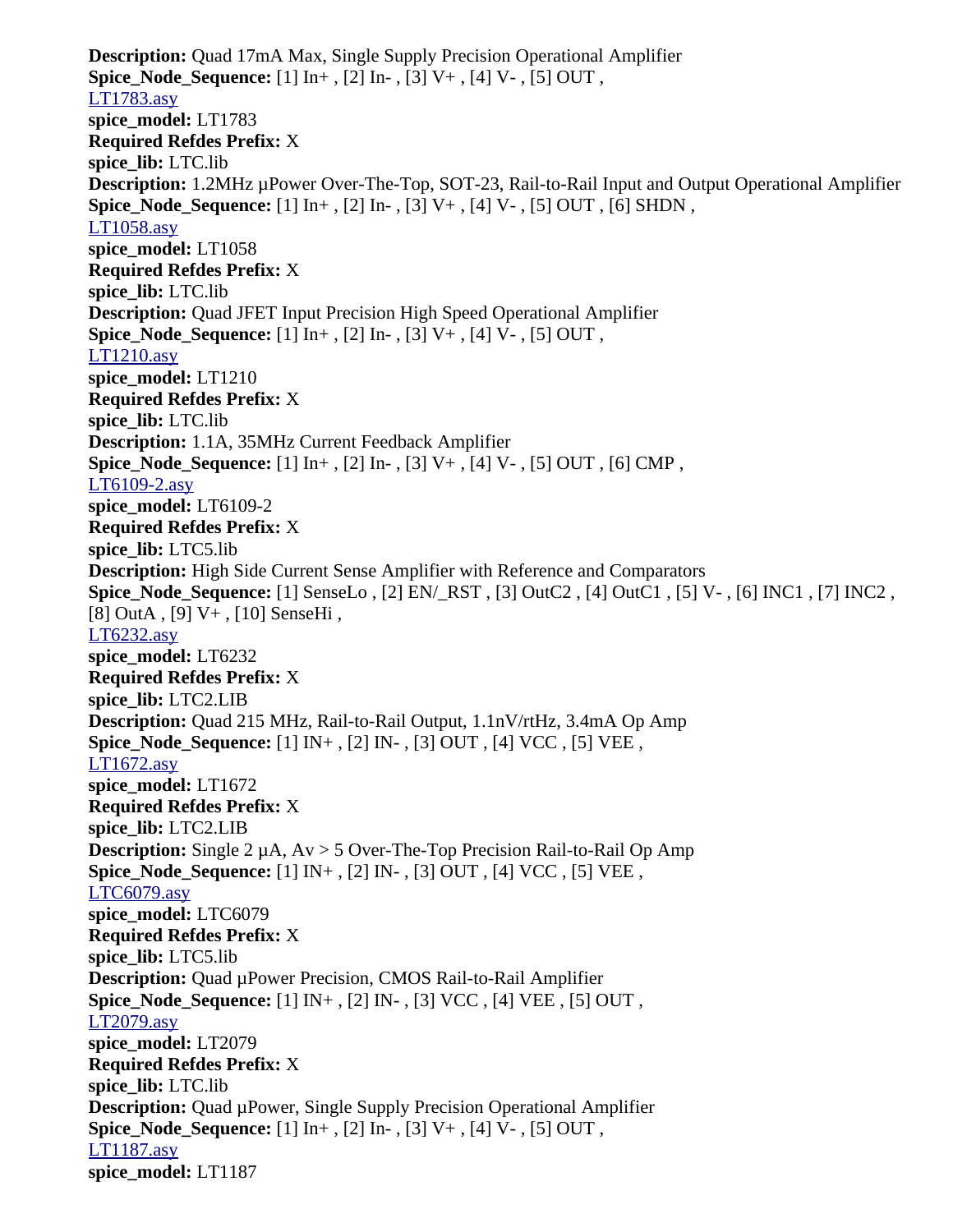**Required Refdes Prefix:** X **spice\_lib:** LTC.lib **Description:** Low Power Video Difference Amplifier **Spice\_Node\_Sequence:** [1] In+ , [2] In- , [3] V+ , [4] V- , [5] OUT , [6] REF , [7] FB , [LT1022A.asy](file:///home/cmcdowell/.wine/drive_c/Program%20Files/LTC/LTspiceIV/lib/sym/Opamps/LT1022A.asy) **spice\_model:** LT1022A **Required Refdes Prefix:** X **spice\_lib:** LTC.lib **Description:** High Speed, Precision JFET Input Operational Amplifier **Spice\_Node\_Sequence:** [1] In+ , [2] In- , [3] V+ , [4] V- , [5] OUT , [LT1789-10.asy](file:///home/cmcdowell/.wine/drive_c/Program%20Files/LTC/LTspiceIV/lib/sym/Opamps/LT1789-10.asy) **spice\_model:** LT1789-10 **Required Refdes Prefix:** X **spice\_lib:** LTC3.lib **Description:** µPower, Single Supply Rail-to-Rail Output Instrumentation Amplifier **Spice\_Node\_Sequence:** [1] RG1 , [2] IN- , [3] IN+ , [4] VEE , [5] REF , [6] OUT , [7] VCC , [8] RG2 , [LT1819.asy](file:///home/cmcdowell/.wine/drive_c/Program%20Files/LTC/LTspiceIV/lib/sym/Opamps/LT1819.asy) **spice\_model:** LT1819 **Required Refdes Prefix:** X **spice\_lib:** LTC2.LIB **Description:** Dual 400MHz, 2500V/µs, 9mA Op Amp **Spice Node Sequence:** [1] IN+, [2] IN-, [3] OUT, [4] VCC, [5] VEE, [LT1995.asy](file:///home/cmcdowell/.wine/drive_c/Program%20Files/LTC/LTspiceIV/lib/sym/Opamps/LT1995.asy) **spice\_model:** LT1995 **Required Refdes Prefix:** X **spice\_lib:** LTC7.lib **Description:** 30MHz,1000V/use Gain Selectable Amplifier **Spice\_Node\_Sequence:** [1] P1 , [2] P2 , [3] P4 , [4] Vee , [5] Ref , [6] OUT , [7] VCC , [8] M4 , [9] M2 ,  $[10] M1$ , [LTC6404-1.asy](file:///home/cmcdowell/.wine/drive_c/Program%20Files/LTC/LTspiceIV/lib/sym/Opamps/LTC6404-1.asy) **spice\_model:** LTC6404-1 **Required Refdes Prefix:** X **spice\_lib:** LTC7.lib **Description:** 600MHz, Low Noise, High Precision Fully Differential Input/Output Amplifier/Driver\n\nNote: Distortion is not modeled. **Spice\_Node\_Sequence:** [1] IN- , [2] Vocm , [3] V+ , [4] OUT+ , [5] OUT- , [6] V- , [7] \_SHDN , [8] IN+ , [9] OUTF+ , [10] OUTF- , [LT1028A.asy](file:///home/cmcdowell/.wine/drive_c/Program%20Files/LTC/LTspiceIV/lib/sym/Opamps/LT1028A.asy) **spice\_model:** LT1028A **Required Refdes Prefix:** X **spice\_lib:** LTC.lib **Description:** Ultra Low Noise Precision High Speed Operational Amplifier **Spice\_Node\_Sequence:** [1] In+ , [2] In- , [3] V+ , [4] V- , [5] OUT , [LT1886.asy](file:///home/cmcdowell/.wine/drive_c/Program%20Files/LTC/LTspiceIV/lib/sym/Opamps/LT1886.asy) **spice\_model:** LT1886 **Required Refdes Prefix:** X **spice\_lib:** LTC.lib **Description:** Dual 700MHz, Av >= 10, 200mA Operational Amplifier **Spice\_Node\_Sequence:** [1] In+ , [2] In- , [3] V+ , [4] V- , [5] OUT , [LTC6244.asy](file:///home/cmcdowell/.wine/drive_c/Program%20Files/LTC/LTspiceIV/lib/sym/Opamps/LTC6244.asy) **spice\_model:** LTC6244 **Required Refdes Prefix:** X **spice\_lib:** LTC5.lib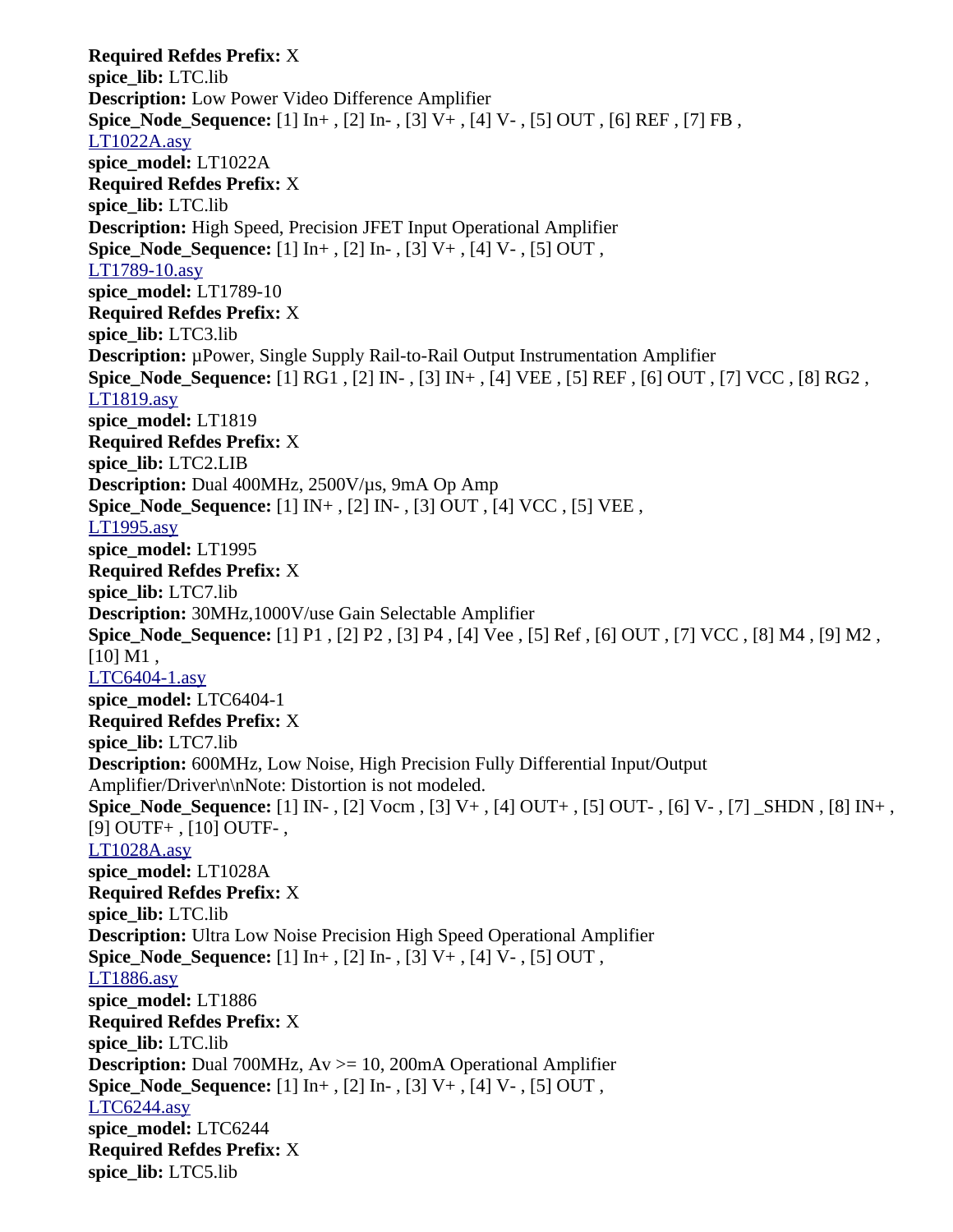**Description:** 50MHz Low Noise, Rail-to-Rail, CMOS Op Amp **Spice\_Node\_Sequence:** [1] IN+ , [2] IN- , [3] VCC , [4] VEE , [5] OUT , [LT6402-20.asy](file:///home/cmcdowell/.wine/drive_c/Program%20Files/LTC/LTspiceIV/lib/sym/Opamps/LT6402-20.asy) **spice\_model:** LT6402-20 **Required Refdes Prefix:** X **spice\_lib:** LTC5.lib **Description:** 300MHz Low Distortion, Low Noise Differential Amplifier/ADC Driver **Spice\_Node\_Sequence:** [1] VccC , [2] VOCM , [3] VccA , [4] VeeA , [5] +OUT , [6] +OUTFILT , [7] -OUTFILT , [8] -OUT , [9] VeeB , [10] VccB , [11] \_EN , [12] VeeC , [13] -INB , [14] -INA , [15] +INB ,  $[16]$  +INA, [LT1466L.asy](file:///home/cmcdowell/.wine/drive_c/Program%20Files/LTC/LTspiceIV/lib/sym/Opamps/LT1466L.asy) **spice\_model:** LT1466L **Required Refdes Prefix:** X **spice\_lib:** LTC.lib **Description:** Dual µPower, Precision Rail-to-Rail Input and Output Operational Amplifier **Spice Node Sequence:** [1] In+, [2] In-, [3] V+, [4] V-, [5] OUT, [LT1214.asy](file:///home/cmcdowell/.wine/drive_c/Program%20Files/LTC/LTspiceIV/lib/sym/Opamps/LT1214.asy) **spice\_model:** LT1214 **Required Refdes Prefix:** X **spice\_lib:** LTC.lib **Description:** 28MHz, 12V/µs, Single Supply Quad Precision Operational Amplifier **Spice Node Sequence:** [1] In+, [2] In-, [3] V+, [4] V-, [5] OUT, [LT6010.asy](file:///home/cmcdowell/.wine/drive_c/Program%20Files/LTC/LTspiceIV/lib/sym/Opamps/LT6010.asy) **spice\_model:** LT6010 **Required Refdes Prefix:** X **spice\_lib:** LTC2.LIB **Description:** 135µA, 14nV/rtHz, Rail-to-Rail Precision Op Amp **Spice\_Node\_Sequence:** [1] IN+ , [2] IN- , [3] VCC , [4] VEE , [5] OUT , [6] SHDN , [LT1178A.asy](file:///home/cmcdowell/.wine/drive_c/Program%20Files/LTC/LTspiceIV/lib/sym/Opamps/LT1178A.asy) **spice\_model:** LT1178A **Required Refdes Prefix:** X **spice\_lib:** LTC.lib **Description:** 17mA Max, Dual Single Supply Precision Operational Amplifier **Spice\_Node\_Sequence:** [1] In+ , [2] In- , [3] V+ , [4] V- , [5] OUT , [LT1230.asy](file:///home/cmcdowell/.wine/drive_c/Program%20Files/LTC/LTspiceIV/lib/sym/Opamps/LT1230.asy) **spice\_model:** LT1230 **Required Refdes Prefix:** X **spice\_lib:** LTC.lib **Description:** Quad 100MHz Current Feedback Amplifier **Spice\_Node\_Sequence:** [1] In+ , [2] In- , [3] V+ , [4] V- , [5] OUT , [LT1881.asy](file:///home/cmcdowell/.wine/drive_c/Program%20Files/LTC/LTspiceIV/lib/sym/Opamps/LT1881.asy) **spice\_model:** LT1881 **Required Refdes Prefix:** X **spice\_lib:** LTC.lib **Description:** Dual Rail-to-Rail Output pA Input Precision Operational Amplifier **Spice Node Sequence:** [1] In+, [2] In-, [3] V+, [4] V-, [5] OUT, [LTC6401-20.asy](file:///home/cmcdowell/.wine/drive_c/Program%20Files/LTC/LTspiceIV/lib/sym/Opamps/LTC6401-20.asy) **spice\_model:** LTC6401-20 **Required Refdes Prefix:** X **spice\_lib:** LTC6.lib **Description:** 1.3GHz Low Noise, Low Distortion Differential ADC Driver for DC-140MHz IF\n\nNote: Distortion is not modeled. **Spice\_Node\_Sequence:** [1] IN- , [2] Vocm , [3] V+ , [4] OUT+ , [5] OUT- , [6] V- , [7] \_EN , [8] IN+ , [9]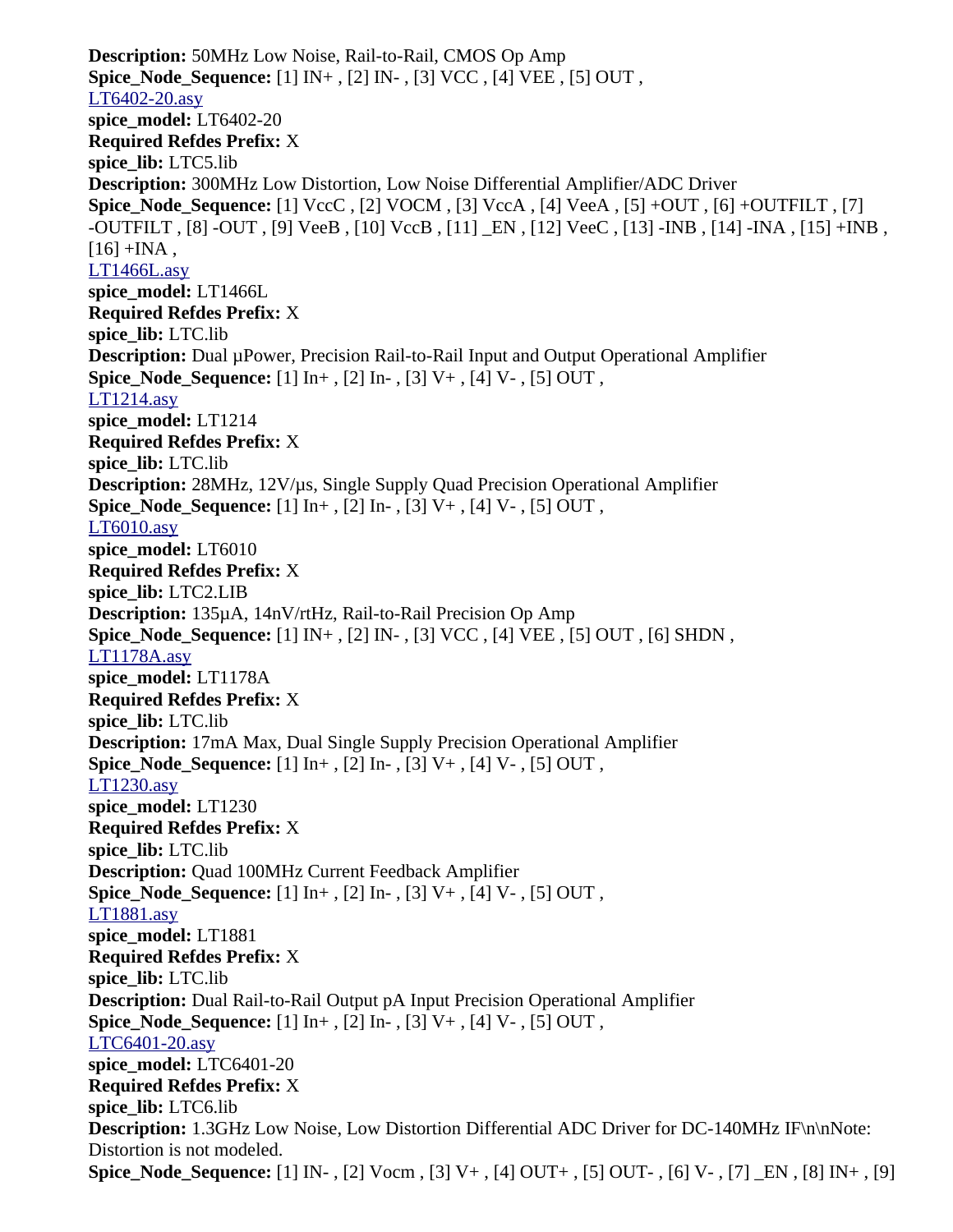OUTF- , [10] OUTF+ , [LT1396.asy](file:///home/cmcdowell/.wine/drive_c/Program%20Files/LTC/LTspiceIV/lib/sym/Opamps/LT1396.asy) **spice\_model:** LT1396 **Required Refdes Prefix:** X **spice\_lib:** LTC.lib **Description:** Dual 400MHz Current Feedback Amplifier **Spice\_Node\_Sequence:** [1] In+ , [2] In- , [3] V+ , [4] V- , [5] OUT , [LTC1151.asy](file:///home/cmcdowell/.wine/drive_c/Program%20Files/LTC/LTspiceIV/lib/sym/Opamps/LTC1151.asy) **spice\_model:** LTC1151 **Required Refdes Prefix:** X **spice\_lib:** LTC.lib **Description:** Dual +-15V Zero-Drift Operational Amplifier **Spice\_Node\_Sequence:** [1] In+ , [2] In- , [3] V+ , [4] V- , [5] OUT , [LT6350.asy](file:///home/cmcdowell/.wine/drive_c/Program%20Files/LTC/LTspiceIV/lib/sym/Opamps/LT6350.asy) **spice\_model:** LT6350 **Required Refdes Prefix:** X **Description:** Single-Ended to Differential Converter/ADC Driver **spice\_lib:** LTC7.lib **Spice\_Node\_Sequence:** [1] -IN1 , [2] +IN2 , [3] V+ , [4] OUT1 , [5] OUT2 , [6] V- , [7] \_SHDN , [8]  $+IN1$ . [LT1722.asy](file:///home/cmcdowell/.wine/drive_c/Program%20Files/LTC/LTspiceIV/lib/sym/Opamps/LT1722.asy) **spice\_model:** LT1722 **Required Refdes Prefix:** X **spice\_lib:** LTC.lib **Description:** 200MHz Low Noise Precision Operational Amplifier **Spice Node Sequence:** [1] In+, [2] In-, [3] V+, [4] V-, [5] OUT, [LTC6253.asy](file:///home/cmcdowell/.wine/drive_c/Program%20Files/LTC/LTspiceIV/lib/sym/Opamps/LTC6253.asy) **spice\_model:** LTC6253 **Required Refdes Prefix:** X **spice\_lib:** LTC4.lib **Description:** Dual, 720MHz, 3.5mA, R-R I/O Op Amp **Spice\_Node\_Sequence:** [1] 1 , [2] 2 , [3] 3 , [4] 4 , [5] 5 , [LTC6910-2.asy](file:///home/cmcdowell/.wine/drive_c/Program%20Files/LTC/LTspiceIV/lib/sym/Opamps/LTC6910-2.asy) **spice\_model:** LTC6910-2 **Required Refdes Prefix:** X **spice\_lib:** LTC1.LIB **Description:** Digitally Controlled Programmable Gain Amplifiers in SOT-23 **Spice\_Node\_Sequence:** [1] OUT , [2] AGND , [3] IN , [4] V- , [5] G0 , [6] G1 , [7] G2 , [8] V+ , [LT1013A.asy](file:///home/cmcdowell/.wine/drive_c/Program%20Files/LTC/LTspiceIV/lib/sym/Opamps/LT1013A.asy) **spice\_model:** LT1013A **Required Refdes Prefix:** X **spice\_lib:** LTC.lib **Description:** Dual Precision Operational Amplifier **Spice\_Node\_Sequence:** [1] In+ , [2] In- , [3] V+ , [4] V- , [5] OUT , [LT1493.asy](file:///home/cmcdowell/.wine/drive_c/Program%20Files/LTC/LTspiceIV/lib/sym/Opamps/LT1493.asy) **spice\_model:** LT1493 **Required Refdes Prefix:** X **spice\_lib:** LTC.lib **Description:** Quad 5MHz, 3V/µs Low Power Single Supply Precision Operational Amplifier **Spice Node Sequence:** [1] In+, [2] In-, [3] V+, [4] V-, [5] OUT, [LT1077A.asy](file:///home/cmcdowell/.wine/drive_c/Program%20Files/LTC/LTspiceIV/lib/sym/Opamps/LT1077A.asy) **spice\_model:** LT1077A **Required Refdes Prefix:** X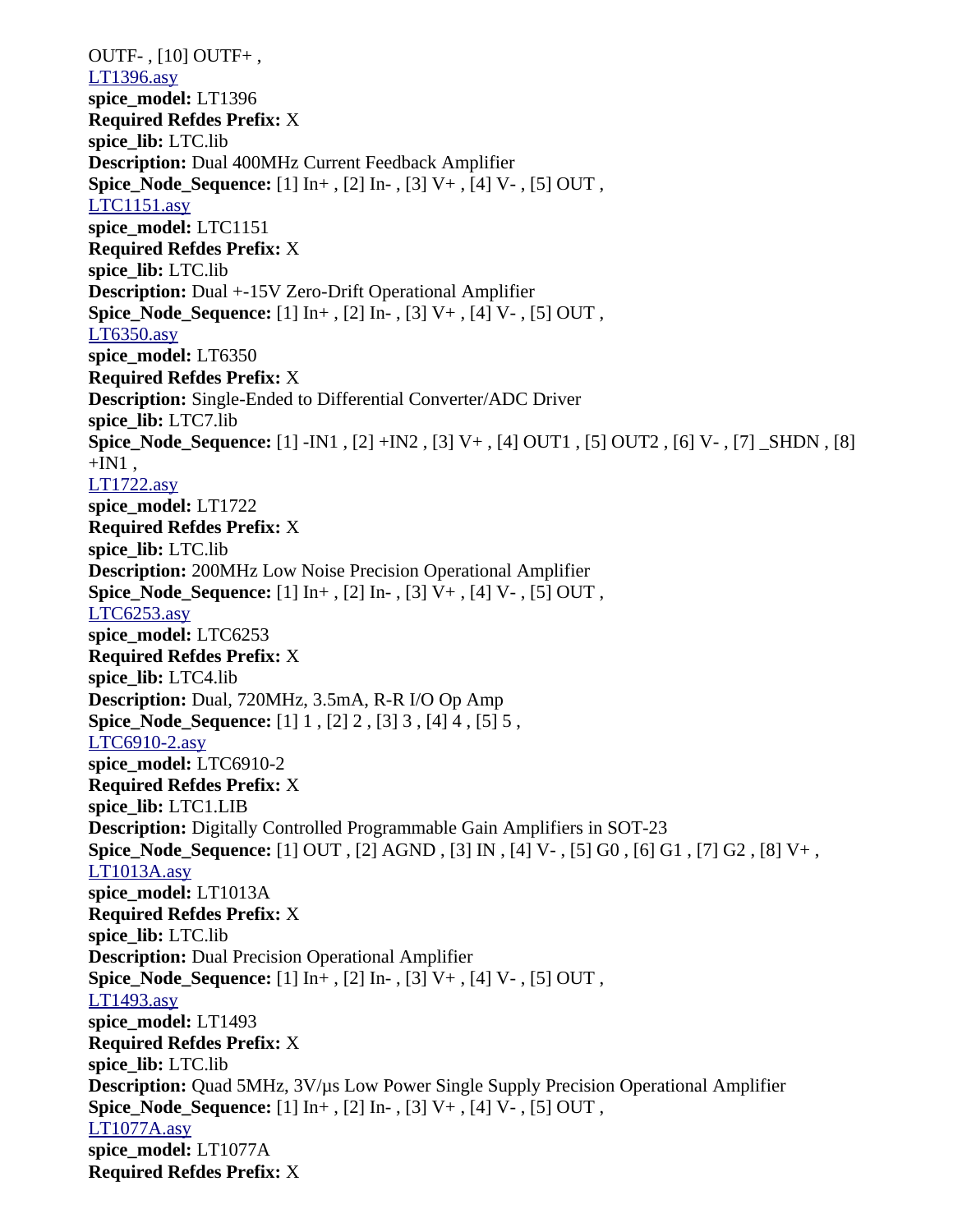**spice\_lib:** LTC.lib **Description:** µPower, Single Supply, Precision Operational Amplifier **Spice\_Node\_Sequence:** [1] In+ , [2] In- , [3] V+ , [4] V- , [5] OUT , [LT1013D.asy](file:///home/cmcdowell/.wine/drive_c/Program%20Files/LTC/LTspiceIV/lib/sym/Opamps/LT1013D.asy) **spice\_model:** LT1013D **Required Refdes Prefix:** X **spice\_lib:** LTC.lib **Description:** Dual Precision Operational Amplifier **Spice\_Node\_Sequence:** [1] In+ , [2] In- , [3] V+ , [4] V- , [5] OUT , [LTC6910-1.asy](file:///home/cmcdowell/.wine/drive_c/Program%20Files/LTC/LTspiceIV/lib/sym/Opamps/LTC6910-1.asy) **spice\_model:** LTC6910-1 **Required Refdes Prefix:** X **spice\_lib:** LTC1.LIB **Description:** Digitally Controlled Programmable Gain Amplifiers in SOT-23 **Spice\_Node\_Sequence:** [1] OUT , [2] AGND , [3] IN , [4] V- , [5] G0 , [6] G1 , [7] G2 , [8] V+ , [LT6204.asy](file:///home/cmcdowell/.wine/drive_c/Program%20Files/LTC/LTspiceIV/lib/sym/Opamps/LT6204.asy) **spice\_model:** LT6204 **Required Refdes Prefix:** X **spice\_lib:** LTC2.LIB **Description:** Quad 100 MHz, Rail-to-Rail, 1.9nV/rtHz Low Power Op Amp **Spice\_Node\_Sequence:** [1] IN+ , [2] IN- , [3] OUT , [4] VCC , [5] VEE , [LT1360.asy](file:///home/cmcdowell/.wine/drive_c/Program%20Files/LTC/LTspiceIV/lib/sym/Opamps/LT1360.asy) **spice\_model:** LT1360 **Required Refdes Prefix:** X **spice\_lib:** LTC.lib **Description:** 50MHz, 800V/µs, Operational Amplifier **Spice\_Node\_Sequence:** [1] In+ , [2] In- , [3] V+ , [4] V- , [5] OUT , [LT6559.asy](file:///home/cmcdowell/.wine/drive_c/Program%20Files/LTC/LTspiceIV/lib/sym/Opamps/LT6559.asy) **spice\_model:** LT6559 **Required Refdes Prefix:** X **spice\_lib:** LTC5.lib **Description:** Low Cost 5V/±5V 300MHz Triple Video Amplifier in QFN **Spice\_Node\_Sequence:** [1] In+ , [2] In- , [3] V+ , [4] V- , [5] OUT , [6] SHDN , [LT1101.asy](file:///home/cmcdowell/.wine/drive_c/Program%20Files/LTC/LTspiceIV/lib/sym/Opamps/LT1101.asy) **spice\_model:** LT1101 **Required Refdes Prefix:** X **spice\_lib:** LTC.lib **Description:** Precision, µPower, Single Supply Instrumentation Amplifier(Fixed Gain = 10 or 100) **Spice\_Node\_Sequence:** [1] GND , [2] Tap1 , [3] In- , [4] V- , [5] V+ , [6] In+ , [7] Tap2 , [8] Out , [LT2078.asy](file:///home/cmcdowell/.wine/drive_c/Program%20Files/LTC/LTspiceIV/lib/sym/Opamps/LT2078.asy) **spice\_model:** LT2078 **Required Refdes Prefix:** X **spice\_lib:** LTC.lib **Description:** Dual µPower, Single Supply Precision Operational Amplifier **Spice\_Node\_Sequence:** [1] In+ , [2] In- , [3] V+ , [4] V- , [5] OUT , [LT6234.asy](file:///home/cmcdowell/.wine/drive_c/Program%20Files/LTC/LTspiceIV/lib/sym/Opamps/LT6234.asy) **spice\_model:** LT6234 **Required Refdes Prefix:** X **spice\_lib:** LTC2.LIB **Description:** Dual 60MHz, Rail-to-Rail Output, 1.9nV/rtHz, 1.2mA Op Amp **Spice\_Node\_Sequence:** [1] IN+ , [2] IN- , [3] VCC , [4] VEE , [5] OUT , [LT1114.asy](file:///home/cmcdowell/.wine/drive_c/Program%20Files/LTC/LTspiceIV/lib/sym/Opamps/LT1114.asy) **spice\_model:** LT1114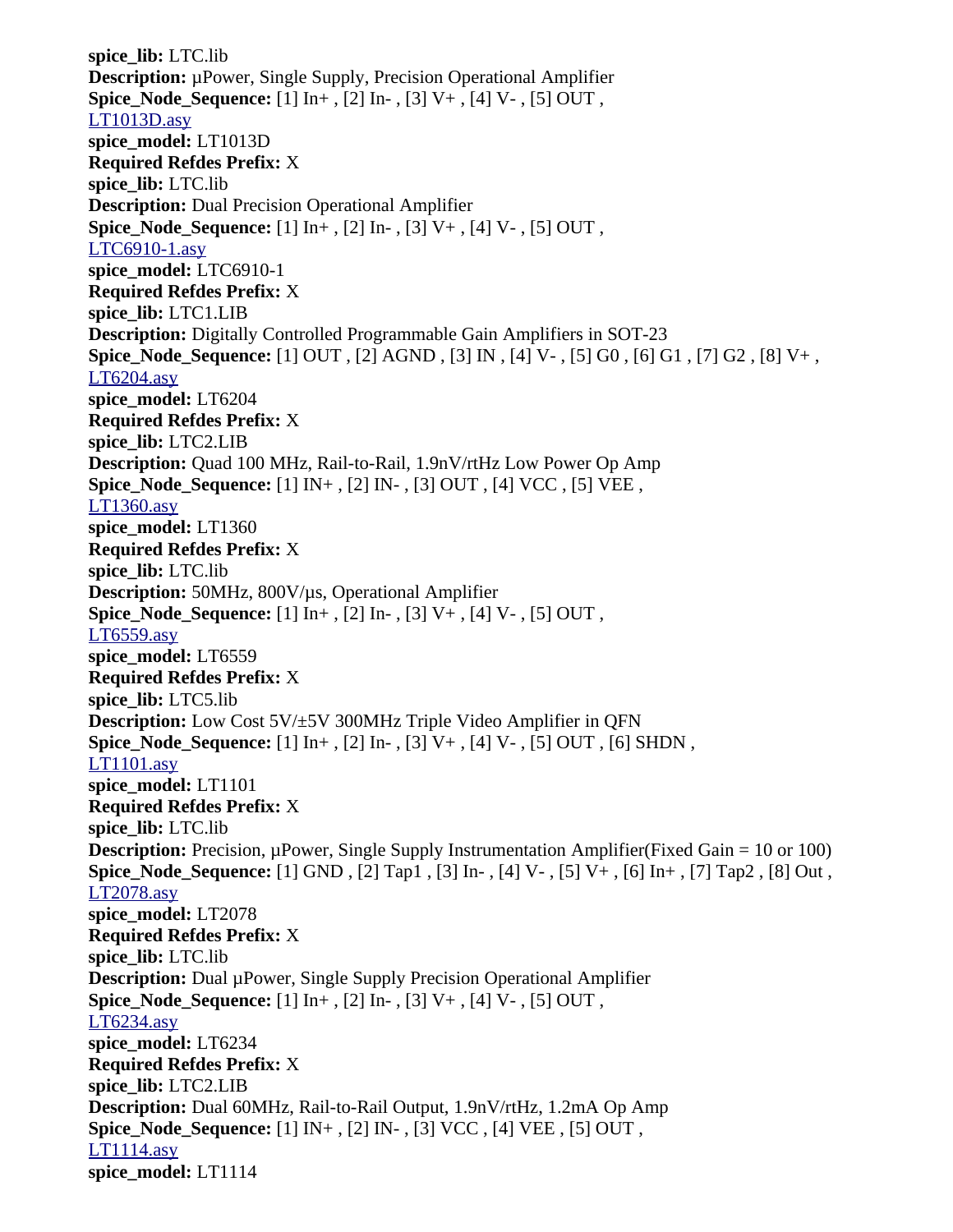**Required Refdes Prefix:** X **spice\_lib:** LTC.lib **Description:** Quad Low Power Precision, Picoamp Operational Amplifier **Spice\_Node\_Sequence:** [1] In+ , [2] In- , [3] V+ , [4] V- , [5] OUT , [LT6003.asy](file:///home/cmcdowell/.wine/drive_c/Program%20Files/LTC/LTspiceIV/lib/sym/Opamps/LT6003.asy) **spice\_model:** LT6003 **Required Refdes Prefix:** X **spice\_lib:** LTC5.lib **Description:** 1.6V, 1µA Precision Rail-to-Rail Input and Output Op Amp **Spice\_Node\_Sequence:** [1] IN+ , [2] IN- , [3] VCC , [4] VEE , [5] OUT , [LT1999-50.asy](file:///home/cmcdowell/.wine/drive_c/Program%20Files/LTC/LTspiceIV/lib/sym/Opamps/LT1999-50.asy) **spice\_model:** LT1999-50 **Required Refdes Prefix:** X **spice\_lib:** LTC6.lib **Description:** High Voltage, Bidirectional Current Sense Amplifier **Spice\_Node\_Sequence:** [1] V+, [2] +IN, [3] -IN, [4] GND, [5] Ref, [6] Vout, [7] \_SHDN, [LT6411.asy](file:///home/cmcdowell/.wine/drive_c/Program%20Files/LTC/LTspiceIV/lib/sym/Opamps/LT6411.asy) **spice\_model:** LT6411 **Required Refdes Prefix:** X **spice\_lib:** LTC4.lib **Description:** 650MHz Differential ADC Driver/Dual Selectable Gain Amplifier **Spice\_Node\_Sequence:** [1] Vee , [2] OUT2 , [3] Vcc , [4] OUT1 , [5] \_EN , [6] DGND , [7] IN1+ , [8] IN1- , [9] IN2- , [10] IN2+ , [LT1674.asy](file:///home/cmcdowell/.wine/drive_c/Program%20Files/LTC/LTspiceIV/lib/sym/Opamps/LT1674.asy) **spice\_model:** LT1674 **Required Refdes Prefix:** X **spice\_lib:** LTC2.LIB **Description:** Quad 2 µA, Av > 5 Over-The-Top Precision Rail-to-Rail Op Amp **Spice\_Node\_Sequence:** [1] IN+ , [2] IN- , [3] OUT , [4] VCC , [5] VEE , [LT1055.asy](file:///home/cmcdowell/.wine/drive_c/Program%20Files/LTC/LTspiceIV/lib/sym/Opamps/LT1055.asy) **spice\_model:** LT1055 **Required Refdes Prefix:** X **spice\_lib:** LTC.lib **Description:** Precision, High Speed, JFET Input Operational Amplifier **Spice\_Node\_Sequence:** [1] In+ , [2] In- , [3] V+ , [4] V- , [5] OUT , [LT1630.asy](file:///home/cmcdowell/.wine/drive_c/Program%20Files/LTC/LTspiceIV/lib/sym/Opamps/LT1630.asy) **spice\_model:** LT1630 **Required Refdes Prefix:** X **spice\_lib:** LTC.lib **Description:** Dual 30MHz, 10V/µs, Rail-to-Rail Input and Output Precision Operational Amplifier **Spice\_Node\_Sequence:** [1] In+ , [2] In- , [3] V+ , [4] V- , [5] OUT , [LT1677.asy](file:///home/cmcdowell/.wine/drive_c/Program%20Files/LTC/LTspiceIV/lib/sym/Opamps/LT1677.asy) **spice\_model:** LT1677 **Required Refdes Prefix:** X **spice\_lib:** LTC.lib **Description:** Low Noise, Rail-to-Rail Input and Output Precision Operational Amplifier **Spice\_Node\_Sequence:** [1] In+ , [2] In- , [3] V+ , [4] V- , [5] OUT , [LT1224.asy](file:///home/cmcdowell/.wine/drive_c/Program%20Files/LTC/LTspiceIV/lib/sym/Opamps/LT1224.asy) **spice\_model:** LT1224 **Required Refdes Prefix:** X **spice\_lib:** LTC.lib **Description:** Very High Speed Operational Amplifier( $Av \ge 1$ ) **Spice\_Node\_Sequence:** [1] In+ , [2] In- , [3] V+ , [4] V- , [5] OUT ,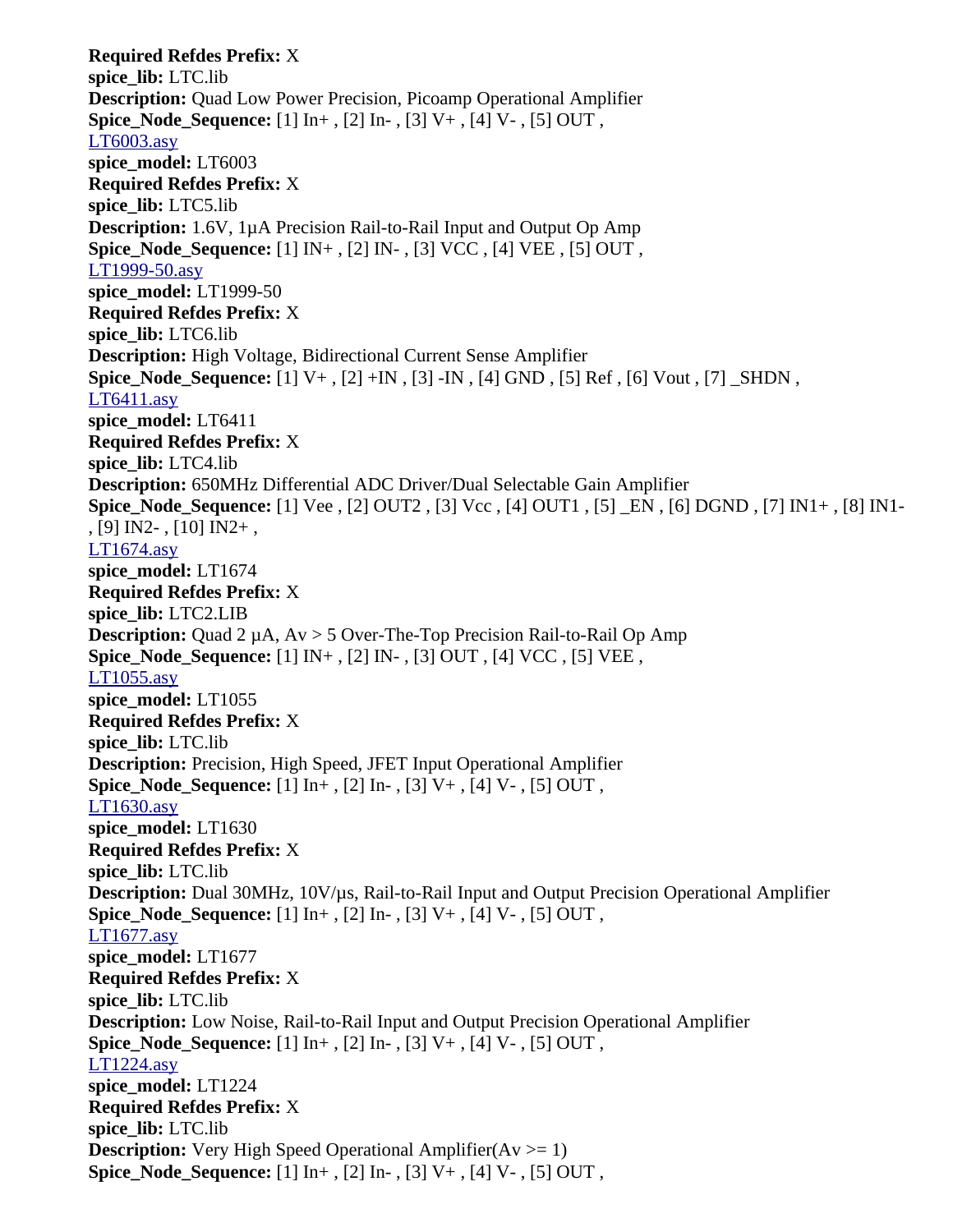[LT1469-2.asy](file:///home/cmcdowell/.wine/drive_c/Program%20Files/LTC/LTspiceIV/lib/sym/Opamps/LT1469-2.asy) **spice\_model:** LT1469-2 **Required Refdes Prefix:** X **spice\_lib:** LTC4.lib **Description:** Dual 90MHz, 22V/µs, 16-Bit Accurate Operational Amplifier **Spice Node Sequence:** [1]  $\text{In}^+$ , [2]  $\text{In}^-$ , [3] V+, [4] V-, [5] OUT, [LT6211.asy](file:///home/cmcdowell/.wine/drive_c/Program%20Files/LTC/LTspiceIV/lib/sym/Opamps/LT6211.asy) **spice\_model:** LT6211 **Required Refdes Prefix:** X **spice\_lib:** LTC4.lib **Description:** Dual Programmable Supply Current, R-R Output, Current Feedback Amplifier **Spice Node Sequence:** [1] In+, [2] In-, [3] V+, [4] V-, [5] OUT, [6] V-1, [LT1818.asy](file:///home/cmcdowell/.wine/drive_c/Program%20Files/LTC/LTspiceIV/lib/sym/Opamps/LT1818.asy) **spice\_model:** LT1818 **Required Refdes Prefix:** X **spice\_lib:** LTC2.LIB **Description:** 400MHz, 2500V/µs, 9mA Op Amp **Spice\_Node\_Sequence:** [1] IN+ , [2] IN- , [3] VCC , [4] VEE , [5] OUT , [LT1058A.asy](file:///home/cmcdowell/.wine/drive_c/Program%20Files/LTC/LTspiceIV/lib/sym/Opamps/LT1058A.asy) **spice\_model:** LT1058A **Required Refdes Prefix:** X **spice\_lib:** LTC.lib **Description:** Quad JFET Input Precision High Speed Operational Amplifier **Spice Node Sequence:** [1] In+, [2] In-, [3] V+, [4] V-, [5] OUT, [LT1802.asy](file:///home/cmcdowell/.wine/drive_c/Program%20Files/LTC/LTspiceIV/lib/sym/Opamps/LT1802.asy) **spice\_model:** LT1802 **Required Refdes Prefix:** X **spice\_lib:** LTC.lib **Description:** Quad 80MHz, 25V/us Low Power Rail-to-Rail Input and Output Precision Op Amp(1 of 4) **Spice Node Sequence:** [1] In+, [2] In-, [3] V+, [4] V-, [5] OUT, [LT6109-1.asy](file:///home/cmcdowell/.wine/drive_c/Program%20Files/LTC/LTspiceIV/lib/sym/Opamps/LT6109-1.asy) **spice\_model:** LT6109-1 **Required Refdes Prefix:** X **spice\_lib:** LTC5.lib **Description:** High Side Current Sense Amplifier with Reference and Comparators **Spice\_Node\_Sequence:** [1] SenseLo , [2] EN/\_RST , [3] OutC2 , [4] OutC1 , [5] V- , [6] INC1 , [7] INC2 , [8] OutA , [9] V+ , [10] SenseHi , [LT6552.asy](file:///home/cmcdowell/.wine/drive_c/Program%20Files/LTC/LTspiceIV/lib/sym/Opamps/LT6552.asy) **spice\_model:** LT6552 **Required Refdes Prefix:** X **spice\_lib:** LTC5.lib **Description:** 3.3V Single Supply Video Difference Amplifier **Spice\_Node\_Sequence:** [1] Ref , [2] IN- , [3] IN+ , [4] VEE , [5] SHDN\_L , [6] OUT , [7] VCC , [8] FB , [LT1993-2.asy](file:///home/cmcdowell/.wine/drive_c/Program%20Files/LTC/LTspiceIV/lib/sym/Opamps/LT1993-2.asy) **spice\_model:** LT1993-2 **Required Refdes Prefix:** X **spice\_lib:** LTC3.LIB **Description:** 800MHz Low Distortion, Low Noise Differential Amplifier and ADC Driver **Spice\_Node\_Sequence:** [1] VccC , [2] VOCM , [3] VccA , [4] VeeA , [5] +OUT , [6] +OUTFILT , [7] -OUTFILT , [8] -OUT , [9] VeeB , [10] VccB , [11] \_EN , [12] VeeC , [13] -INB , [14] -INA , [15] +INB ,  $[16]$  +INA, [LT6004.asy](file:///home/cmcdowell/.wine/drive_c/Program%20Files/LTC/LTspiceIV/lib/sym/Opamps/LT6004.asy) **spice\_model:** LT6004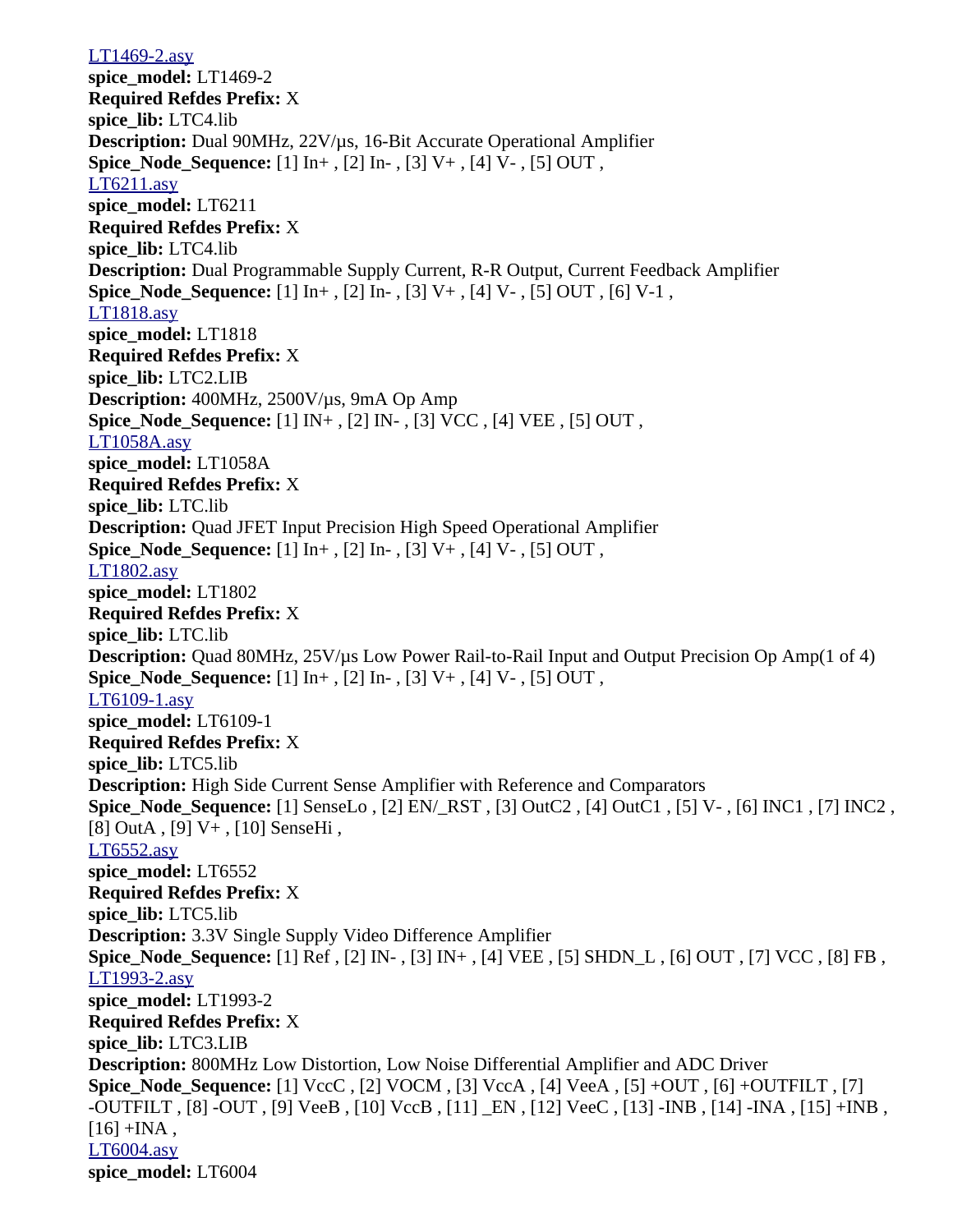**Required Refdes Prefix:** X **spice\_lib:** LTC5.lib **Description:** Dual 1.6V, 1µA Precision Rail-to-Rail Input and Output Op Amp **Spice\_Node\_Sequence:** [1] IN+ , [2] IN- , [3] VCC , [4] VEE , [5] OUT , [LT1022.asy](file:///home/cmcdowell/.wine/drive_c/Program%20Files/LTC/LTspiceIV/lib/sym/Opamps/LT1022.asy) **spice\_model:** LT1022 **Required Refdes Prefix:** X **spice\_lib:** LTC.lib **Description:** High Speed, Precision JFET Input Operational Amplifier **Spice\_Node\_Sequence:** [1] In+ , [2] In- , [3] V+ , [4] V- , [5] OUT , [LT1008.asy](file:///home/cmcdowell/.wine/drive_c/Program%20Files/LTC/LTspiceIV/lib/sym/Opamps/LT1008.asy) **spice\_model:** LT1008 **Required Refdes Prefix:** X **spice\_lib:** LTC.lib **Description:** Picoamp Input Current, µVolt Offset, Low Noise Operational Amplifier **Spice\_Node\_Sequence:** [1] In+ , [2] In- , [3] V+ , [4] V- , [5] OUT , [6] COMP1 , [7] COMP2 , [LT6210.asy](file:///home/cmcdowell/.wine/drive_c/Program%20Files/LTC/LTspiceIV/lib/sym/Opamps/LT6210.asy) **spice\_model:** LT6210 **Required Refdes Prefix:** X **spice\_lib:** LTC4.lib **Description:** Programmable Supply Current, R-R Output, Current Feedback Amplifier **Spice Node Sequence:**  $[1] \text{In}+, [2] \text{In}-, [3] \text{V}+, [4] \text{V}-, [5] \text{OUT}, [6] \text{V-1},$ [LT1970.asy](file:///home/cmcdowell/.wine/drive_c/Program%20Files/LTC/LTspiceIV/lib/sym/Opamps/LT1970.asy) **spice\_model:** LT1970 **Required Refdes Prefix:** X **spice\_lib:** LTC1.lib **Description:** 500mA Power Op Amp with Adjustable Precision Current Limit **Spice\_Node\_Sequence:** [1] Vee , [2] V- , [3] OUT , [4] Sense+ , [5] Filter , [6] Sense- , [7] Vcc , [8] -IN , [9] +IN , [10] VCsnk , [11] VCsrc , [12] COM , [13] Enable , [14] \_Isrc , [15] \_Isnk , [16] V+ , [LT1369.asy](file:///home/cmcdowell/.wine/drive_c/Program%20Files/LTC/LTspiceIV/lib/sym/Opamps/LT1369.asy) **spice\_model:** LT1369 **Required Refdes Prefix:** X **spice\_lib:** LTC.lib **Description:** Quad Precision Rail-to-Rail Input and Output Operational Amplifier **Spice\_Node\_Sequence:** [1] In+ , [2] In- , [3] V+ , [4] V- , [5] OUT , [LT1363.asy](file:///home/cmcdowell/.wine/drive_c/Program%20Files/LTC/LTspiceIV/lib/sym/Opamps/LT1363.asy) **spice\_model:** LT1363 **Required Refdes Prefix:** X **spice\_lib:** LTC.lib **Description:** 70MHz, 1000V/µs, Operational Amplifier **Spice\_Node\_Sequence:** [1] In+ , [2] In- , [3] V+ , [4] V- , [5] OUT , [LT1994.asy](file:///home/cmcdowell/.wine/drive_c/Program%20Files/LTC/LTspiceIV/lib/sym/Opamps/LT1994.asy) **spice\_model:** LT1994 **Required Refdes Prefix:** X **spice\_lib:** LTC3.lib **Description:** Low Noise, Low Distortion Fully Differential I/O Amplifier/Driver **Spice\_Node\_Sequence:** [1] IN- , [2] VOCM , [3] V+ , [4] OUT+ , [5] OUT- , [6] V- , [7] SHDN , [8] IN+ , [LT1012S8.asy](file:///home/cmcdowell/.wine/drive_c/Program%20Files/LTC/LTspiceIV/lib/sym/Opamps/LT1012S8.asy) **spice\_model:** LT1012S8 **Required Refdes Prefix:** X **spice\_lib:** LTC.lib **Description:** Picoamp Input Current, µVolt Offset, Low noise Operational Amplifier **Spice\_Node\_Sequence:** [1] In+ , [2] In- , [3] V+ , [4] V- , [5] OUT ,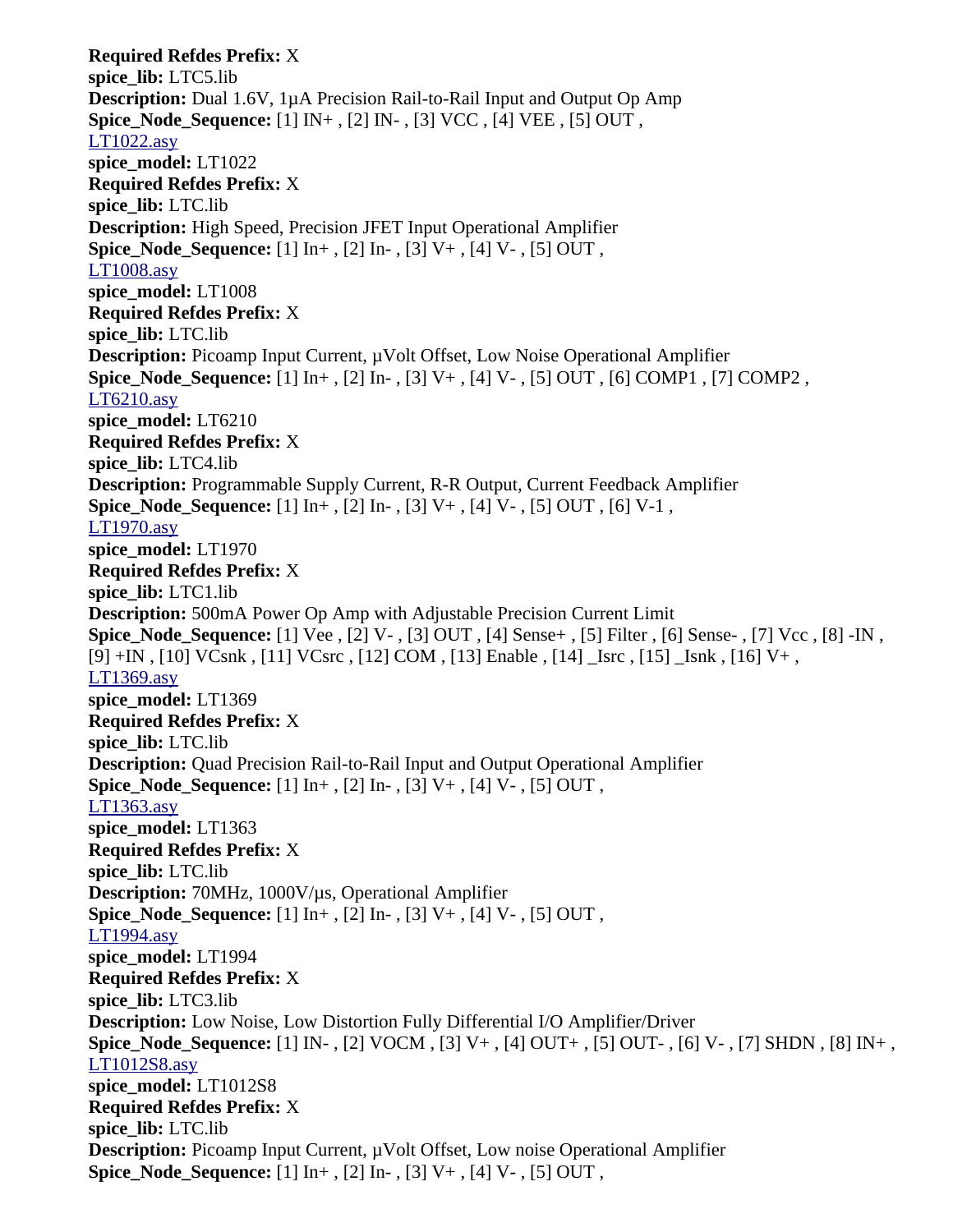## [LT1057S.asy](file:///home/cmcdowell/.wine/drive_c/Program%20Files/LTC/LTspiceIV/lib/sym/Opamps/LT1057S.asy)

**spice\_model:** LT1057S **Required Refdes Prefix:** X **spice\_lib:** LTC.lib **Description:** Dual JFET Input Precision High Speed Operational Amplifier **Spice Node Sequence:** [1]  $\text{In}^+$ , [2]  $\text{In}^-$ , [3] V+, [4] V-, [5] OUT, [LT1431.asy](file:///home/cmcdowell/.wine/drive_c/Program%20Files/LTC/LTspiceIV/lib/sym/Opamps/LT1431.asy) **spice\_model:** LT1431 **Required Refdes Prefix:** X **spice\_lib:** LT1431.sub **Description:** Programmable Reference **Spice\_Node\_Sequence:** [1] Coll , [2] Comp , [3] V+ , [4] Rtop , [5] GND-S , [6] GND-F , [7] Rmid , [8] Ref

## [LT1679.asy](file:///home/cmcdowell/.wine/drive_c/Program%20Files/LTC/LTspiceIV/lib/sym/Opamps/LT1679.asy)

,

**spice\_model:** LT1679 **Required Refdes Prefix:** X **spice\_lib:** LTC2.LIB **Description:** Low Noise, Rail-to-Rail, Precision Op Amp **Spice\_Node\_Sequence:** [1] IN+ , [2] IN- , [3] OUT , [4] VCC , [5] VEE , [LT1355.asy](file:///home/cmcdowell/.wine/drive_c/Program%20Files/LTC/LTspiceIV/lib/sym/Opamps/LT1355.asy) **spice\_model:** LT1355 **Required Refdes Prefix:** X **spice\_lib:** LTC.lib **Description:** Dual 12MHz, 400V/µs, Operational Amplifier **Spice\_Node\_Sequence:** [1] In+ , [2] In- , [3] V+ , [4] V- , [5] OUT , [LT6205.asy](file:///home/cmcdowell/.wine/drive_c/Program%20Files/LTC/LTspiceIV/lib/sym/Opamps/LT6205.asy) **spice\_model:** LT6205 **Required Refdes Prefix:** X **spice\_lib:** LTC2.LIB **Description:** Single Supply 3V, 100MHz Video Op Amp **Spice\_Node\_Sequence:** [1] IN+ , [2] IN- , [3] VCC , [4] VEE , [5] OUT , [LT1028.asy](file:///home/cmcdowell/.wine/drive_c/Program%20Files/LTC/LTspiceIV/lib/sym/Opamps/LT1028.asy) **Required Refdes Prefix:** X **spice\_lib:** LTC.lib **Description:** Ultra-Low Noise Precision High Speed Operational Amplifier **spice\_model:** LT1028 **Spice\_Node\_Sequence:** [1] In+ , [2] In- , [3] V+ , [4] V- , [5] OUT , [LT1012D.asy](file:///home/cmcdowell/.wine/drive_c/Program%20Files/LTC/LTspiceIV/lib/sym/Opamps/LT1012D.asy) **spice\_model:** LT1012D **Required Refdes Prefix:** X **spice\_lib:** LTC.lib **Description:** Picoamp Input Current,  $\mu$ Volt Offset, Low noise Operational Amplifier **Spice\_Node\_Sequence:** [1] In+ , [2] In- , [3] V+ , [4] V- , [5] OUT , [LT1124.asy](file:///home/cmcdowell/.wine/drive_c/Program%20Files/LTC/LTspiceIV/lib/sym/Opamps/LT1124.asy) **spice\_model:** LT1124 **Required Refdes Prefix:** X **spice\_lib:** LTC.lib **Description:** Operational Amplifier Dual Low Noise, High Speed Precision Operational Amplifier **Spice\_Node\_Sequence:** [1] In+ , [2] In- , [3] V+ , [4] V- , [5] OUT , [LT1195.asy](file:///home/cmcdowell/.wine/drive_c/Program%20Files/LTC/LTspiceIV/lib/sym/Opamps/LT1195.asy) **spice\_model:** LT1195 **Required Refdes Prefix:** X **spice\_lib:** LTC.lib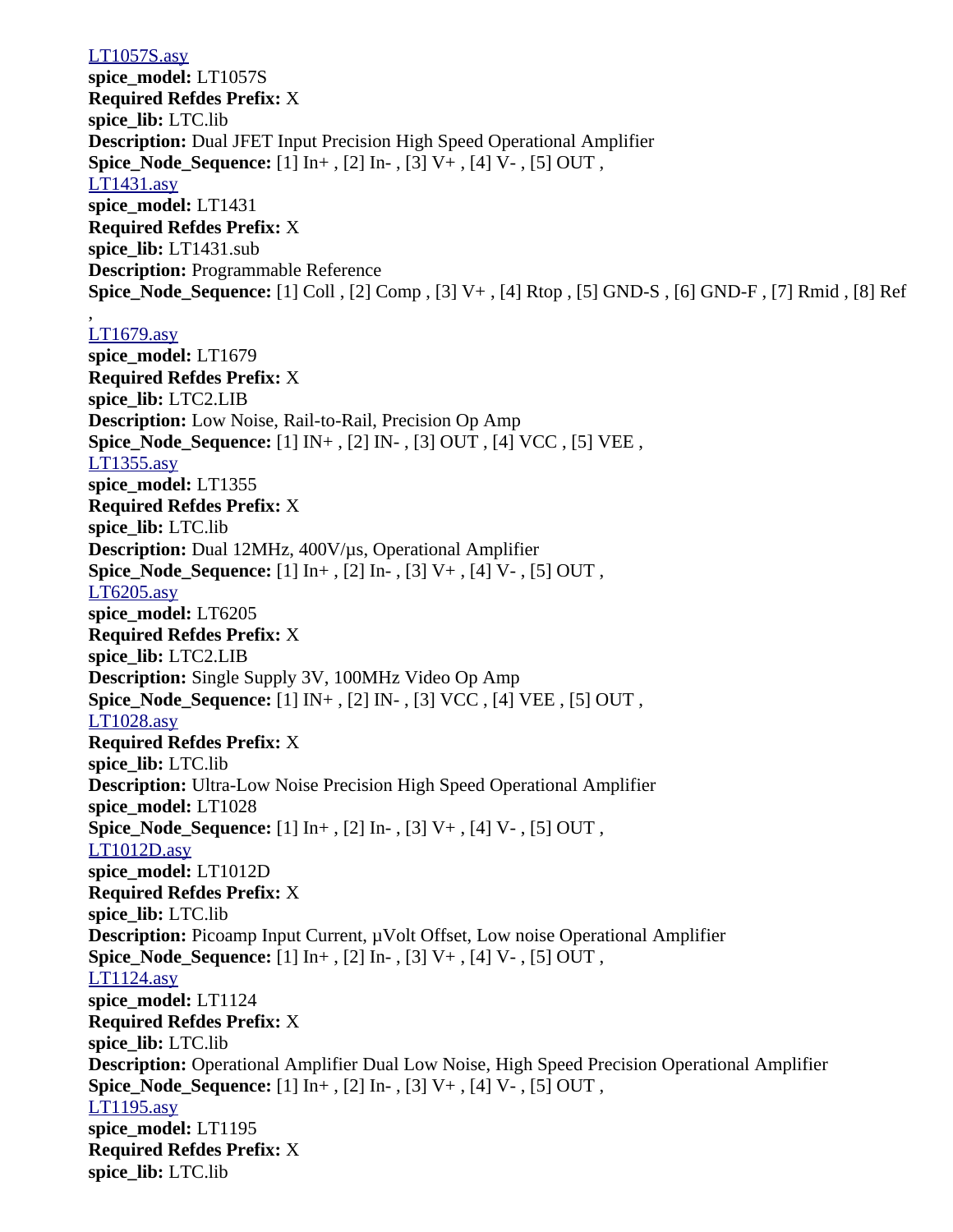**Description:** Low Power, Ultra High Speed Operational Amplifier **Spice\_Node\_Sequence:** [1] In+ , [2] In- , [3] V+ , [4] V- , [5] OUT , [6] SHDN , [LT1793.asy](file:///home/cmcdowell/.wine/drive_c/Program%20Files/LTC/LTspiceIV/lib/sym/Opamps/LT1793.asy) **spice\_model:** LT1793 **Required Refdes Prefix:** X **spice\_lib:** LTC.lib **Description:** Low Noise, Picoampere Bias Current, JFET Input Operational Amplifier **Spice\_Node\_Sequence:** [1] In+ , [2] In- , [3] V+ , [4] V- , [5] OUT , [LTC6401-26.asy](file:///home/cmcdowell/.wine/drive_c/Program%20Files/LTC/LTspiceIV/lib/sym/Opamps/LTC6401-26.asy) **spice\_model:** LTC6401-26 **Required Refdes Prefix:** X **spice\_lib:** LTC6.lib **Description:** 1.3GHz Low Noise, Low Distortion Differential ADC Driver for DC-140MHz IF\n\nNote: Distortion is not modeled. **Spice\_Node\_Sequence:** [1] IN- , [2] Vocm , [3] V+ , [4] OUT+ , [5] OUT- , [6] V- , [7] \_EN , [8] IN+ , [9] OUTF- , [10] OUTF+ , [LT1809.asy](file:///home/cmcdowell/.wine/drive_c/Program%20Files/LTC/LTspiceIV/lib/sym/Opamps/LT1809.asy) **spice\_model:** LT1809 **Required Refdes Prefix:** X **spice\_lib:** LTC.lib **Description:** Single 180MHz, 350V/µs, Rail-to-Rail Input and Output, Low Distortion, Low Noise Precision Operational Amplifier **Spice\_Node\_Sequence:** [1] In+ , [2] In- , [3] V+ , [4] V- , [5] OUT , [6] SHDN , [LT1228.asy](file:///home/cmcdowell/.wine/drive_c/Program%20Files/LTC/LTspiceIV/lib/sym/Opamps/LT1228.asy) **spice\_model:** LT1228 **Required Refdes Prefix:** X **spice\_lib:** LTC.lib **Description:** 100MHz Current Feedback Amplifier with DC Gain Control **Spice\_Node\_Sequence:** [1] Iout , [2] In- , [3] In+ , [4] V- , [5] Iset , [6] Vout , [7] V+ , [8] Gain , [LT1002.asy](file:///home/cmcdowell/.wine/drive_c/Program%20Files/LTC/LTspiceIV/lib/sym/Opamps/LT1002.asy) **spice\_model:** LT1002 **Required Refdes Prefix:** X **spice\_lib:** LTC.lib **Description:** Precision Operational Amplifier **Spice\_Node\_Sequence:** [1] In+ , [2] In- , [3] V+ , [4] V- , [5] OUT , [LT1013.asy](file:///home/cmcdowell/.wine/drive_c/Program%20Files/LTC/LTspiceIV/lib/sym/Opamps/LT1013.asy) **spice\_model:** LT1013 **Required Refdes Prefix:** X **spice\_lib:** LTC.lib **Description:** Dual Precision Operational Amplifier **Spice\_Node\_Sequence:** [1] In+ , [2] In- , [3] V+ , [4] V- , [5] OUT , [LT1055S8.asy](file:///home/cmcdowell/.wine/drive_c/Program%20Files/LTC/LTspiceIV/lib/sym/Opamps/LT1055S8.asy) **spice\_model:** LT1055S8 **Required Refdes Prefix:** X **spice\_lib:** LTC.lib **Description:** Precision, High Speed, JFET Input Operational Amplifier **Spice\_Node\_Sequence:** [1] In+ , [2] In- , [3] V+ , [4] V- , [5] OUT , [LT1880.asy](file:///home/cmcdowell/.wine/drive_c/Program%20Files/LTC/LTspiceIV/lib/sym/Opamps/LT1880.asy) **spice\_model:** LT1880 **Required Refdes Prefix:** X **spice\_lib:** LTC.lib **Description:** Rail-to-Rail Output pA Input Precision Operational Amplifier **Spice\_Node\_Sequence:** [1] In+ , [2] In- , [3] V+ , [4] V- , [5] OUT ,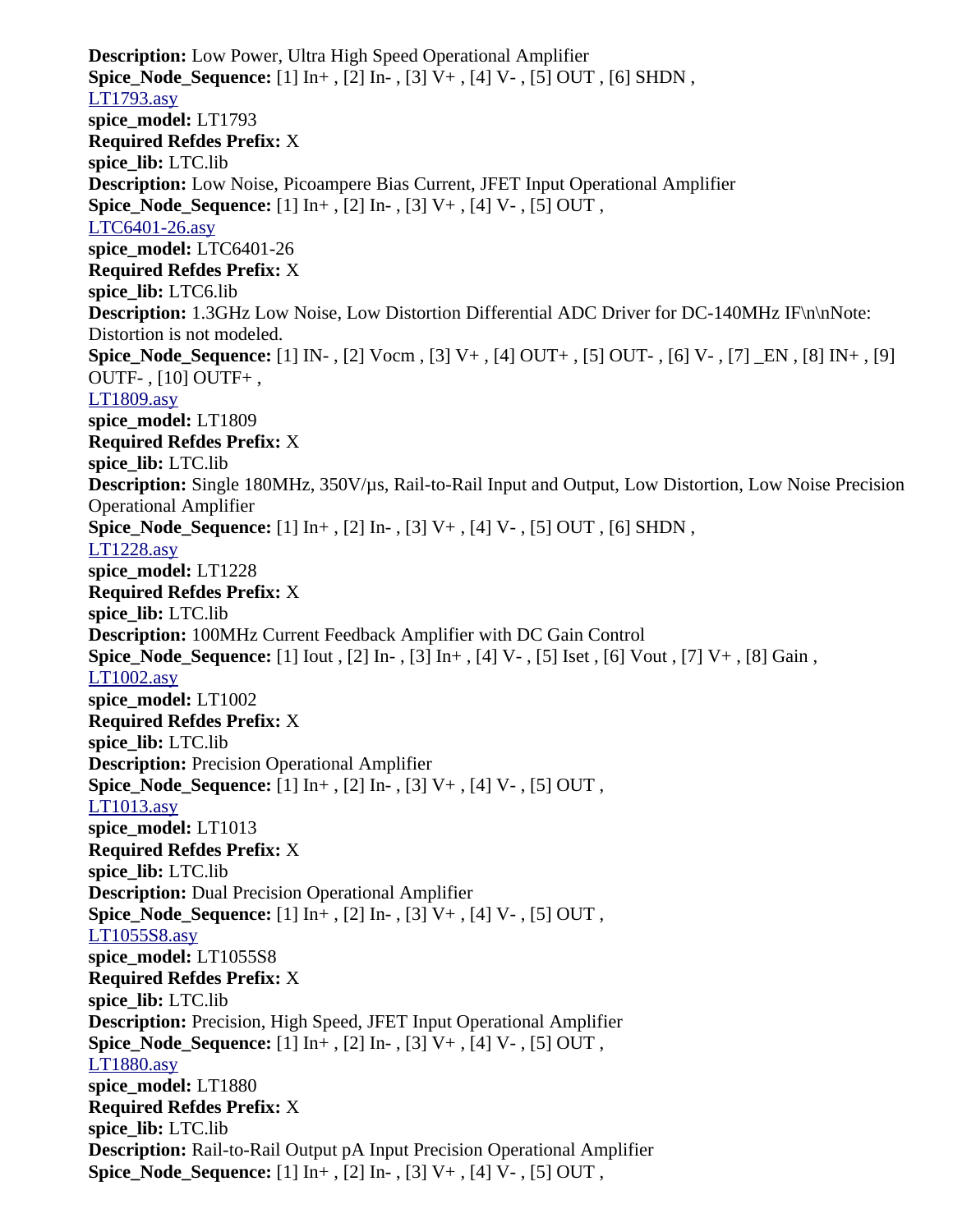[LT1353.asy](file:///home/cmcdowell/.wine/drive_c/Program%20Files/LTC/LTspiceIV/lib/sym/Opamps/LT1353.asy) **spice\_model:** LT1353 **Required Refdes Prefix:** X **spice\_lib:** LTC.lib **Description:** Quad 250mA, 3MHz, 200V/µs, Operational Amplifier **Spice Node Sequence:** [1]  $\text{In}^+$ , [2]  $\text{In}^-$ , [3] V+, [4] V-, [5] OUT, [LT1194.asy](file:///home/cmcdowell/.wine/drive_c/Program%20Files/LTC/LTspiceIV/lib/sym/Opamps/LT1194.asy) **spice\_model:** LT1194 **Required Refdes Prefix:** X **spice\_lib:** LTC.lib **Description:** Video Difference Amplifier, Gain of 10 **Spice\_Node\_Sequence:** [1] In+ , [2] In- , [3] V+ , [4] V- , [5] OUT , [6] REF , [7] VOS1 , [8] VOS2 , [LT6108-2.asy](file:///home/cmcdowell/.wine/drive_c/Program%20Files/LTC/LTspiceIV/lib/sym/Opamps/LT6108-2.asy) **spice\_model:** LT6108-2 **Required Refdes Prefix:** X **spice\_lib:** LTC5.lib **Description:** High Side Current Sense Amplifier with Reference and Comparators **Spice\_Node\_Sequence:** [1] SenseLo , [2] EN/\_RST , [3] OutC , [4] V- , [5] INC , [6] OutA , [7] V+ , [8] SenseHi , [LT1012A.asy](file:///home/cmcdowell/.wine/drive_c/Program%20Files/LTC/LTspiceIV/lib/sym/Opamps/LT1012A.asy) **spice\_model:** LT1012A **Required Refdes Prefix:** X **spice\_lib:** LTC.lib **Description:** Picoamp Input Current,  $\mu$ Volt Offset, Low noise Operational Amplifier **Spice\_Node\_Sequence:** [1] In+ , [2] In- , [3] V+ , [4] V- , [5] OUT , [LT1055A.asy](file:///home/cmcdowell/.wine/drive_c/Program%20Files/LTC/LTspiceIV/lib/sym/Opamps/LT1055A.asy) **spice\_model:** LT1055A **Required Refdes Prefix:** X **spice\_lib:** LTC.lib **Description:** Precision, High Speed, JFET Input Operational Amplifier **Spice\_Node\_Sequence:** [1] In+ , [2] In- , [3] V+ , [4] V- , [5] OUT , [LT1079A.asy](file:///home/cmcdowell/.wine/drive_c/Program%20Files/LTC/LTspiceIV/lib/sym/Opamps/LT1079A.asy) **spice\_model:** LT1079A **Required Refdes Prefix:** X **spice\_lib:** LTC.lib **Description:** µPower, Quad, Single Supply, Precision Operational Amplifier **Spice\_Node\_Sequence:** [1] In+ , [2] In- , [3] V+ , [4] V- , [5] OUT , [LT1397.asy](file:///home/cmcdowell/.wine/drive_c/Program%20Files/LTC/LTspiceIV/lib/sym/Opamps/LT1397.asy) **spice\_model:** LT1397 **Required Refdes Prefix:** X **spice\_lib:** LTC.lib **Description:** Quad 400MHz Current Feedback Amplifier **Spice\_Node\_Sequence:** [1] In+ , [2] In- , [3] V+ , [4] V- , [5] OUT , [opamp.asy](file:///home/cmcdowell/.wine/drive_c/Program%20Files/LTC/LTspiceIV/lib/sym/Opamps/opamp.asy) **Required Refdes Prefix:** X **Description:** Ideal single-pole operational amplifier. You must .lib opamp.sub **spice\_model:** opamp **Spice\_Node\_Sequence:** [1] invin , [2] noninvin , [3] out , [LT1813.asy](file:///home/cmcdowell/.wine/drive_c/Program%20Files/LTC/LTspiceIV/lib/sym/Opamps/LT1813.asy) **spice\_model:** LT1813 **Required Refdes Prefix:** X **spice\_lib:** LTC.lib **Description:** Dual 3mA, 100MHz, 750V/µs Operational Amplifier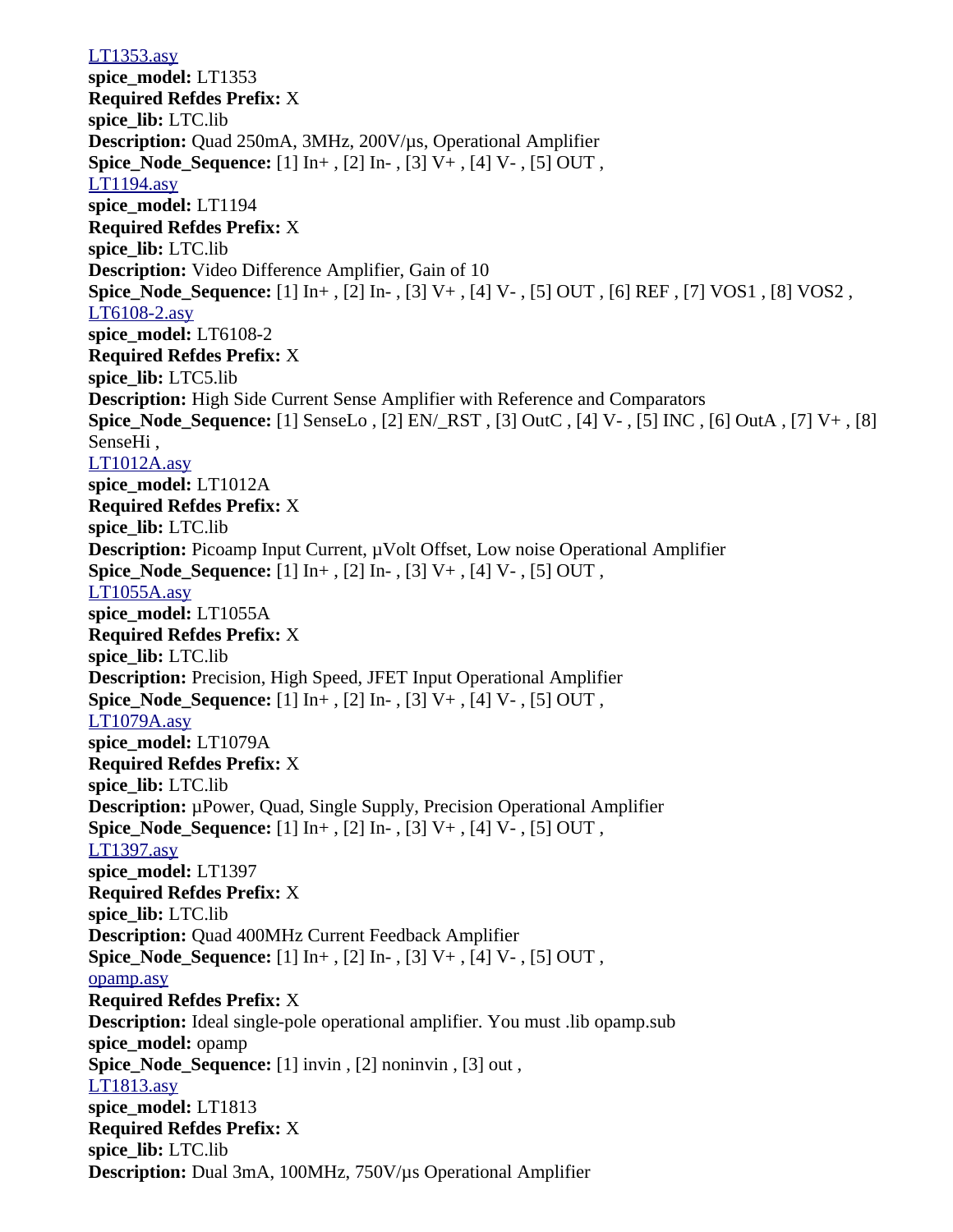**Spice\_Node\_Sequence:** [1] In+ , [2] In- , [3] V+ , [4] V- , [5] OUT , [LT1115.asy](file:///home/cmcdowell/.wine/drive_c/Program%20Files/LTC/LTspiceIV/lib/sym/Opamps/LT1115.asy) **spice\_model:** LT1115 **Required Refdes Prefix:** X **spice\_lib:** LTC.lib **Description:** Ultra-Low Noise, Low Distortion, Audio Operational Amplifier **Spice\_Node\_Sequence:** [1] In+ , [2] In- , [3] V+ , [4] V- , [5] OUT , [LT6011.asy](file:///home/cmcdowell/.wine/drive_c/Program%20Files/LTC/LTspiceIV/lib/sym/Opamps/LT6011.asy) **spice\_model:** LT6011 **Required Refdes Prefix:** X **spice\_lib:** LTC2.LIB **Description:** Dual 135µA, 14nV/rtHz, Rail-to-Rail Precision Op Amp **Spice\_Node\_Sequence:** [1] IN+ , [2] IN- , [3] OUT , [4] VCC , [5] VEE , [LT6200.asy](file:///home/cmcdowell/.wine/drive_c/Program%20Files/LTC/LTspiceIV/lib/sym/Opamps/LT6200.asy) **spice\_model:** LT6200 **Required Refdes Prefix:** X **spice\_lib:** LTC2.LIB **Description:** 165 MHz, Rail-to-Rail Input and Output, 0.95nV/rtHz Low Noise Op Amp **Spice\_Node\_Sequence:** [1] IN+ , [2] IN- , [3] OUT , [4] VCC , [5] VEE , [6] SHDN\_L , [LTC1051.asy](file:///home/cmcdowell/.wine/drive_c/Program%20Files/LTC/LTspiceIV/lib/sym/Opamps/LTC1051.asy) **spice\_model:** LTC1051 **Required Refdes Prefix:** X **spice\_lib:** LTC.lib **Description:** Dual Precision Zero-Drift Operational Amplifier with Internal Capacitors **Spice\_Node\_Sequence:** [1] In+ , [2] In- , [3] V+ , [4] V- , [5] OUT , [LT1468-2.asy](file:///home/cmcdowell/.wine/drive_c/Program%20Files/LTC/LTspiceIV/lib/sym/Opamps/LT1468-2.asy) **spice\_model:** LT1468-2 **Required Refdes Prefix:** X **spice\_lib:** LTC4.lib **Description:** 90MHz, 22V/µs, 16-Bit Accurate Operational Amplifier **Spice\_Node\_Sequence:** [1] In+ , [2] In- , [3] V+ , [4] V- , [5] OUT , [LT6203.asy](file:///home/cmcdowell/.wine/drive_c/Program%20Files/LTC/LTspiceIV/lib/sym/Opamps/LT6203.asy) **spice\_model:** LT6203 **Required Refdes Prefix:** X **spice\_lib:** LTC2.LIB **Description:** Dual 100 MHz, Rail-to-Rail, 1.9nV/rtHz Low Power Op Amp **Spice\_Node\_Sequence:** [1] IN+ , [2] IN- , [3] OUT , [4] VCC , [5] VEE , [LT1259.asy](file:///home/cmcdowell/.wine/drive_c/Program%20Files/LTC/LTspiceIV/lib/sym/Opamps/LT1259.asy) **spice\_model:** LT1259 **Required Refdes Prefix:** X **spice\_lib:** LTC.lib **Description:** Low Cost Dual 130MHz Current Feedback Amplifier with Shutdown **Spice\_Node\_Sequence:** [1] In+ , [2] In- , [3] V+ , [4] V- , [5] OUT , [LT1192.asy](file:///home/cmcdowell/.wine/drive_c/Program%20Files/LTC/LTspiceIV/lib/sym/Opamps/LT1192.asy) **spice\_model:** LT1192 **Required Refdes Prefix:** X **spice\_lib:** LTC.lib **Description:** Ultra High Speed Operational Amplifier(Av  $>= 5$ ) **Spice\_Node\_Sequence:** [1] In+ , [2] In- , [3] V+ , [4] V- , [5] OUT , [6] SHDN , [LT1024.asy](file:///home/cmcdowell/.wine/drive_c/Program%20Files/LTC/LTspiceIV/lib/sym/Opamps/LT1024.asy) **spice\_model:** LT1024 **Required Refdes Prefix:** X **spice\_lib:** LTC.lib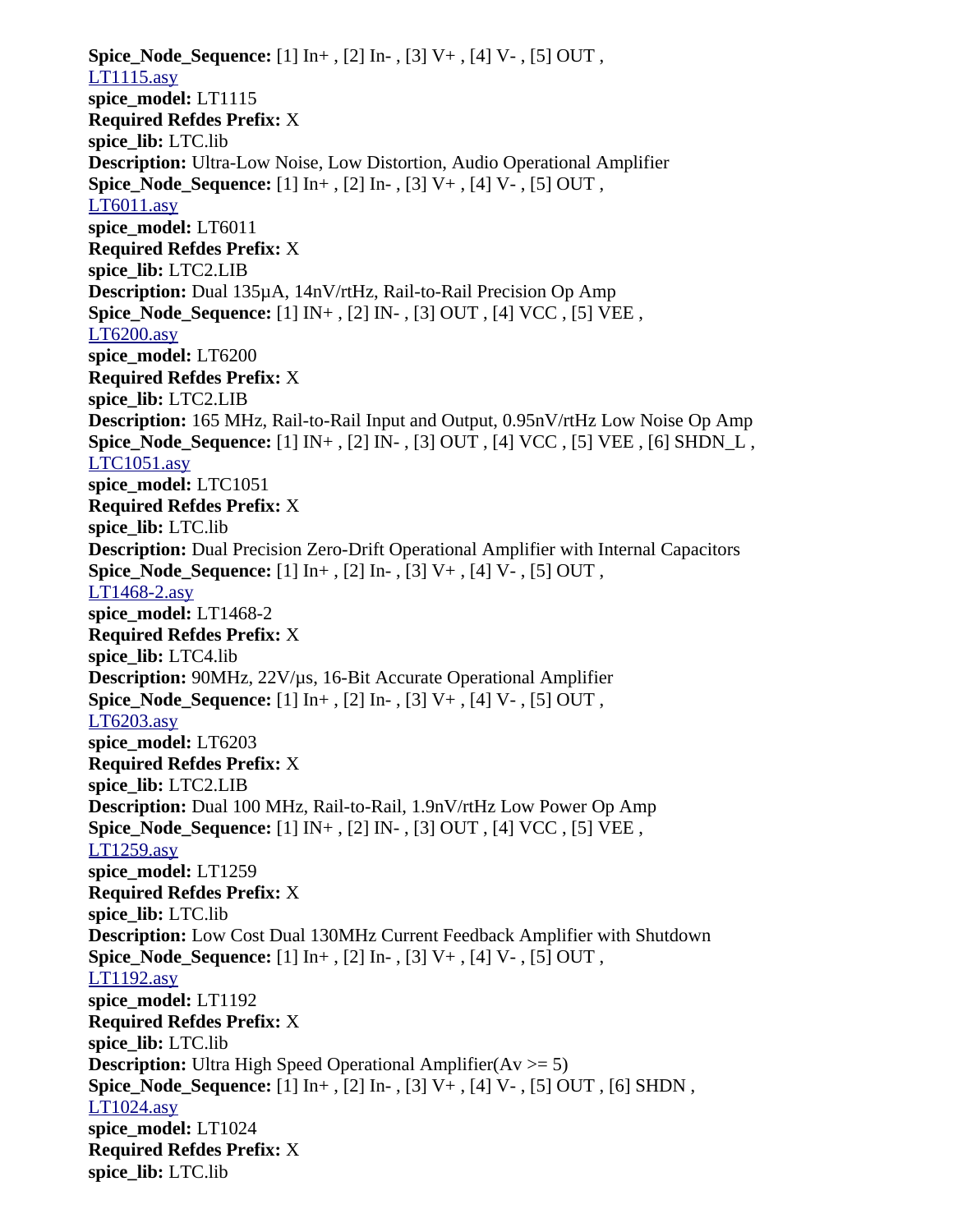**Description:** Dual, Matched Picoamp µVolt Input, Low Noise Operational Amplifier **Spice\_Node\_Sequence:** [1] In+ , [2] In- , [3] V+ , [4] V- , [5] OUT , [LT1495.asy](file:///home/cmcdowell/.wine/drive_c/Program%20Files/LTC/LTspiceIV/lib/sym/Opamps/LT1495.asy) **spice\_model:** LT1495 **Required Refdes Prefix:** X **spice\_lib:** LTC.lib **Description:** Dual 1.5µA Max Over-the-Top Precision Rail-to-Rail Input and Output Opamp(1 of 2) **Spice\_Node\_Sequence:** [1] In+ , [2] In- , [3] V+ , [4] V- , [5] OUT , [LT6220.asy](file:///home/cmcdowell/.wine/drive_c/Program%20Files/LTC/LTspiceIV/lib/sym/Opamps/LT6220.asy) **spice\_model:** LT6220 **Required Refdes Prefix:** X **spice\_lib:** LTC4.LIB **Description:** 60MHz, 20V/us, Low Power, RRIO Precision Op Amp **Spice\_Node\_Sequence:** [1] IN+ , [2] IN- , [3] VCC , [4] VEE , [5] OUT , [LT1991.asy](file:///home/cmcdowell/.wine/drive_c/Program%20Files/LTC/LTspiceIV/lib/sym/Opamps/LT1991.asy) **spice\_model:** LT1991 **Required Refdes Prefix:** X **spice\_lib:** LTC1.lib **Description:** Precision, 100µA Gain Selectable Amplifier **Spice\_Node\_Sequence:** [1] P1 , [2] P3 , [3] P9 , [4] Vee , [5] Ref , [6] OUT , [7] VCC , [8] M9 , [9] M3 ,  $[10] M1$ , [LT1102A.asy](file:///home/cmcdowell/.wine/drive_c/Program%20Files/LTC/LTspiceIV/lib/sym/Opamps/LT1102A.asy) **spice\_model:** LT1102A **Required Refdes Prefix:** X **spice\_lib:** LTC.lib **Description:** High Speed, Precision, JFET Input Instrumentation Amplifier(Fixed Gain = 10 or 100) **Spice\_Node\_Sequence:** [1] GND , [2]

[LT6600-2.5.asy](file:///home/cmcdowell/.wine/drive_c/Program%20Files/LTC/LTspiceIV/lib/sym/FilterProducts/LT6600-2.5.asy) **spice\_model:** LT6600-2.5 **Required Refdes Prefix:** X **spice\_lib:** LT6600-2.5.sub **Description:** Very Low Noise, Differential Amplifier and 2.5MHz Lowpass Filter **Spice\_Node\_Sequence:** [1] IM , [2] VOCM , [3] VCC , [4] OP , [5] OM , [6] VEE , [7] VMID , [8] IP , [LT6600-20.asy](file:///home/cmcdowell/.wine/drive_c/Program%20Files/LTC/LTspiceIV/lib/sym/FilterProducts/LT6600-20.asy) **spice\_model:** LT6600-20 **Required Refdes Prefix:** X **spice\_lib:** LT6600-20.sub **Description:** Very Low Noise, Differential Amplifier and 20MHz Lowpass Filter **Spice\_Node\_Sequence:** [1] IM , [2] VOCM , [3] VCC , [4] OP , [5] OM , [6] VEE , [7] VMID , [8] IP , [LT6600-10.asy](file:///home/cmcdowell/.wine/drive_c/Program%20Files/LTC/LTspiceIV/lib/sym/FilterProducts/LT6600-10.asy) **spice\_model:** LT6600-10 **Required Refdes Prefix:** X **spice\_lib:** LT6600-10.sub **Description:** Very Low Noise, Differential Amplifier and 10MHz Lowpass Filter **Spice\_Node\_Sequence:** [1] IM , [2] VOCM , [3] VCC , [4] OP , [5] OM , [6] VEE , [7] VMID , [8] IP , [LT1568.asy](file:///home/cmcdowell/.wine/drive_c/Program%20Files/LTC/LTspiceIV/lib/sym/FilterProducts/LT1568.asy) **spice\_model:** LT1568 **Required Refdes Prefix:** X **spice\_lib:** LT1568.sub **Description:** Very Low Noise, High Frequency Active RC, Filter Building Block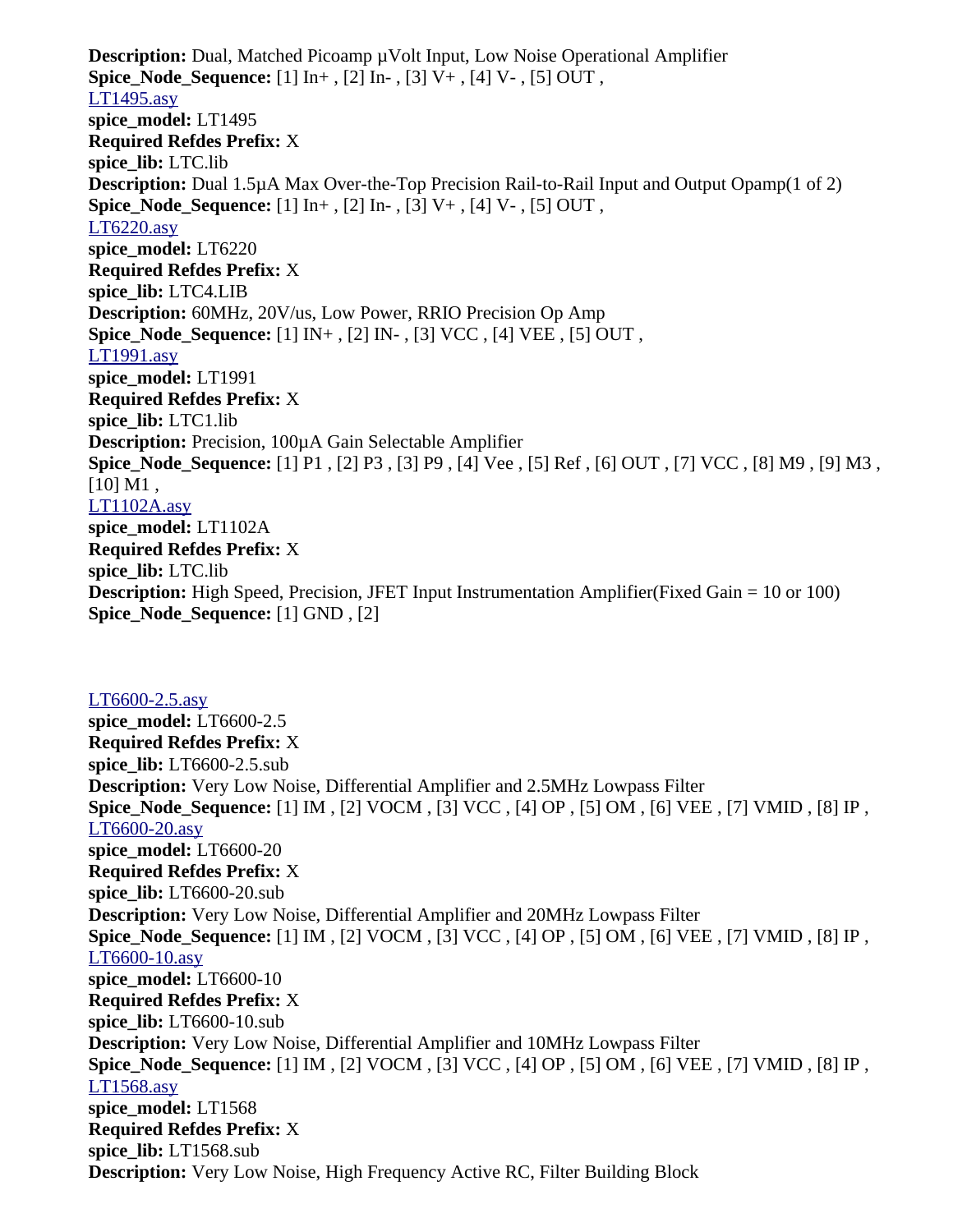**Spice\_Node\_Sequence:** [1] V+ , [2] INVA , [3] SA , [4] OUTA , [5] \_OUTA , [6] GNDA , [7] NC , [8] V- , [9] V- , [10] \_EN , [11] GNDB , [12] \_OUTB , [13] OUTB , [14] SB , [15] INVB , [16] V+ , [LTC1565.asy](file:///home/cmcdowell/.wine/drive_c/Program%20Files/LTC/LTspiceIV/lib/sym/FilterProducts/LTC1565.asy) **spice\_model:** LTC1565 **Description:** Linear Phase, High Frequency Lowpass Filter **Required Refdes Prefix:** X **Spice\_Node\_Sequence:** [1] +IN , [2] -IN , [3] GND , [4] V- , [5] \_SHDN , [6] V+ , [7] -OUT , [8] +OUT , [LTC1562-2.asy](file:///home/cmcdowell/.wine/drive_c/Program%20Files/LTC/LTspiceIV/lib/sym/FilterProducts/LTC1562-2.asy) **spice\_model:** LTC1562-2 **Required Refdes Prefix:** X **spice\_lib:** LTC1562-2.sub **Description:** Very Low Noise, Low Distortion Active RC Quad Universal Filter NOTE: GBW, slew rate and noise are modeled in this otherwise highly idealized macromodel. **Spice\_Node\_Sequence:** [1] INV B , [2] V1 B , [3] V2 B , [4] V+ , [5] V2 A , [6] V1 A , [7] INV A , [8] INV D , [9] V1 D , [10] V2 D , [11] AGND , [12] V- , [13] V2 C , [14] V1 C , [15] INV C , [LTC1562.asy](file:///home/cmcdowell/.wine/drive_c/Program%20Files/LTC/LTspiceIV/lib/sym/FilterProducts/LTC1562.asy) **spice\_model:** LTC1562 **Required Refdes Prefix:** X **spice\_lib:** LTC1562.sub **Description:** Very Low Noise, Low Distortion Active RC Quad Universal Filter NOTE: GBW, slew rate and noise are modeled in this otherwise highly idealized macromodel. **Spice\_Node\_Sequence:** [1] INV B , [2] V1 B , [3] V2 B , [4] V+ , [5] V2 A , [6] V1 A , [7] INV A , [8] INV D , [9] V1 D , [10] V2 D , [11] AGND , [12] V- , [13] V2 C , [14] V1 C , [15] INV C , [LTC1563-2.asy](file:///home/cmcdowell/.wine/drive_c/Program%20Files/LTC/LTspiceIV/lib/sym/FilterProducts/LTC1563-2.asy) **spice\_model:** LTC1563-2 **Required Refdes Prefix:** X **spice\_lib:** LTC1.lib **Description:** Active RC, 4th Order Lowpass Filter **Spice\_Node\_Sequence:** [1] \_LP , [2] SA , [3] INVA , [4] LPA , [5] AGND , [6] V- , [7] \_EN , [8] SB , [9] INVB , [10] LPB , [11] V+ , [LTC1563-3.asy](file:///home/cmcdowell/.wine/drive_c/Program%20Files/LTC/LTspiceIV/lib/sym/FilterProducts/LTC1563-3.asy) **spice\_model:** LTC1563-3 **Required Refdes Prefix:** X **spice\_lib:** LTC1.lib **Description:** Active RC, 4th Order Lowpass Filter **Spice\_Node\_Sequence:** [1] \_LP , [2] SA , [3] INVA , [4] LPA , [5] AGND , [6] V- , [7] \_EN , [8] SB , [9] INVB , [10] LPB , [11] V+ , [LTC1562A.asy](file:///home/cmcdowell/.wine/drive_c/Program%20Files/LTC/LTspiceIV/lib/sym/FilterProducts/LTC1562A.asy) **spice\_model:** LTC1562A **Required Refdes Prefix:** X **spice\_lib:** LTC1562.sub **Description:** Very Low Noise, Low Distortion Active RC Quad Universal Filter NOTE: GBW, slew rate and noise are modeled in this otherwise highly idealized macromodel. **Spice\_Node\_Sequence:** [1] INV B , [2] V1 B , [3] V2 B , [4] V+ , [5] V2 A , [6] V1 A , [7] INV A , [8] INV D , [9] V1 D , [10] V2 D , [11] AGND , [12] V- , [13] V2 C , [14] V1 C , [15] INV C ,

[2N7002.asy](file:///home/cmcdowell/.wine/drive_c/Program%20Files/LTC/LTspiceIV/lib/sym/Misc/2N7002.asy) **spice\_model:** 2N7002 **Required Refdes Prefix:** X **spice\_lib:** 2N7002.mod **Description:** Small signal N-Channel MOSFET transistor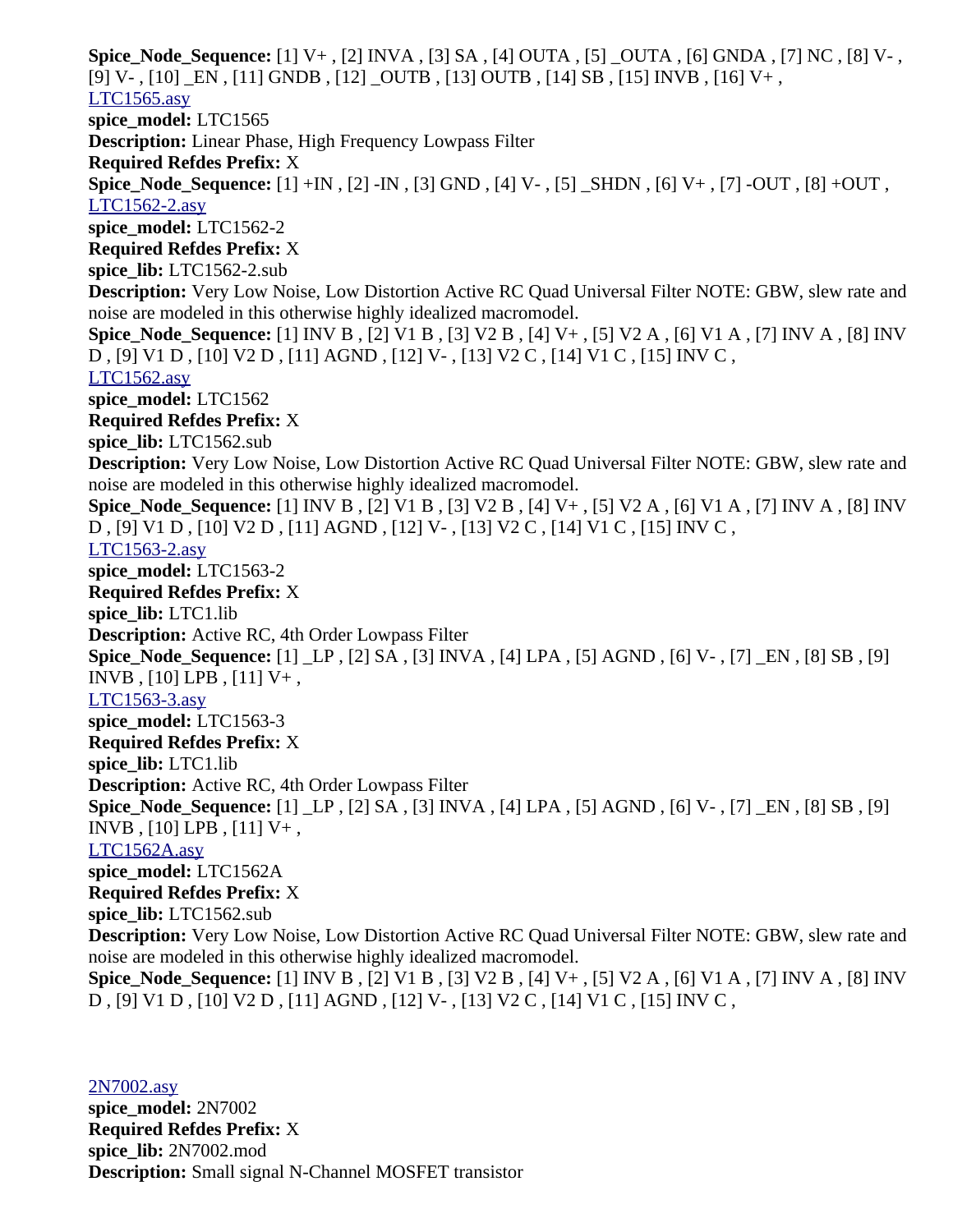**Spice\_Node\_Sequence:** [1] D , [2] G , [3] S , [neonbulb.asy](file:///home/cmcdowell/.wine/drive_c/Program%20Files/LTC/LTspiceIV/lib/sym/Misc/neonbulb.asy) **Required Refdes Prefix:** X **Description:** Parameterized Neon Bulb **spice\_lib:** neonbulb **Spice\_Node\_Sequence:** [1] V+ , [2] V- , [urc.asy](file:///home/cmcdowell/.wine/drive_c/Program%20Files/LTC/LTspiceIV/lib/sym/Misc/urc.asy) **spice\_model:** URC **Required Refdes Prefix:** U **Description:** Uniform RC-line. Intended for interconnection on IC's but rarely used. **Spice Node Sequence:** [1] A , [2] B , [3] C , [DIP10.asy](file:///home/cmcdowell/.wine/drive_c/Program%20Files/LTC/LTspiceIV/lib/sym/Misc/DIP10.asy) **Required Refdes Prefix:** X **Description:** Generic Symbol for use with subcircuts that you supply. **Spice\_Node\_Sequence:** [1] 1 , [2] 2 , [3] 3 , [4] 4 , [5] 5 , [6] 6 , [7] 7 , [8] 8 , [9] 9 , [10] 10 , [battery.asy](file:///home/cmcdowell/.wine/drive_c/Program%20Files/LTC/LTspiceIV/lib/sym/Misc/battery.asy) **spice\_model:** V **Required Refdes Prefix:** V **Description:** Voltage Source, either DC, AC, PULSE, SINE, PWL, EXP, or SFFM **Spice Node Sequence:**  $[1] +$ ,  $[2]$  -, [DIAC.asy](file:///home/cmcdowell/.wine/drive_c/Program%20Files/LTC/LTspiceIV/lib/sym/Misc/DIAC.asy) **spice\_model:** DIAC **Required Refdes Prefix:** X **Description:** Generic Bi-directional Trigger Device symbol for use with a model that you supply **Spice\_Node\_Sequence:** [1] + , [2] - , [Epoly.asy](file:///home/cmcdowell/.wine/drive_c/Program%20Files/LTC/LTspiceIV/lib/sym/Misc/Epoly.asy) **spice\_model:** POLY() **Required Refdes Prefix:** E **Description:** Voltage dependent voltage source with two terminals. Useful for drafting schematic generating archaic voltage controlled syntax. **Spice Node Sequence:**  $[1] +$ ,  $[2]$  -, [DIP16.asy](file:///home/cmcdowell/.wine/drive_c/Program%20Files/LTC/LTspiceIV/lib/sym/Misc/DIP16.asy) **Required Refdes Prefix:** X **Description:** Generic Symbol for use with subcircuts that you supply. **Spice\_Node\_Sequence:** [1] 1 , [2] 2 , [3] 3 , [4] 4 , [5] 5 , [6] 6 , [7] 7 , [8] 8 , [9] 9 , [10] 10 , [11] 11 , [12] 12 , [13] 13 , [14] 14 , [15] 15 , [16] 16 , [EuropeanResistor.asy](file:///home/cmcdowell/.wine/drive_c/Program%20Files/LTC/LTspiceIV/lib/sym/Misc/EuropeanResistor.asy) **spice\_model:** R **Required Refdes Prefix:** R **Description:** A Resistor(European style graphic) **Spice Node Sequence:** [1] A , [2] B , [EuropeanCap.asy](file:///home/cmcdowell/.wine/drive_c/Program%20Files/LTC/LTspiceIV/lib/sym/Misc/EuropeanCap.asy) **spice\_model:** C **Required Refdes Prefix:** C **Description:** Polarized Capacitor **Spice Node Sequence:** [1] A , [2] B , [DIP14.asy](file:///home/cmcdowell/.wine/drive_c/Program%20Files/LTC/LTspiceIV/lib/sym/Misc/DIP14.asy) **Required Refdes Prefix:** X **Description:** Generic Symbol for use with subcircuts that you supply. **Spice\_Node\_Sequence:** [1] 1 , [2] 2 , [3] 3 , [4] 4 , [5] 5 , [6] 6 , [7] 7 , [8] 8 , [9] 9 , [10] 10 , [11] 11 , [12] 12 , [13] 13 , [14] 14 , [Gpoly.asy](file:///home/cmcdowell/.wine/drive_c/Program%20Files/LTC/LTspiceIV/lib/sym/Misc/Gpoly.asy) **spice\_model:** POLY()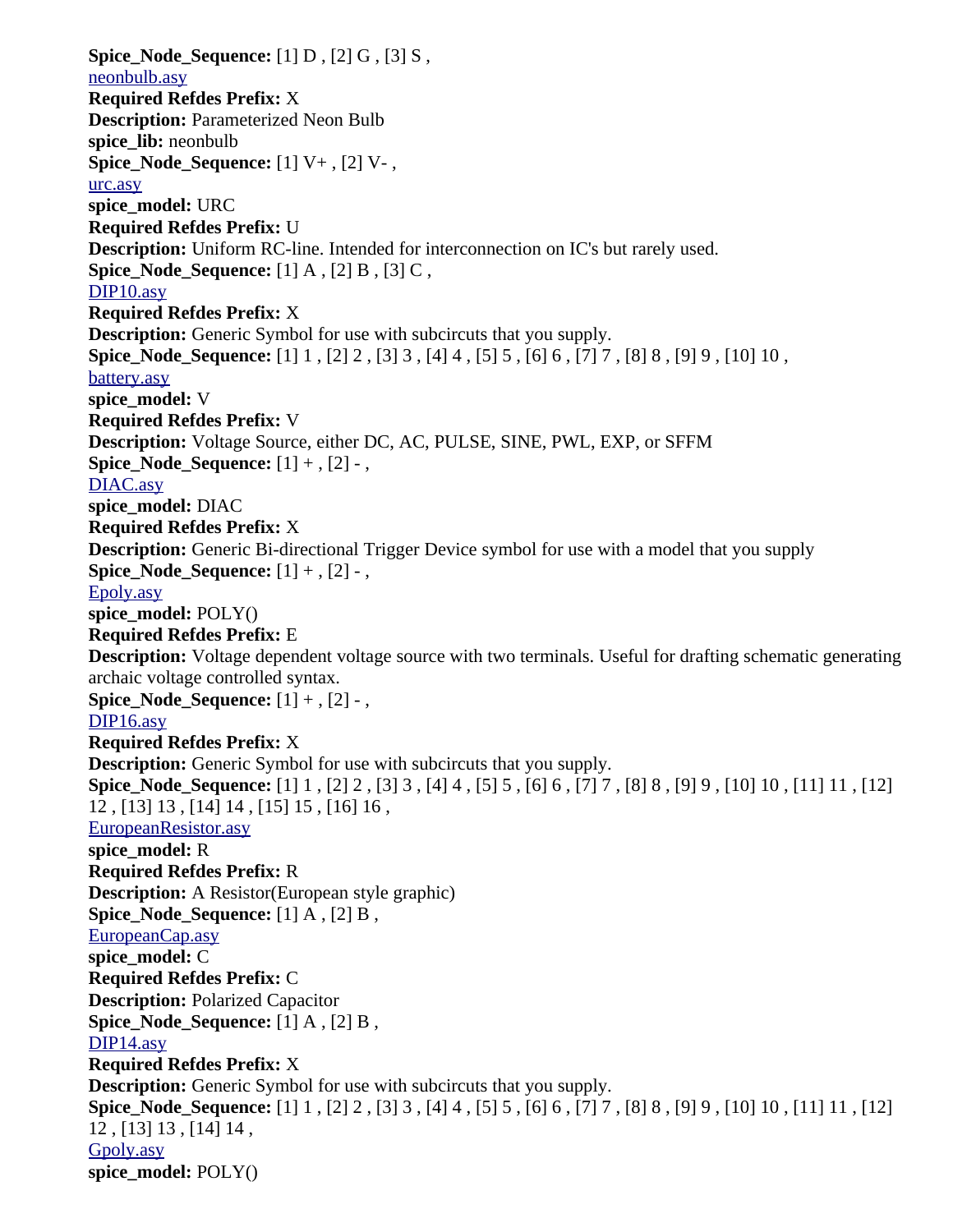## **Required Refdes Prefix:** G

**Description:** Voltage dependent current source with two terminals. Useful for drafting schematic generating archaic voltage controlled syntax. **Spice\_Node\_Sequence:** [1] + , [2] - , [pigbt.asy](file:///home/cmcdowell/.wine/drive_c/Program%20Files/LTC/LTspiceIV/lib/sym/Misc/pigbt.asy) **spice\_model:** PIGBT **Required Refdes Prefix:** X **Description:** P-Channel IBGT symbol for a model you supply. **Spice\_Node\_Sequence:** [1] C , [2] G , [3] E , [triode.asy](file:///home/cmcdowell/.wine/drive_c/Program%20Files/LTC/LTspiceIV/lib/sym/Misc/triode.asy) **spice\_model:** Triode **Required Refdes Prefix:** X **Description:** This symbol is for use with a subcircuit macromodel that you supply. **Spice Node Sequence:** [1] Plate , [2] Grid , [3] Cathode , [xtal.asy](file:///home/cmcdowell/.wine/drive_c/Program%20Files/LTC/LTspiceIV/lib/sym/Misc/xtal.asy) **spice\_model:** C **Required Refdes Prefix:** C **Description:** Piezoelectric crystal. Set C, Lser and Cpar to set series and parallel resonances. This is actually the same as a capacitor. **Spice Node Sequence:** [1] A , [2] B , [DIP20.asy](file:///home/cmcdowell/.wine/drive_c/Program%20Files/LTC/LTspiceIV/lib/sym/Misc/DIP20.asy) **Required Refdes Prefix:** X **Description:** Generic Symbol for use with subcircuts that you supply. **Spice\_Node\_Sequence:** [1] 1 , [2] 2 , [3] 3 , [4] 4 , [5] 5 , [6] 6 , [7] 7 , [8] 8 , [9] 9 , [10] 10 , [11] 11 , [12] 12 , [13] 13 , [14] 14 , [15] 15 , [16] 16 , [17] 17 , [18] 18 , [19] 19 , [20] 20 , [SCR.asy](file:///home/cmcdowell/.wine/drive_c/Program%20Files/LTC/LTspiceIV/lib/sym/Misc/SCR.asy) **spice\_model:** SCR **Required Refdes Prefix:** X **Description:** Generic SCR symbol for use with a model that you supply. **Spice Node Sequence:** [1] A , [2] G , [3] K , [pentode.asy](file:///home/cmcdowell/.wine/drive_c/Program%20Files/LTC/LTspiceIV/lib/sym/Misc/pentode.asy) **spice\_model:** Pentrode **Required Refdes Prefix:** X **Description:** This symbol is for use with a subcircuit macromodel that you supply. **Spice\_Node\_Sequence:** [1] Cathode , [2] G1 , [3] G2 , [4] G3 , [5] Anode , [urc2.asy](file:///home/cmcdowell/.wine/drive_c/Program%20Files/LTC/LTspiceIV/lib/sym/Misc/urc2.asy) **spice\_model:** URC **Required Refdes Prefix:** U **Description:** Uniform RC-line. Intended for interconnection on IC's but rarely used. **Spice Node Sequence:** [1] A , [2] B , [3] C , [TowTom2.asy](file:///home/cmcdowell/.wine/drive_c/Program%20Files/LTC/LTspiceIV/lib/sym/Misc/TowTom2.asy) **spice\_model:** TowTom2 **Required Refdes Prefix:** X **Description:** 2nd Order Tow-Thomas Filter building block. Needs .lib TowTom2.sub & .params R=10K C=160p GBW1=10Meg GBW2=15Meg Aol=100K **Spice Node Sequence:** [1] V1, [2] V2, [3] INV, [cell.asy](file:///home/cmcdowell/.wine/drive_c/Program%20Files/LTC/LTspiceIV/lib/sym/Misc/cell.asy) **spice\_model:** V **Required Refdes Prefix:** V **Description:** Voltage Source, either DC, AC, PULSE, SINE, PWL, EXP, or SFFM **Spice Node Sequence:**  $[1] +$ ,  $[2]$  -, [tetrode.asy](file:///home/cmcdowell/.wine/drive_c/Program%20Files/LTC/LTspiceIV/lib/sym/Misc/tetrode.asy) **spice\_model:** Tetrode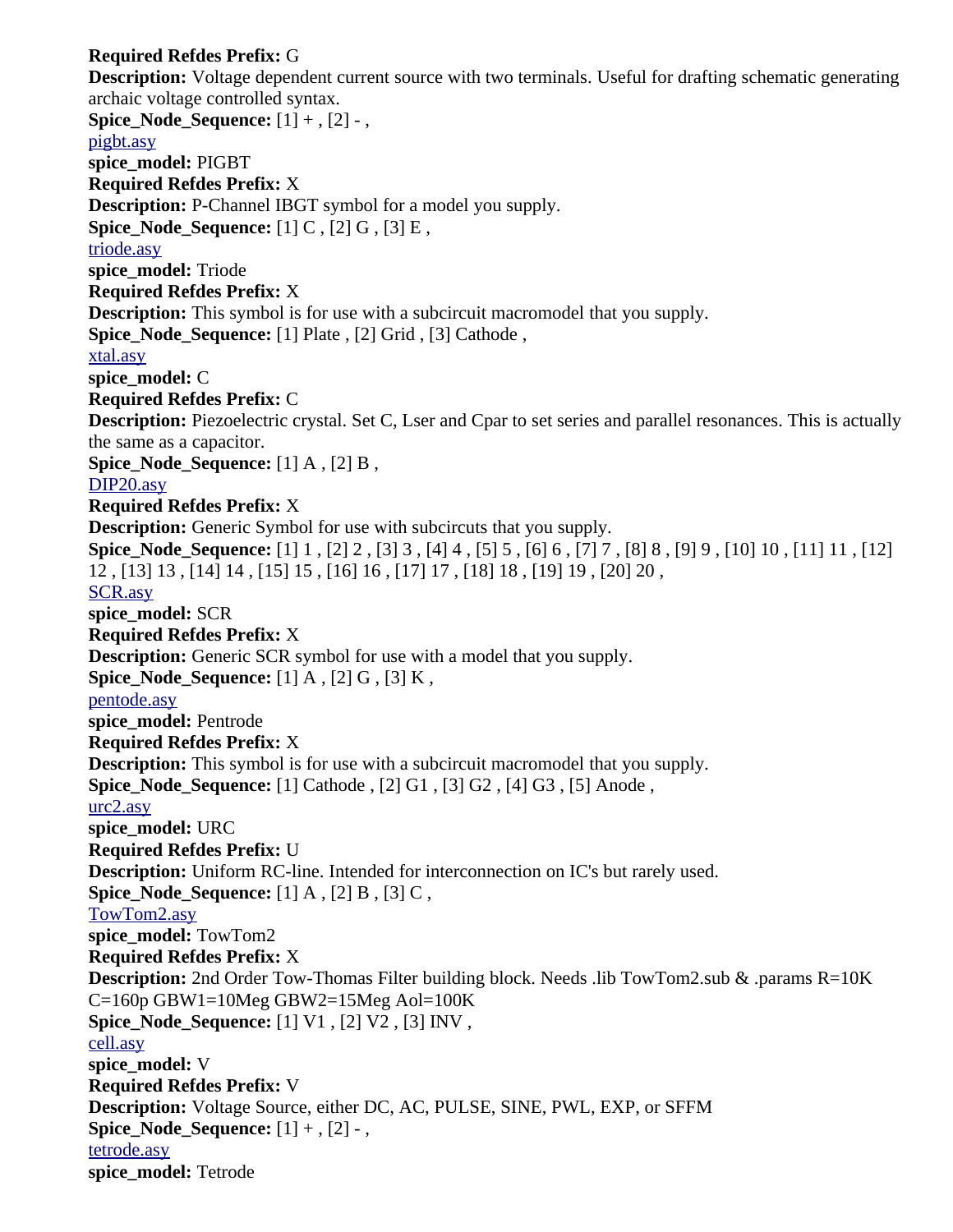**Required Refdes Prefix:** X **Description:** This symbol is for use with a subcircuit macromodel that you supply. **Spice\_Node\_Sequence:** [1] Anode , [2] Screen , [3] Grid , [4] Cathode , [DIP8.asy](file:///home/cmcdowell/.wine/drive_c/Program%20Files/LTC/LTspiceIV/lib/sym/Misc/DIP8.asy) **Required Refdes Prefix:** X **Description:** Generic Symbol for use with subcircuts that you supply. **Spice\_Node\_Sequence:** [1] 1 , [2] 2 , [3] 3 , [4] 4 , [5] 5 , [6] 6 , [7] 7 , [8] 8 , [nigbt.asy](file:///home/cmcdowell/.wine/drive_c/Program%20Files/LTC/LTspiceIV/lib/sym/Misc/nigbt.asy) **spice\_model:** NIGBT **Required Refdes Prefix:** X **Description:** N-Channel IBGT symbol for a model you supply. **Spice\_Node\_Sequence:** [1] C, [2] G, [3] E, [xvaristor.asy](file:///home/cmcdowell/.wine/drive_c/Program%20Files/LTC/LTspiceIV/lib/sym/Misc/xvaristor.asy) **spice\_model:** varistor **Required Refdes Prefix:** X **Description:** Generic varistor symbol for use with a model that you supply. **Spice Node Sequence:** [1] A , [2] B , [jumper.asy](file:///home/cmcdowell/.wine/drive_c/Program%20Files/LTC/LTspiceIV/lib/sym/Misc/jumper.asy) **Required Refdes Prefix:** J **Description:** A wire jumper. This component lets you give the same net two different names **Spice Node Sequence:**  $[1] +$ ,  $[2]$  -, [EuropeanPolcap.asy](file:///home/cmcdowell/.wine/drive_c/Program%20Files/LTC/LTspiceIV/lib/sym/Misc/EuropeanPolcap.asy) **spice\_model:** C **Required Refdes Prefix:** C **Description:** Polarized Capacitor **Spice Node Sequence:** [1] A , [2] B , [TRIAC.asy](file:///home/cmcdowell/.wine/drive_c/Program%20Files/LTC/LTspiceIV/lib/sym/Misc/TRIAC.asy) **spice\_model:** TRIAC **Required Refdes Prefix:** X **Description:** Generic TRIAC symbol for use with a model that you supply. **Spice\_Node\_Sequence:** [1] MT2 , [2] G , [3] MT1 , [fixedind.asy](file:///home/cmcdowell/.wine/drive_c/Program%20Files/LTC/LTspiceIV/lib/sym/Misc/fixedind.asy) **spice\_model:** L **Required Refdes Prefix:** L **Description:** An inductor that cannot be edited. Typically used with the 1533/1534 **Spice Node Sequence:** [1] A , [2] B , [signal.asy](file:///home/cmcdowell/.wine/drive_c/Program%20Files/LTC/LTspiceIV/lib/sym/Misc/signal.asy) **spice\_model:** SINE(0 1 1K) **Required Refdes Prefix:** V **Description:** Voltage Source, either DC, AC, PULSE, SINE, PWL, EXP, or SFFM **Spice Node Sequence:**  $[1] +$ ,  $[2]$  -, [NE555.asy](file:///home/cmcdowell/.wine/drive_c/Program%20Files/LTC/LTspiceIV/lib/sym/Misc/NE555.asy) **spice\_model:** NE555 **Required Refdes Prefix:** X **spice\_lib:** NE555.sub **Description:** An idealized 555 timer model. **Spice\_Node\_Sequence:** [1] GND , [2] TRIG , [3] OUT , [4] RST , [5] CV , [6] THRS , [7] DIS , [8] Vcc ,

[LT1021-10.asy](file:///home/cmcdowell/.wine/drive_c/Program%20Files/LTC/LTspiceIV/lib/sym/References/LT1021-10.asy) **spice\_model:** LT1021-10 **Required Refdes Prefix:** X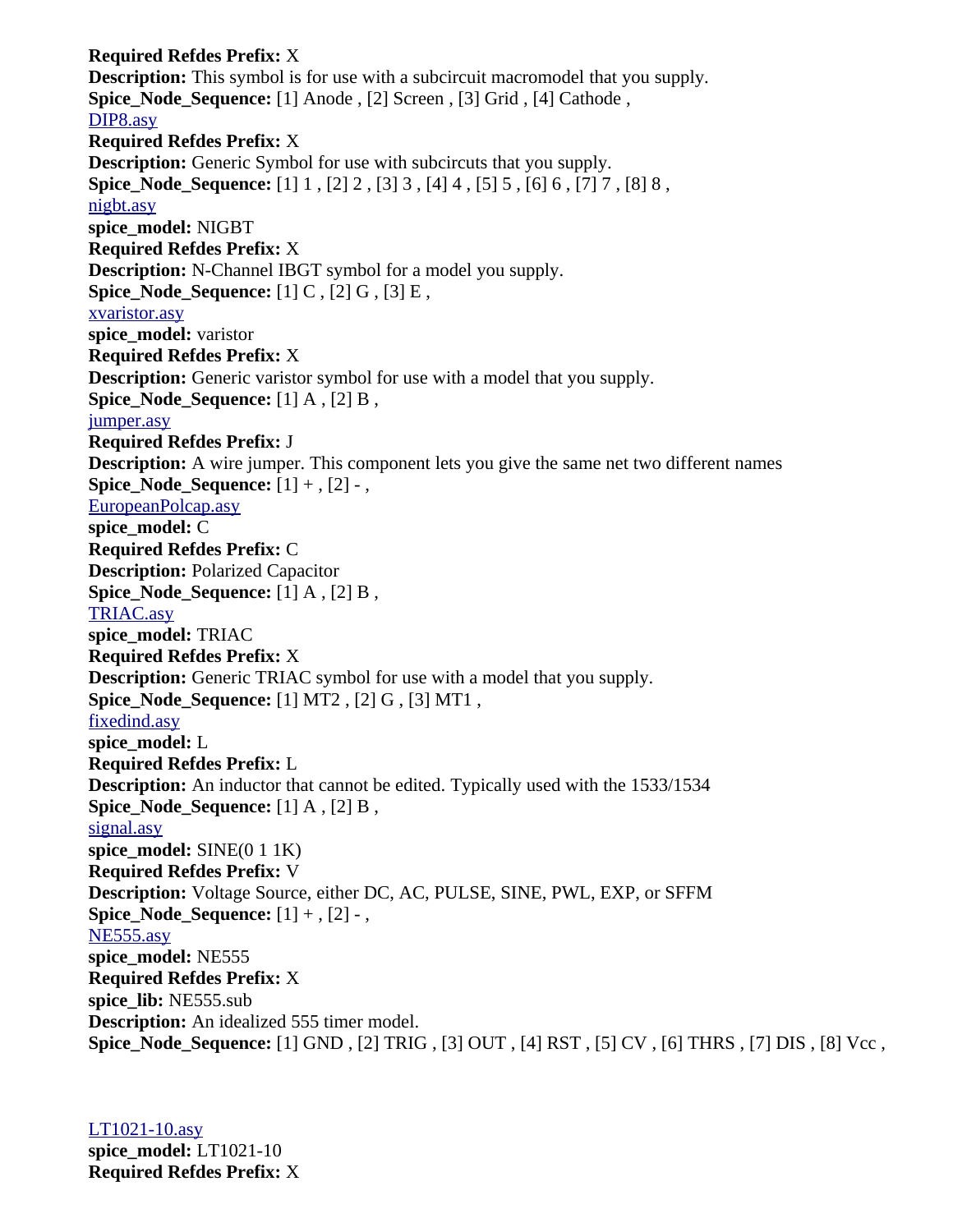**spice\_lib:** LTC3.lib **Description:** Precision 10V Reference **Spice\_Node\_Sequence:** [1] IN , [2] GND , [3] OUT , [4] TRIM , [LT1021-5.asy](file:///home/cmcdowell/.wine/drive_c/Program%20Files/LTC/LTspiceIV/lib/sym/References/LT1021-5.asy) **spice\_model:** LT1021-5 **Required Refdes Prefix:** X **spice\_lib:** LTC3.lib **Description:** Precision 5V Reference **Spice\_Node\_Sequence:** [1] IN , [2] GND , [3] OUT , [4] TRIM , [LT1021-7.asy](file:///home/cmcdowell/.wine/drive_c/Program%20Files/LTC/LTspiceIV/lib/sym/References/LT1021-7.asy) **spice\_model:** LT1021-7 **Required Refdes Prefix:** X **spice\_lib:** LTC3.lib **Description:** Precision 7V Reference **Spice\_Node\_Sequence:** [1] IN , [2] GND , [3] OUT , [LT1009.asy](file:///home/cmcdowell/.wine/drive_c/Program%20Files/LTC/LTspiceIV/lib/sym/References/LT1009.asy) **spice\_model:** LT1009 **Required Refdes Prefix:** X **spice\_lib:** LTC3.lib **Description:** 2.5V Adjustable Reference **Spice\_Node\_Sequence:** [1] VCC , [2] VEE , [3] ADJ ,

[LT1764A-2.5.asy](file:///home/cmcdowell/.wine/drive_c/Program%20Files/LTC/LTspiceIV/lib/sym/PowerProducts/LT1764A-2.5.asy) **spice\_model:** LT1764A-2.5 **Required Refdes Prefix:** X **spice\_lib:** LT1764.lib **Description:** 3A, Fast Transient Response, Low Noise, LDO Regulator, Fixed 2.5V Output **Spice\_Node\_Sequence:** [1] \_SHDN , [2] IN , [3] GND , [4] OUT , [5] Sense , [LT3517.asy](file:///home/cmcdowell/.wine/drive_c/Program%20Files/LTC/LTspiceIV/lib/sym/PowerProducts/LT3517.asy) **spice\_model:** LT3517 **Required Refdes Prefix:** X **spice\_lib:** LT3517.sub **Description:** Full-Featured LED Controller with 1.5A Switch Current **Spice\_Node\_Sequence:** [1] Vin , [2] \_SHDN , [3] Vref , [4] Rt , [5] SYNC , [6] SS , [7] PWM , [8] CTRL , [9] Vc , [10] FB , [11] TGEN , [12] ISN , [13] ISP , [14] TG , [15] SW , [16] GND , [LT3781.asy](file:///home/cmcdowell/.wine/drive_c/Program%20Files/LTC/LTspiceIV/lib/sym/PowerProducts/LT3781.asy) **spice\_model:** LT3781 **Required Refdes Prefix:** X **spice\_lib:** LT3781.sub **Description:** "Bootstrap" Start Dual Transistor Synchronous Forward Controller **Spice\_Node\_Sequence:** [1] \_SHDN , [2] OVLO , [3] THERM , [4] GSND , [5] 5Vref , [6] FSET , [7] SS , [8] FB , [9] Vc , [10] Sense , [11] SG , [12] Vcc , [13] PGND , [14] GB , [15] BSTREF , [16] TG , [17] Vbst , [LTC3526B-2.asy](file:///home/cmcdowell/.wine/drive_c/Program%20Files/LTC/LTspiceIV/lib/sym/PowerProducts/LTC3526B-2.asy) **spice\_model:** LTC3526B-2 **Required Refdes Prefix:** X **spice\_lib:** LTC3526B-2.sub **Description:** 500mA 2MHz Synchronous Step-up DC/DC Converter in 2mm\*2mm DFN **Spice\_Node\_Sequence:** [1] SW , [2] GND , [3] Vin , [4] \_SHDN , [5] FB , [6] Vout , [LT1374HV-5.asy](file:///home/cmcdowell/.wine/drive_c/Program%20Files/LTC/LTspiceIV/lib/sym/PowerProducts/LT1374HV-5.asy) **spice\_model:** LT1374HV-5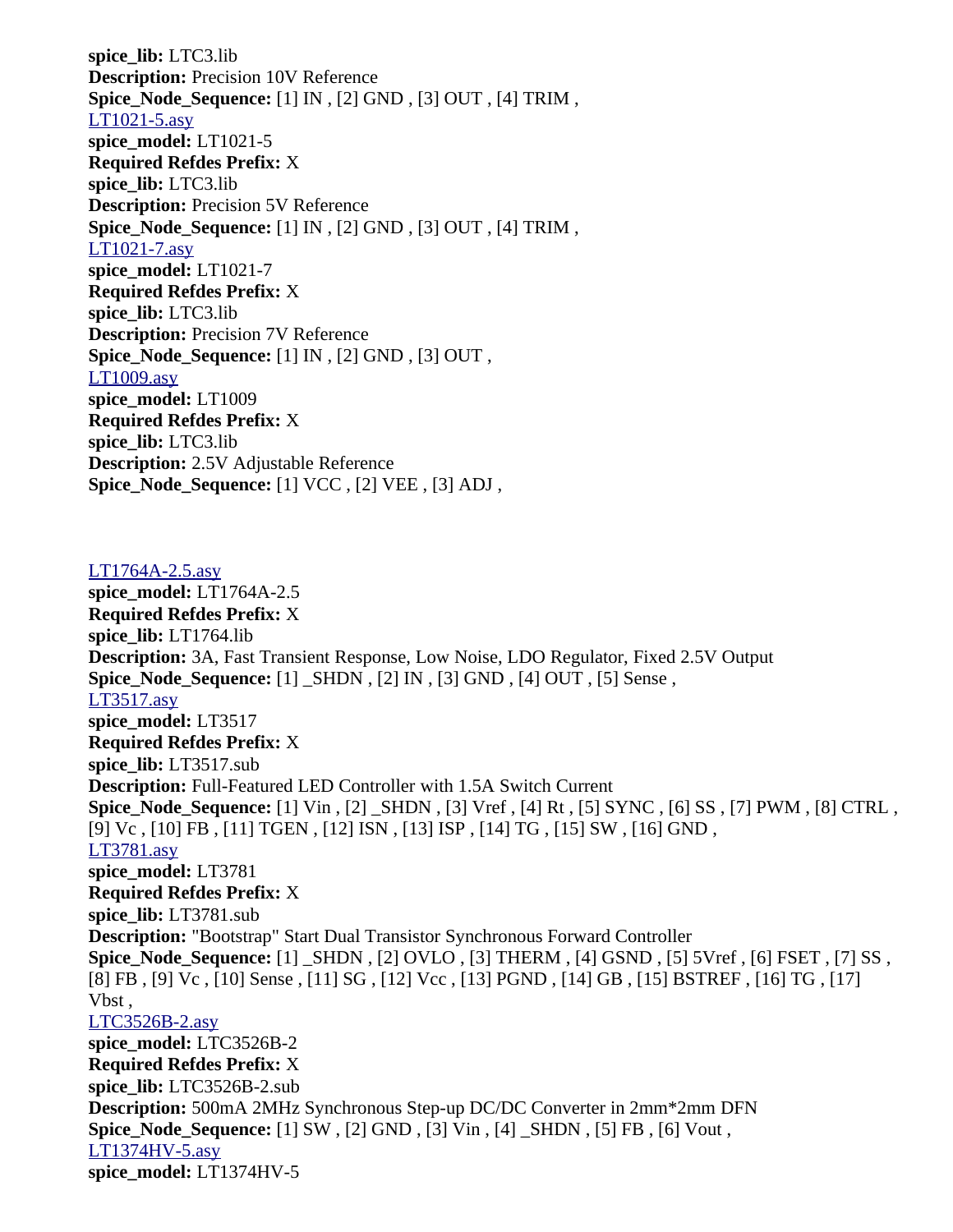**Required Refdes Prefix:** X **spice\_lib:** LT1374.sub **Description:** 4.5A, 500KHz Step-Down Switching Regulator, Fixed 5Volt Output **Spice\_Node\_Sequence:** [1] Vin , [2] Boost , [3] Sense , [4] GND , [5] BIAS , [6] Vc , [7] \_SHDN , [8] SW ,

## [LTC3530.asy](file:///home/cmcdowell/.wine/drive_c/Program%20Files/LTC/LTspiceIV/lib/sym/PowerProducts/LTC3530.asy)

**spice\_model:** LTC3530 **Required Refdes Prefix:** X **spice\_lib:** LTC3530.sub **Description:** Wide Input Voltage Synchronous Buck-Boost DC/DC Converter **Spice\_Node\_Sequence:** [1] Rt , [2] Burst , [3] SW1 , [4] SW2 , [5] GND , [6] Vout , [7] Vin , [8] \_SHDN/SS , [9] FB , [10] Vc , [LT3757.asy](file:///home/cmcdowell/.wine/drive_c/Program%20Files/LTC/LTspiceIV/lib/sym/PowerProducts/LT3757.asy) **spice\_model:** LT3757 **Required Refdes Prefix:** X **spice\_lib:** LT3757.sub **Description:** Boost, Flyback, SEPIC and Inverting Controller **Spice\_Node\_Sequence:** [1] Vc , [2] FBX , [3] SS , [4] Rt , [5] Sense , [6] Gate , [7] INTVcc , [8] \_SHDN/UVLO , [9] Vin , [10] GND , [LT3484-1.asy](file:///home/cmcdowell/.wine/drive_c/Program%20Files/LTC/LTspiceIV/lib/sym/PowerProducts/LT3484-1.asy) **spice\_model:** LT3484-1 **Required Refdes Prefix:** X **spice\_lib:** LT3484-1.sub **Description:** Photoflash Capacitor Charger **Spice\_Node\_Sequence:** [1] \_Done , [2] Charge , [3] Vin , [4] SW , [5] Vbat , [6] GND , [LTC1872B.asy](file:///home/cmcdowell/.wine/drive_c/Program%20Files/LTC/LTspiceIV/lib/sym/PowerProducts/LTC1872B.asy) **spice\_model:** LTC1872B **Required Refdes Prefix:** X **spice\_lib:** LTC1872B.sub **Description:** Constant Frequency Current Mode Step-Up DC/DC Controller in SOT-23 **Spice\_Node\_Sequence:** [1] Ith/Run , [2] GND , [3] FB , [4] Sense- , [5] Vin , [6] Ngate , [LTC1438.asy](file:///home/cmcdowell/.wine/drive_c/Program%20Files/LTC/LTspiceIV/lib/sym/PowerProducts/LTC1438.asy) **spice\_model:** LTC1438 **Required Refdes Prefix:** X **spice\_lib:** LTC1438.sub **Description:** Dual High Efficiency, Low Noise, Synchronous Step-Down Switching Regulator **Spice\_Node\_Sequence:** [1] Run/SS1 , [2] Sense+1 , [3] Sense-1 , [4] Vprog1 , [5] Ith1 , [6] Cosc , [7] SGND , [8] SFB1 , [9] Ith2 , [10] Vosense2 , [11] Sense-2 , [12] Sense+2 , [13] Run/SS2 , [14] AUXDR , [15] AUXFB , [16] AUXON , [17] Boost2 , [18] TGL2 , [19] SW2 , [20] EXTVcc , [21] BG2 , [22] PGND , [23] INTVcc , [24] BG1 , [25] Vin , [26] SW1 , [27] TGL1 , [28] Boost1 , [LT3991.asy](file:///home/cmcdowell/.wine/drive_c/Program%20Files/LTC/LTspiceIV/lib/sym/PowerProducts/LT3991.asy) **spice\_model:** LT3991 **Required Refdes Prefix:** X **spice\_lib:** LT3991.sub **Description:** 55V, 1.2A, Step-Down Regulator with 2.8µA Quiescent Current\n\nNote: Sync pin is not modeled; Burst Mode is selected. **Spice\_Node\_Sequence:** [1] BD , [2] Boost , [3] SW , [4] Vin , [5] EN , [6] FB , [7] SS , [8] Rt , [9] PG , [10] GND , [LT3461.asy](file:///home/cmcdowell/.wine/drive_c/Program%20Files/LTC/LTspiceIV/lib/sym/PowerProducts/LT3461.asy) **spice\_model:** LT3461 **Required Refdes Prefix:** X **spice\_lib:** LT3461.sub **Description:** 1.3MHz Step-Up Converter in ThinSOT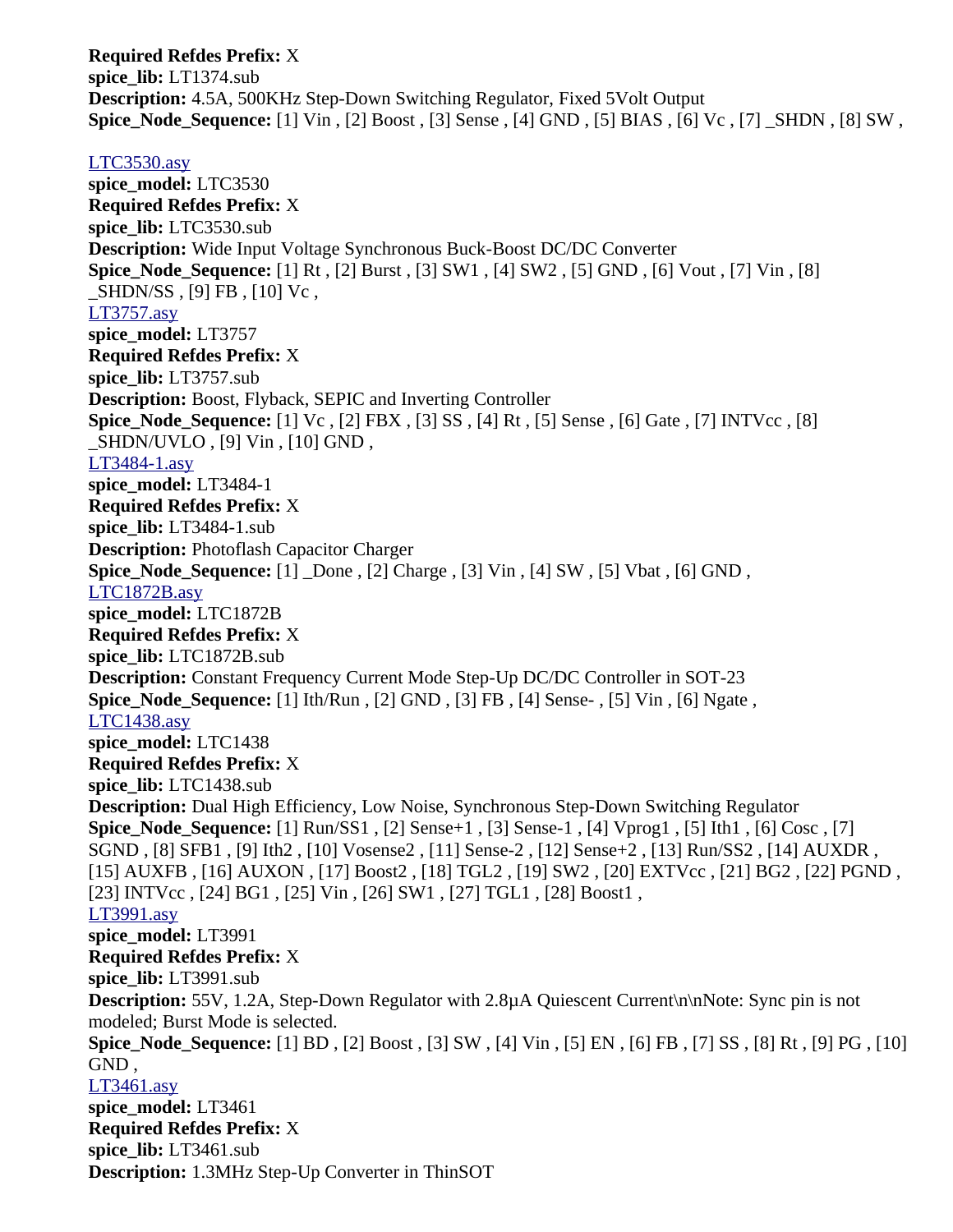**Spice\_Node\_Sequence:** [1] SW , [2] GND , [3] FB , [4] \_SHDN , [5] Vin , [6] Vout , [LT1610.asy](file:///home/cmcdowell/.wine/drive_c/Program%20Files/LTC/LTspiceIV/lib/sym/PowerProducts/LT1610.asy) **spice\_model:** LT1610 **Required Refdes Prefix:** X **spice\_lib:** LT1610.sub **Description:** 1.7MHz, Single Cell µPower DC/DC Converter **Spice\_Node\_Sequence:** [1] Vc , [2] FB , [3] \_SHDN , [4] PGND , [5] SW , [6] Vin , [7] GND , [8] COMP , [LTC3531-3.asy](file:///home/cmcdowell/.wine/drive_c/Program%20Files/LTC/LTspiceIV/lib/sym/PowerProducts/LTC3531-3.asy) **spice\_model:** LTC3531-3 **Required Refdes Prefix:** X **spice\_lib:** LTC3531-X.sub **Description:** 200mA Buck-Boost Synchronous DC/DC Converter, Fixed 3V Output **Spice\_Node\_Sequence:** [1] SW1 , [2] Vin , [3] GND , [4] \_SHDN , [5] OUT , [6] SW2 , [7] PGND , [LTC3417A.asy](file:///home/cmcdowell/.wine/drive_c/Program%20Files/LTC/LTspiceIV/lib/sym/PowerProducts/LTC3417A.asy) **spice\_model:** LTC3417A **Required Refdes Prefix:** X **spice\_lib:** LTC3417A.sub **Description:** Dual Synchronous 1.5A/1A 4MHz Step-Down DC/DC Regulator **Spice\_Node\_Sequence:** [1] Run1 , [2] Vin1 , [3] Ith1 , [4] FB1 , [5] FB2 , [6] Ith2 , [7] Run2 , [8] Vin2 , [9] PGND2 , [10] Mode , [11] SW2 , [12] Pgood , [13] Freq , [14] GNDA , [15] Phase , [16] SW1 , [17] PGND1 , [LT3972.asy](file:///home/cmcdowell/.wine/drive_c/Program%20Files/LTC/LTspiceIV/lib/sym/PowerProducts/LT3972.asy) **spice\_model:** LT3972 **Required Refdes Prefix:** X **spice\_lib:** LT3972.sub **Description:** 33V, 3.5A, 2.4MHz Step-Down Switching Regulator with 75µA Quiescent Current **Spice\_Node\_Sequence:** [1] BD , [2] Boost , [3] SW , [4] Vin , [5] Run/SS , [6] Pgood , [7] FB , [8] Vc , [9] Rt , [10] GND , [LT1938.asy](file:///home/cmcdowell/.wine/drive_c/Program%20Files/LTC/LTspiceIV/lib/sym/PowerProducts/LT1938.asy) **spice\_model:** LT1938 **Required Refdes Prefix:** X **spice\_lib:** LT3684.sub **Description:** 25V, 2.2A, 2.8MHz Step-Down Switching Regulator **Spice\_Node\_Sequence:** [1] BD , [2] Boost , [3] SW , [4] Vin , [5] Run/SS , [6] Pgood , [7] Bias , [8] FB , [9] Vc, [10] Rt, [11] GND, [LTC3736-1.asy](file:///home/cmcdowell/.wine/drive_c/Program%20Files/LTC/LTspiceIV/lib/sym/PowerProducts/LTC3736-1.asy) **spice\_model:** LTC3736-1 **spice\_lib:** LTC3736-1.sub **Required Refdes Prefix:** X **Description:** Dual 2-Phase, no Rsense(TM), Synchronous Controller with Spread Spectrum **Spice\_Node\_Sequence:** [1] SW1 , [2] Iprg1 , [3] Vfb1 , [4] Ith1 , [5] Iprg2 , [6] FREQ , [7] SGND , [8] Vin , [9] Track , [10] Vfb2 , [11] Ith2 , [12] Pgood , [13] SW2 , [14] Sense2+ , [15] PGND2 , [16] BG2 , [17] Run/SS , [18] TG2 , [19] PGND1 , [20] TG1 , [21] SSDIS , [22] BG1 , [23] Sense1+ , [LT3695-3.3.asy](file:///home/cmcdowell/.wine/drive_c/Program%20Files/LTC/LTspiceIV/lib/sym/PowerProducts/LT3695-3.3.asy) **spice\_model:** LT3695-3.3 **Required Refdes Prefix:** X **spice\_lib:** LT3695-x.sub **Description:** 1A Fault Tolerant µPower Step-Down Regulator, Fixed 3.3V Output **Spice\_Node\_Sequence:** [1] PGND , [2] DA , [3] SW , [4] Run/SS , [5] Rt , [6] SYNC , [7] Vin , [8] Vc , [9] PG , [10] GND , [11] OUT , [12] Boost , [LTC1174-3.3.asy](file:///home/cmcdowell/.wine/drive_c/Program%20Files/LTC/LTspiceIV/lib/sym/PowerProducts/LTC1174-3.3.asy) **spice\_model:** LTC1174-3.3 **Required Refdes Prefix:** X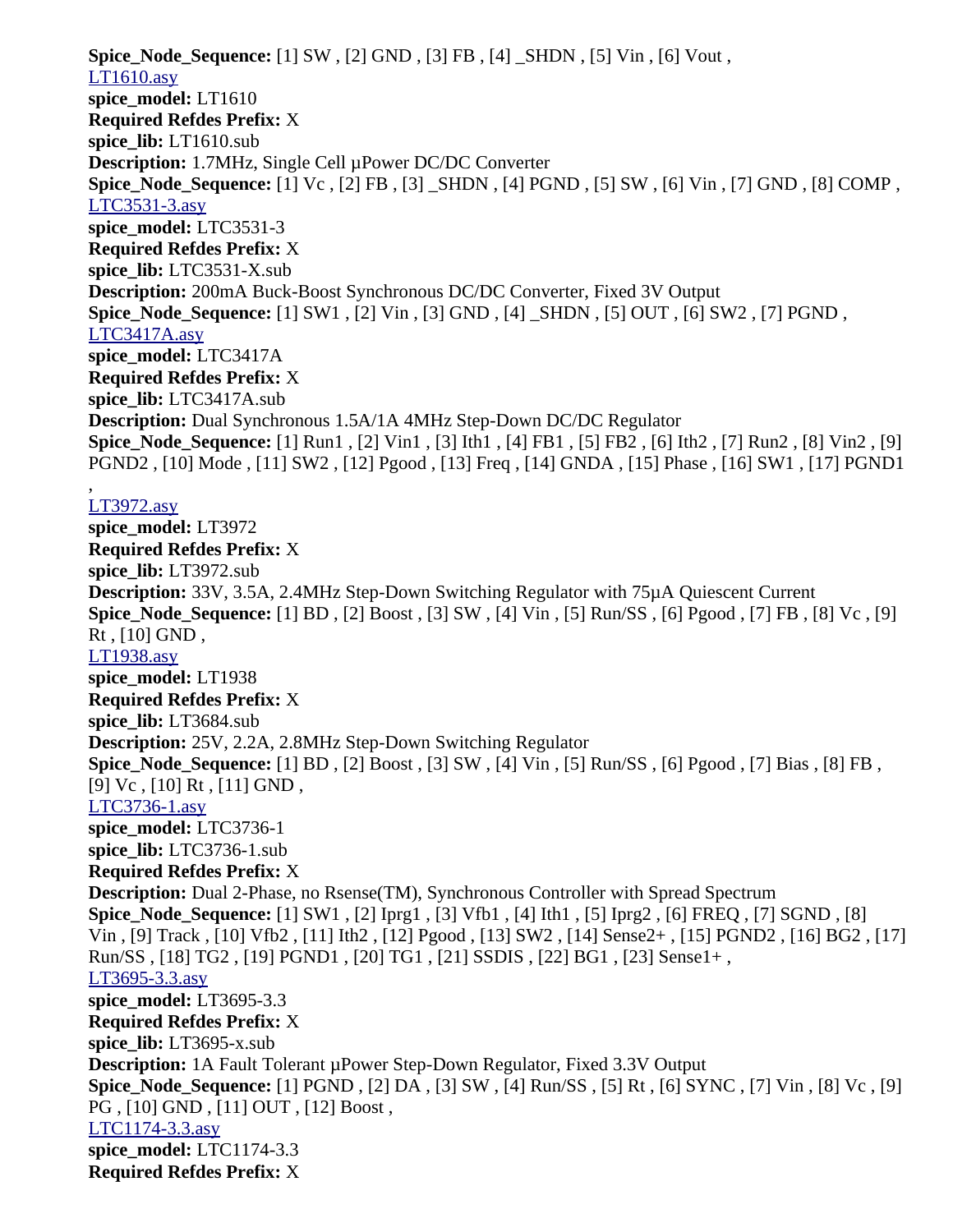**spice\_lib:** LTC1174.sub **Description:** High Efficiency Step-Down and Inverting DC/DC Converter, Fixed 3.3V **Spice\_Node\_Sequence:** [1] FB , [2] LBout , [3] LBin , [4] GND , [5] SW , [6] Vin , [7] Ipgm , [8] \_SHDN , [LTC1628.asy](file:///home/cmcdowell/.wine/drive_c/Program%20Files/LTC/LTspiceIV/lib/sym/PowerProducts/LTC1628.asy) **spice\_model:** LTC1628 **Required Refdes Prefix:** X **spice\_lib:** LTC1628.sub **Description:** High Efficiency, 2-Phase Synchronous Step-Down Switching Regulator **Spice\_Node\_Sequence:** [1] Run/SS1 , [2] Sense1+ , [3] Sense1- , [4] Vosense1 , [5] FreqSet , [6] STBYMD , [7] FCB , [8] Ith1 , [9] SGND , [10] 3.3Vout , [11] Ith2 , [12] Vosense2 , [13] Sense2- , [14] Sense2+ , [15] Run/SS2 , [16] TG2 , [17] SW2 , [18] Boost2 , [19] BG2 , [20] PGND , [21] INTVcc , [22] EXTVcc , [23] BG1 , [24] Vin , [25] Boost1 , [26] SW1 , [27] TG1 , [28] FLTCPL , [LTC1550L.asy](file:///home/cmcdowell/.wine/drive_c/Program%20Files/LTC/LTspiceIV/lib/sym/PowerProducts/LTC1550L.asy) **spice\_model:** LTC1550L **Required Refdes Prefix:** X **spice\_lib:** LTC1550L.sub **Description:** Low Noise, Switched Capacitor Regulated Voltage Inverter, Adjustable Output **Spice\_Node\_Sequence:** [1] NC , [2] C+ , [3] NC , [4] Vout , [5] C- , [6] PGND , [7] AGND , [8] NC , [9] NC , [10] NC , [11] CPout , [12] ADJ , [13] NC , [14] REG , [15] \_SHDN , [16] Vin , [LT1086.asy](file:///home/cmcdowell/.wine/drive_c/Program%20Files/LTC/LTspiceIV/lib/sym/PowerProducts/LT1086.asy) **spice\_model:** LT1086 **Required Refdes Prefix:** X **spice\_lib:** LT1083.lib **Description:** 1.5A Low Dropout Positive Adjustable Regulator **Spice\_Node\_Sequence:** [1] ADJ , [2] OUT , [3] IN , [LTC1702A.asy](file:///home/cmcdowell/.wine/drive_c/Program%20Files/LTC/LTspiceIV/lib/sym/PowerProducts/LTC1702A.asy) **spice\_model:** LTC1702A **Required Refdes Prefix:** X **spice\_lib:** LTC1702A.sub **Description:** Dual 550kHz Synchronous 2-Phase Switching Regulator Controller\n\nNote: Only one phase of two phases is modeled. **Spice\_Node\_Sequence:** [1] PVcc , [2] Boost , [3] BG , [4] TG , [5] SW , [6] Imax , [7] Pgood , [8] FCB , [9] Run/SS , [10] Comp , [11] SGND , [12] FB , [13] Vcc , [14] Fault , [15] PGND , [LT3756.asy](file:///home/cmcdowell/.wine/drive_c/Program%20Files/LTC/LTspiceIV/lib/sym/PowerProducts/LT3756.asy) **spice\_model:** LT3756 **Required Refdes Prefix:** X **spice\_lib:** LT3756.sub **Description:** Full-Featured LED Controller **Spice\_Node\_Sequence:** [1] Vref , [2] PWMin , [3] \_OPENLED , [4] SS , [5] Rt , [6] \_SHDN/UVLO , [7] INTVcc , [8] Vin , [9] Sense , [10] Gate , [11] PWMout , [12] FB , [13] ISN , [14] ISP , [15] Vc , [16] CTRL , [17] GND , [LT1108-5.asy](file:///home/cmcdowell/.wine/drive_c/Program%20Files/LTC/LTspiceIV/lib/sym/PowerProducts/LT1108-5.asy) **spice\_model:** LT1108-5 **Required Refdes Prefix:** X **spice\_lib:** LT1108.sub **Description:** 5Volt µPower DC/DC Converter **Spice\_Node\_Sequence:** [1] Ilim , [2] Vin , [3] SW1 , [4] SW2 , [5] GND , [6] AO , [7] SET , [8] Sense , [LTC1706-81.asy](file:///home/cmcdowell/.wine/drive_c/Program%20Files/LTC/LTspiceIV/lib/sym/PowerProducts/LTC1706-81.asy) **spice\_model:** LTC1706-81 **Required Refdes Prefix:** X **spice\_lib:** LTC1706-81.sub **Description:** 5-Bit Desktop VID Voltage Programmer **Spice\_Node\_Sequence:** [1] VID2 , [2] VID3 , [3] Vcc , [4] GND , [5] FB , [6] Sense , [7] VID0 , [8] VID1 ,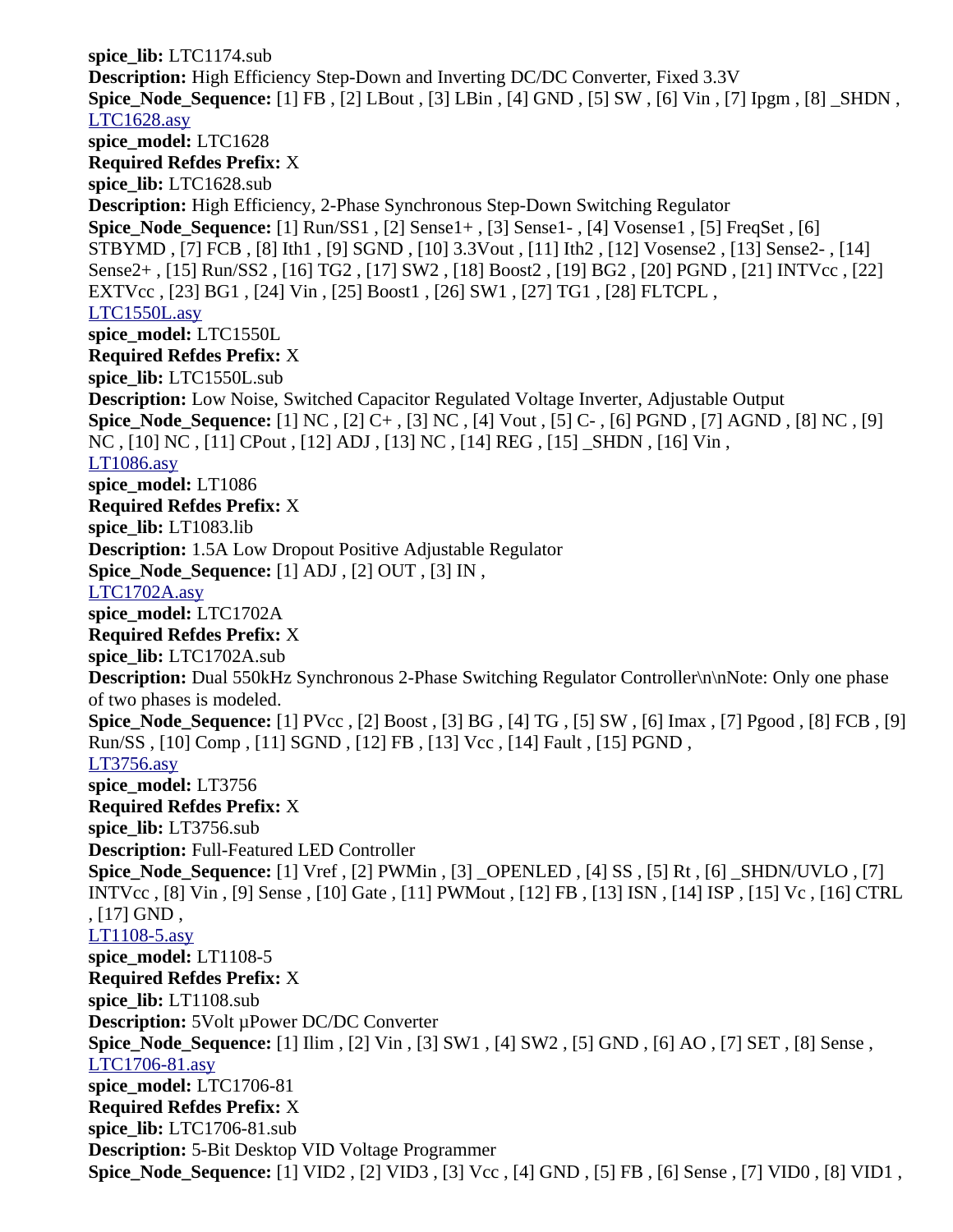[9] VID4 , [LT3519-2.asy](file:///home/cmcdowell/.wine/drive_c/Program%20Files/LTC/LTspiceIV/lib/sym/PowerProducts/LT3519-2.asy) **spice\_model:** LT3519-2 **Required Refdes Prefix:** X **spice\_lib:** LT3519.sub **Description:** LED Driver with Integrated Schottky Diode **Spice\_Node\_Sequence:** [1] GND , [2] PWM , [3] \_SHDN/UVLO , [4] Vin , [5] SW , [6] Anode , [7] Cathode , [8] ISP , [9] ISN , [10] FB , [11] CTRL , [12] Vref , [LTC3778.asy](file:///home/cmcdowell/.wine/drive_c/Program%20Files/LTC/LTspiceIV/lib/sym/PowerProducts/LTC3778.asy) **spice\_model:** LTC3778 **Required Refdes Prefix:** X **spice\_lib:** LTC3778.sub **Description:** Wide Operating Range, No Rsense(TM) Step-Down Controller **Spice\_Node\_Sequence:** [1] Run/SS , [2] Von , [3] Vrng , [4] FCB , [5] Ith , [6] GND , [7] Ion , [8] FB , [9] EXTVcc , [10] Vin , [11] INTVcc , [12] BG , [13] PGND , [14] SW , [15] TG , [16] Boost , [17] Sense+ , [18] Pgood , [19] Sense- , [20] DRVcc , [LT3587.asy](file:///home/cmcdowell/.wine/drive_c/Program%20Files/LTC/LTspiceIV/lib/sym/PowerProducts/LT3587.asy) **spice\_model:** LT3587 **Required Refdes Prefix:** X **Description:** High Voltage Monolithic Inverter and Dual Boost **spice\_lib:** LT3587.sub **Spice\_Node\_Sequence:** [1] Vout3 , [2] CAP3 , [3] SW3 , [4] GND , [5] \_FLT , [6] FB2 , [7] SW2 , [8] SW1 , [9] CAP1 , [10] Vout1 , [11] FB1 , [12] EN/SS1 , [13] Vin , [14] EN/SS3 , [15] Ifb3 , [16] Vfb3 , [LT3474.asy](file:///home/cmcdowell/.wine/drive_c/Program%20Files/LTC/LTspiceIV/lib/sym/PowerProducts/LT3474.asy) **spice\_model:** LT3474 **Required Refdes Prefix:** X **spice\_lib:** LT3474.sub **Description:** Step-Down 1A LED Driver **Spice\_Node\_Sequence:** [1] OUT , [2] LED , [3] Vin , [4] SW , [5] Boost , [6] BIAS , [7] GND , [8] Rt , [9] \_SHDN , [10] Ref , [11] Vc , [12] Vadj , [13] PWM , [LTM8027.asy](file:///home/cmcdowell/.wine/drive_c/Program%20Files/LTC/LTspiceIV/lib/sym/PowerProducts/LTM8027.asy) **spice\_model:** LTM8027 **Required Refdes Prefix:** X **spice\_lib:** LTM8027.sub **Description:** 60V, 4A DC/DC uModule Regulator **Spice\_Node\_Sequence:** [1] Vin , [2] RUN , [3] SS , [4] Bias2 , [5] Adj , [6] Bias1 , [7] Vout , [8] Rt , [9] AUX , [10] GND , [LTC3618.asy](file:///home/cmcdowell/.wine/drive_c/Program%20Files/LTC/LTspiceIV/lib/sym/PowerProducts/LTC3618.asy) **spice\_model:** LTC3618 **Required Refdes Prefix:** X **spice\_lib:** LTC3618.sub **Description:** Dual 4MHz, ±3A Synchronous Buck Converter for DDR Termination **Spice\_Node\_Sequence:** [1] Phase , [2] FB2 , [3] Ith2 , [4] VDDQin , [5] SGND , [6] PVin2 , [7] SW2 , [8] Run2 , [9] Run1 , [10] Rt , [11] Pgood2 , [12] VTTR , [13] Pgood1 , [14] SW1 , [15] PVin1 , [16] SVin , [17] Trk/SS1 , [18] FB1 , [19] Ith1 , [20] Mode/Sync , [21] PGND , [LTC3890.asy](file:///home/cmcdowell/.wine/drive_c/Program%20Files/LTC/LTspiceIV/lib/sym/PowerProducts/LTC3890.asy) **spice\_model:** LTC3890 **Required Refdes Prefix:** X **spice\_lib:** LTC3890.sub **Description:** 60V Low Iq, Dual, 2-Phase Synchronous Step-Down Controller **Spice\_Node\_Sequence:** [1] Sense1- , [2] Freq , [3] PHASEMD , [4] CLKOUT , [5] PLLIN/Mode , [6] SGND , [7] Run1 , [8] Run2 , [9] Sense2- , [10] Sense2+ , [11] Vfb2 , [12] Ith2 , [13] Track/SS2 , [14] Pgood2 , [15] TG2 , [16] SW2 , [17] Boost2 , [18] BG2 , [19] INTVcc , [20] EXTVcc , [21] PGND , [22]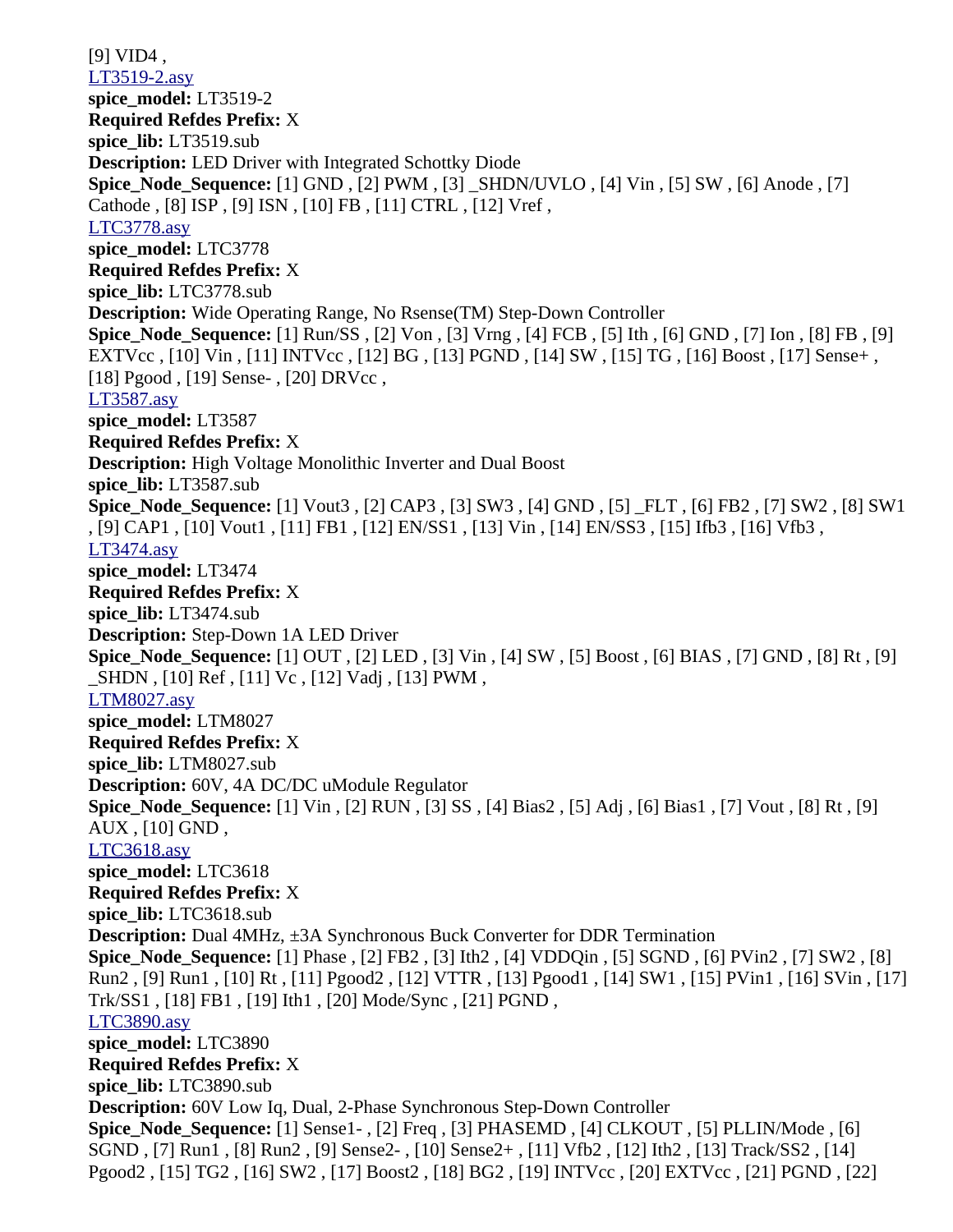Vin , [23] BG1 , [24] Boost1 , [25] SW1 , [26] TG1 , [27] Pgood1 , [28] Ilim , [29] Track/SS1 , [30] Ith1 , [31] Vfb1 , [32] Sense1+ , [LT1935.asy](file:///home/cmcdowell/.wine/drive_c/Program%20Files/LTC/LTspiceIV/lib/sym/PowerProducts/LT1935.asy) **spice\_model:** LT1935 **Required Refdes Prefix:** X **spice\_lib:** LT1935.sub **Description:** 1.2MHz Boost DC/DC Converter in ThinSOT with 2A Switch **Spice\_Node\_Sequence:** [1] SW , [2] GND , [3] FB , [4] \_SHDN , [5] Vin , [LTC3851.asy](file:///home/cmcdowell/.wine/drive_c/Program%20Files/LTC/LTspiceIV/lib/sym/PowerProducts/LTC3851.asy) **spice\_model:** LTC3851 **Required Refdes Prefix:** X **spice\_lib:** LTC3851.sub **Description:** Synchronous 40V Step-Down Switching Controller **Spice\_Node\_Sequence:** [1] Mode/PLLIN , [2] Freq/PLLFLTR , [3] Run , [4] TK/SS , [5] Ith , [6] Vfb , [7] Sense- , [8] Sense+ , [9] Ilim , [10] GND , [11] BG , [12] IntVcc , [13] Vin , [14] Boost , [15] TG , [16] SW , [LT1965-2.5.asy](file:///home/cmcdowell/.wine/drive_c/Program%20Files/LTC/LTspiceIV/lib/sym/PowerProducts/LT1965-2.5.asy) **spice\_model:** LT1965-2.5 **Required Refdes Prefix:** X **spice\_lib:** LT1965.lib **Description:** 1.1A, Low Noise, Low Dropout Linear Regulator, Fixed 2.5V Output **Spice\_Node\_Sequence:** [1] \_SHDN , [2] IN , [3] GND , [4] OUT , [5] Sense , [LTC3814-5.asy](file:///home/cmcdowell/.wine/drive_c/Program%20Files/LTC/LTspiceIV/lib/sym/PowerProducts/LTC3814-5.asy) **spice\_model:** LTC3814-5 **Required Refdes Prefix:** X **spice\_lib:** LTC3814-5.sub **Description:** 60V Current Mode Synchronous Step\_Up Controller **Spice\_Node\_Sequence:** [1] Ioff , [2] Voff , [3] Vrng , [4] Pgood , [5] Ith , [6] FB , [7] Run/SS , [8] SGND , [9] NDRV , [10] EXTVcc , [11] INTVcc , [12] BG , [13] PGND , [14] SW , [15] TG , [16] Boost , [LT3467A.asy](file:///home/cmcdowell/.wine/drive_c/Program%20Files/LTC/LTspiceIV/lib/sym/PowerProducts/LT3467A.asy) **spice\_model:** LT3467A **Required Refdes Prefix:** X **spice\_lib:** LT3467A.sub **Description:** 2.1MHz, 1.1A Step-Up DC/DC Converter in ThinSOT with Integrated Soft-Start **Spice\_Node\_Sequence:** [1] SW , [2] GND , [3] FB , [4] \_SHDN , [5] SS , [6] Vin , [LTM4613.asy](file:///home/cmcdowell/.wine/drive_c/Program%20Files/LTC/LTspiceIV/lib/sym/PowerProducts/LTM4613.asy) **spice\_model:** LTM4613 **Required Refdes Prefix:** X **spice\_lib:** LTM4613.sub **Description:** EN55022B Compliant 36Vin, 15Vout, 8A, DC/DC µModule Regulator **Spice\_Node\_Sequence:** [1] Vin , [2] PGND , [3] Vout , [4] VD , [5] DRVcc , [6] INTVcc , [7] PLLIN , [8] FCB , [9] Track/SS , [10] MPGM , [11] Fset , [12] FB , [13] MARG0 , [14] MARG1 , [15] SGND , [16] Comp , [17] Pgood , [18] Run , [LTC3411A.asy](file:///home/cmcdowell/.wine/drive_c/Program%20Files/LTC/LTspiceIV/lib/sym/PowerProducts/LTC3411A.asy) **spice\_model:** LTC3411A **Required Refdes Prefix:** X **spice\_lib:** LTC3411A.sub **Description:** 1.25A, 4MHz, Synchronous Step-down DC/DC Converter **Spice\_Node\_Sequence:** [1] SHDN/Rt , [2] Mode , [3] SGND , [4] SW , [5] PGND , [6] PVin , [7] SVin , [8] Pgood , [9] FB , [10] Ith , [LT1762-1.5.asy](file:///home/cmcdowell/.wine/drive_c/Program%20Files/LTC/LTspiceIV/lib/sym/PowerProducts/LT1762-1.5.asy) **spice\_model:** LT1762-1.5 **Required Refdes Prefix:** X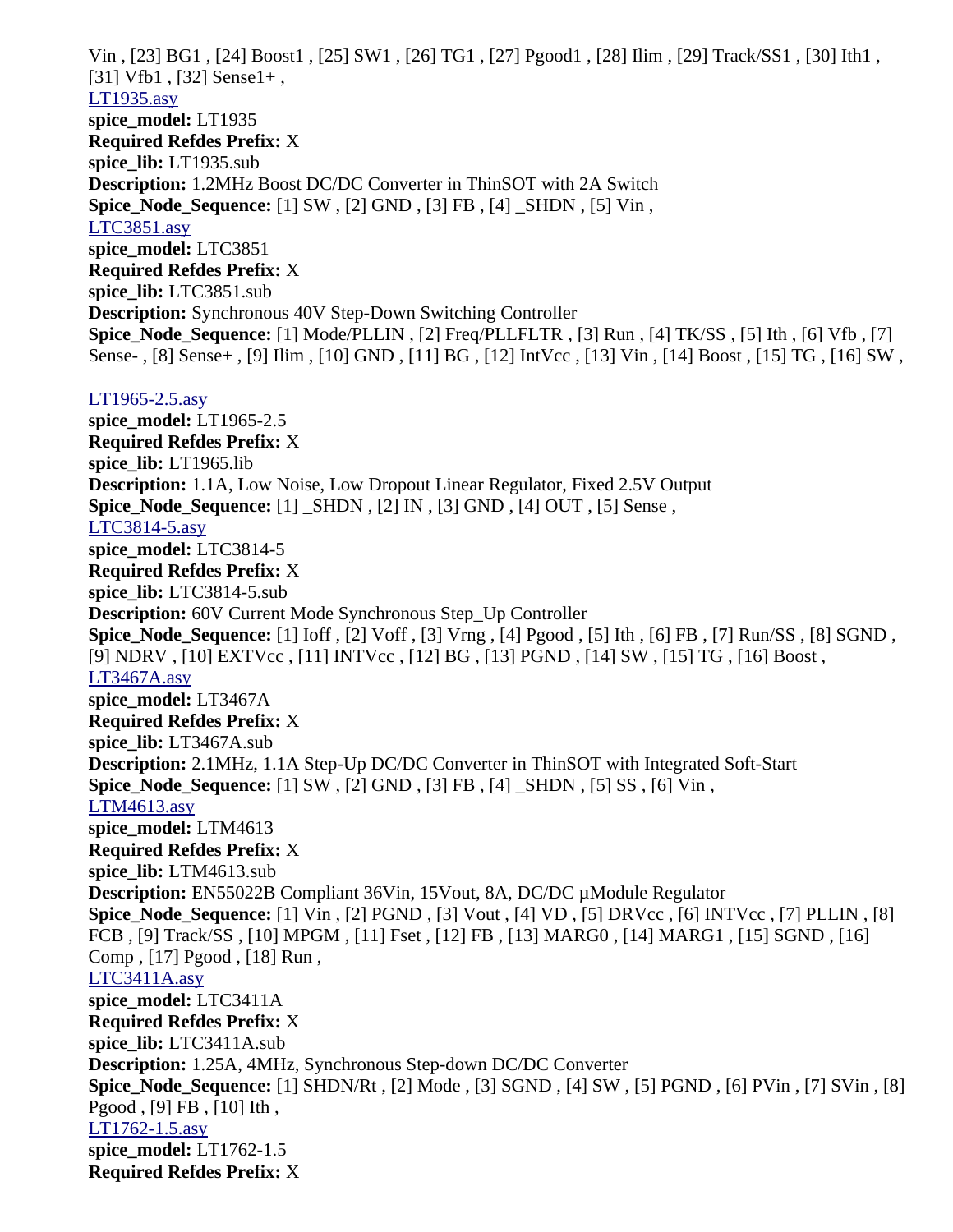**spice\_lib:** LT1762.lib **Description:** 150mA Low Noise Low Dropout µPower Regulator with Shutdown, Fixed 1.5V Output **Spice\_Node\_Sequence:** [1] OUT , [2] SENSE , [3] BYP , [4] GND , [5] \_SHDN , [6] IN , [LT3505.asy](file:///home/cmcdowell/.wine/drive_c/Program%20Files/LTC/LTspiceIV/lib/sym/PowerProducts/LT3505.asy) **spice\_model:** LT3505 **Required Refdes Prefix:** X **spice\_lib:** LT3505.sub **Description:** 1.2A Step-Down Switching Regulator in 3mm × 3mm DFN **Spice\_Node\_Sequence:** [1] Boost , [2] SW , [3] Vin , [4] \_SHDN , [5] GND , [6] Rt , [7] FB , [8] Vc , [LTC1267-ADJ5.asy](file:///home/cmcdowell/.wine/drive_c/Program%20Files/LTC/LTspiceIV/lib/sym/PowerProducts/LTC1267-ADJ5.asy) **spice\_model:** LTC1267-ADJ5 **Required Refdes Prefix:** X **spice\_lib:** LTC1267-ADJ5.sub **Description:** Dual High Efficiency Synchronous Step-Down Switching Regulator Controller, One Adjustable Output Voltage and One Fixed 5V Output **Spice\_Node\_Sequence:** [1] Vin , [2] CAP1 , [3] P-gate1 , [4] P-drive1 , [5] N-gate1 , [6] FB , [7] Vcc1 , [8] Ct1 , [9] Ith1 , [10] SGND1 , [11] SHDN1 , [12] Sense-1 , [13] Sense+1 , [14] Ith5 , [15] Ct5 , [16] Sense-5 , [17] Sense+5 , [18] SHDN5 , [19] SGND5 , [20] Vcc5 , [21] PGND , [22] N-gate5 , [23] P-drive5 , [24] Pgate5 , [25] CAP5 , [26] MSHDN , [27] EXTVcc , [LT1085.asy](file:///home/cmcdowell/.wine/drive_c/Program%20Files/LTC/LTspiceIV/lib/sym/PowerProducts/LT1085.asy) **spice\_model:** LT1085 **Required Refdes Prefix:** X **spice\_lib:** LT1083.lib **Description:** 3A Low Dropout Positive Adjustable Regulator **Spice\_Node\_Sequence:** [1] ADJ , [2] OUT , [3] IN , [LTC3705.asy](file:///home/cmcdowell/.wine/drive_c/Program%20Files/LTC/LTspiceIV/lib/sym/PowerProducts/LTC3705.asy) **spice\_model:** LTC3705 **Required Refdes Prefix:** X **spice\_lib:** LTC3705.sub **Description:** Two-Switch Forward Controller and Gate Driver\n\nNote: Fault Transmit and Receive are not modeled as is not slave mode. **Spice\_Node\_Sequence:** [1] GND , [2] IS , [3] VSLMT , [4] UVLO , [5] SSFLT , [6] Ndrv , [7] FB/IN+ , [8] FS/IN- , [9] PGND , [10] BG , [11] Vcc , [12] Boost , [13] TG , [14] TS , [LTC1255.asy](file:///home/cmcdowell/.wine/drive_c/Program%20Files/LTC/LTspiceIV/lib/sym/PowerProducts/LTC1255.asy) **spice\_model:** LTC1255 **Required Refdes Prefix:** X **spice\_lib:** LTC1255.sub **Description:** Dual 24V High-Side MOSFET Driver **Spice\_Node\_Sequence:** [1] DS1 , [2] G1 , [3] GND , [4] IN1 , [5] IN2 , [6] Vs , [7] G2 , [8] DS2 , [LTC1772.asy](file:///home/cmcdowell/.wine/drive_c/Program%20Files/LTC/LTspiceIV/lib/sym/PowerProducts/LTC1772.asy) **spice\_model:** LTC1772 **Required Refdes Prefix:** X **spice\_lib:** LTC1772.sub **Description:** Constant Frequency Current Mode Step-Down DC/DC Controller in SOT-23 **Spice\_Node\_Sequence:** [1] Ith/Run , [2] GND , [3] FB , [4] Sense- , [5] Vin , [6] Pgate , [LTC3832-1.asy](file:///home/cmcdowell/.wine/drive_c/Program%20Files/LTC/LTspiceIV/lib/sym/PowerProducts/LTC3832-1.asy) **spice\_model:** LTC3832-1 **Required Refdes Prefix:** X **spice\_lib:** LTC3832-1.sub **Description:** High Power Step-Down Synchronous DC/DC Controller for Low Voltage Operation **Spice\_Node\_Sequence:** [1] G1 , [2] PVcc1 , [3] GND , [4] FB , [5] SS , [6] Comp , [7] Vcc/PVcc2 , [8] G2 ,

[LTC3810-5.asy](file:///home/cmcdowell/.wine/drive_c/Program%20Files/LTC/LTspiceIV/lib/sym/PowerProducts/LTC3810-5.asy)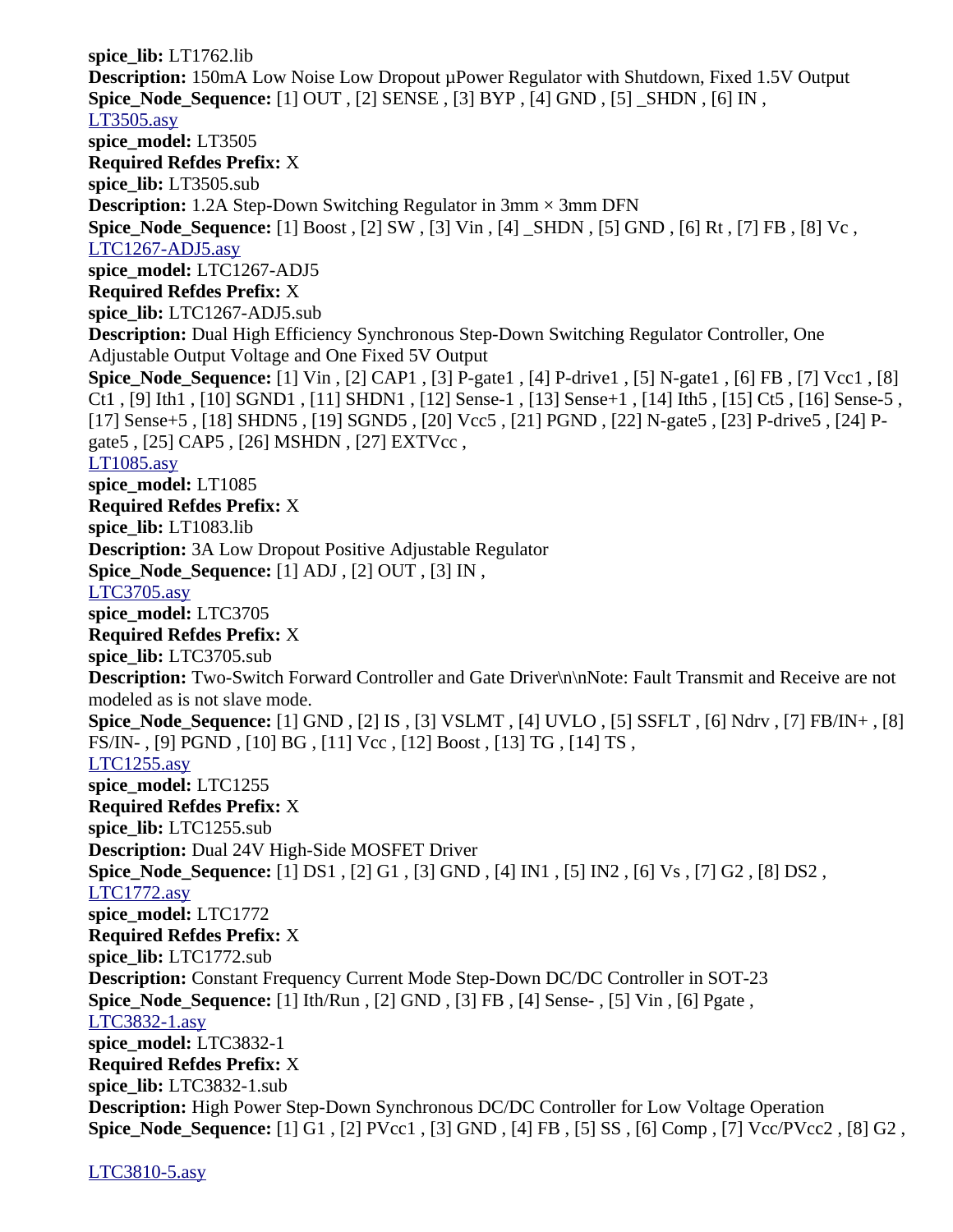**spice\_model:** LTC3810-5 **Required Refdes Prefix:** X **spice\_lib:** LTC3810-5.sub **Description:** 60V Current Mode Synchronous Switching Regulator Controller **Spice\_Node\_Sequence:** [1] Von , [2] Vrng , [3] Pgood , [4] MODE/SYNC , [5] Ith , [6] FB , [7] PLL/LPF , [8] SS/TRACK , [9] \_SHDN , [10] UVIN , [11] NDRV , [12] EXTVcc , [13] INTVcc , [14] DRVcc , [15] BG , [16] BGRTN , [17] Sense- , [18] Sense+ , [19] SW , [20] TG , [21] Boost , [22] Ion , [23] SGND , [LT1725.asy](file:///home/cmcdowell/.wine/drive_c/Program%20Files/LTC/LTspiceIV/lib/sym/PowerProducts/LT1725.asy) **spice\_model:** LT1725 **Required Refdes Prefix:** X **spice\_lib:** LT1725.sub **Description:** General Purpose Isolated Flyback Controller **Spice\_Node\_Sequence:** [1] PGND , [2] Isense , [3] SFST , [4] Rocmp , [5] Rcmpc , [6] OSCAP , [7] Vc , [8] FB , [9] 3Vout , [10] UVLO , [11] SGND , [12] MinEnab , [13] EnDly , [14] Ton , [15] Vcc , [16] GATE , [LT1111.asy](file:///home/cmcdowell/.wine/drive_c/Program%20Files/LTC/LTspiceIV/lib/sym/PowerProducts/LT1111.asy) **spice\_model:** LT1111

**Required Refdes Prefix:** X **spice\_lib:** LT1111.sub **Description:** Adjustable uPower DC/DC Converter **Spice\_Node\_Sequence:** [1] Ilim , [2] Vin , [3] SW1 , [4] SW2 , [5] GND , [6] AO , [7] SET , [8] FB , [LTM8048.asy](file:///home/cmcdowell/.wine/drive_c/Program%20Files/LTC/LTspiceIV/lib/sym/PowerProducts/LTM8048.asy) **spice\_model:** LTM8048 **Required Refdes Prefix:** X **spice\_lib:** LTM8048.sub **Description:** 3.1Vin to 32Vin Isolated µModule DC/DC Converter with LDO Post Regulator **Spice\_Node\_Sequence:** [1] GND, [2] Vout1, [3] Vout-, [4] Adj1, [5] Vin, [6] Bias, [7] Run, [8] SS, [9] BYP , [10] Vout2 , [11] Adj2 , [LTC3410-1.2.asy](file:///home/cmcdowell/.wine/drive_c/Program%20Files/LTC/LTspiceIV/lib/sym/PowerProducts/LTC3410-1.2.asy) **spice\_model:** LTC3410-1.2 **Required Refdes Prefix:** X **spice\_lib:** LTC3410-x.x.sub **Description:** 2.25MHz, 300mA, Synchronous Step-Down Regulator in SC70, Fixed 1.2V Output **Spice\_Node\_Sequence:** [1] Run , [2] GND , [3] SW , [4] Vin , [5] Vsense , [LTC3452.asy](file:///home/cmcdowell/.wine/drive_c/Program%20Files/LTC/LTspiceIV/lib/sym/PowerProducts/LTC3452.asy) **spice\_model:** LTC3452 **Required Refdes Prefix:** X **spice\_lib:** LTC3452.sub **Description:** Synchronous Buck-Boost MAIN/CAMERA White LED Driver **Spice\_Node\_Sequence:** [1] Vin , [2] ENL , [3] IsetL , [4] LEDL1 , [5] LEDL2 , [6] LEDL3 , [7] LEDL4 , [8] LEDL5 , [9] GND , [10] LEDH1 , [11] LEDH2 , [12] IsetH , [13] ENH , [14] Vc , [15] Vout , [16] SW2 , [17] PGND, [18] SW1, [19] PVin, [LTC1436A.asy](file:///home/cmcdowell/.wine/drive_c/Program%20Files/LTC/LTspiceIV/lib/sym/PowerProducts/LTC1436A.asy) **spice\_model:** LTC1436A **Required Refdes Prefix:** X **spice\_lib:** LTC1436A.sub **Description:** High Efficiency Low Noise Synchronous Step-Down Switching Regulator **Spice\_Node\_Sequence:** [1] Cosc , [2] Run/SS , [3] LBO , [4] LBI , [5] Ith , [6] SFB , [7] SGND , [8] Vprog , [9] Vosense , [10] Sense- , [11] Sense+ , [12] AUXON , [13] AUXFB , [14] AUXDR , [15] ExtVcc , [16] PGND , [17] BG , [18] IntVcc , [19] Vin , [20] TGS , [21] SW , [22] TGL , [23] Boost , [LTC3240-2.5.asy](file:///home/cmcdowell/.wine/drive_c/Program%20Files/LTC/LTspiceIV/lib/sym/PowerProducts/LTC3240-2.5.asy) **spice\_model:** LTC3240-2.5

**Required Refdes Prefix:** X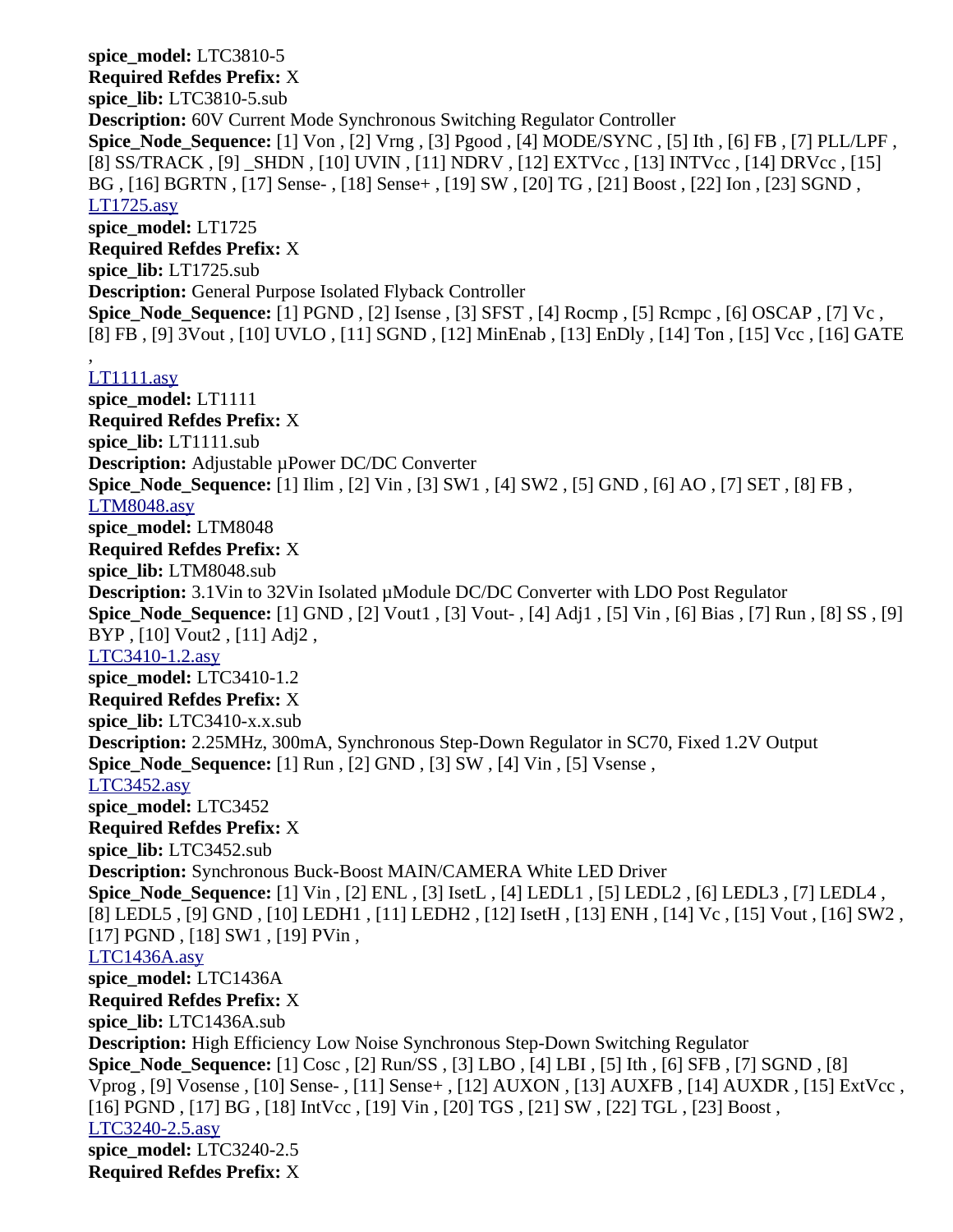**spice\_lib:** LTC3240-2.5.sub **Description:** 2.5V Step-up Step-down Charge Pump DC/DC Converter **Spice\_Node\_Sequence:** [1] GND , [2] Vin , [3] Vout , [4] C+ , [5] C- , [6] \_SHDN , [LTC3708.asy](file:///home/cmcdowell/.wine/drive_c/Program%20Files/LTC/LTspiceIV/lib/sym/PowerProducts/LTC3708.asy) **spice\_model:** LTC3708 **Required Refdes Prefix:** X **spice\_lib:** LTC3708.sub **Description:** Fast 2-Phase, No Rsense Buck Controller with Output Tracking **Spice\_Node\_Sequence:** [1] RUN/SS , [2] Ith1 , [3] FB1 , [4] Track1 , [5] SGND , [6] Track2 , [7] FB2 , [8] Ith2 , [9] ExtLPF , [10] IntLPF , [11] Vrng2 , [12] Ion2 , [13] Boost2 , [14] TG2 , [15] SW2 , [16] Sense2+ , [17] Vcc , [18] Sense2- , [19] PGND2 , [20] BG2 , [21] DRVcc , [22] BG1 , [23] PGND1 , [24] Sense1- , [25] Sense1+ , [26] SW1 , [27] TG1 , [28] Boost1 , [29] Ion1 , [30] Pgood , [31] FCB , [32] Vrng1 , [LTC3890-1.asy](file:///home/cmcdowell/.wine/drive_c/Program%20Files/LTC/LTspiceIV/lib/sym/PowerProducts/LTC3890-1.asy) **spice\_model:** LTC3890-1 **Required Refdes Prefix:** X **spice\_lib:** LTC3890-1.sub **Description:** 60V Low Iq, Dual, 2-Phase Synchronous Step-Down Controller **Spice\_Node\_Sequence:** [1] Ith1 , [2] Vfb1 , [3] Sense1+ , [4] Sense1- , [5] Freq , [6] PLLIN/Mode , [7] SGND , [8] Run1 , [9] Run2 , [10] Sense2- , [11] Sense2+ , [12] Vfb2 , [13] Ith2 , [14] Track/SS2 , [15] TG2 , [16] SW2 , [17] Boost2 , [18] BG2 , [19] INTVcc , [20] EXTVcc , [21] PGND , [22] Vin , [23] BG1 , [24] Boost1 , [25] SW1 , [26] TG1 , [27] Pgood1 , [28] Track/SS1 , [LTC1626.asy](file:///home/cmcdowell/.wine/drive_c/Program%20Files/LTC/LTspiceIV/lib/sym/PowerProducts/LTC1626.asy) **spice\_model:** LTC1626 **Required Refdes Prefix:** X **spice\_lib:** LTC1626.sub **Description:** Low Voltage, High Efficiency Step-Down DC/DC Controller, Adjustable Output Voltage **Spice\_Node\_Sequence:** [1] Vin , [2] LBout , [3] LBin , [4] Ct , [5] Ith , [6] Sense- , [7] Sense+ , [8] FB , [9] SHDN , [10] GND , [11] SW , [LTC1142.asy](file:///home/cmcdowell/.wine/drive_c/Program%20Files/LTC/LTspiceIV/lib/sym/PowerProducts/LTC1142.asy) **spice\_model:** LTC1142 **Required Refdes Prefix:** X **spice\_lib:** LTC1142.sub **Description:** Dual High Efficiency Synchronous Step-Down Switching Regulator Controller, Fixed 3.3V and 5V Outputs **Spice\_Node\_Sequence:** [1] Sense+3 , [2] SHDN3 , [3] SGND3 , [4] PGND3 , [5] N-drive3 , [6] P-drive5 , [7] Vin5 , [8] Ct5 , [9] Ith5 , [10] Sense-5 , [11] Sense+5 , [12] SHDN5 , [13] SGND5 , [14] PGND5 , [15] N-drive5 , [16] P-drive3 , [17] Vin3 , [18] Ct3 , [19] Ith3 , [20] Sense-3 , [LT3495-1.asy](file:///home/cmcdowell/.wine/drive_c/Program%20Files/LTC/LTspiceIV/lib/sym/PowerProducts/LT3495-1.asy) **spice\_model:** LT3495-1 **Required Refdes Prefix:** X **spice\_lib:** LT3495-1.sub **Description:** 350mA µPower Low Noise Boost Converter with Output Disconnect **Spice\_Node\_Sequence:** [1] GND , [2] Vcc , [3] CTRL , [4] \_SHDN , [5] FB , [6] Vout , [7] CAP , [8] SW , [LTC3865-1.asy](file:///home/cmcdowell/.wine/drive_c/Program%20Files/LTC/LTspiceIV/lib/sym/PowerProducts/LTC3865-1.asy) **spice\_model:** LTC3865-1 **Required Refdes Prefix:** X **spice\_lib:** LTC3865-1.sub **Description:** Dual, 2-Phase Synchronous DC/DC Controller with Pin Selectable Outputs **Spice\_Node\_Sequence:** [1] Run1 , [2] Sense1+ , [3] Sense1- , [4] Vosense1 , [5] TK/SS1 , [6] Ith1 , [7] SGND , [8] VID11 , [9] VID12 , [10] Ith2 , [11] TK/SS2 , [12] Vosense2 , [13] Sense2- , [14] Sense2+ , [15] Run2 , [16] VID21 , [17] Pgood2 , [18] Pgood1 , [19] SW2 , [20] TG2 , [21] Boost2 , [22] PGND2 , [23] BG2 , [24] ExtVcc , [25] IntVcc , [26] Vin , [27] BG1 , [28] PGND1 , [29] Boost1 , [30] TG1 , [31] SW1 , [32] PLLIN/Mode , [33] VID22 , [34] Freq ,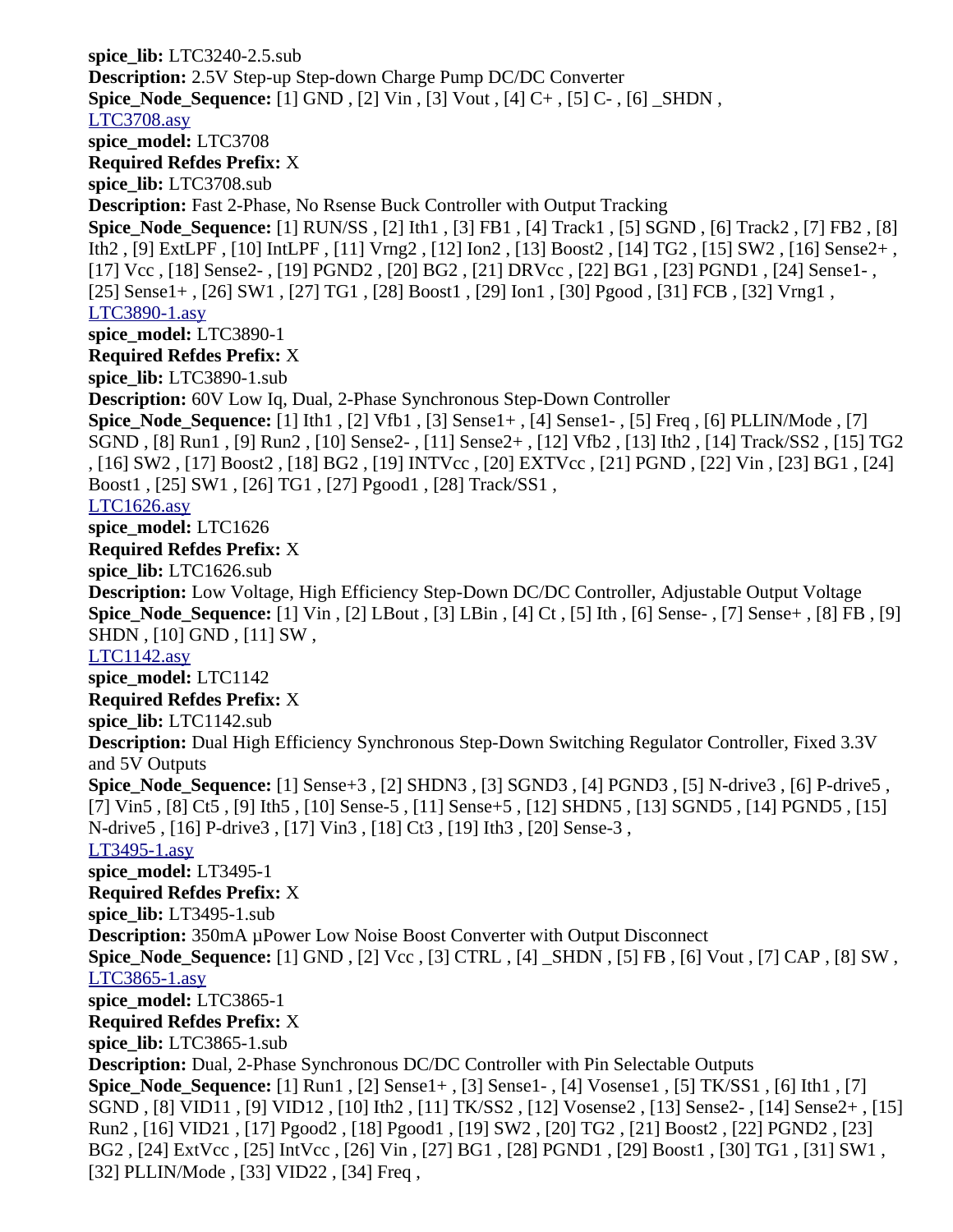[LT1767-5.asy](file:///home/cmcdowell/.wine/drive_c/Program%20Files/LTC/LTspiceIV/lib/sym/PowerProducts/LT1767-5.asy) **spice\_model:** LT1767-5 **Required Refdes Prefix:** X **spice\_lib:** LT1767-x.x.sub **Description:** Monolithic 1.5A, 1.25MHz Step-Down Switching Regulator, Fixed 5V Output\n\nNote: Sync pin is not modeled. **Spice\_Node\_Sequence:** [1] Boost , [2] Vin , [3] SW , [4] GND , [5] \_SHDN , [6] FB , [7] Vc , [LTC3527.asy](file:///home/cmcdowell/.wine/drive_c/Program%20Files/LTC/LTspiceIV/lib/sym/PowerProducts/LTC3527.asy) **spice\_model:** LTC3527 **Required Refdes Prefix:** X **spice\_lib:** LTC3527.sub **Description:** Dual 800mA/400mA, 1.2MHz/2.2MHz Synchronous Step-Up DC/DC Converter **Spice\_Node\_Sequence:** [1] \_SHDN1 , [2] FB1 , [3] Mode , [4] Vin1 , [5] Vout1 , [6] SW1 , [7] SW2 , [8] Vout2 , [9] Vin2 , [10] Fsel , [11] FB2 , [12] \_SHDN2 , [13] Pgood2 , [14] GND , [15] Vin , [16] Pgood1 , [LT1930.asy](file:///home/cmcdowell/.wine/drive_c/Program%20Files/LTC/LTspiceIV/lib/sym/PowerProducts/LT1930.asy) **spice\_model:** LT1930 **Required Refdes Prefix:** X **spice\_lib:** LT1930.sub **Description:** 1A, 1.2MHz Boost DC/DC Converter in ThinSOT **Spice Node Sequence:** [1] SW, [2] GND, [3] FB, [4] SHDN, [5] Vin, [LT1109-12.asy](file:///home/cmcdowell/.wine/drive_c/Program%20Files/LTC/LTspiceIV/lib/sym/PowerProducts/LT1109-12.asy) **spice\_model:** LT1109-12 **Required Refdes Prefix:** X **spice\_lib:** LT1109.sub **Description:** µPower Low Cost DC/DC Converter, Fixed 12V **Spice\_Node\_Sequence:** [1] Vin , [2] SW , [3] GND , [4] \_SDN , [5] Sense , [LT3755-2.asy](file:///home/cmcdowell/.wine/drive_c/Program%20Files/LTC/LTspiceIV/lib/sym/PowerProducts/LT3755-2.asy) **spice\_model:** LT3755-2 **Required Refdes Prefix:** X **spice\_lib:** LT3755.sub **Description:** Full-Featured LED Controller **Spice\_Node\_Sequence:** [1] Vref , [2] PWMin , [3] \_OPENLED , [4] SS , [5] Rt , [6] \_SHDN/UVLO , [7] INTVcc , [8] Vin , [9] Sense , [10] Gate , [11] PWMout , [12] FB , [13] ISN , [14] ISP , [15] Vc , [16] CTRL , [17] GND , [LT6105.asy](file:///home/cmcdowell/.wine/drive_c/Program%20Files/LTC/LTspiceIV/lib/sym/PowerProducts/LT6105.asy) **spice\_model:** LT6105 **Required Refdes Prefix:** X **spice\_lib:** LT6105.sub **Description:** Precision, Extended Input Range Current Sense Amplifier **Spice\_Node\_Sequence:** [1] IN- , [2] V+ , [3] V- , [4] Vout , [5] IN+ , [LT1172.asy](file:///home/cmcdowell/.wine/drive_c/Program%20Files/LTC/LTspiceIV/lib/sym/PowerProducts/LT1172.asy) **spice\_model:** LT1172 **Required Refdes Prefix:** X **spice\_lib:** LT1172.sub **Description:** 100kHz, 1.25A High Efficiency Switching Regulator **Spice\_Node\_Sequence:** [1] Vc , [2] FB , [3] GND , [4] SW , [5] Vin , [LTC1159-5.asy](file:///home/cmcdowell/.wine/drive_c/Program%20Files/LTC/LTspiceIV/lib/sym/PowerProducts/LTC1159-5.asy) **spice\_model:** LTC1159-5 **Required Refdes Prefix:** X **spice\_lib:** LTC1159-5.sub **Description:** High Efficiency Synchronous Step-Down Switching Regulator Controller, Fixed 5V Output **Spice\_Node\_Sequence:** [1] P-Gate , [2] Vin , [3] Vcc , [4] P-Drive , [5] Ct , [6] Ith , [7] Sense- , [8] Sense+ , [9] SHDN1 , [10] SGND , [11] PGND , [12] N-Gate , [13] EXTVcc , [14] SHDN2 , [15] CAP ,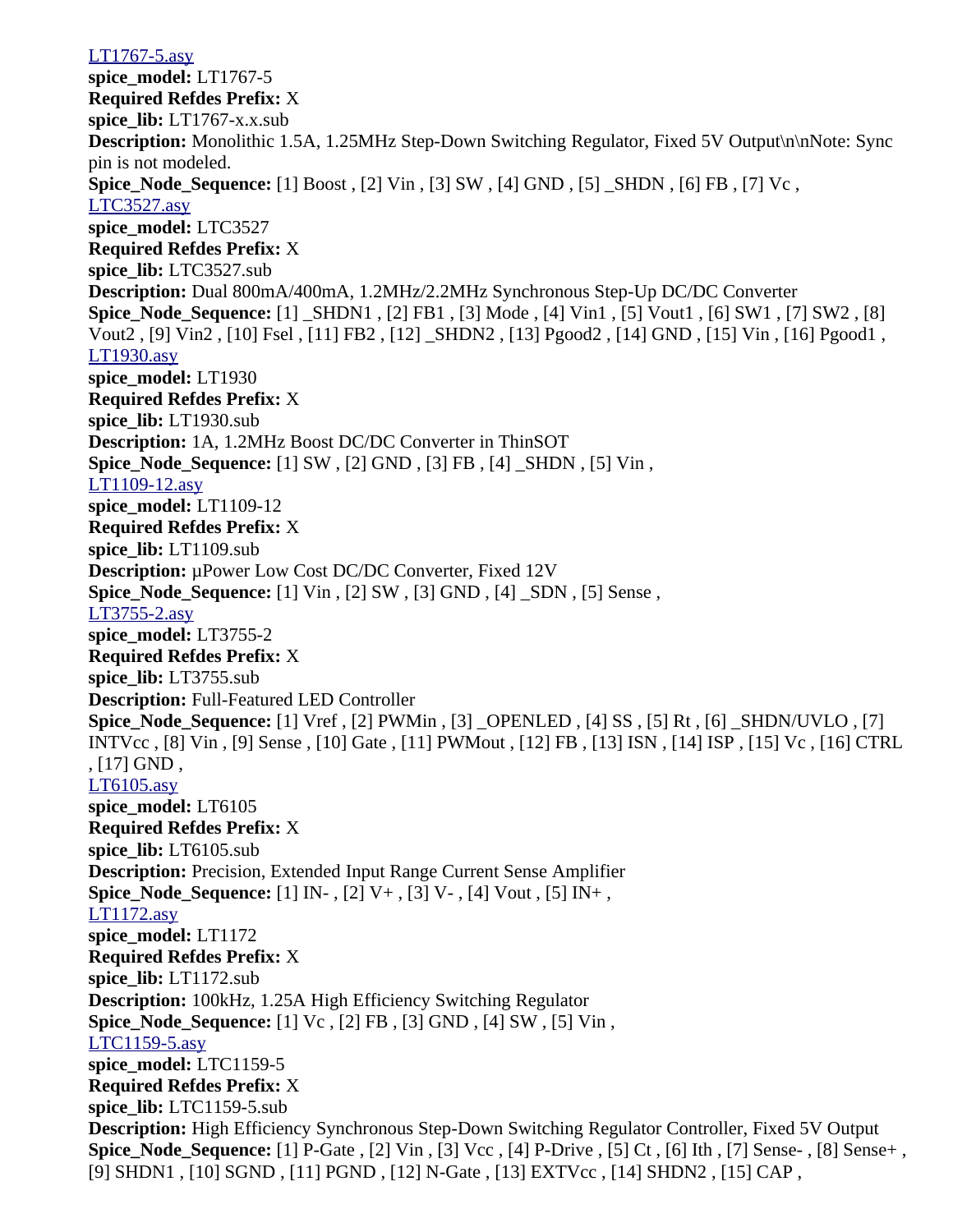[LT1776.asy](file:///home/cmcdowell/.wine/drive_c/Program%20Files/LTC/LTspiceIV/lib/sym/PowerProducts/LT1776.asy) **spice\_model:** LT1776 **Required Refdes Prefix:** X **spice\_lib:** LT1776.sub **Description:** Wide Input Range, High Efficiency, Step-Down Switching Regulator **Spice\_Node\_Sequence:** [1] \_SHDN, [2] Vcc, [3] SW, [4] GND, [5] Vin, [6] FB, [7] Vc, [LT3493-3.asy](file:///home/cmcdowell/.wine/drive_c/Program%20Files/LTC/LTspiceIV/lib/sym/PowerProducts/LT3493-3.asy) **spice\_model:** LT3493-3 **Required Refdes Prefix:** X **spice\_lib:** LT3493-3.sub **Description:** 1.2A, 750KHz Step-Down Switching Regulator in 2mm  $\times$  3mm DFN **Spice Node Sequence:** [1] FB , [2] GND , [3] Boost , [4] SW , [5] Vin , [6]  $\,$  SHDN , [LT1963A.asy](file:///home/cmcdowell/.wine/drive_c/Program%20Files/LTC/LTspiceIV/lib/sym/PowerProducts/LT1963A.asy) **spice\_model:** LT1963A **Required Refdes Prefix:** X **spice\_lib:** LT1963.lib **Description:** 1.5A, Low Noise, Fast Transient Response LDO Regulator, Adjustable Output Voltage **Spice\_Node\_Sequence:** [1] \_SHDN , [2] IN , [3] GND , [4] OUT , [5] ADJ , [LT3484-0.asy](file:///home/cmcdowell/.wine/drive_c/Program%20Files/LTC/LTspiceIV/lib/sym/PowerProducts/LT3484-0.asy) **spice\_model:** LT3484-0 **Required Refdes Prefix:** X **spice\_lib:** LT3484-0.sub **Description:** Photoflash Capacitor Charger **Spice Node Sequence:** [1] Done , [2] Charge , [3] Vin , [4] SW , [5] Vbat , [6] GND , [LT1947.asy](file:///home/cmcdowell/.wine/drive_c/Program%20Files/LTC/LTspiceIV/lib/sym/PowerProducts/LT1947.asy) **spice\_model:** LT1947 **Required Refdes Prefix:** X **spice\_lib:** LT1947.sub **Description:** Adjustable Output TFT-LCD Triple Switching Regulator **Spice\_Node\_Sequence:** [1] FB1 , [2] FB2 , [3] Ct , [4] SW1 , [5] GND , [6] Vin , [7] SW2 , [8] \_SHDN , [9] Vo2 , [10] Von , [LTC1627.asy](file:///home/cmcdowell/.wine/drive_c/Program%20Files/LTC/LTspiceIV/lib/sym/PowerProducts/LTC1627.asy) **spice\_model:** LTC1627 **Required Refdes Prefix:** X **spice\_lib:** LTC1627.sub **Description:** Monolithic Synchronous Step-Down Switching Regulator **Spice\_Node\_Sequence:** [1] Ith , [2] Run/SS , [3] FB , [4] GND , [5] SW , [6] Vin , [7] Vdr , [8] FCB , [LTC3528.asy](file:///home/cmcdowell/.wine/drive_c/Program%20Files/LTC/LTspiceIV/lib/sym/PowerProducts/LTC3528.asy) **spice\_model:** LTC3528 **Required Refdes Prefix:** X **spice\_lib:** LTC3528.sub **Description:** 1A, 1MHz Synchronous Step-up DC/DC Converter in 3mm×2mm DFN **Spice\_Node\_Sequence:** [1] \_SHDN , [2] FB , [3] Pgood , [4] Vout , [5] SW , [6] PGND , [7] SGND , [8] Vin , [LTC1530-3.3.asy](file:///home/cmcdowell/.wine/drive_c/Program%20Files/LTC/LTspiceIV/lib/sym/PowerProducts/LTC1530-3.3.asy) **spice\_model:** LTC1530-3.3 **Required Refdes Prefix:** X **spice\_lib:** LTC1530.sub **Description:** High Power Synchronous Switching Regulator Controller, Fixed 3.3 Volt Output **Spice\_Node\_Sequence:** [1] PVcc , [2] GND , [3] Sense , [4] Comp , [5] Imax , [6] Ifb , [7] G2 , [8] G1 , [LT3579-1.asy](file:///home/cmcdowell/.wine/drive_c/Program%20Files/LTC/LTspiceIV/lib/sym/PowerProducts/LT3579-1.asy) **spice\_model:** LT3579-1 **Required Refdes Prefix:** X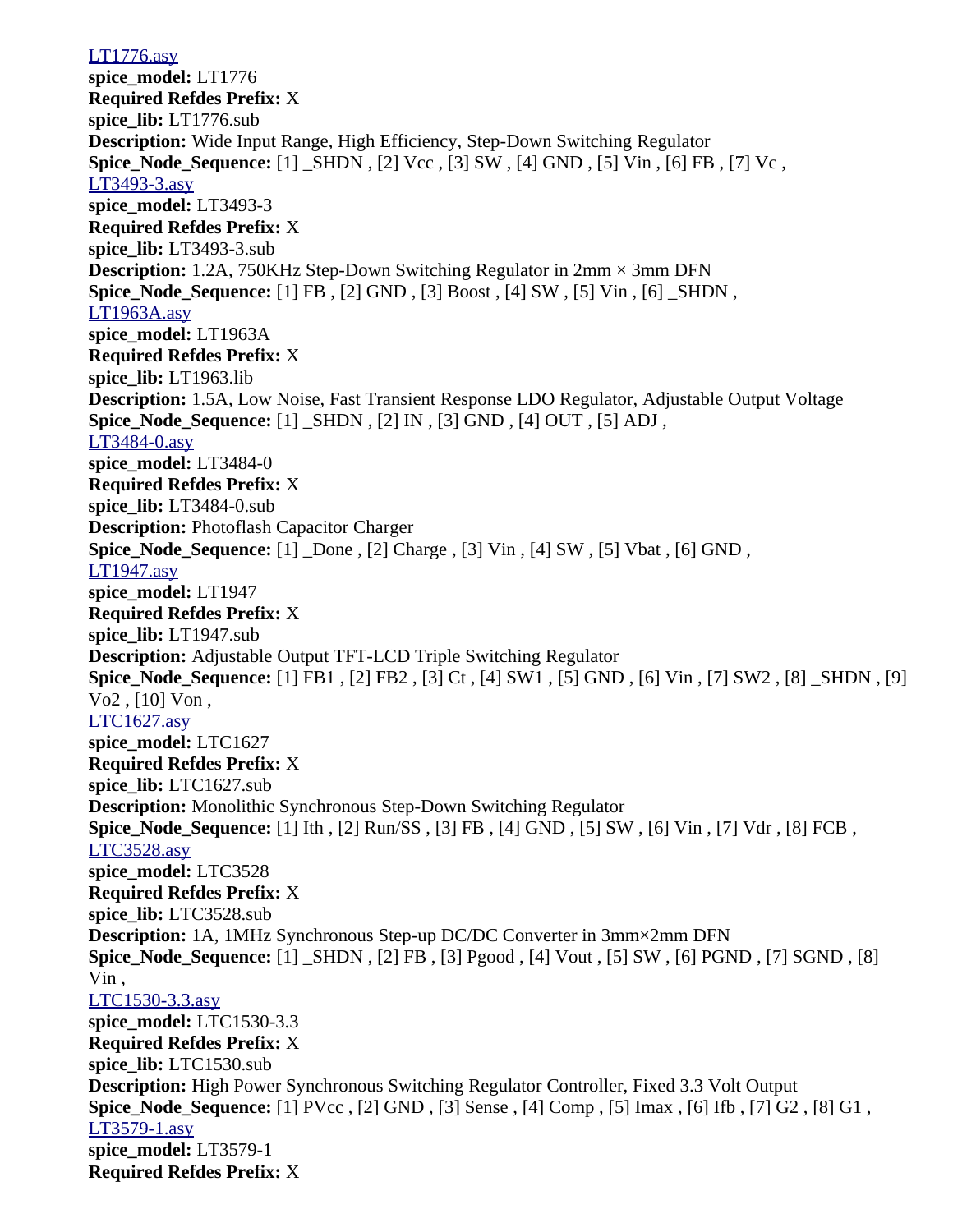**spice\_lib:** LT3579.sub **Description:** 6A Boost/Inverting DC/DC Converter with Fault Protection\n\nSYNC and CLKOUT pins are not modeled **Spice\_Node\_Sequence:** [1] FB , [2] Vc , [3] Gate , [4] \_Fault , [5] Vin , [6] SW1 , [7] SW2 , [8] \_SHDN , [9] Rt, [10] SS, [11] GND, [LTC1707.asy](file:///home/cmcdowell/.wine/drive_c/Program%20Files/LTC/LTspiceIV/lib/sym/PowerProducts/LTC1707.asy) **spice\_model:** LTC1707 **Required Refdes Prefix:** X **spice\_lib:** LTC1707.sub **Description:** High Efficiency Monolithic Synchronous Step-Down Regulator\n\nNote: External sync. capability is not modeled. **Spice\_Node\_Sequence:** [1] Ith , [2] Run/SS , [3] FB , [4] GND , [5] SW , [6] Vin , [7] Mode , [8] Vref , [LTC3410-1.875.asy](file:///home/cmcdowell/.wine/drive_c/Program%20Files/LTC/LTspiceIV/lib/sym/PowerProducts/LTC3410-1.875.asy) **spice\_model:** LTC3410-1.875 **Required Refdes Prefix:** X **spice\_lib:** LTC3410-x.x.sub **Description:** 2.25MHz, 300mA, Synchronous Step-Down Regulator in SC70, Fixed 1.875V Output **Spice\_Node\_Sequence:** [1] Run , [2] GND , [3] SW , [4] Vin , [5] Vsense , [LT1303.asy](file:///home/cmcdowell/.wine/drive_c/Program%20Files/LTC/LTspiceIV/lib/sym/PowerProducts/LT1303.asy) **spice\_model:** LT1303 **Required Refdes Prefix:** X **spice\_lib:** LT1303.sub **Description:** µPower High Efficiency DC/DC Converter with Low-Battery Detector, adjustable output voltage **Spice\_Node\_Sequence:** [1] GND , [2] LBO , [3] SHDN , [4] FB , [5] LBI , [6] Vin , [7] SW , [8] PGND , [LTC4449.asy](file:///home/cmcdowell/.wine/drive_c/Program%20Files/LTC/LTspiceIV/lib/sym/PowerProducts/LTC4449.asy) **spice\_model:** LTC4449 **Required Refdes Prefix:** X **spice\_lib:** LTC4449.sub **Description:** High Speed Synchronous N-Channel MOSFET Driver **Spice\_Node\_Sequence:** [1] TG , [2] TS , [3] BG , [4] GND , [5] IN , [6] Vlogic , [7] Vcc , [8] Boost , [LTC1165.asy](file:///home/cmcdowell/.wine/drive_c/Program%20Files/LTC/LTspiceIV/lib/sym/PowerProducts/LTC1165.asy) **spice\_model:** LTC1165 **Required Refdes Prefix:** X **spice\_lib:** LTC1165.sub **Description:** Triple 1.8V to 6V High-Side MOSFET Driver **Spice\_Node\_Sequence:** [1] IN1 , [2] IN2 , [3] IN3 , [4] GND , [5] OUT3 , [6] OUT2 , [7] OUT1 , [8] Vs , [LTC3808.asy](file:///home/cmcdowell/.wine/drive_c/Program%20Files/LTC/LTspiceIV/lib/sym/PowerProducts/LTC3808.asy) **spice\_model:** LTC3808 **spice\_lib:** LTC3808.sub **Required Refdes Prefix:** X **Description:** No Rsense(TM), Low EMI, Synchronous DC/DC Controller with Output Tracking\n\nNote: Short circuit protection is not modeled. **Spice\_Node\_Sequence:** [1] PLLLPF , [2] SYNC/Mode , [3] Track/SS , [4] Pgood , [5] Vfb , [6] Ith , [7] Run , [8] Iprg , [9] BG , [10] TG , [11] Sense+ , [12] Vin , [13] Sense- , [14] SW , [15] GND , [LT1585-3.3.asy](file:///home/cmcdowell/.wine/drive_c/Program%20Files/LTC/LTspiceIV/lib/sym/PowerProducts/LT1585-3.3.asy) **spice\_model:** LT1585-3.3 **Required Refdes Prefix:** X **spice\_lib:** LT1584.lib **Description:** 4.6A Low Dropout Fast Response Positive Regulator, Fixed 3.3V Output **Spice\_Node\_Sequence:** [1] GND , [2] OUT , [3] IN , [LT3023.asy](file:///home/cmcdowell/.wine/drive_c/Program%20Files/LTC/LTspiceIV/lib/sym/PowerProducts/LT3023.asy) **spice\_model:** LT3023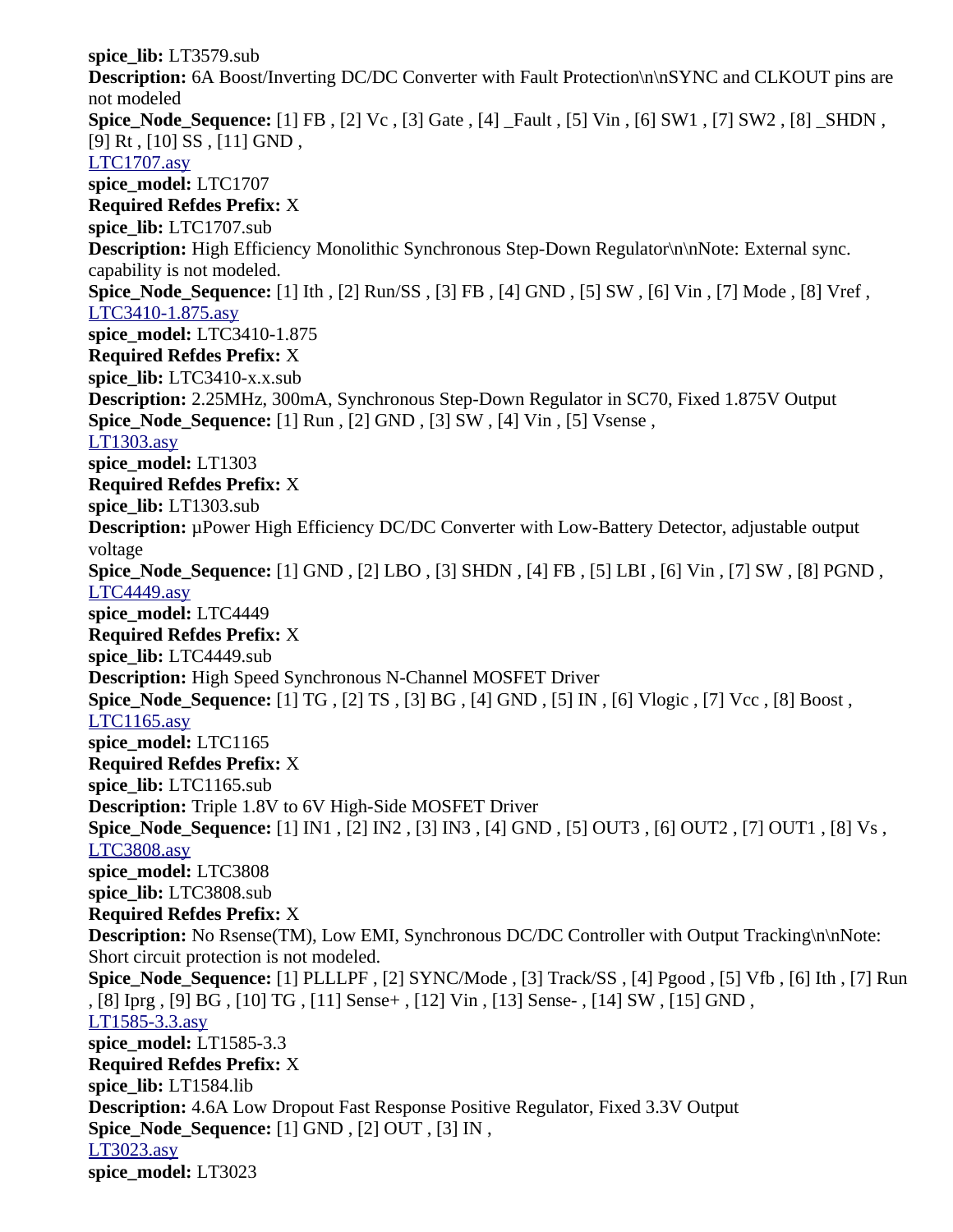**Required Refdes Prefix:** X **spice\_lib:** LT3023.lib **Description:** Dual 100mA, Low Dropout, Low Noise, µPower Regulator **Spice\_Node\_Sequence:** [1] BYP2 , [2] ADJ2 , [3] GND , [4] ADJ1 , [5] BYP1 , [6] OUT1 , [7] \_SHDN1 , [8] IN , [9] \_SHDN2 , [10] OUT2 , [LTC1754-5.asy](file:///home/cmcdowell/.wine/drive_c/Program%20Files/LTC/LTspiceIV/lib/sym/PowerProducts/LTC1754-5.asy) **spice\_model:** LTC1754-5 **Required Refdes Prefix:** X **spice\_lib:** LTC1754-5.sub **Description:** µPower, Regulated 5V Charge Pump with Shutdown in SOT-23 **Spice Node Sequence:** [1] Vout , [2] GND , [3] SHDN , [4] C- , [5] Vin , [6] C+, [LT1513-2.asy](file:///home/cmcdowell/.wine/drive_c/Program%20Files/LTC/LTspiceIV/lib/sym/PowerProducts/LT1513-2.asy) **spice\_model:** LT1513-2 **Required Refdes Prefix:** X **spice\_lib:** LT1513-2.sub **Description:** SEPIC Constant- or Constant Current/Constant Voltage Battery Charger **Spice\_Node\_Sequence:** [1] Vc , [2] FB , [3] IFB , [4] GND , [5] SW , [6] \_SHDN , [7] Vin , [LT1086H.asy](file:///home/cmcdowell/.wine/drive_c/Program%20Files/LTC/LTspiceIV/lib/sym/PowerProducts/LT1086H.asy) **spice\_model:** LT1086H **Required Refdes Prefix:** X **spice\_lib:** LT1083.lib **Description:** 0.7A Low Dropout Positive Adjustable Regulator **Spice\_Node\_Sequence:** [1] IN , [2] ADJ , [3] OUT , [LTC1504A-3.3.asy](file:///home/cmcdowell/.wine/drive_c/Program%20Files/LTC/LTspiceIV/lib/sym/PowerProducts/LTC1504A-3.3.asy) **spice\_model:** LTC1504-3.3A **Required Refdes Prefix:** X **spice\_lib:** LTC1504A.sub **Description:** 500mA Low Voltage Step-Down Synchronous Regulator, Fixed 3.3V Output **Spice\_Node\_Sequence:** [1] Imax , [2] Vcc , [3] SW , [4] GND , [5] Sense , [6] \_SHND , [7] SS , [8] COMP , [LTC3210-1.asy](file:///home/cmcdowell/.wine/drive_c/Program%20Files/LTC/LTspiceIV/lib/sym/PowerProducts/LTC3210-1.asy) **spice\_model:** LTC3210-1 **Required Refdes Prefix:** X **spice\_lib:** LTC3210-1.sub **Description:** MAIN/CAM LED Controller with 64-Step Brightness Control in 3mm\*3mm QFN **Spice\_Node\_Sequence:** [1] C1P , [2] CPO , [3] ENM , [4] MLED1 , [5] MLED2 , [6] MLED3 , [7] MLED4 , [8] RM , [9] RC , [10] ENC , [11] CLED , [12] GND , [13] C2M , [14] C1M , [15] VBAT , [16] C2P , [LTC3541-2.asy](file:///home/cmcdowell/.wine/drive_c/Program%20Files/LTC/LTspiceIV/lib/sym/PowerProducts/LTC3541-2.asy) **spice\_model:** LTC3541-2 **Required Refdes Prefix:** X **Description:** High Efficiency Buck + VLDO Regulator **spice\_lib:** LTC3541-2.sub **Spice\_Node\_Sequence:** [1] Vin , [2] ENBuck , [3] Vout , [4] LVout , [5] LVin , [6] GND , [7] Mode , [8] ENVLDO , [9] SW , [LTC3407-4.asy](file:///home/cmcdowell/.wine/drive_c/Program%20Files/LTC/LTspiceIV/lib/sym/PowerProducts/LTC3407-4.asy) **spice\_model:** LTC3407-4 **Required Refdes Prefix:** X **spice\_lib:** LTC3407-2.sub **Description:** Dual Synchronous, 800mA, 2.25MHz Step-Down DC/DC Regulator\n\nNote: POR is not modeled **Spice\_Node\_Sequence:** [1] FB1 , [2] Run1 , [3] Vin , [4] SW1 , [5] GND , [6] Mode , [7] SW2 , [8] Run2 , [9] FB2 , [LT3485-1.asy](file:///home/cmcdowell/.wine/drive_c/Program%20Files/LTC/LTspiceIV/lib/sym/PowerProducts/LT3485-1.asy)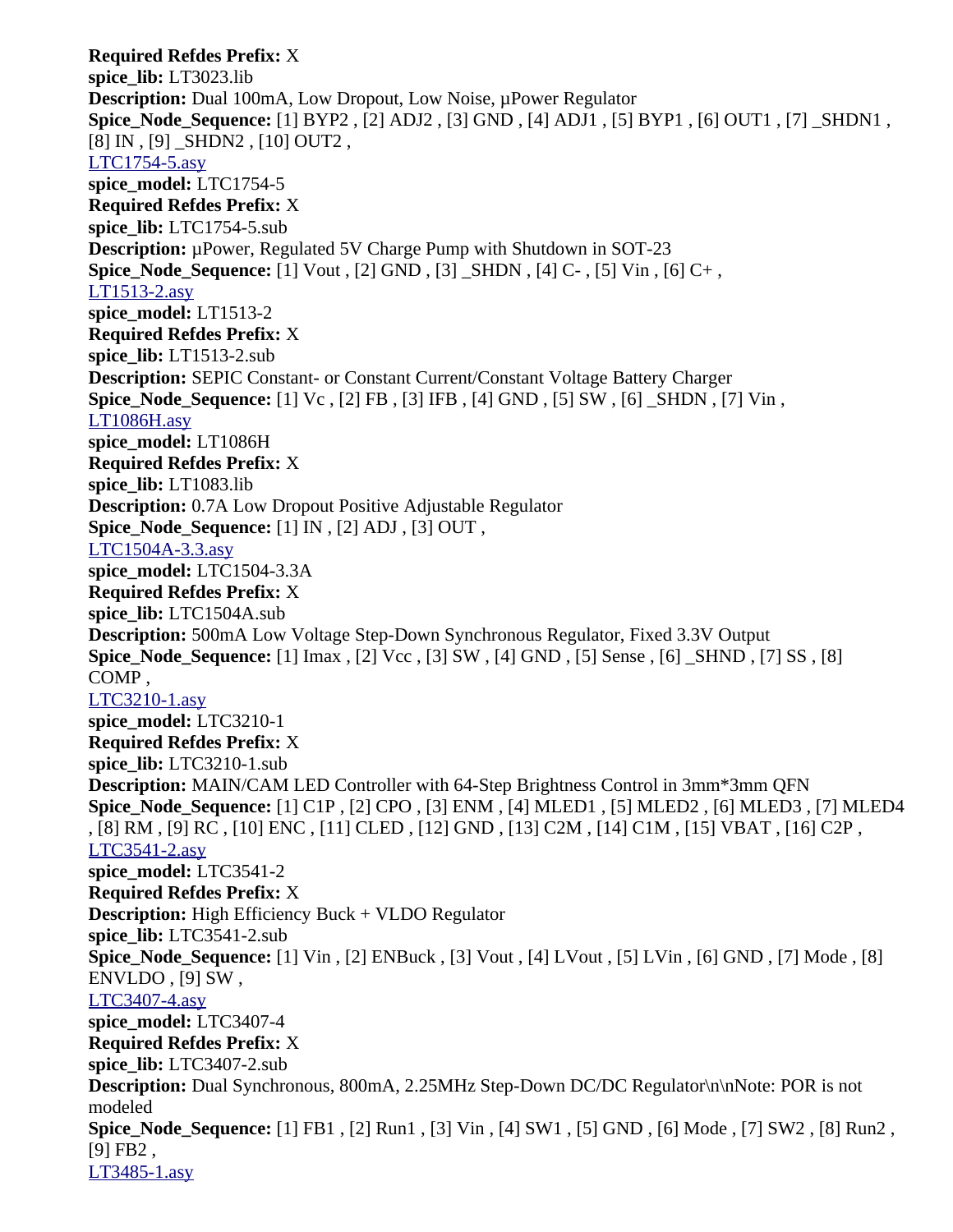**spice\_model:** LT3485-1 **Required Refdes Prefix:** X **spice\_lib:** LT3485-1.sub **Description:** Photoflash Capacitor Charger with Output Voltage Monitor and Integrated IGBT Drive -- 550mA typ Peak Switch Current **Spice\_Node\_Sequence:** [1] Charge , [2] Vbat , [3] Vin , [4] SW , [5] IBGTout , [6] IBGTin , [7] IBGTpwr , [8] Done , [9] Vmont , [10] GND, [LT1934.asy](file:///home/cmcdowell/.wine/drive_c/Program%20Files/LTC/LTspiceIV/lib/sym/PowerProducts/LT1934.asy) **spice\_model:** LT1934 **Required Refdes Prefix:** X **spice\_lib:** LT1934.sub **Description:** µPower Step-Down Switching Regulator in ThinSOT **Spice\_Node\_Sequence:** [1] Boost , [2] GND , [3] FB , [4] \_SHDN , [5] Vin , [6] SW , [LTM8020.asy](file:///home/cmcdowell/.wine/drive_c/Program%20Files/LTC/LTspiceIV/lib/sym/PowerProducts/LTM8020.asy) **spice\_model:** LTM8020 **Required Refdes Prefix:** X **spice\_lib:** LTM8020.sub **Description:** 200mA, 36V DC/DC µModule **Spice\_Node\_Sequence:** [1] Vin , [2] \_SHDN , [3] GND , [4] ADJ , [5] BIAS , [6] OUT , [LT3485-3.asy](file:///home/cmcdowell/.wine/drive_c/Program%20Files/LTC/LTspiceIV/lib/sym/PowerProducts/LT3485-3.asy) **spice\_model:** LT3485-3 **Required Refdes Prefix:** X **spice\_lib:** LT3485-3.sub **Description:** Photoflash Capacitor Charger with Output Voltage Monitor and Integrated IGBT Drive -- 1.7A typ peak Switch Current **Spice\_Node\_Sequence:** [1] Charge , [2] Vbat , [3] Vin , [4] SW , [5] IBGTout , [6] IBGTin , [7] IBGTpwr , [8] \_Done , [9] Vmont , [10] GND, [LTC3541.asy](file:///home/cmcdowell/.wine/drive_c/Program%20Files/LTC/LTspiceIV/lib/sym/PowerProducts/LTC3541.asy) **spice\_model:** LTC3541 **Required Refdes Prefix:** X **Description:** High Efficiency Buck + VLDO Regulator **spice\_lib:** LTC3541.sub **Spice\_Node\_Sequence:** [1] Vin , [2] ENBuck , [3] BuckFB , [4] LFB , [5] LVout , [6] LVin , [7] GND , [8] Mode , [9] ENVLDO , [10] SW , [LT3436.asy](file:///home/cmcdowell/.wine/drive_c/Program%20Files/LTC/LTspiceIV/lib/sym/PowerProducts/LT3436.asy) **spice\_model:** LT3436 **Required Refdes Prefix:** X **spice\_lib:** LT3436.sub **Description:** 3A, 800KHz Switching Regulator **Spice\_Node\_Sequence:** [1] Vin , [2] SW , [3] GND , [4] \_SHDN , [5] FB , [6] Vc , [LTM4612.asy](file:///home/cmcdowell/.wine/drive_c/Program%20Files/LTC/LTspiceIV/lib/sym/PowerProducts/LTM4612.asy) **spice\_model:** LTM4612 **Required Refdes Prefix:** X **spice\_lib:** LTM4612.sub **Description:** Ultralow Noise 36Vin, 15Vout, 5A, DC/DC µModule **Spice\_Node\_Sequence:** [1] Vin , [2] PGND , [3] Vout , [4] VD , [5] DRVcc , [6] INTVcc , [7] PLLIN , [8] FCB , [9] Track/SS , [10] MPGM , [11] Fset , [12] FB , [13] MARG0 , [14] MARG1 , [15] SGND , [16] Comp , [17] Pgood , [18] Run , [LTC3225-1.asy](file:///home/cmcdowell/.wine/drive_c/Program%20Files/LTC/LTspiceIV/lib/sym/PowerProducts/LTC3225-1.asy) **spice\_model:** LTC3225-1 **Required Refdes Prefix:** X **spice\_lib:** LTC3225-1.sub **Description:** 150mA Supercapacitor Charger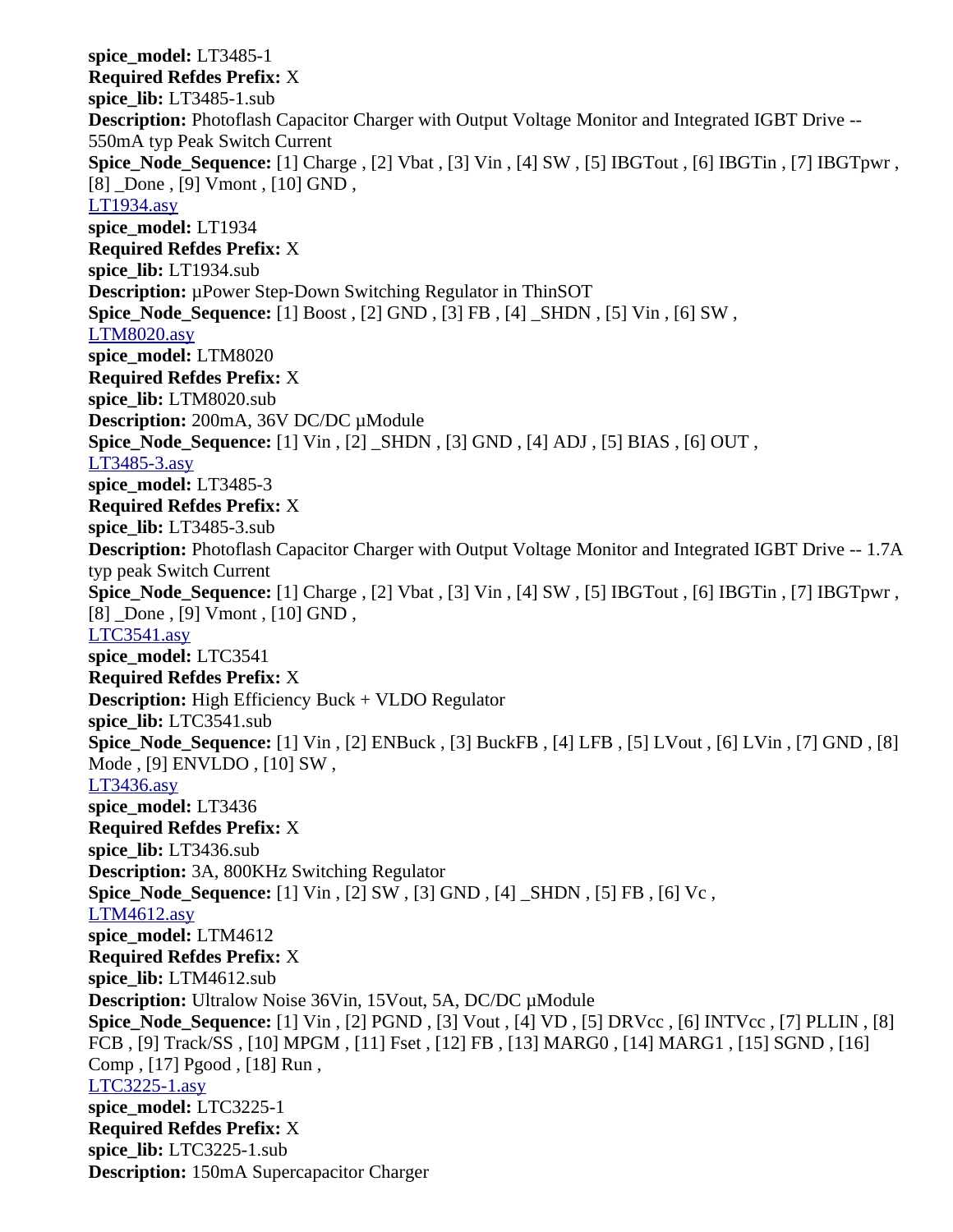**Spice\_Node\_Sequence:** [1] C+ , [2] C- , [3] Cx , [4] \_SHDN , [5] Pgood , [6] Vsel , [7] Prog , [8] GND , [9] Vin , [10] Cout , [LTC1550.asy](file:///home/cmcdowell/.wine/drive_c/Program%20Files/LTC/LTspiceIV/lib/sym/PowerProducts/LTC1550.asy) **spice\_model:** LTC1550 **Required Refdes Prefix:** X **spice\_lib:** LTC1550.sub **Description:** Low Noise, Switched Capacitor Regulated Voltage Inverter, Adjustable Output **Spice\_Node\_Sequence:** [1] NC , [2] C+ , [3] NC , [4] Vout , [5] C- , [6] PGND , [7] AGND , [8] NC , [9] NC , [10] NC , [11] CPout , [12] ADJ , [13] Sense , [14] REG , [15] \_SHDN , [16] Vin , [LT1129-3.3.asy](file:///home/cmcdowell/.wine/drive_c/Program%20Files/LTC/LTspiceIV/lib/sym/PowerProducts/LT1129-3.3.asy) **spice\_model:** LT1129-3.3 **Required Refdes Prefix:** X **spice\_lib:** LT1129.lib **Description:** µPower Low Dropout Regulator with Shutdown, Fixed 3.3V Output **Spice\_Node\_Sequence:** [1] OUT , [2] Sense , [3] GND , [4] \_SHDN , [5] IN , [LT1962-3.3.asy](file:///home/cmcdowell/.wine/drive_c/Program%20Files/LTC/LTspiceIV/lib/sym/PowerProducts/LT1962-3.3.asy) **spice\_model:** LT1962-3.3 **Required Refdes Prefix:** X **spice\_lib:** LT1962.lib **Description:** 300mA Low Noise Low Dropout µPower Regulator with Shutdown, Fixed 3.3V Output **Spice\_Node\_Sequence:** [1] OUT , [2] SENSE , [3] BYP , [4] GND , [5] \_SHDN , [6] IN , [LTC3834.asy](file:///home/cmcdowell/.wine/drive_c/Program%20Files/LTC/LTspiceIV/lib/sym/PowerProducts/LTC3834.asy) **spice\_model:** LTC3834 **Required Refdes Prefix:** X **spice\_lib:** LTC3834.sub **Description:** 30µA Iq Synchronous Step-Down Controller **Spice\_Node\_Sequence:** [1] CLKOUT , [2] PLLLPF , [3] Ith , [4] Track/SS , [5] FB , [6] SGND , [7] PGND , [8] BG , [9] INTVcc , [10] EXTVcc , [11] Vin , [12] SW , [13] TG , [14] Boost , [15] Run , [16] Sense- , [17] Sense+ , [18] Pgood , [19] PLLIN/Mode , [20] PHASMD , [LTC3862.asy](file:///home/cmcdowell/.wine/drive_c/Program%20Files/LTC/LTspiceIV/lib/sym/PowerProducts/LTC3862.asy) **spice\_model:** LTC3862 **Required Refdes Prefix:** X **spice\_lib:** LTC3862.sub **Description:** Multi-Phase Current Mode Step-Up DC/DC Controller **Spice\_Node\_Sequence:** [1] Dmax , [2] Slope , [3] Blank , [4] PhaseMode , [5] Freq , [6] SS , [7] Ith , [8] FB , [9] SGND , [10] CLKOut , [11] SYNC , [12] PLLFLTR , [13] Sense2+ , [14] Sense2- , [15] Gate2 , [16] PGND , [17] Gate1 , [18] INTVcc , [19] Vin , [20] Run , [21] Sense1- , [22] Sense1+ , [23] 3V8 , [LTC3812-5.asy](file:///home/cmcdowell/.wine/drive_c/Program%20Files/LTC/LTspiceIV/lib/sym/PowerProducts/LTC3812-5.asy) **spice\_model:** LTC3812-5 **Required Refdes Prefix:** X **spice\_lib:** LTC3812-5.sub **Description:** 60V Current Mode Synchronous Switching Regulator Controller **Spice\_Node\_Sequence:** [1] Ion , [2] Vrng , [3] Pgood , [4] FCB , [5] Ith , [6] FB , [7] Run/SS , [8] SGND , [9] NDRV , [10] EXTVcc , [11] INTVcc , [12] BG , [13] PGND , [14] SW , [15] TG , [16] Boost , [LT3837.asy](file:///home/cmcdowell/.wine/drive_c/Program%20Files/LTC/LTspiceIV/lib/sym/PowerProducts/LT3837.asy) **spice\_model:** LT3837 **Required Refdes Prefix:** X **spice\_lib:** LT3837.sub **Description:** Isolated No-Opto Synchronous Flyback Controller **Spice\_Node\_Sequence:** [1] SG , [2] Vcc , [3] Ton , [4] ENDLY , [5] SYNC , [6] SFST , [7] OSC , [8] FB , [9] Vc , [10] UVLO , [11] Sense- , [12] Sense+ , [13] Ccmp , [14] Rcmp , [15] PGDLY , [16] PG , [17] GND ,

[LTC1174HV-3.3.asy](file:///home/cmcdowell/.wine/drive_c/Program%20Files/LTC/LTspiceIV/lib/sym/PowerProducts/LTC1174HV-3.3.asy)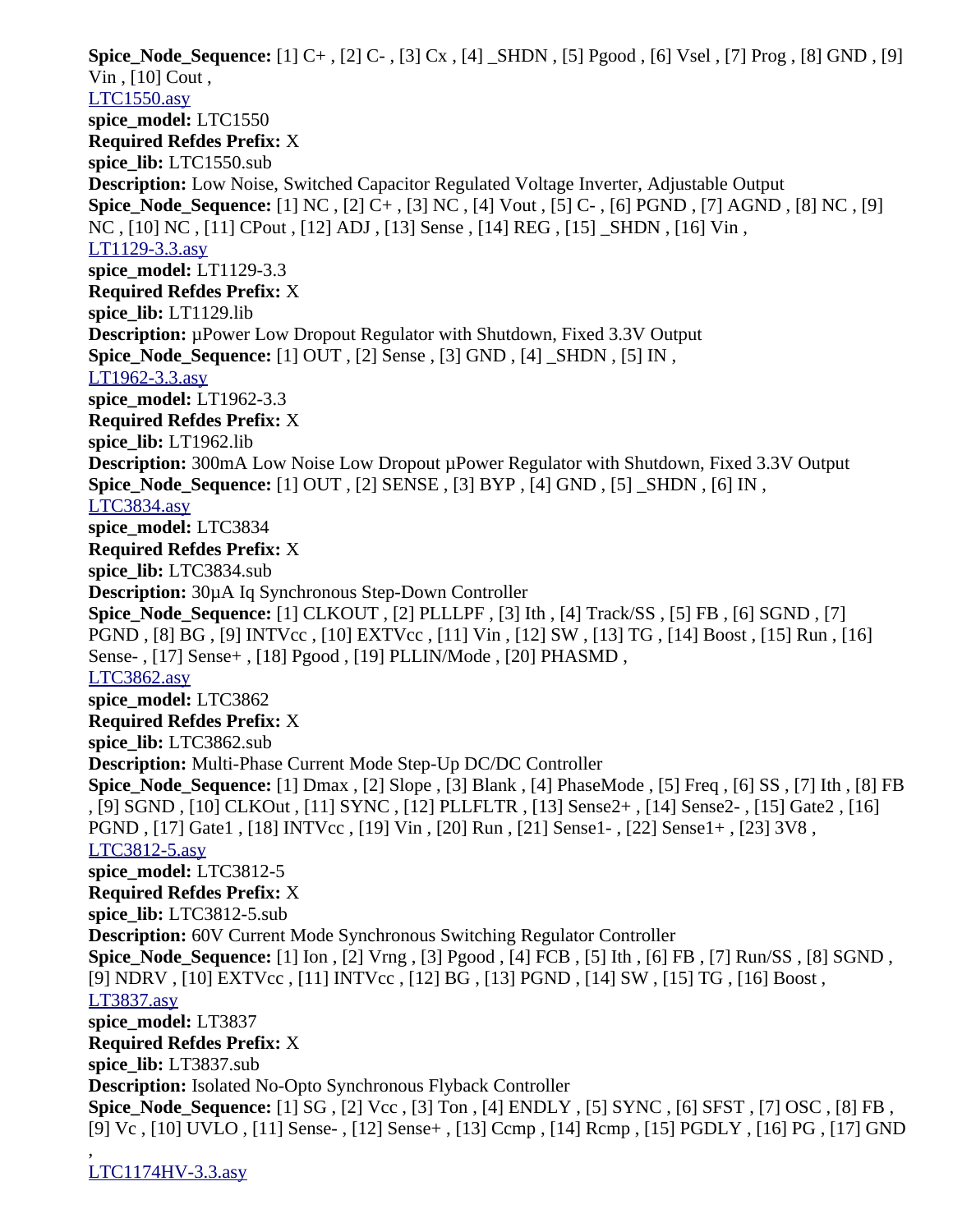**spice\_model:** LTC1174HV-3.3 **Required Refdes Prefix:** X **spice\_lib:** LTC1174.sub **Description:** High Efficiency Step-Down and Inverting DC/DC Converter, Fixed 3.3V **Spice\_Node\_Sequence:** [1] FB , [2] LBout , [3] LBin , [4] GND , [5] SW , [6] Vin , [7] Ipgm , [8] \_SHDN , [LT1790-2.048.asy](file:///home/cmcdowell/.wine/drive_c/Program%20Files/LTC/LTspiceIV/lib/sym/PowerProducts/LT1790-2.048.asy) **spice\_model:** LT1790-2.048 **Required Refdes Prefix:** X **spice\_lib:** LT1790.lib **Description:** µPower SOT-23 Low Dropout 2.048V Reference **Spice\_Node\_Sequence:** [1] IN , [2] GND , [3] OUT , [LT1587-3.45.asy](file:///home/cmcdowell/.wine/drive_c/Program%20Files/LTC/LTspiceIV/lib/sym/PowerProducts/LT1587-3.45.asy) **spice\_model:** LT1587-3.45 **Required Refdes Prefix:** X **spice\_lib:** LT1584.lib **Description:** 4.6A Low Dropout Fast Response Positive Regulator, Fixed 3.45V Output **Spice\_Node\_Sequence:** [1] GND , [2] OUT , [3] IN , [LTC2903-B1.asy](file:///home/cmcdowell/.wine/drive_c/Program%20Files/LTC/LTspiceIV/lib/sym/PowerProducts/LTC2903-B1.asy) **spice\_model:** LTC2903-B1 **Required Refdes Prefix:** X **spice\_lib:** LTC2903-B1.sub **Description:** Precision Quad Supply Monitor in 6-Lead SOT-23 **Spice\_Node\_Sequence:** [1] V1 , [2] GND , [3] V2 , [4] V3 , [5] V4 , [6] \_RST , [LTC1148HV-3.3.asy](file:///home/cmcdowell/.wine/drive_c/Program%20Files/LTC/LTspiceIV/lib/sym/PowerProducts/LTC1148HV-3.3.asy) **spice\_model:** LTC1148HV-3.3 **Required Refdes Prefix:** X **spice\_lib:** LTC1148-3.3.sub **Description:** High Efficiency Synchronous Step-Down Switching Regulator Controller, Fixed 3.3V Output **Spice\_Node\_Sequence:** [1] P-drive , [2] Vin , [3] Ct , [4] Ith , [5] Sense- , [6] Sense+ , [7] SHDN , [8] SGND , [9] PGND , [10] N-drive , [LT3487.asy](file:///home/cmcdowell/.wine/drive_c/Program%20Files/LTC/LTspiceIV/lib/sym/PowerProducts/LT3487.asy) **spice\_model:** LT3487 **Required Refdes Prefix:** X **spice\_lib:** LT3487.sub **Description:** Boost and Inverting Switching Regulator for CCD Bias **Spice\_Node\_Sequence:** [1] CAP , [2] SWP , [3] Vbat , [4] SWN , [5] DN , [6] Vin , [7] FBN , [8] Run/SS , [9] FBP , [10] Vpos , [11] GND , [LTC3035.asy](file:///home/cmcdowell/.wine/drive_c/Program%20Files/LTC/LTspiceIV/lib/sym/PowerProducts/LTC3035.asy) **spice\_model:** LTC3035 **Required Refdes Prefix:** X **spice\_lib:** LTC3035.sub **Description:** 300mA VLDO Linear Regulator with Charge Pump Bias Generator **Spice\_Node\_Sequence:** [1] CP , [2] CM , [3] GND , [4] IN , [5] OUT , [6] ADJ , [7] \_SHDN , [8] BIAS , [LTC3251.asy](file:///home/cmcdowell/.wine/drive_c/Program%20Files/LTC/LTspiceIV/lib/sym/PowerProducts/LTC3251.asy) **spice\_model:** LTC3251 **Required Refdes Prefix:** X **spice\_lib:** LTC3251.sub **Description:** 500mA High Efficiency, Low Noise, Inductorless Step-Down DC/DC Converter **Spice\_Node\_Sequence:** [1] MD0 , [2] Vin , [3] C1+ , [4] C1- , [5] GND , [6] C2- , [7] Vout , [8] C2+ , [9] MD1 , [10] FB , [LT1304.asy](file:///home/cmcdowell/.wine/drive_c/Program%20Files/LTC/LTspiceIV/lib/sym/PowerProducts/LT1304.asy) **spice\_model:** LT1304 **Required Refdes Prefix:** X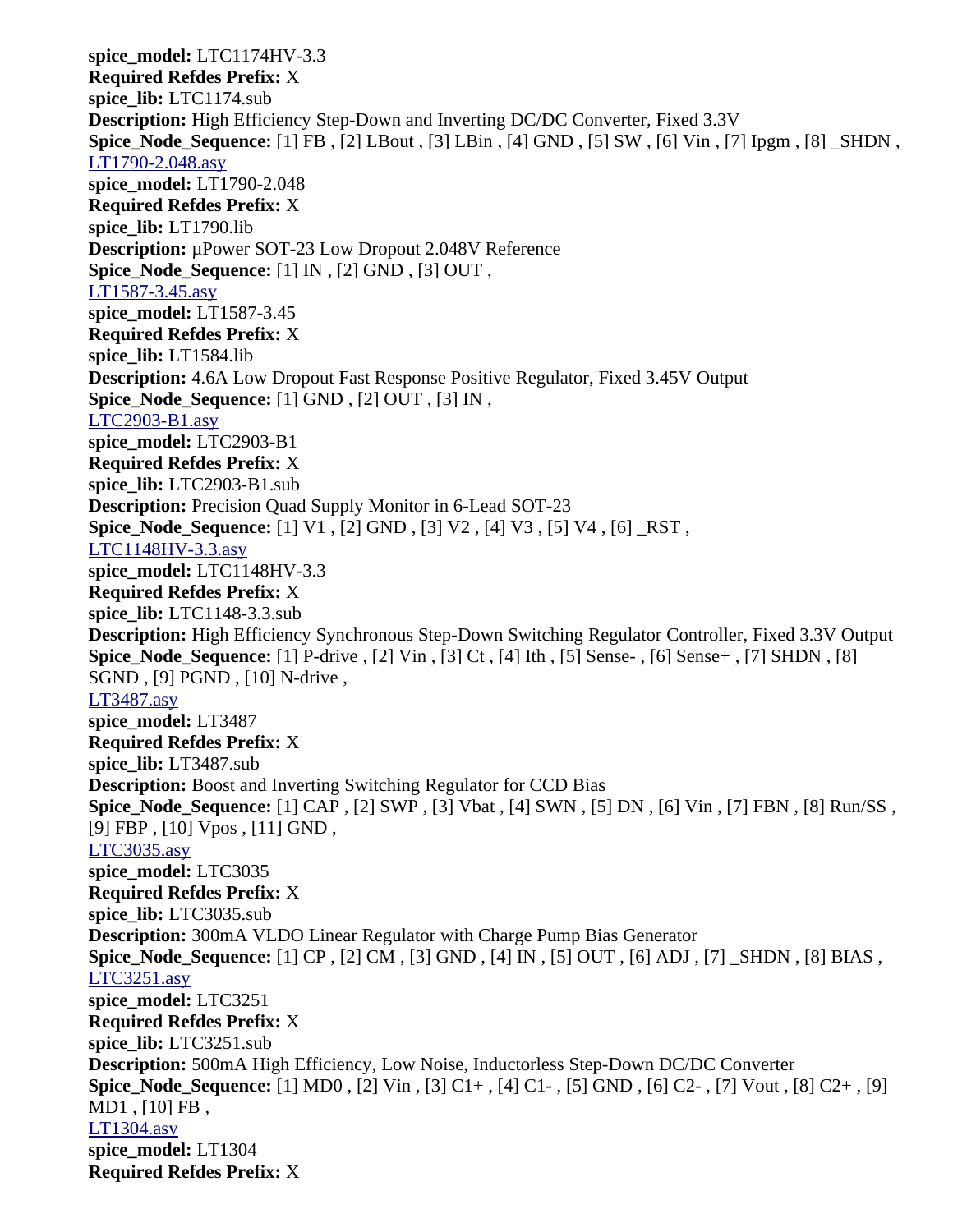**spice\_lib:** LT1304.sub **Description:** µPower DC/DC Converter with Low-Battery Detector Active in Shutdown, Adjustable output voltage **Spice\_Node\_Sequence:** [1] LBI , [2] LBO , [3] Vin , [4] SW , [5] GND , [6] Ilim , [7] \_SHDN , [8] FB , [LT1962-1.5.asy](file:///home/cmcdowell/.wine/drive_c/Program%20Files/LTC/LTspiceIV/lib/sym/PowerProducts/LT1962-1.5.asy) **spice\_model:** LT1962-1.5 **Required Refdes Prefix:** X **spice\_lib:** LT1962.lib **Description:** 300mA Low Noise Low Dropout µPower Regulator with Shutdown, Fixed 1.5V Output **Spice\_Node\_Sequence:** [1] OUT , [2] SENSE , [3] BYP , [4] GND , [5] \_SHDN , [6] IN , [LT1962-3.asy](file:///home/cmcdowell/.wine/drive_c/Program%20Files/LTC/LTspiceIV/lib/sym/PowerProducts/LT1962-3.asy) **spice\_model:** LT1962-3 **Required Refdes Prefix:** X **spice\_lib:** LT1962.lib **Description:** 300mA Low Noise Low Dropout µPower Regulator with Shutdown, Fixed 3V Output **Spice\_Node\_Sequence:** [1] OUT , [2] SENSE , [3] BYP , [4] GND , [5] \_SHDN , [6] IN , [LTC3418.asy](file:///home/cmcdowell/.wine/drive_c/Program%20Files/LTC/LTspiceIV/lib/sym/PowerProducts/LTC3418.asy) **spice\_model:** LTC3418 **Required Refdes Prefix:** X **spice\_lib:** LTC3418.sub **Description:** 8A, 4MHz, Monolithic Synchronous Step-down Regulator\n\nNote: Vref pin is not modeled and is assumed to be bypassed. External Sync is also not modeled **Spice\_Node\_Sequence:** [1] Rt , [2] Mode , [3] SGND , [4] SW , [5] PGND , [6] PVin , [7] SVin , [8] Pgood , [9] FB , [10] Ith , [11] Run/SS , [12] Track , [LTC3805-5.asy](file:///home/cmcdowell/.wine/drive_c/Program%20Files/LTC/LTspiceIV/lib/sym/PowerProducts/LTC3805-5.asy) **spice\_model:** LTC3805-5 **Required Refdes Prefix:** X **spice\_lib:** LTC3805-5.sub **Description:** Adjustable Frequency Current Mode Flyback/Boost/SEPIC DC/DC Controller **Spice\_Node\_Sequence:** [1] SSFLT , [2] Ith , [3] FB , [4] Run , [5] FS , [6] Isense , [7] OC , [8] Vcc , [9] Gate , [10] GND , [LT1963A-1.8.asy](file:///home/cmcdowell/.wine/drive_c/Program%20Files/LTC/LTspiceIV/lib/sym/PowerProducts/LT1963A-1.8.asy) **spice\_model:** LT1963A-1.8 **Required Refdes Prefix:** X **spice\_lib:** LT1963.lib **Description:** 1.5A, Low Noise, Fast Transient Response LDO Regulator, Fixed 1.8V Output **Spice\_Node\_Sequence:** [1] \_SHDN , [2] IN , [3] GND , [4] OUT , [5] SENSE , [LT3014B.asy](file:///home/cmcdowell/.wine/drive_c/Program%20Files/LTC/LTspiceIV/lib/sym/PowerProducts/LT3014B.asy) **spice\_model:** LT3014B **Required Refdes Prefix:** X **spice\_lib:** LT3014.lib **Description:** 20mA, 3V to 80V Low Dropout µPower Linear Regulator **Spice\_Node\_Sequence:** [1] OUT , [2] ADJ , [3] GND , [4] IN , [LTC3891.asy](file:///home/cmcdowell/.wine/drive_c/Program%20Files/LTC/LTspiceIV/lib/sym/PowerProducts/LTC3891.asy) **spice\_model:** LTC3891 **Required Refdes Prefix:** X **spice\_lib:** LTC3891.sub **Description:** Low Iq, 60V Synchronous Step-Down Controller **Spice\_Node\_Sequence:** [1] Sense- , [2] Freq , [3] PLLIN/Mode , [4] SGND , [5] Run , [6] INTVcc , [7] EXTVcc , [8] PGND , [9] Vin , [10] BG , [11] Boost , [12] SW , [13] TG , [14] Pgood , [15] Ilim , [16] Track/SS , [17] Ith , [18] Vfb , [19] Sense+ , [LTM8047.asy](file:///home/cmcdowell/.wine/drive_c/Program%20Files/LTC/LTspiceIV/lib/sym/PowerProducts/LTM8047.asy) **spice\_model:** LTM8047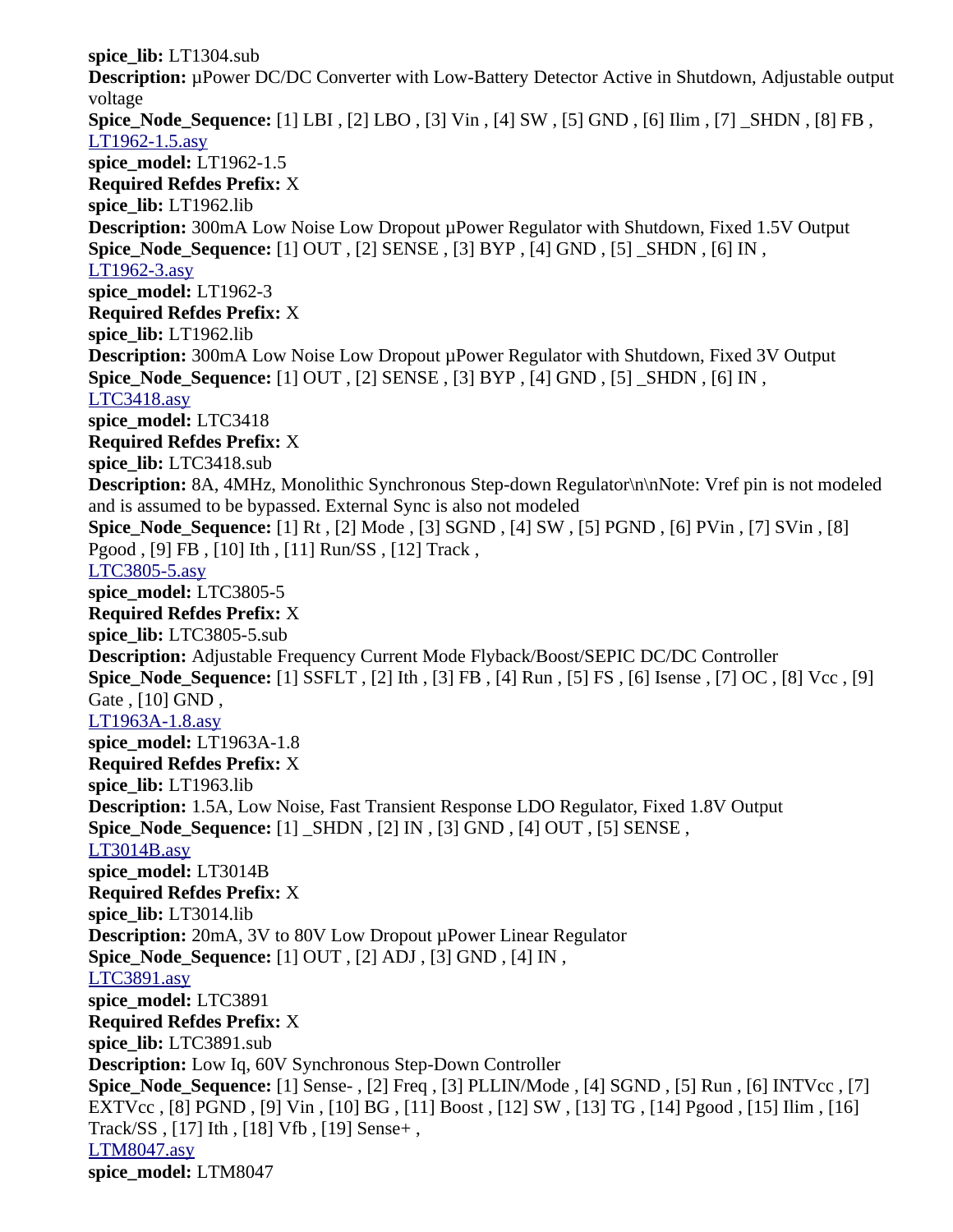**Required Refdes Prefix:** X **spice\_lib:** LTM8047.sub **Description:** 3.1Vin to 32Vin Isolated µModule DC/DC Converter **Spice\_Node\_Sequence:** [1] GND , [2] Vout+ , [3] Vout- , [4] Adj , [5] Vin , [6] Bias , [7] Run , [8] SS , [LTC3856.asy](file:///home/cmcdowell/.wine/drive_c/Program%20Files/LTC/LTspiceIV/lib/sym/PowerProducts/LTC3856.asy) **spice\_model:** LTC3856 **Required Refdes Prefix:** X **spice\_lib:** LTC3856.sub **Description:** 2-Phase Synchronous Step-Down DC/DC Controller with Diffamp **Spice\_Node\_Sequence:** [1] Freq , [2] Run , [3] Sense1+ , [4] Sense1- , [5] TK/SS , [6] FB , [7] Ith , [8] SGND , [9] AVP , [10] Itemp , [11] PhaseMD , [12] Sense2+ , [13] Sense2- , [14] Diffp , [15] Diffn , [16] Diffout , [17] Iset , [18] Ilim , [19] Mode , [20] Pgood , [21] SW2 , [22] TG2 , [23] Boost2 , [24] PGND2 , [25] BG2 , [26] ExtVcc , [27] IntVcc , [28] Vin , [29] BG1 , [30] PGND1 , [31] Boost1 , [32] TG1 , [33] SW1 , [34] Clkout , [35] PLLIN , [LT1790-5.asy](file:///home/cmcdowell/.wine/drive_c/Program%20Files/LTC/LTspiceIV/lib/sym/PowerProducts/LT1790-5.asy) **spice\_model:** LT1790-5 **Required Refdes Prefix:** X **spice\_lib:** LT1790.lib **Description:** µPower SOT-23 Low Dropout 5V Reference **Spice\_Node\_Sequence:** [1] IN , [2] GND , [3] OUT , [LTC2902-2.asy](file:///home/cmcdowell/.wine/drive_c/Program%20Files/LTC/LTspiceIV/lib/sym/PowerProducts/LTC2902-2.asy) **spice\_model:** LTC2902-2 **Required Refdes Prefix:** X **spice\_lib:** LTC2902-2.sub **Description:** Programmable Quad Supply Monitor with Adjustable Reset Timer and Supply Tolerance **Spice\_Node\_Sequence:** [1] COMP3 , [2] COMP1 , [3] V3 , [4] V1 , [5] CRT , [6] \_RST , [7] T0 , [8] \_RDIS , [9] T1 , [10] GND , [11] VPG , [12] Vref , [13] V4 , [14] V2 , [15] COMP4 , [16] COMP2 , [LT1506-3.3.asy](file:///home/cmcdowell/.wine/drive_c/Program%20Files/LTC/LTspiceIV/lib/sym/PowerProducts/LT1506-3.3.asy) **spice\_model:** LT1506-3.3 **Required Refdes Prefix:** X **spice\_lib:** LT1506.sub **Description:** 4.5A, 500KHz Step-Down Switching Regulator, Fixed 3.3V Output **Spice\_Node\_Sequence:** [1] Vin , [2] Boost , [3] Sense , [4] GND , [5] Vc , [6] \_SHDN , [7] SW , [LTC2900-1.asy](file:///home/cmcdowell/.wine/drive_c/Program%20Files/LTC/LTspiceIV/lib/sym/PowerProducts/LTC2900-1.asy) **spice\_model:** LTC2900-1 **Required Refdes Prefix:** X **spice\_lib:** LTC2900-1.sub **Description:** Programmable Quad Supply Monitor with Adjustable Reset Timer **Spice\_Node\_Sequence:** [1] V3 , [2] V1 , [3] CRT , [4] \_RST , [5] \_PBR , [6] GND , [7] VPG , [8] Vref , [9] V4 , [10] V2 , [LTC3221.asy](file:///home/cmcdowell/.wine/drive_c/Program%20Files/LTC/LTspiceIV/lib/sym/PowerProducts/LTC3221.asy) **spice\_model:** LTC3221 **Required Refdes Prefix:** X **spice\_lib:** LTC3221.sub **Description:** µPower, Regulated Charge Pump in 2×2 DFN **Spice Node Sequence:** [1] C+, [2] C-, [3] FB, [4] GND, [5] Vin, [6] Vout, [LTC2907.asy](file:///home/cmcdowell/.wine/drive_c/Program%20Files/LTC/LTspiceIV/lib/sym/PowerProducts/LTC2907.asy) **spice\_model:** LTC2907 **Required Refdes Prefix:** X **Description:** Precision Dual Supply Monitor with One Pin-Selectable Threshold and One Adjustable Input **spice\_lib:** LTC2907.sub **Spice\_Node\_Sequence:** [1] GND , [2] \_RST , [3] TMR , [4] Vcc , [5] V1 , [6] Vadj , [7] S1 , [8] TOL , [LT1109.asy](file:///home/cmcdowell/.wine/drive_c/Program%20Files/LTC/LTspiceIV/lib/sym/PowerProducts/LT1109.asy)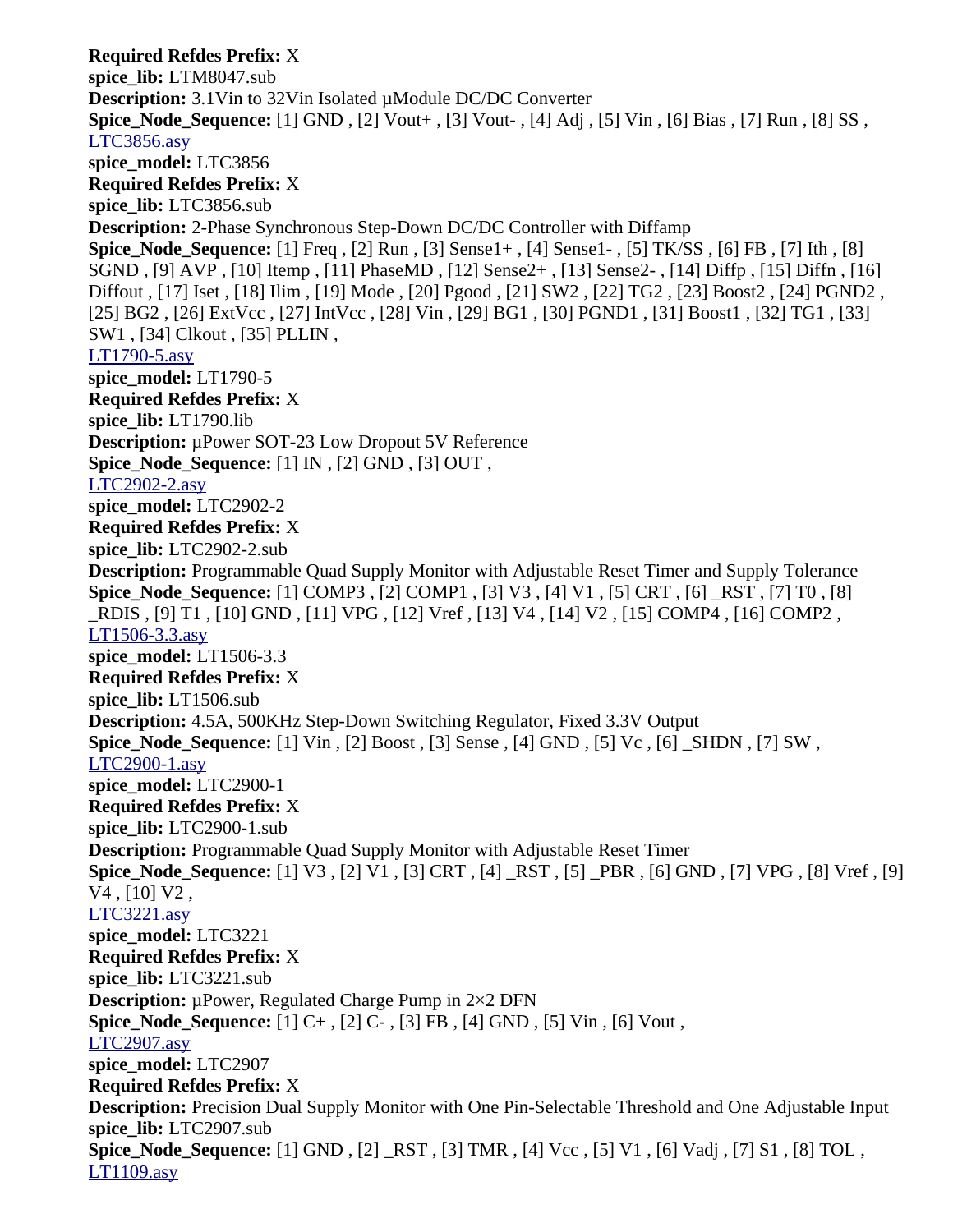**spice\_model:** LT1109 **Required Refdes Prefix:** X **spice\_lib:** LT1109.sub **Description:** µPower Low Cost DC/DC Converter, Adjustable Output Voltage **Spice\_Node\_Sequence:** [1] Vin , [2] SW , [3] GND , [4] \_SDN , [5] FB , [LTC3412.asy](file:///home/cmcdowell/.wine/drive_c/Program%20Files/LTC/LTspiceIV/lib/sym/PowerProducts/LTC3412.asy) **spice\_model:** LTC3412 **Required Refdes Prefix:** X **spice\_lib:** LTC3412.sub **Description:** 2.5A, 4MHz, Monolithic Synchronous Step-down Regulator **Spice\_Node\_Sequence:** [1] Rt , [2] Mode , [3] SGND , [4] SW , [5] PGND , [6] PVin , [7] SVin , [8] Pgood , [9] FB , [10] Ith , [11] Run/SS , [LTC3809-1.asy](file:///home/cmcdowell/.wine/drive_c/Program%20Files/LTC/LTspiceIV/lib/sym/PowerProducts/LTC3809-1.asy) **spice\_model:** LTC3809-1 **spice\_lib:** LTC3809-1.sub **Required Refdes Prefix:** X **Description:** No Rsense(TM), Low Input Voltage, Synchronous DC/DC Controller with Output Tracking\n\nNote: Short circuit protection is not modeled. **Spice\_Node\_Sequence:** [1] Mode , [2] Track/SS , [3] Vfb , [4] Ith , [5] Run , [6] Iprg , [7] BG , [8] TG , [9] Vin , [10] SW , [11] GND , [LTC3221-5.asy](file:///home/cmcdowell/.wine/drive_c/Program%20Files/LTC/LTspiceIV/lib/sym/PowerProducts/LTC3221-5.asy) **spice\_model:** LTC3221-5 **Required Refdes Prefix:** X **spice\_lib:** LTC3221-5.sub **Description:** µPower, Regulated Charge Pump in 2×2 DFN **Spice Node Sequence:** [1] C+, [2] C-, [3] SHDN, [4] GND, [5] Vin, [6] Vout, [LT1963-1.5.asy](file:///home/cmcdowell/.wine/drive_c/Program%20Files/LTC/LTspiceIV/lib/sym/PowerProducts/LT1963-1.5.asy) **spice\_model:** LT1963-1.5 **Required Refdes Prefix:** X **spice\_lib:** LT1963.lib **Description:** 1.5A, Low Noise, Fast Transient Response LDO Regulator, Fixed 1.5V Output **Spice\_Node\_Sequence:** [1] \_SHDN , [2] IN , [3] GND , [4] OUT , [5] SENSE , [LTC3203B.asy](file:///home/cmcdowell/.wine/drive_c/Program%20Files/LTC/LTspiceIV/lib/sym/PowerProducts/LTC3203B.asy) **spice\_model:** LTC3203B **Required Refdes Prefix:** X **spice\_lib:** LTC3203B.sub **Description:** 500mA Output Current Low Noise Dual Mode Step-up Charge Pump **Spice\_Node\_Sequence:** [1] C2+ , [2] Vout , [3] C1+ , [4] \_SHDN , [5] FB , [6] Mode , [7] Vin , [8] C2- , [9] GND , [10] C1- , [LTC1986.asy](file:///home/cmcdowell/.wine/drive_c/Program%20Files/LTC/LTspiceIV/lib/sym/PowerProducts/LTC1986.asy) **spice\_model:** LTC1986 **Required Refdes Prefix:** X **spice\_lib:** LTC1986.sub **Description:** 3V/5V SIM Power Supply in SOT-23 **Spice\_Node\_Sequence:** [1] Vout , [2] GND , [3] MODE , [4] C- , [5] C+ , [6] Vin , [LT1584.asy](file:///home/cmcdowell/.wine/drive_c/Program%20Files/LTC/LTspiceIV/lib/sym/PowerProducts/LT1584.asy) **spice\_model:** LT1584 **Required Refdes Prefix:** X **spice\_lib:** LT1584.lib **Description:** 7A Low Dropout Fast Response Positive Adjustable Regulator **Spice\_Node\_Sequence:** [1] ADJ , [2] OUT , [3] IN , [LT3473.asy](file:///home/cmcdowell/.wine/drive_c/Program%20Files/LTC/LTspiceIV/lib/sym/PowerProducts/LT3473.asy) **spice\_model:** LT3473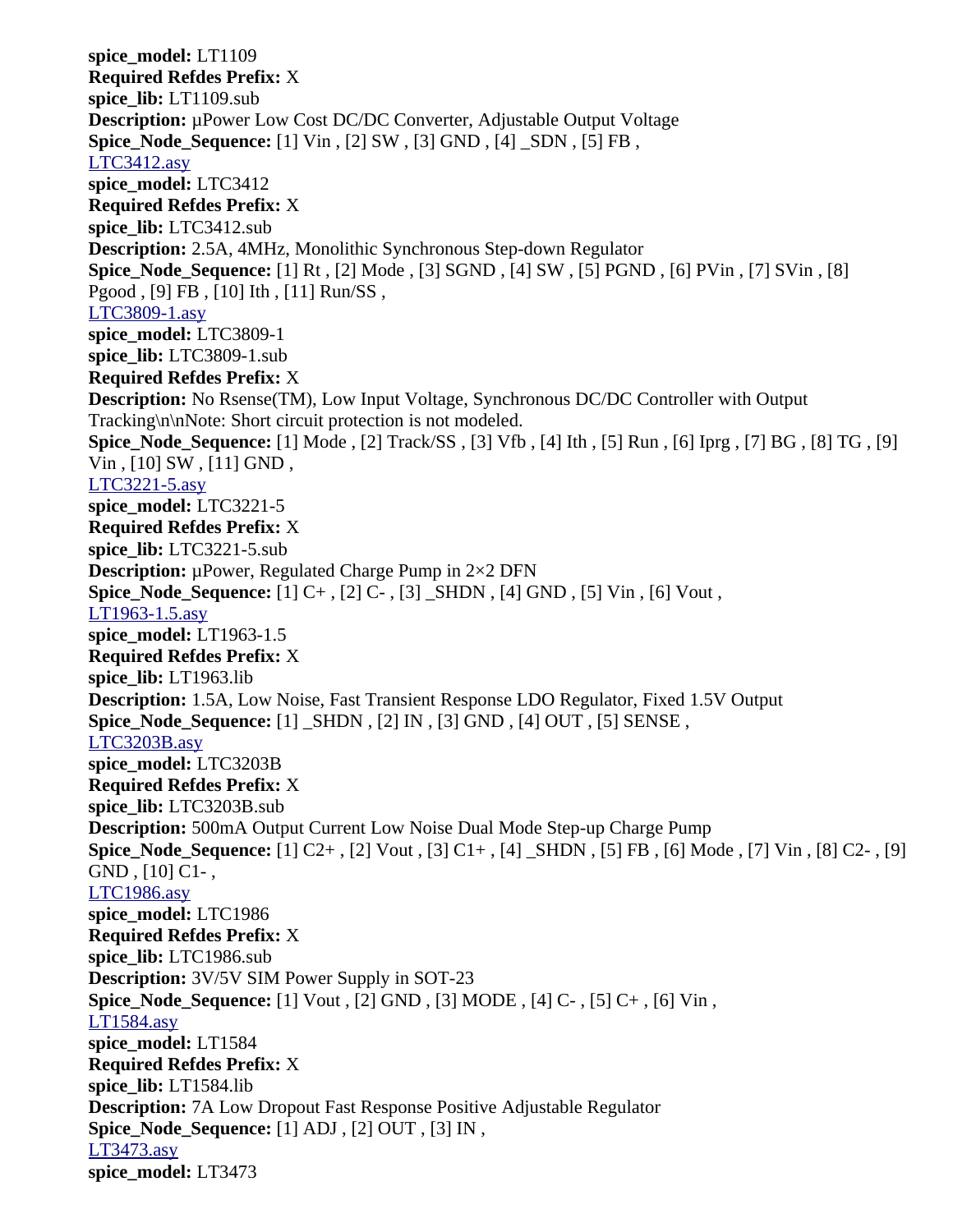**Required Refdes Prefix:** X **spice\_lib:** LT3473.sub **Description:** µPower 1A Boost Converter with Schottky and Output Disconnect **Spice\_Node\_Sequence:** [1] CAP , [2] OUT , [3] CTRL , [4] FB , [5] \_Pgood , [6] \_SHDN , [7] Vin , [8] SW , [9] GND , [LT3693.asy](file:///home/cmcdowell/.wine/drive_c/Program%20Files/LTC/LTspiceIV/lib/sym/PowerProducts/LT3693.asy) **spice\_model:** LT3693 **Required Refdes Prefix:** X **spice\_lib:** LT3693.sub **Description:** 38V, 3.5A, 2.4MHz Step-Down Switching Regulator **Spice\_Node\_Sequence:** [1] BD , [2] Boost , [3] SW , [4] Vin , [5] Run/SS , [6] Pgood , [7] FB , [8] Vc , [9]  $Rt$ ,  $[10]$  GND, [LTC1693-3.asy](file:///home/cmcdowell/.wine/drive_c/Program%20Files/LTC/LTspiceIV/lib/sym/PowerProducts/LTC1693-3.asy) **spice\_model:** LTC1693-3 **Required Refdes Prefix:** X **spice\_lib:** LTC1693-3.sub **Description:** High Speed MOSFET Driver **Spice\_Node\_Sequence:** [1] IN , [2] NC , [3] PHI , [4] GND , [5] NC , [6] NC , [7] OUT , [8] VCC , [LT1106.asy](file:///home/cmcdowell/.wine/drive_c/Program%20Files/LTC/LTspiceIV/lib/sym/PowerProducts/LT1106.asy) **spice\_model:** LT1106 **Required Refdes Prefix:** X **spice\_lib:** LT1106.sub **Description:** µPower Step-Up DC/DC Converter for PCMCIA Card Flash Memory **Spice\_Node\_Sequence:** [1] SEL 12/5 , [2] Soft Start , [3] Vcc , [4] 3/5 Detect , [5] PGND , [6] SW , [7] SGND , [8] \_Vpp Valid , [9] G2 , [10] G1 , [11] Vpp2 , [12] Vpp1 , [13] AVpp , [14] ON/OFF , [LTC1778-1.asy](file:///home/cmcdowell/.wine/drive_c/Program%20Files/LTC/LTspiceIV/lib/sym/PowerProducts/LTC1778-1.asy) **spice\_model:** LTC1778-1 **Required Refdes Prefix:** X **spice\_lib:** LTC1778-1.sub **Description:** Wide Operating Range, No Rsense(TM) Step-Down Controller **Spice\_Node\_Sequence:** [1] Run/SS , [2] Von , [3] Vrng , [4] FCB , [5] Ith , [6] GND , [7] Ion , [8] FB , [9] EXTVcc , [10] Vin , [11] INTVcc , [12] BG , [13] PGND , [14] SW , [15] TG , [16] Boost , [LT3743.asy](file:///home/cmcdowell/.wine/drive_c/Program%20Files/LTC/LTspiceIV/lib/sym/PowerProducts/LT3743.asy) **spice\_model:** LT3743 **Required Refdes Prefix:** X **spice\_lib:** LT3743.sub **Description:** High Current Synchronous Step-Down LED Driver with Three-State Control **Spice\_Node\_Sequence:** [1] GND , [2] EN/UVLO , [3] Vref , [4] CTRL\_T , [5] CTRL\_H , [6] CTRL\_L , [7] SS , [8] FB , [9] Sense+ , [10] Sense- , [11] VCL , [12] VCH , [13] Rt , [14] CTRL\_SEL , [15] PWM , [16] PWMGH , [17] PWMGL , [18] HG , [19] SW , [20] CBOOT , [21] LG , [22] Vcc\_int , [23] Vin , [LTC3901.asy](file:///home/cmcdowell/.wine/drive_c/Program%20Files/LTC/LTspiceIV/lib/sym/PowerProducts/LTC3901.asy) **spice\_model:** LTC3901 **Required Refdes Prefix:** X **spice\_lib:** LTC3901.sub **Description:** Secondary Side Synchronous Driver for Push-Pull and Full-Bridge Converters **Spice\_Node\_Sequence:** [1] PVcc , [2] ME , [3] PGND , [4] CSE- , [5] CSE+ , [6] TIMER , [7] GND , [8] SYNC , [9] CSF+ , [10] CSF- , [11] MF , [12] Vcc , [LT3013.asy](file:///home/cmcdowell/.wine/drive_c/Program%20Files/LTC/LTspiceIV/lib/sym/PowerProducts/LT3013.asy) **spice\_model:** LT3013 **Required Refdes Prefix:** X **spice\_lib:** LT3013.lib **Description:** 250mA, 4V to 80V Low Dropout µPower Linear Regulator with PWRGD **Spice\_Node\_Sequence:** [1] OUT , [2] ADJ , [3] GND , [4] PwrGD , [5] Ct , [6] \_SHDN , [7] IN ,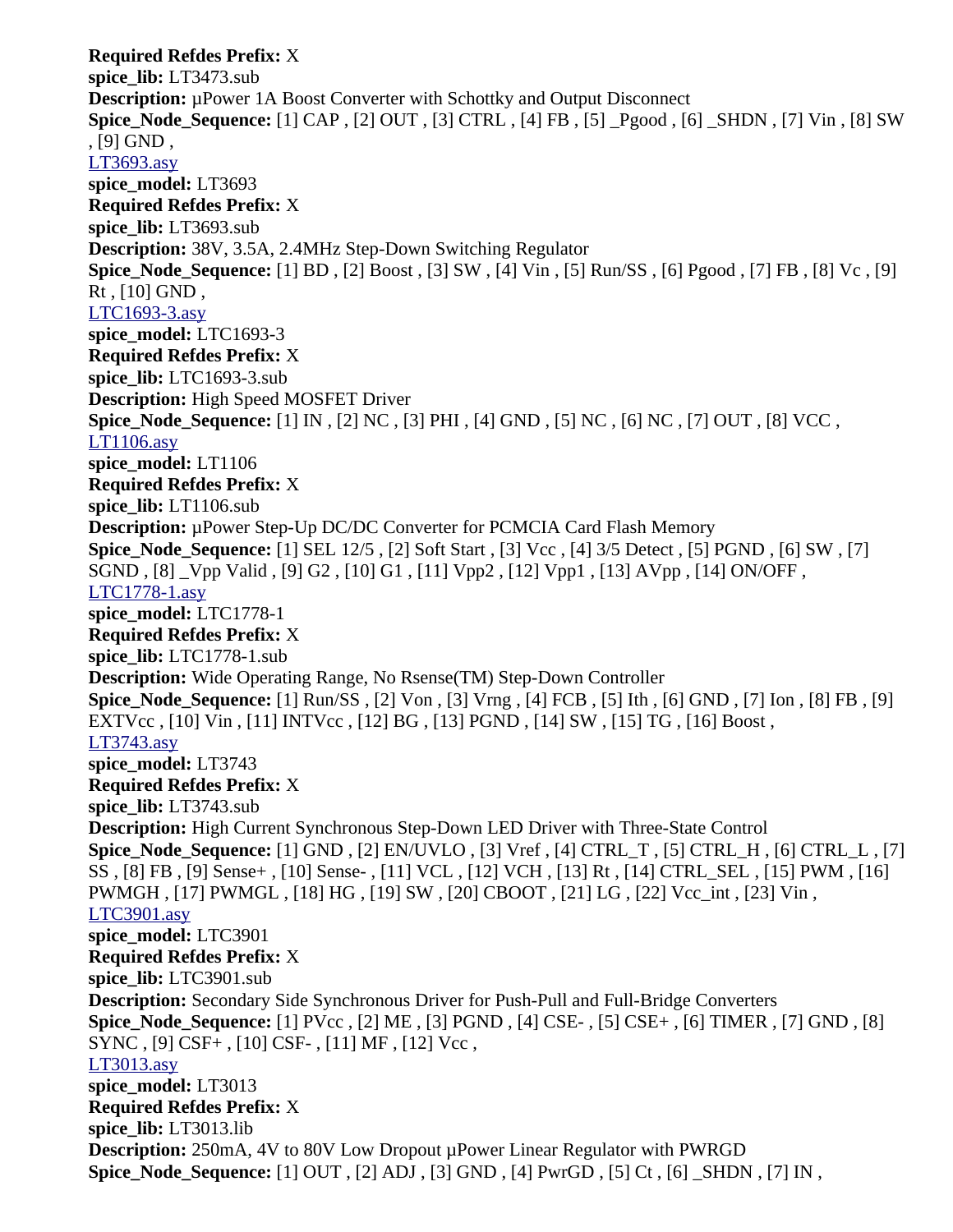[LTC3704.asy](file:///home/cmcdowell/.wine/drive_c/Program%20Files/LTC/LTspiceIV/lib/sym/PowerProducts/LTC3704.asy) **spice\_model:** LTC3704 **Required Refdes Prefix:** X **spice\_lib:** LTC3704.sub **Description:** Wide Input Range, No Rsense(TM) Positive-to-Negative DC/DC Controller **Spice\_Node\_Sequence:** [1] Run , [2] Ith , [3] NFB , [4] Freq , [5] Mode , [6] GND , [7] Gate , [8] INTVcc , [9] Vin, [10] Sense, [LTM4601HV.asy](file:///home/cmcdowell/.wine/drive_c/Program%20Files/LTC/LTspiceIV/lib/sym/PowerProducts/LTM4601HV.asy) **spice\_model:** LTM4601HV **Required Refdes Prefix:** X **spice\_lib:** LTM4601.sub **Description:** 12A DC/DC µModule with PLL, Output Tracking and Margining **Spice\_Node\_Sequence:** [1] Vin , [2] PGND , [3] Vout , [4] Vosns- , [5] Vout\_LCL , [6] DiffVout , [7] Vosns+ , [8] SGND , [9] Pgood , [10] FB , [11] DRVcc , [12] MARG1 , [13] MARG0 , [14] Fset , [15] MPGM , [16] Comp , [17] Run , [18] Track/SS , [19] PLLIN , [20] INTVcc , [LT3695.asy](file:///home/cmcdowell/.wine/drive_c/Program%20Files/LTC/LTspiceIV/lib/sym/PowerProducts/LT3695.asy) **spice\_model:** LT3695 **Required Refdes Prefix:** X **spice\_lib:** LT3695.sub **Description:** 1A Fault Tolerant µPower Step-Down Regulator **Spice\_Node\_Sequence:** [1] PGND , [2] DA , [3] SW , [4] Run/SS , [5] Rt , [6] SYNC , [7] Vin , [8] Vc , [9] FB , [10] PG , [11] GND , [12] BD , [13] Boost , [LT1071HV.asy](file:///home/cmcdowell/.wine/drive_c/Program%20Files/LTC/LTspiceIV/lib/sym/PowerProducts/LT1071HV.asy) **spice\_model:** LT1071HV **Required Refdes Prefix:** X **spice\_lib:** LT1071.sub **Description:** 2.5A High Efficiency Switching Regulator(High Voltage version) **Spice\_Node\_Sequence:** [1] Vc , [2] FB , [3] GND , [4] SW , [5] Vin , [LTC3240-3.3.asy](file:///home/cmcdowell/.wine/drive_c/Program%20Files/LTC/LTspiceIV/lib/sym/PowerProducts/LTC3240-3.3.asy) **spice\_model:** LTC3240-3.3 **Required Refdes Prefix:** X **spice\_lib:** LTC3240-3.3.sub **Description:** 3.3V Step-up Step-down Charge Pump DC/DC Converter **Spice\_Node\_Sequence:** [1] GND , [2] Vin , [3] Vout , [4] C+ , [5] C- , [6] \_SHDN , [LT1500-3.asy](file:///home/cmcdowell/.wine/drive_c/Program%20Files/LTC/LTspiceIV/lib/sym/PowerProducts/LT1500-3.asy) **spice\_model:** LT1500-3/5 **Required Refdes Prefix:** X **spice\_lib:** LT1500-3.sub **Description:** Adaptive-Frequency Current-Mode Switching Regulator, Selectable 3.3V or 5V Output **Spice\_Node\_Sequence:** [1] \_SHDN , [2] Vc , [3] Vin , [4] Isense , [5] GND , [6] PGND , [7] SW , [8] SYNC , [9] LBO , [10] LBI , [11] SS , [12] SEL3.3/5 , [13] Sense , [LT1372.asy](file:///home/cmcdowell/.wine/drive_c/Program%20Files/LTC/LTspiceIV/lib/sym/PowerProducts/LT1372.asy) **spice\_model:** LT1372 **Required Refdes Prefix:** X **spice\_lib:** LT1372.sub **Description:** 1.5A, 500kHz High Efficiency Step-Down Switching Regulator, Adjustable Output Voltage **Spice\_Node\_Sequence:** [1] Vc , [2] FB , [3] NFB , [4] \_SHDN , [5] Vin , [6] GND , [7] SW , [LT1339.asy](file:///home/cmcdowell/.wine/drive_c/Program%20Files/LTC/LTspiceIV/lib/sym/PowerProducts/LT1339.asy) **spice\_model:** LT1339 **Required Refdes Prefix:** X **spice\_lib:** LT1339.sub **Description:** High Power Synchronous DC/DC Controller **Spice\_Node\_Sequence:** [1] 5Vref , [2] Ct , [3] SL/ADJ , [4] Iave , [5] SS , [6] Vc , [7] SGND , [8] FB , [9]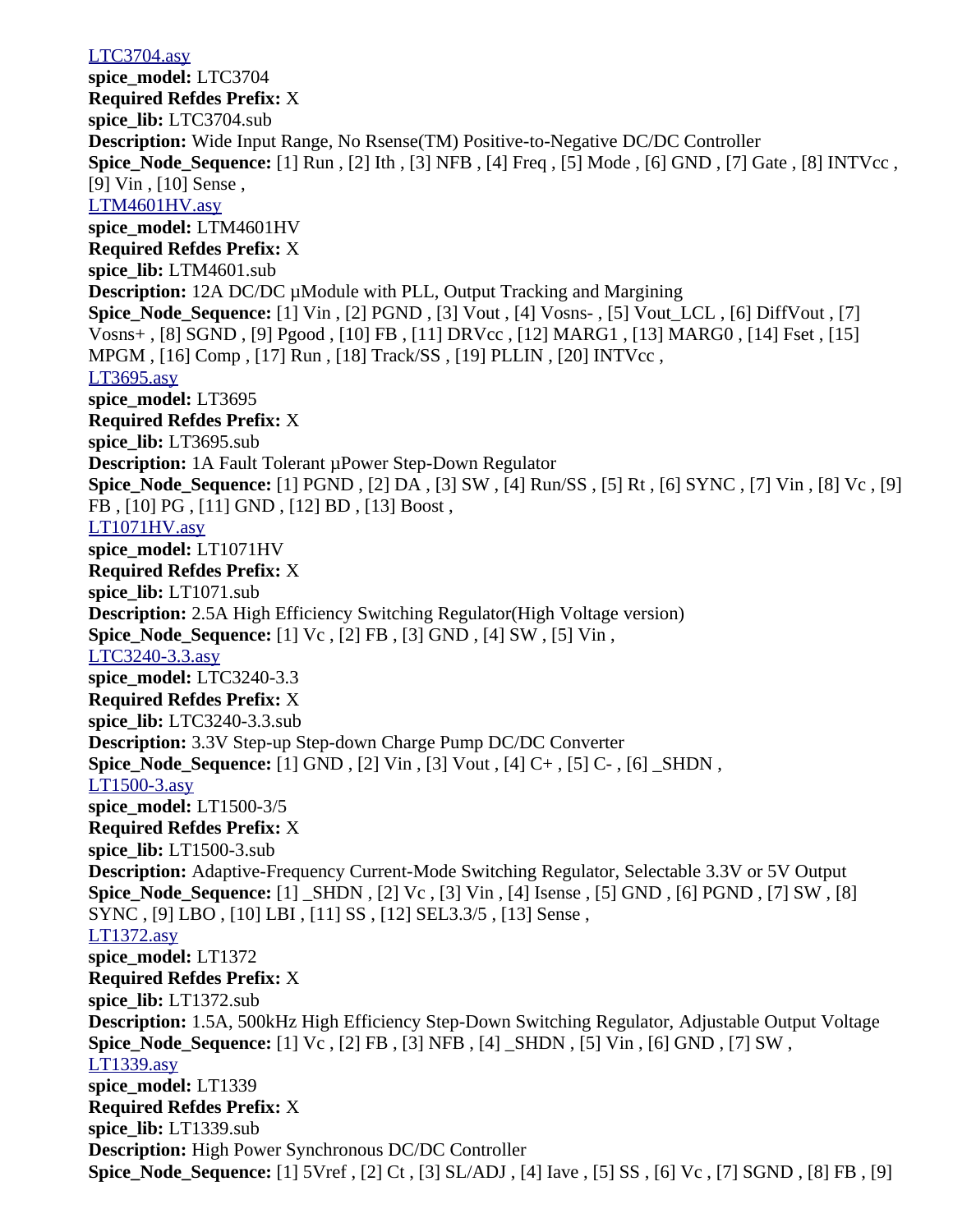Sense+ , [10] Sense- , [11] Run/SHDN , [12] Phase , [13] PGND , [14] BG , [15] 12Vin , [16] TS , [17] TG , [18] Boost , [LT1071.asy](file:///home/cmcdowell/.wine/drive_c/Program%20Files/LTC/LTspiceIV/lib/sym/PowerProducts/LT1071.asy) **spice\_model:** LT1071 **Required Refdes Prefix:** X **spice\_lib:** LT1071.sub **Description:** 2.5A High Efficiency Switching Regulator **Spice\_Node\_Sequence:** [1] Vc , [2] FB , [3] GND , [4] SW , [5] Vin , [LT3751.asy](file:///home/cmcdowell/.wine/drive_c/Program%20Files/LTC/LTspiceIV/lib/sym/PowerProducts/LT3751.asy) **spice\_model:** LT3751 **Required Refdes Prefix:** X **spice\_lib:** LT3751.sub **Description:** High Voltage Capacitor Charger Controller with Regulation **Spice\_Node\_Sequence:** [1] RVtrans , [2] UVLO1 , [3] OVLO1 , [4] UVLO2 , [5] OVLO2 , [6] \_Fault , [7] \_Done , [8] Charge , [9] Clamp , [10] FB , [11] CSN , [12] CSP , [13] Vcc , [14] LVGate , [15] HVGate , [16] RBG , [17] RVout , [18] RDCM , [19] GND , [LT1767-2.5.asy](file:///home/cmcdowell/.wine/drive_c/Program%20Files/LTC/LTspiceIV/lib/sym/PowerProducts/LT1767-2.5.asy) **spice\_model:** LT1767-2.5 **Required Refdes Prefix:** X spice lib: LT1767-x.x.sub **Description:** Monolithic 1.5A, 1.25MHz Step-Down Switching Regulator, Fixed 2.5V Output\n\nNote: Sync pin is not modeled. **Spice\_Node\_Sequence:** [1] Boost , [2] Vin , [3] SW , [4] GND , [5] \_SHDN , [6] FB , [7] Vc , [LT1965B.asy](file:///home/cmcdowell/.wine/drive_c/Program%20Files/LTC/LTspiceIV/lib/sym/PowerProducts/LT1965B.asy) **spice\_model:** LT1965B **Required Refdes Prefix:** X **spice\_lib:** LT1965.lib **Description:** 1.1A, Low Noise, Low Dropout Linear Regulator, Adjustable Output Voltage **Spice\_Node\_Sequence:** [1] \_SHDN , [2] IN , [3] GND , [4] OUT , [5] ADJ , [LT1300.asy](file:///home/cmcdowell/.wine/drive_c/Program%20Files/LTC/LTspiceIV/lib/sym/PowerProducts/LT1300.asy) **spice\_model:** LT1300 **Required Refdes Prefix:** X **spice\_lib:** LT1300.sub **Description:** µPower High Efficiency 3.3/5V Step-Up DC/DC Converter **Spice\_Node\_Sequence:** [1] GND , [2] Sel , [3] SHDN , [4] FB , [5] Ilim , [6] Vin , [7] SW , [8] PGND , [LTC3801.asy](file:///home/cmcdowell/.wine/drive_c/Program%20Files/LTC/LTspiceIV/lib/sym/PowerProducts/LTC3801.asy) **spice\_model:** LTC3801 **Required Refdes Prefix:** X **spice\_lib:** LTC3801.sub **Description:** µPower Constant Frequency Step-Down DC/DC Controller in ThinSOT **Spice\_Node\_Sequence:** [1] Ith/Run , [2] GND , [3] FB , [4] Sense- , [5] Vin , [6] Pgate , [LTC3561A.asy](file:///home/cmcdowell/.wine/drive_c/Program%20Files/LTC/LTspiceIV/lib/sym/PowerProducts/LTC3561A.asy) **spice\_model:** LTC3561A **Required Refdes Prefix:** X **spice\_lib:** LTC3561A.sub **Description:** 1A, 4MHz, Synchronous Step-down DC/DC Converter **Spice\_Node\_Sequence:** [1] SHDN/Rt , [2] SGND , [3] SW , [4] PGND , [5] PVin , [6] SVin , [7] FB , [8] Ith , [LTC1982.asy](file:///home/cmcdowell/.wine/drive_c/Program%20Files/LTC/LTspiceIV/lib/sym/PowerProducts/LTC1982.asy) **spice\_model:** LTC1982 **Required Refdes Prefix:** X **spice\_lib:** LTC1982.sub **Description:** Dual µPower High Side Swtich Controllers in SOT-23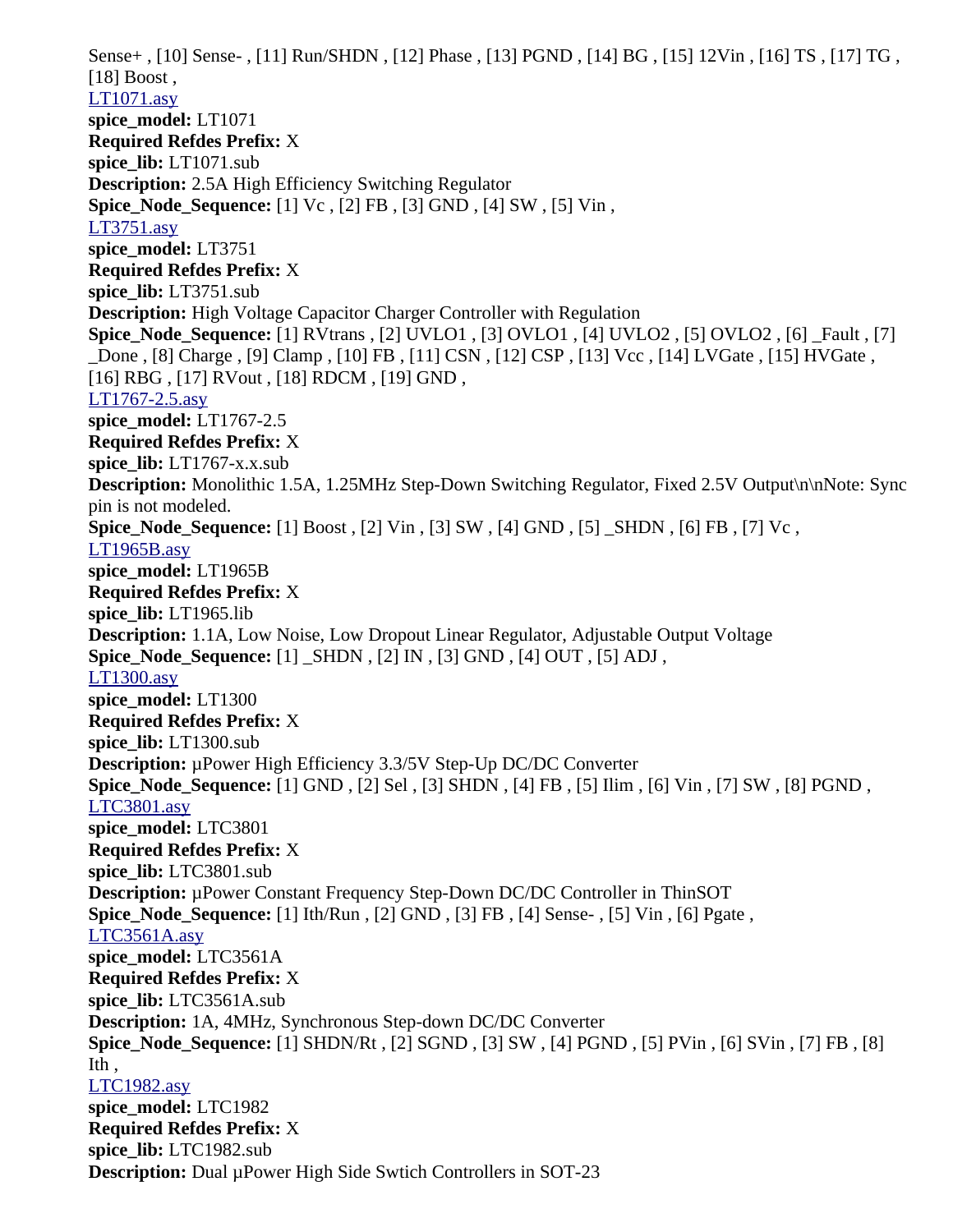**Spice\_Node\_Sequence:** [1] \_SHDN1 , [2] GND , [3] \_SHDN2 , [4] Gate2 , [5] Gate1 , [6] Vcc , [LT3435.asy](file:///home/cmcdowell/.wine/drive_c/Program%20Files/LTC/LTspiceIV/lib/sym/PowerProducts/LT3435.asy) **spice\_model:** LT3435 **Required Refdes Prefix:** X **spice\_lib:** LT3435.sub **Description:** High Voltage 3A, 500KHz Step-Down Switching Regulator with 100µA Quiescent Current **Spice\_Node\_Sequence:** [1] SW , [2] Vin , [3] Boost , [4] CT , [5] GND , [6] Css , [7] VBIAS , [8] Vc , [9] FB , [10] PGFB , [11] \_SHDN , [12] Pgood , [LT1310.asy](file:///home/cmcdowell/.wine/drive_c/Program%20Files/LTC/LTspiceIV/lib/sym/PowerProducts/LT1310.asy) **spice\_model:** LT1310 **Required Refdes Prefix:** X **spice\_lib:** LT1310.sub **Description:** 1.5A Boost DC/DC Converter with Phase-Locked Loop **Spice\_Node\_Sequence:** [1] FB , [2] \_SHDN , [3] PLL-LPF , [4] SYNC , [5] GND , [6] SW , [7] Vin , [8] Ct  $, [9]$  Vc, [LT1764-3.3.asy](file:///home/cmcdowell/.wine/drive_c/Program%20Files/LTC/LTspiceIV/lib/sym/PowerProducts/LT1764-3.3.asy) **spice\_model:** LT1764-3.3 **Required Refdes Prefix:** X **spice\_lib:** LT1764.lib **Description:** 3A, Fast Transient Response, Low Noise, LDO Regulator, Fixed 3.3V Output **Spice\_Node\_Sequence:** [1] \_SHDN , [2] IN , [3] GND , [4] OUT , [5] Sense , [LT3508.asy](file:///home/cmcdowell/.wine/drive_c/Program%20Files/LTC/LTspiceIV/lib/sym/PowerProducts/LT3508.asy) **spice\_model:** LT3508 **Required Refdes Prefix:** X **spice\_lib:** LT3508.sub **Description:** Dual Monolithic 1.4A Step-Down Switching Regulator **Spice\_Node\_Sequence:** [1] Boost1 , [2] \_SHDN , [3] SW1 , [4] Vin , [5] Rt , [6] SW2 , [7] GND , [8] Boost2 , [9] FB2 , [10] Vc2 , [11] Pgood2 , [12] Track/SS2 , [13] Track/SS1 , [14] Pgood1 , [15] Vc1 , [16] FB1 , [LT3485-2.asy](file:///home/cmcdowell/.wine/drive_c/Program%20Files/LTC/LTspiceIV/lib/sym/PowerProducts/LT3485-2.asy) **spice\_model:** LT3485-2 **Required Refdes Prefix:** X **spice\_lib:** LT3485-2.sub **Description:** Photoflash Capacitor Charger with Output Voltage Monitor and Integrated IGBT Drive -- 850mA typ Peak Switch Current **Spice\_Node\_Sequence:** [1] Charge , [2] Vbat , [3] Vin , [4] SW , [5] IBGTout , [6] IBGTin , [7] IBGTpwr , [8] \_Done , [9] Vmont , [10] GND, [LTC3611.asy](file:///home/cmcdowell/.wine/drive_c/Program%20Files/LTC/LTspiceIV/lib/sym/PowerProducts/LTC3611.asy) **spice\_model:** LTC3611 **Required Refdes Prefix:** X **spice\_lib:** LTC3611.sub **Description:** 10A, 32V Monolithic Synchronous Step-Down DC/DC Converter **Spice\_Node\_Sequence:** [1] PGND , [2] SW , [3] Vin , [4] GND , [5] Boost , [6] Run/SS , [7] Von , [8] Pgood , [9] Vrng , [10] Ith , [11] FCB , [12] Ion , [13] FB , [14] EXTVcc , [15] INTVcc , [LT1076-5.asy](file:///home/cmcdowell/.wine/drive_c/Program%20Files/LTC/LTspiceIV/lib/sym/PowerProducts/LT1076-5.asy) **spice\_model:** LT1076-5 **Required Refdes Prefix:** X **spice\_lib:** LT1076-5.sub **Description:** 2A Step-Down Switching Regulator **Spice\_Node\_Sequence:** [1] Vin , [2] SW , [3] Ilim , [4] GND , [5] Sense , [6] Vc , [7] SHDN , [LTC4252A-2.asy](file:///home/cmcdowell/.wine/drive_c/Program%20Files/LTC/LTspiceIV/lib/sym/PowerProducts/LTC4252A-2.asy) **spice\_model:** LTC4252A-2 **Required Refdes Prefix:** X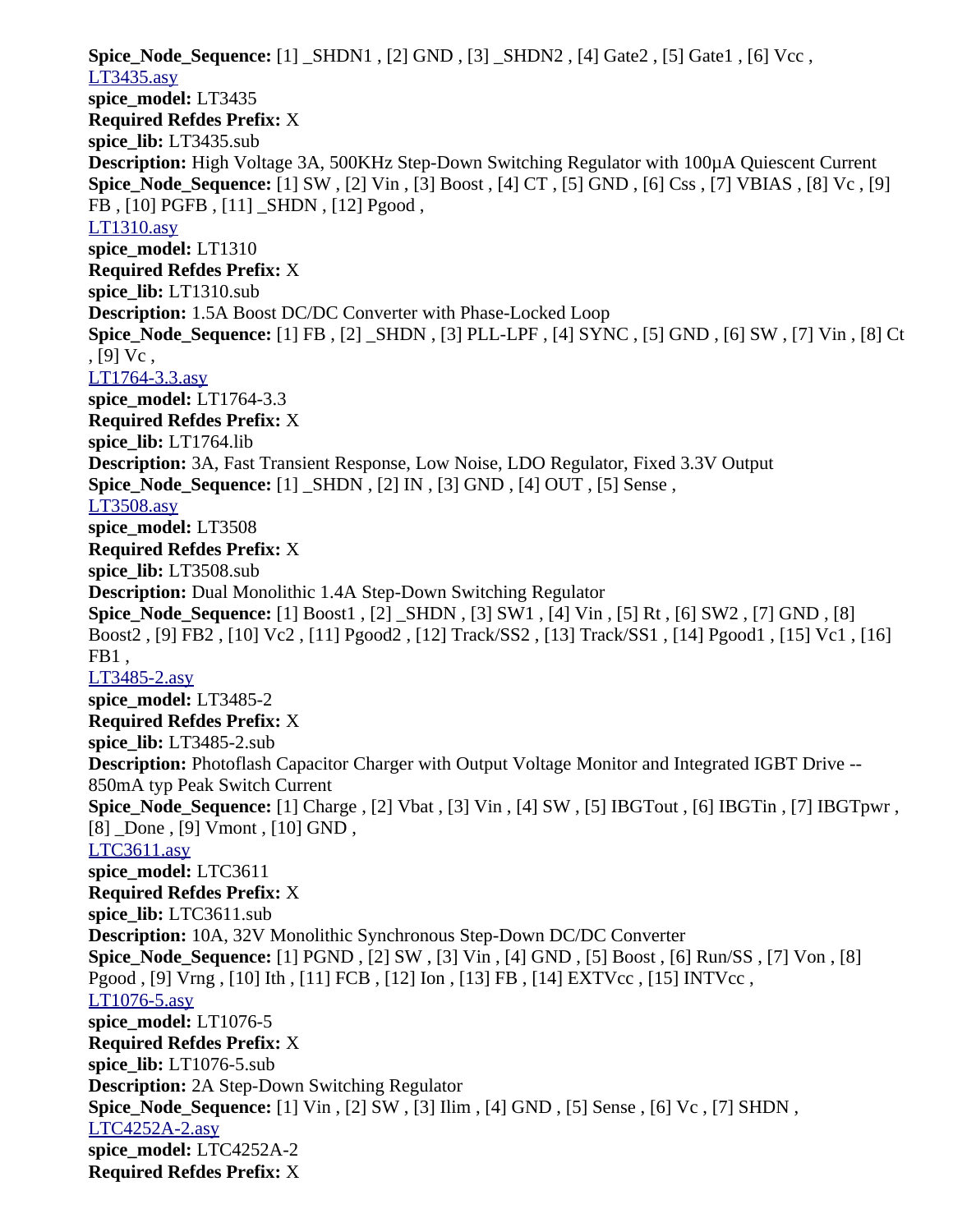**spice\_lib:** LTC4252A-2.sub **Description:** Negative Voltage Hot Swap Controller **Spice\_Node\_Sequence:** [1] Vin , [2] \_PWRGD , [3] SS , [4] Sense , [5] Vee , [6] Gate , [7] Drain , [8] OV , [9] UV , [10] Timer , [LTC1430A.asy](file:///home/cmcdowell/.wine/drive_c/Program%20Files/LTC/LTspiceIV/lib/sym/PowerProducts/LTC1430A.asy) **spice\_model:** LTC1430A **Required Refdes Prefix:** X **spice\_lib:** LTC1430A.sub **Description:** High Power Step-Down Synchronous Switching Regulator Controller **Spice\_Node\_Sequence:** [1] G1 , [2] PVcc1 , [3] PGND , [4] SGND , [5] Sense- , [6] FB , [7] Sense+ , [8] \_SHDN , [9] SS , [10] Comp , [11] Freq , [12] Imax , [13] Ifb , [14] Vcc , [15] PVcc2 , [16] G2 , [LTC1706-63.asy](file:///home/cmcdowell/.wine/drive_c/Program%20Files/LTC/LTspiceIV/lib/sym/PowerProducts/LTC1706-63.asy) **spice\_model:** LTC1706-63 **Required Refdes Prefix:** X **spice\_lib:** LTC1706-63.sub **Description:** 5-Bit VID Voltage Programmer for Sun CPUs **Spice\_Node\_Sequence:** [1] VID2 , [2] VID3 , [3] Vcc , [4] GND , [5] FB , [6] Sense , [7] VID0 , [8] VID1 , [9] VID4, [LTC3709.asy](file:///home/cmcdowell/.wine/drive_c/Program%20Files/LTC/LTspiceIV/lib/sym/PowerProducts/LTC3709.asy) **spice\_model:** LTC3709 **Required Refdes Prefix:** X **spice\_lib:** LTC3709.sub **Description:** Fast 2-Phase, No Rsense, Synchronous DC/DC Controller with Tracking/Sequencing **Spice\_Node\_Sequence:** [1] RUN/SS , [2] Ith , [3] FB , [4] Track , [5] SGND , [6] Vos- , [7] DiffOut , [8] Vos+ , [9] ExtLPF , [10] IntLPF , [11] Boost2 , [12] TG2 , [13] SW2 , [14] Sense2+ , [15] Vcc , [16] Sense2- , [17] PGND2 , [18] BG2 , [19] DRVcc , [20] BG1 , [21] PGND1 , [22] Sense1- , [23] Sense1+ , [24] SW1 , [25] TG1 , [26] Boost1 , [27] Pgood , [28] Ion , [29] FCB , [30] Vrng , [LT3468.asy](file:///home/cmcdowell/.wine/drive_c/Program%20Files/LTC/LTspiceIV/lib/sym/PowerProducts/LT3468.asy) **spice\_model:** LT3468 **Required Refdes Prefix:** X **spice\_lib:** LT3468.sub **Description:** Photoflash Capacitor Charger in ThinSOT(TM) **Spice\_Node\_Sequence:** [1] SW , [2] GND , [3] \_Done , [4] Charge , [5] Vin , [LT3500.asy](file:///home/cmcdowell/.wine/drive_c/Program%20Files/LTC/LTspiceIV/lib/sym/PowerProducts/LT3500.asy) **spice\_model:** LT3500 **Required Refdes Prefix:** X **spice\_lib:** LT3500.sub **Description:** Monolithic 2A Step-Down Regulator Plus Linear Regulator/Controller **Spice\_Node\_Sequence:** [1] Vin , [2] \_SHDN , [3] SS , [4] Pgood , [5] Vc , [6] Rt , [7] \_Pgood , [8] FB , [9] LFB , [10] LDRV , [11] Boost , [12] SW , [13] GND , [LTC3127.asy](file:///home/cmcdowell/.wine/drive_c/Program%20Files/LTC/LTspiceIV/lib/sym/PowerProducts/LTC3127.asy) **spice\_model:** LTC3127 **Required Refdes Prefix:** X **spice\_lib:** LTC3127.sub **Description:** 1A Buck-Boost DC/DC Converter with Programmable Input Current Limit **Spice\_Node\_Sequence:** [1] PGND , [2] SW1 , [3] Vin , [4] \_SHDN , [5] Mode , [6] PROG , [7] SGND , [8] FB , [9] Vc , [10] Vout , [11] SW2 , [LTC3444.asy](file:///home/cmcdowell/.wine/drive_c/Program%20Files/LTC/LTspiceIV/lib/sym/PowerProducts/LTC3444.asy) **spice\_model:** LTC3444 **Required Refdes Prefix:** X **spice\_lib:** LTC3444.sub **Description:** µPower Synchronous Buck-Boost DC/DC Converter for WCDMA Applications **Spice\_Node\_Sequence:** [1] \_SHDN , [2] SW1 , [3] GND , [4] SW2 , [5] Vout , [6] Vin , [7] Vc , [8] FB ,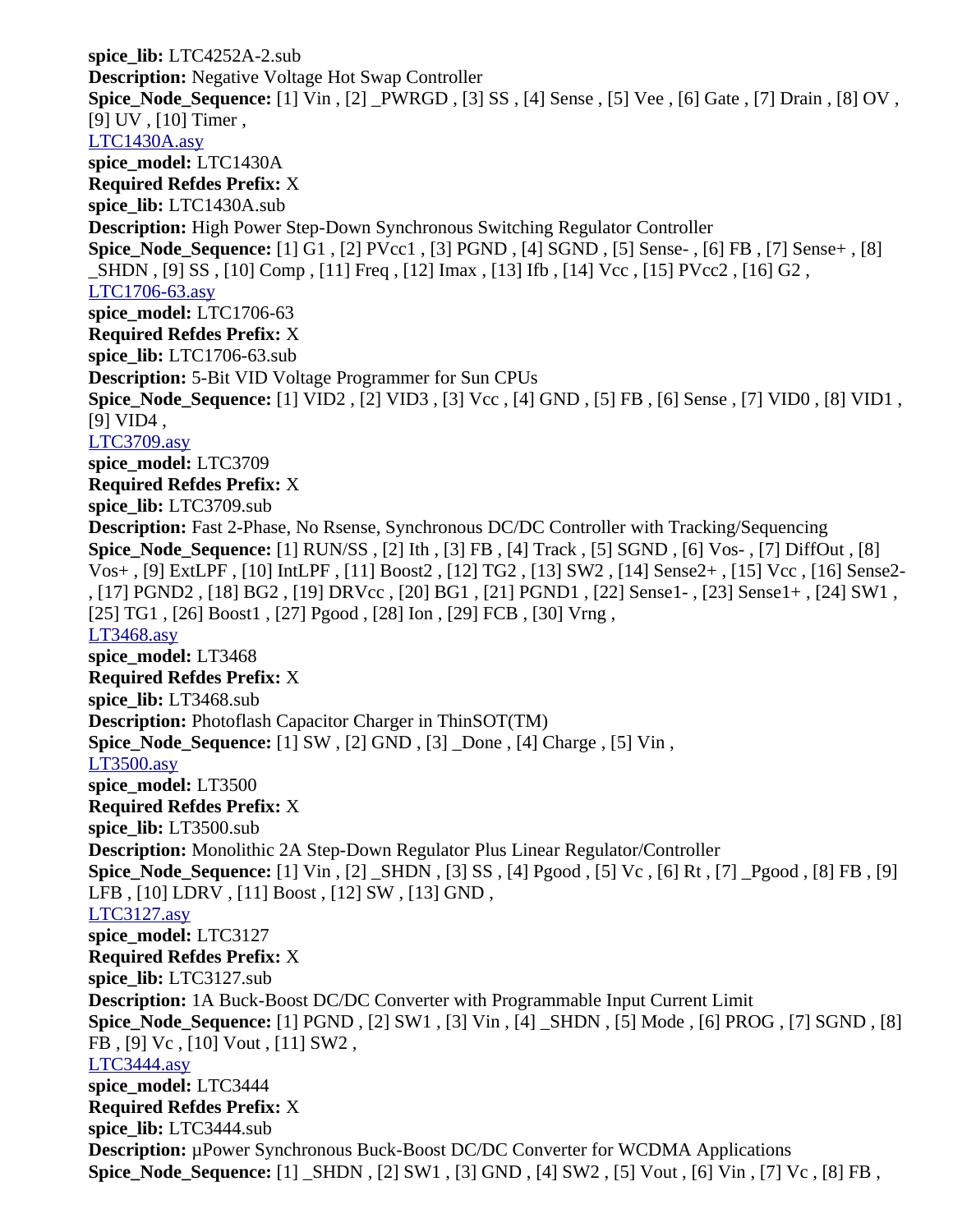[LTC3609.asy](file:///home/cmcdowell/.wine/drive_c/Program%20Files/LTC/LTspiceIV/lib/sym/PowerProducts/LTC3609.asy) **spice\_model:** LTC3609 **Required Refdes Prefix:** X **spice\_lib:** LTC3609.sub **Description:** 6A, 32V Monolithic Synchronous Step-Down DC/DC Converter **Spice\_Node\_Sequence:** [1] PGND , [2] SW , [3] Vin , [4] GND , [5] Boost , [6] Run/SS , [7] Von , [8] Pgood , [9] Vrng , [10] Ith , [11] FCB , [12] Ion , [13] FB , [14] EXTVcc , [15] INTVcc , [LTM8021.asy](file:///home/cmcdowell/.wine/drive_c/Program%20Files/LTC/LTspiceIV/lib/sym/PowerProducts/LTM8021.asy) **spice\_model:** LTM8021 **Required Refdes Prefix:** X **spice\_lib:** LTM8021.sub **Description:** 500mA, 40V DC/DC µModule **Spice\_Node\_Sequence:** [1] Vin , [2] \_SHDN , [3] GND , [4] ADJ , [5] BIAS , [6] OUT , [LTC3414.asy](file:///home/cmcdowell/.wine/drive_c/Program%20Files/LTC/LTspiceIV/lib/sym/PowerProducts/LTC3414.asy) **spice\_model:** LTC3414 **Required Refdes Prefix:** X **spice\_lib:** LTC3414.sub **Description:** 4A, 4MHz, Monolithic Synchronous Step-down Regulator **Spice\_Node\_Sequence:** [1] Rt , [2] Mode , [3] SGND , [4] SW , [5] PGND , [6] PVin , [7] SVin , [8] Pgood , [9] FB , [10] Ith , [11] Run/SS , [LTC3703.asy](file:///home/cmcdowell/.wine/drive_c/Program%20Files/LTC/LTspiceIV/lib/sym/PowerProducts/LTC3703.asy) **spice\_model:** LTC3703 **Required Refdes Prefix:** X **spice\_lib:** LTC3703.sub **Description:** 100V High Voltage Switching Regulator Controller **Spice\_Node\_Sequence:** [1] Mode , [2] Fset , [3] Comp , [4] FB , [5] Imax , [6] INV , [7] Run/SS , [8] GND , [9] BGRTN , [10] BG , [11] DRVcc , [12] VCC , [13] SW , [14] TG , [15] Boost , [16] Vin , [LTC1174HV.asy](file:///home/cmcdowell/.wine/drive_c/Program%20Files/LTC/LTspiceIV/lib/sym/PowerProducts/LTC1174HV.asy) **spice\_model:** LTC1174HV **Required Refdes Prefix:** X **spice\_lib:** LTC1174.sub **Description:** High Efficiency Step-Down and Inverting DC/DC Converter, Adjustable Output Voltage **Spice\_Node\_Sequence:** [1] FB , [2] GND , [3] SW , [4] Vin , [5] Ipgm , [6] \_SHDN , [7] LBin , [8] LBout , [LTC1706-61.asy](file:///home/cmcdowell/.wine/drive_c/Program%20Files/LTC/LTspiceIV/lib/sym/PowerProducts/LTC1706-61.asy) **spice\_model:** LTC1706-61 **Required Refdes Prefix:** X **spice\_lib:** LTC1706-61.sub **Description:** 5-Bit VID Voltage Programmer for AMD Opteron CPUs **Spice\_Node\_Sequence:** [1] VID2 , [2] VID3 , [3] Vcc , [4] GND , [5] FB , [6] Sense , [7] VID0 , [8] VID1 , [9] VID4 , [LTC3707-SYNC.asy](file:///home/cmcdowell/.wine/drive_c/Program%20Files/LTC/LTspiceIV/lib/sym/PowerProducts/LTC3707-SYNC.asy) **spice\_model:** LTC3707-SYNC **Required Refdes Prefix:** X **spice\_lib:** LTC1628-SYNC.sub **Description:** High Efficiency, 2-Phase Synchronous Step-Down Switching Regulator **Spice\_Node\_Sequence:** [1] Run/SS1 , [2] Sense1+ , [3] Sense1- , [4] Vosense1 , [5] PLLFLTR , [6] PLLIN , [7] FCB , [8] Ith1 , [9] SGND , [10] 3.3Vout , [11] Ith2 , [12] Vosense2 , [13] Sense2- , [14] Sense2+ , [15] Run/SS2 , [16] TG2 , [17] SW2 , [18] Boost2 , [19] BG2 , [20] PGND , [21] INTVcc , [22] EXTVcc , [23] BG1 , [24] Vin , [25] Boost1 , [26] SW1 , [27] TG1 , [28] Pgood , [LTC3723-1.asy](file:///home/cmcdowell/.wine/drive_c/Program%20Files/LTC/LTspiceIV/lib/sym/PowerProducts/LTC3723-1.asy) **spice\_model:** LTC3723-1 **Required Refdes Prefix:** X **spice\_lib:** LTC3723-1.sub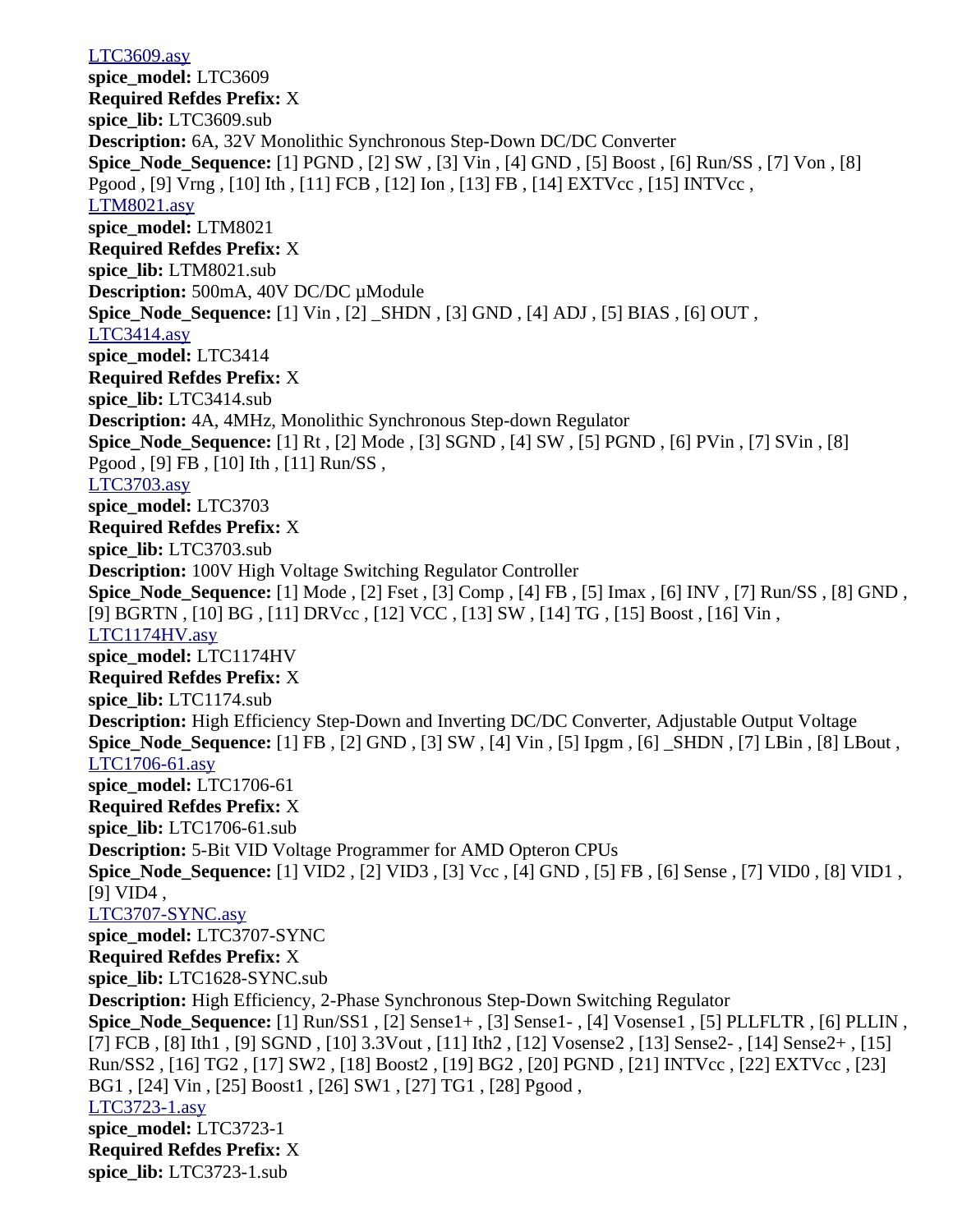**Description:** Synchronous Push-Pull PWM Controller\n\nNote: hiccup mode fault logic is not modeled. **Spice\_Node\_Sequence:** [1] DRVB , [2] Vcc , [3] DRVA , [4] SDRA , [5] GND , [6] Ct , [7] Sprog , [8] Dprg , [9] CS , [10] COMP , [11] Rleb , [12] FB , [13] SS , [14] UVLO , [15] Vref , [16] SDRB , [LT1509.asy](file:///home/cmcdowell/.wine/drive_c/Program%20Files/LTC/LTspiceIV/lib/sym/PowerProducts/LT1509.asy) **spice\_model:** LT1509 **Required Refdes Prefix:** X **spice\_lib:** LT1509.sub **Description:** Power Factor and PWM Controller **Spice\_Node\_Sequence:** [1] GTDR1 , [2] GND2 , [3] GND1 , [4] Cset , [5] PKlim , [6] CAout , [7] Isense , [8] Mout , [9] Iac , [10] VAout , [11] OVP , [12] REF , [13] SS2 , [14] Vsense , [15] Rset , [16] SS1 , [17] Vcc , [18] Vc , [19] RAMP , [20] GTDR2 , [LTC3545-1.asy](file:///home/cmcdowell/.wine/drive_c/Program%20Files/LTC/LTspiceIV/lib/sym/PowerProducts/LTC3545-1.asy) **spice\_model:** LTC3545-1 **Required Refdes Prefix:** X **Description:** Triple 800mA Synchronous Step-Down Regulator - 2.25MHz **spice\_lib:** LTC3545-1.sub **Spice\_Node\_Sequence:** [1] SW1 , [2] Pgood1 , [3] Run2 , [4] Pgood2 , [5] SW2 , [6] PGND , [7] PVin , [8] SW3 , [9] Pgood3 , [10] Run3 , [11] FB3 , [12] FB2 , [13] FB1 , [14] Run1 , [15] Vin , [16] GNDA , [LT1269.asy](file:///home/cmcdowell/.wine/drive_c/Program%20Files/LTC/LTspiceIV/lib/sym/PowerProducts/LT1269.asy) **spice\_model:** LT1269 **Required Refdes Prefix:** X **spice\_lib:** LT1269.sub **Description:** 4A High Efficiency Switching Regulator **Spice\_Node\_Sequence:** [1] Vc , [2] FB , [3] GND , [4] SW , [5] Vin , [LTC3453.asy](file:///home/cmcdowell/.wine/drive_c/Program%20Files/LTC/LTspiceIV/lib/sym/PowerProducts/LTC3453.asy) **spice\_model:** LTC3453 **Required Refdes Prefix:** X **spice\_lib:** LTC3453.sub **Description:** Synchronous Buck-Boost High Power White LED Driver **Spice\_Node\_Sequence:** [1] Vin , [2] EN1 , [3] Iset1 , [4] LED1 , [5] GND , [6] LED2 , [7] LED3 , [8] LED4 , [9] Iset2 , [10] EN2 , [11] Vc , [12] Vout , [13] SW2 , [14] SW1 , [15] PVin , [LT1786F.asy](file:///home/cmcdowell/.wine/drive_c/Program%20Files/LTC/LTspiceIV/lib/sym/PowerProducts/LT1786F.asy) **spice\_model:** LT1786F **Required Refdes Prefix:** X **spice\_lib:** LT1786F.sub **Description:** SMBus Programmable CCFL Switching Regulator(Bits-to-Nits(TM)) **Spice\_Node\_Sequence:** [1] PGND , [2] Iccfl , [3] DIO , [4] CCFL Vc , [5] AGND , [6] \_SHDN , [7] \_SMBSUS , [8] ADR , [9] SDA , [10] SCL , [11] Iout , [12] Vcc , [13] ROYER , [14] BAT , [15] BULB , [16] CCFL SW , [LT3020-1.8.asy](file:///home/cmcdowell/.wine/drive_c/Program%20Files/LTC/LTspiceIV/lib/sym/PowerProducts/LT3020-1.8.asy) **spice\_model:** LT3020-1.8 **Required Refdes Prefix:** X **spice\_lib:** LT3020.lib **Description:** 100mA, Low Voltage, Very Low Dropout Linear Regulator, Fixed 1.8V Output **Spice\_Node\_Sequence:** [1] OUT , [2] GND , [3] \_SHDN , [4] IN , [LTC3528-2.asy](file:///home/cmcdowell/.wine/drive_c/Program%20Files/LTC/LTspiceIV/lib/sym/PowerProducts/LTC3528-2.asy) **spice\_model:** LTC3528-2 **Required Refdes Prefix:** X **spice\_lib:** LTC3528-2.sub **Description:** 1A, 2MHz Synchronous Step-up DC/DC Converter in 2mm×3mm DFN **Spice\_Node\_Sequence:** [1] \_SHDN , [2] FB , [3] Pgood , [4] Vout , [5] SW , [6] PGND , [7] SGND , [8] Vin , [LT1962-2.5.asy](file:///home/cmcdowell/.wine/drive_c/Program%20Files/LTC/LTspiceIV/lib/sym/PowerProducts/LT1962-2.5.asy)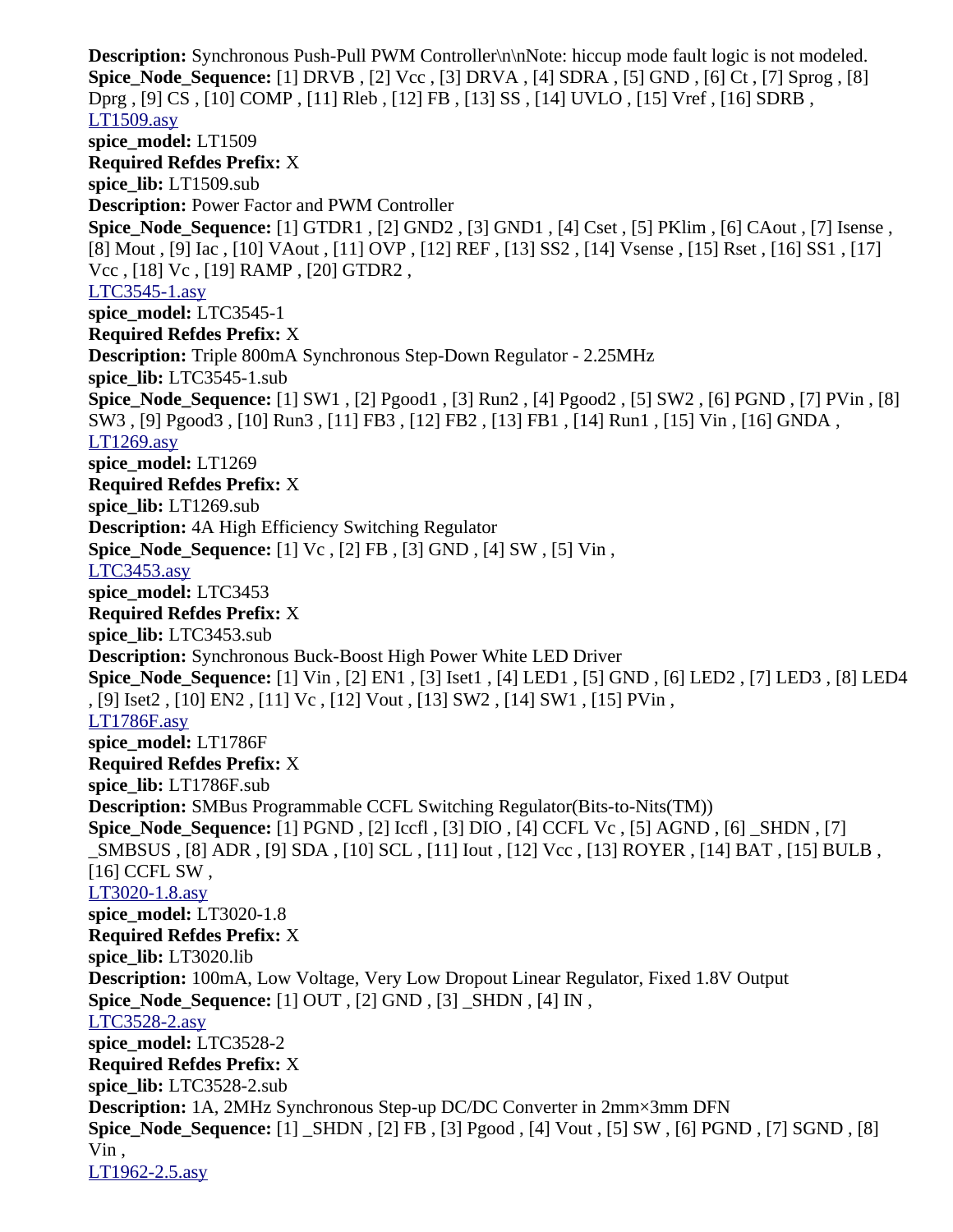**spice\_model:** LT1962-2.5 **Required Refdes Prefix:** X **spice\_lib:** LT1962.lib **Description:** 300mA Low Noise Low Dropout µPower Regulator with Shutdown, Fixed 2.5V Output **Spice\_Node\_Sequence:** [1] OUT , [2] SENSE , [3] BYP , [4] GND , [5] \_SHDN , [6] IN , [LT1584-3.6.asy](file:///home/cmcdowell/.wine/drive_c/Program%20Files/LTC/LTspiceIV/lib/sym/PowerProducts/LT1584-3.6.asy) **spice\_model:** LT1584-3.6 **Required Refdes Prefix:** X **spice\_lib:** LT1584.lib **Description:** 7A Low Dropout Fast Response Positive Regulator, Fixed 3.6V Output **Spice\_Node\_Sequence:** [1] GND , [2] OUT , [3] IN , [LTC3402.asy](file:///home/cmcdowell/.wine/drive_c/Program%20Files/LTC/LTspiceIV/lib/sym/PowerProducts/LTC3402.asy) **spice\_model:** LTC3402 **Required Refdes Prefix:** X **spice\_lib:** LTC3402.sub **Description:** 2A, 3MHz µPower Synchronous Boost Converter **Spice\_Node\_Sequence:** [1] Rt , [2] MODE , [3] Vin , [4] SW , [5] GND , [6] Pgood , [7] Vout , [8] FB , [9]  $Vc$ ,  $[10]$  SHDN, [LT3685.asy](file:///home/cmcdowell/.wine/drive_c/Program%20Files/LTC/LTspiceIV/lib/sym/PowerProducts/LT3685.asy) **spice\_model:** LT3685 **Required Refdes Prefix:** X **spice\_lib:** LT3685.sub **Description:** 38V, 2A, 2.4MHz Step-Down Switching Regulator **Spice\_Node\_Sequence:** [1] BD , [2] Boost , [3] SW , [4] Vin , [5] Run/SS , [6] Pgood , [7] FB , [8] Vc , [9]  $Rt$ ,  $[10]$  GND, [LTC1474-5.asy](file:///home/cmcdowell/.wine/drive_c/Program%20Files/LTC/LTspiceIV/lib/sym/PowerProducts/LTC1474-5.asy) **spice\_model:** LTC1474-5 **Required Refdes Prefix:** X **spice\_lib:** LTC1474.sub **Description:** Low Quiescent Current, High Efficiency Step-Down Converter, 5V Output **Spice\_Node\_Sequence:** [1] FB , [2] LBO , [3] LBI , [4] GND , [5] SW , [6] Sense , [7] Vin , [8] Run , [LT1949-1.asy](file:///home/cmcdowell/.wine/drive_c/Program%20Files/LTC/LTspiceIV/lib/sym/PowerProducts/LT1949-1.asy) **spice\_model:** LT1949-1 **Required Refdes Prefix:** X **spice\_lib:** LT1949-1.sub **Description:** 1.1MHz, 1A PWM DC/DC Converter **Spice\_Node\_Sequence:** [1] Vc , [2] FB , [3] \_SHDN , [4] GND , [5] SW , [6] Vin , [7] LBI , [8] LBO , [LT1963-1.8.asy](file:///home/cmcdowell/.wine/drive_c/Program%20Files/LTC/LTspiceIV/lib/sym/PowerProducts/LT1963-1.8.asy) **spice\_model:** LT1963-1.8 **Required Refdes Prefix:** X **spice\_lib:** LT1963.lib **Description:** 1.5A, Low Noise, Fast Transient Response LDO Regulator, Fixed 1.8V Output **Spice\_Node\_Sequence:** [1] \_SHDN , [2] IN , [3] GND , [4] OUT , [5] SENSE , [LT1084.asy](file:///home/cmcdowell/.wine/drive_c/Program%20Files/LTC/LTspiceIV/lib/sym/PowerProducts/LT1084.asy) **spice\_model:** LT1084 **Required Refdes Prefix:** X **spice\_lib:** LT1083.lib **Description:** 5A Low Dropout Positive Adjustable Regulator **Spice\_Node\_Sequence:** [1] ADJ , [2] OUT , [3] IN , [LTC1438-ADJ.asy](file:///home/cmcdowell/.wine/drive_c/Program%20Files/LTC/LTspiceIV/lib/sym/PowerProducts/LTC1438-ADJ.asy) **spice\_model:** LTC1438-ADJ **Required Refdes Prefix:** X **spice\_lib:** LTC1438-ADJ.sub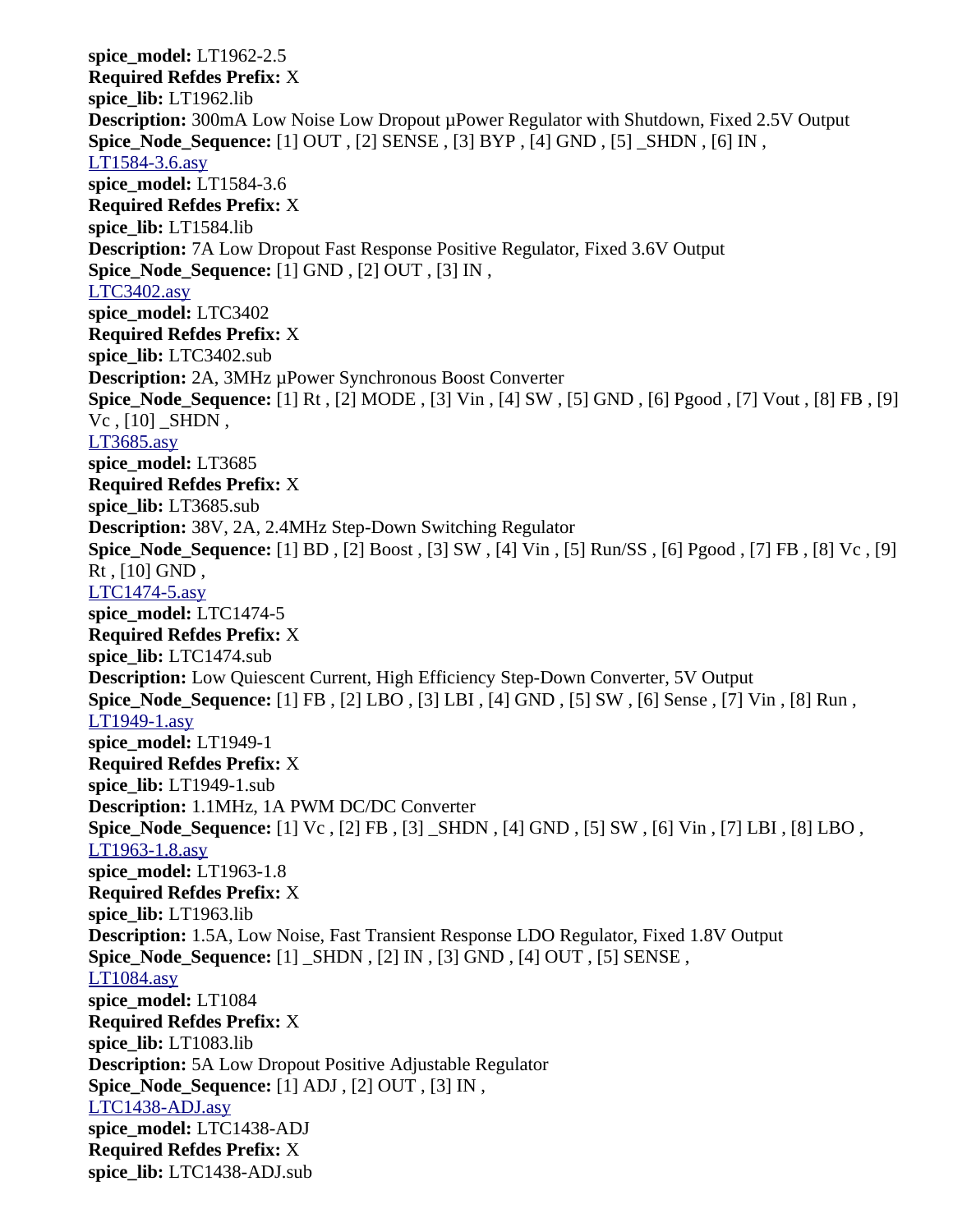**Description:** Dual High Efficiency, Low Noise, Synchronous Step-Down Switching Regulator **Spice\_Node\_Sequence:** [1] Run/SS1 , [2] Sense+1 , [3] Sense-1 , [4] Vsense1 , [5] Ith1 , [6] Cosc , [7] SGND , [8] SFB1 , [9] Ith2 , [10] Vosense2 , [11] Sense-2 , [12] Sense+2 , [13] Run/SS2 , [14] AUXDR , [15] AUXFB , [16] AUXON , [17] Boost2 , [18] TGL2 , [19] SW2 , [20] EXTVcc , [21] BG2 , [22] PGND , [23] INTVcc , [24] BG1 , [25] Vin , [26] SW1 , [27] TGL1 , [28] Boost1 , [LTC3528B-2.asy](file:///home/cmcdowell/.wine/drive_c/Program%20Files/LTC/LTspiceIV/lib/sym/PowerProducts/LTC3528B-2.asy) **spice\_model:** LTC3528B-2 **Required Refdes Prefix:** X **spice\_lib:** LTC3528B-2.sub **Description:** 1A, 2MHz Synchronous Step-up DC/DC Converter in 3mm×2mm DFN **Spice\_Node\_Sequence:** [1] \_SHDN , [2] FB , [3] Pgood , [4] Vout , [5] SW , [6] PGND , [7] SGND , [8] Vin , [LT3585-1.asy](file:///home/cmcdowell/.wine/drive_c/Program%20Files/LTC/LTspiceIV/lib/sym/PowerProducts/LT3585-1.asy) **spice\_model:** LT3585-1 **Required Refdes Prefix:** X **spice\_lib:** LT3585-1.sub **Description:** Photoflash Capacitor Charger with Adjustable Input Current and IGBT Driver **Spice\_Node\_Sequence:** [1] CHRG/Iadj , [2] Vbat , [3] Vin , [4] SW , [5] IBGTPU , [6] IBGTPD , [7] IBGTin , [8] IBGTpwr , [9] \_Done , [10] GND , [LT3021.asy](file:///home/cmcdowell/.wine/drive_c/Program%20Files/LTC/LTspiceIV/lib/sym/PowerProducts/LT3021.asy) **spice\_model:** LT3021 **Required Refdes Prefix:** X **spice\_lib:** LT3021.lib **Description:** 500mA, Low Voltage, Very Low Dropout Linear Regulator, Adjustable Output Voltage **Spice\_Node\_Sequence:** [1] OUT , [2] ADJ , [3] \_SHDN , [4] GND , [5] IN , [LT1620S8.asy](file:///home/cmcdowell/.wine/drive_c/Program%20Files/LTC/LTspiceIV/lib/sym/PowerProducts/LT1620S8.asy) **spice\_model:** LT1620S8 **Required Refdes Prefix:** X **spice\_lib:** LT1620S8.sub **Description:** Rail-to-Rail Current Sense Amplifier **Spice\_Node\_Sequence:** [1] Sense , [2] Iout , [3] GND , [4] IN- , [5] IN+ , [6] Vcc , [7] PROG , [8] AVE , [LT3022-1.5.asy](file:///home/cmcdowell/.wine/drive_c/Program%20Files/LTC/LTspiceIV/lib/sym/PowerProducts/LT3022-1.5.asy) **spice\_model:** LT3022-1.5 **Required Refdes Prefix:** X **spice\_lib:** LT3022.lib **Description:** 1A, 0.9V to 10V, Very Low Dropout Linear Regulator, Fixed 1.5V Output Voltage **Spice\_Node\_Sequence:** [1] OUT , [2] ADJ , [3] \_SHDN , [4] GND , [5] IN , [LTC3642.asy](file:///home/cmcdowell/.wine/drive_c/Program%20Files/LTC/LTspiceIV/lib/sym/PowerProducts/LTC3642.asy) **Required Refdes Prefix:** X **spice\_lib:** LTC3642.sub **spice\_model:** LTC3642 **Description:** High Efficiency, High Voltage 50mA Synchronous Step-Down Converter **Spice\_Node\_Sequence:** [1] SW , [2] Vin , [3] Iset , [4] SS , [5] Run , [6] FB , [7] Hyst , [8] GND , [LT3494.asy](file:///home/cmcdowell/.wine/drive_c/Program%20Files/LTC/LTspiceIV/lib/sym/PowerProducts/LT3494.asy) **spice\_model:** LT3494 **Required Refdes Prefix:** X **spice\_lib:** LT3494.sub **Description:** µPower Low Noise Boost Converter with Output Disconnect **Spice\_Node\_Sequence:** [1] SW , [2] GND , [3] Vcc , [4] CTRL , [5] \_SHDN , [6] FB , [7] Vout , [8] CAP , [LTC3522.asy](file:///home/cmcdowell/.wine/drive_c/Program%20Files/LTC/LTspiceIV/lib/sym/PowerProducts/LTC3522.asy) **spice\_mode**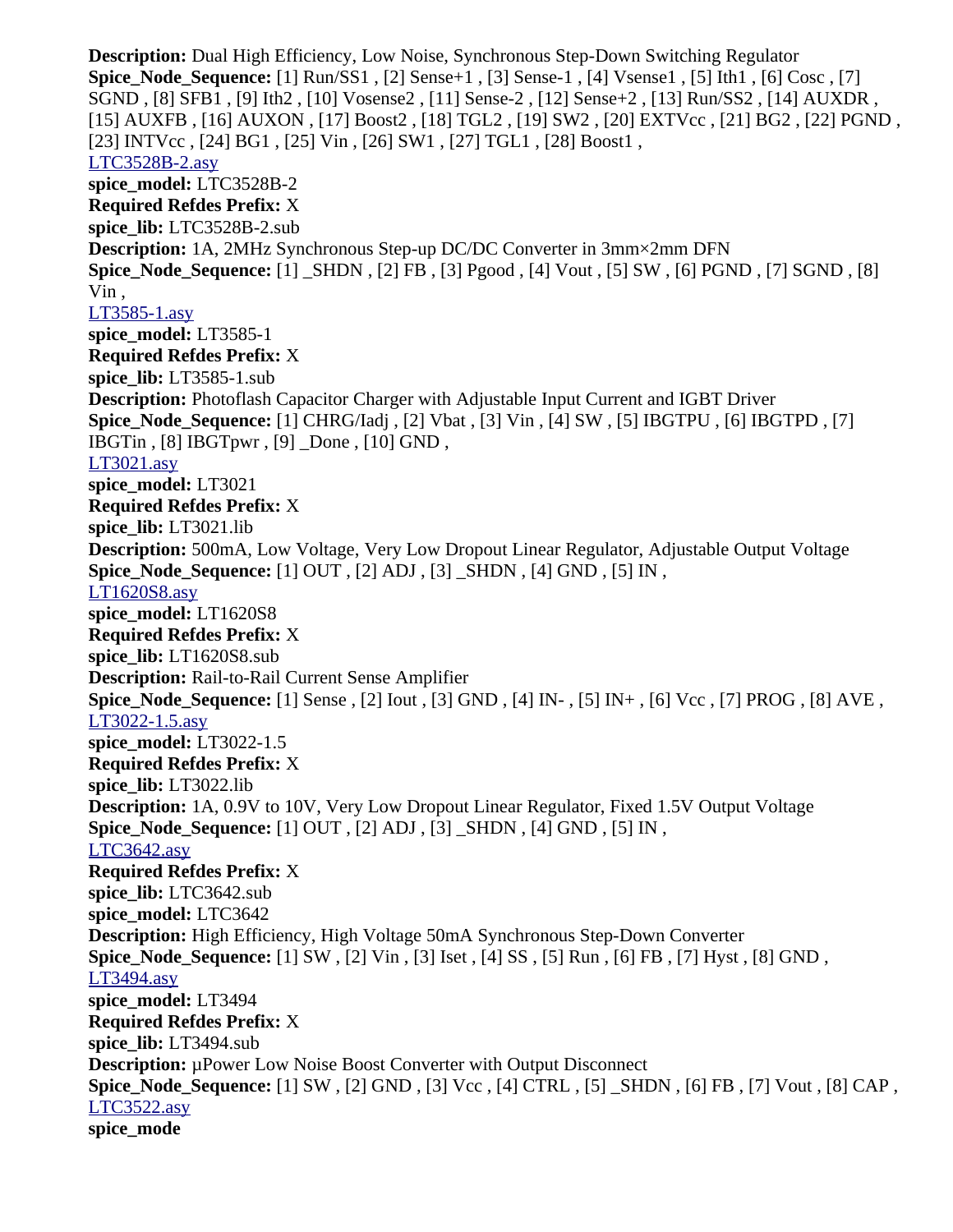[phidet.asy](file:///home/cmcdowell/.wine/drive_c/Program%20Files/LTC/LTspiceIV/lib/sym/Digital/phidet.asy) **Required Refdes Prefix:** A **spice\_lib:** PHASEDET **Description:** Behavioral Type 3/4 Phase Detector (phase/frequency detector). NOTE: Limit input rise times **Spice Node Sequence:** [1] a , [2] b , [3] Q , [4] com , [xor.asy](file:///home/cmcdowell/.wine/drive_c/Program%20Files/LTC/LTspiceIV/lib/sym/Digital/xor.asy) **Required Refdes Prefix:** A **spice\_lib:** XOR **Description:** Behavioral XOR gate **Spice\_Node\_Sequence:** [1] a , [2] b , [3] c , [4] d , [5] e , [6] \_Q , [7] Q , [8] com , [dflop.asy](file:///home/cmcdowell/.wine/drive_c/Program%20Files/LTC/LTspiceIV/lib/sym/Digital/dflop.asy) **Required Refdes Prefix:** A **spice\_lib:** DFLOP **Description:** Behavioral D-flipflop **Spice Node Sequence:** [1] D, [2] CLK, [3] PRE, [4] CLR, [5] Q, [6] Q, [7] com, [schmitt.asy](file:///home/cmcdowell/.wine/drive_c/Program%20Files/LTC/LTspiceIV/lib/sym/Digital/schmitt.asy) **Required Refdes Prefix:** A **spice\_lib:** SCHMITT **Description:** Behavioral Schmitt-Triggered buffer with complementary outs **Spice\_Node\_Sequence:** [1] in , [2] \_Q , [3] Q , [4] com , [schmtinv.asy](file:///home/cmcdowell/.wine/drive_c/Program%20Files/LTC/LTspiceIV/lib/sym/Digital/schmtinv.asy) **Required Refdes Prefix:** A **spice\_lib:** SCHMITT **Description:** Behavioral Schmitt-Triggered inverter **Spice Node Sequence:** [1] in , [2] Q, [3] com , [inv.asy](file:///home/cmcdowell/.wine/drive_c/Program%20Files/LTC/LTspiceIV/lib/sym/Digital/inv.asy) **Required Refdes Prefix:** A **spice\_lib:** BUF **Description:** Behavioral Inverter **Spice\_Node\_Sequence:** [1] in , [2] \_Q , [3] com , [schmtbuf.asy](file:///home/cmcdowell/.wine/drive_c/Program%20Files/LTC/LTspiceIV/lib/sym/Digital/schmtbuf.asy) **Required Refdes Prefix:** A **spice\_lib:** SCHMITT **Description:** Behavioral Schmitt-Triggered buffer **Spice Node Sequence:** [1] in , [2] Q , [3] com , [buf.asy](file:///home/cmcdowell/.wine/drive_c/Program%20Files/LTC/LTspiceIV/lib/sym/Digital/buf.asy) **Required Refdes Prefix:** A **spice\_lib:** BUF **Description:** Behavioral buffer with complementary outputs **Spice\_Node\_Sequence:** [1] in , [2] \_Q , [3] Q , [4] com , [buf1.asy](file:///home/cmcdowell/.wine/drive_c/Program%20Files/LTC/LTspiceIV/lib/sym/Digital/buf1.asy) **Required Refdes Prefix:** A **spice\_lib:** BUF **Description:** Behavioral buffer **Spice Node Sequence:** [1] in , [2] Q , [3] com , [diffschmtinv.asy](file:///home/cmcdowell/.wine/drive_c/Program%20Files/LTC/LTspiceIV/lib/sym/Digital/diffschmtinv.asy) **Required Refdes Prefix:** A **spice\_lib:** SCHMITT **Description:** Behavioral Schmitt-Triggered Inverter with Differential Input **Spice\_Node\_Sequence:** [1] in+ , [2] in- , [3] \_Q , [4] com , [diffschmitt.asy](file:///home/cmcdowell/.wine/drive_c/Program%20Files/LTC/LTspiceIV/lib/sym/Digital/diffschmitt.asy) **Required Refdes Prefix:** A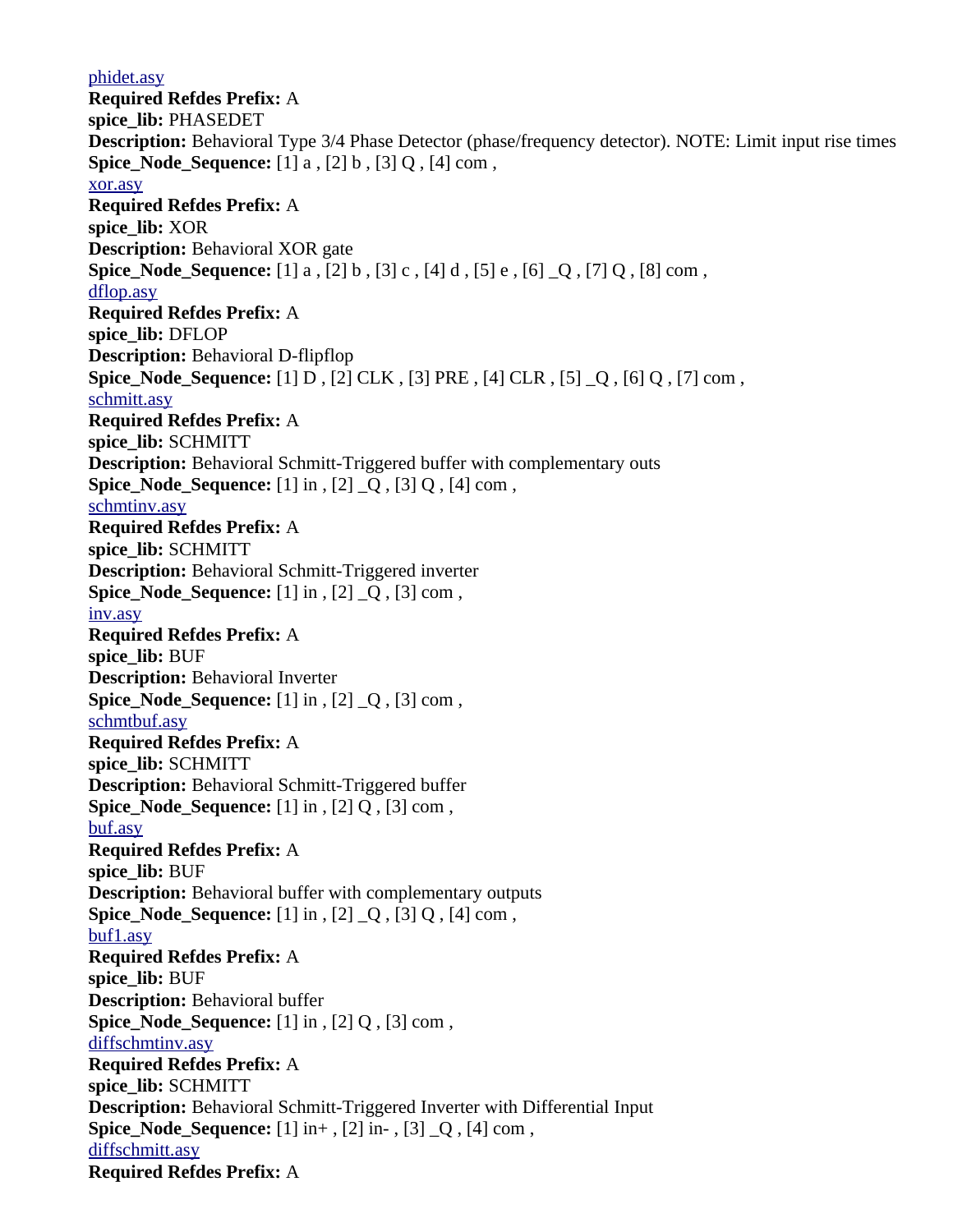**spice\_lib:** SCHMITT **Description:** Behavioral Schmitt-Triggered Buffer with Complementary Outs and Differential Input **Spice\_Node\_Sequence:** [1] in+ , [2] in- , [3] \_Q , [4] Q , [5] com , [diffschmtbuf.asy](file:///home/cmcdowell/.wine/drive_c/Program%20Files/LTC/LTspiceIV/lib/sym/Digital/diffschmtbuf.asy) **Required Refdes Prefix:** A **spice\_lib:** SCHMITT **Description:** Behavioral Schmitt-Triggered Buffer with Differential Input **Spice\_Node\_Sequence:** [1] in+ , [2] in- , [3] Q , [4] com , [and.asy](file:///home/cmcdowell/.wine/drive_c/Program%20Files/LTC/LTspiceIV/lib/sym/Digital/and.asy) **Required Refdes Prefix:** A **spice\_lib:** AND **Description:** Behavioral AND gate **Spice\_Node\_Sequence:** [1] a , [2] b , [3] c , [4] d , [5] e , [6] \_Q , [7] Q , [8] com , [srflop.asy](file:///home/cmcdowell/.wine/drive_c/Program%20Files/LTC/LTspiceIV/lib/sym/Digital/srflop.asy) **Required Refdes Prefix:** A **spice\_lib:** SRFLOP **Description:** Behavioral Set-Reset Flipflop **Spice\_Node\_Sequence:** [1] S , [2] R , [3] \_Q , [4] Q , [5] com , [or.asy](file:///home/cmcdowell/.wine/drive_c/Program%20Files/LTC/LTspiceIV/lib/sym/Digital/or.asy) **Required Refdes Prefix:** A **spice\_lib:** OR **Description:** Behavioral OR gate with complementary outputs **Spice\_Node\_Sequence:** [1] a , [2] b , [3] c , [4] d , [5] e , [6] \_Q , [7] Q , [8] com ,

[LT6700-3.asy](file:///home/cmcdowell/.wine/drive_c/Program%20Files/LTC/LTspiceIV/lib/sym/Comparators/LT6700-3.asy) **spice\_model:** LT6700-3 **Required Refdes Prefix:** X **spice\_lib:** LTC1.lib **Description:** µPower, Low Voltage, SOT-23, Dual Comparator with 400mV Reference **Spice\_Node\_Sequence:** [1] OUTA , [2] GND , [3] +INA , [4] +INB , [5] Vs , [6] OUTB , [LT1016.asy](file:///home/cmcdowell/.wine/drive_c/Program%20Files/LTC/LTspiceIV/lib/sym/Comparators/LT1016.asy) **spice\_model:** LT1016 **Required Refdes Prefix:** X **spice\_lib:** LTC.lib **Description:** Ultra Fast Precision Comparator **Spice\_Node\_Sequence:** [1] V+ , [2] In+ , [3] In- , [4] V- , [5] LATCH , [6] GND , [7] OUT+ , [8] OUT- , [LT1017.asy](file:///home/cmcdowell/.wine/drive_c/Program%20Files/LTC/LTspiceIV/lib/sym/Comparators/LT1017.asy) **spice\_model:** LT1017 **Required Refdes Prefix:** X **spice\_lib:** LTC1.lib **Description:** µPower Dual Comparator(1 of 2) **Spice\_Node\_Sequence:** [1] In+ , [2] In- , [3] V+ , [4] V- , [5] OUT , [LTC1841.asy](file:///home/cmcdowell/.wine/drive_c/Program%20Files/LTC/LTspiceIV/lib/sym/Comparators/LTC1841.asy) **spice\_model:** LTC1841 **Required Refdes Prefix:** X **spice\_lib:** LTC1.lib **Description:** Ultralow Power Dual Comparator(1 of 2) **Spice Node Sequence:** [1]  $\text{In}^+$ , [2]  $\text{In}^-$ , [3] V+, [4] V-, [5] OUT, [LTC1540.asy](file:///home/cmcdowell/.wine/drive_c/Program%20Files/LTC/LTspiceIV/lib/sym/Comparators/LTC1540.asy) **spice\_model:** LTC1540 **Required Refdes Prefix:** X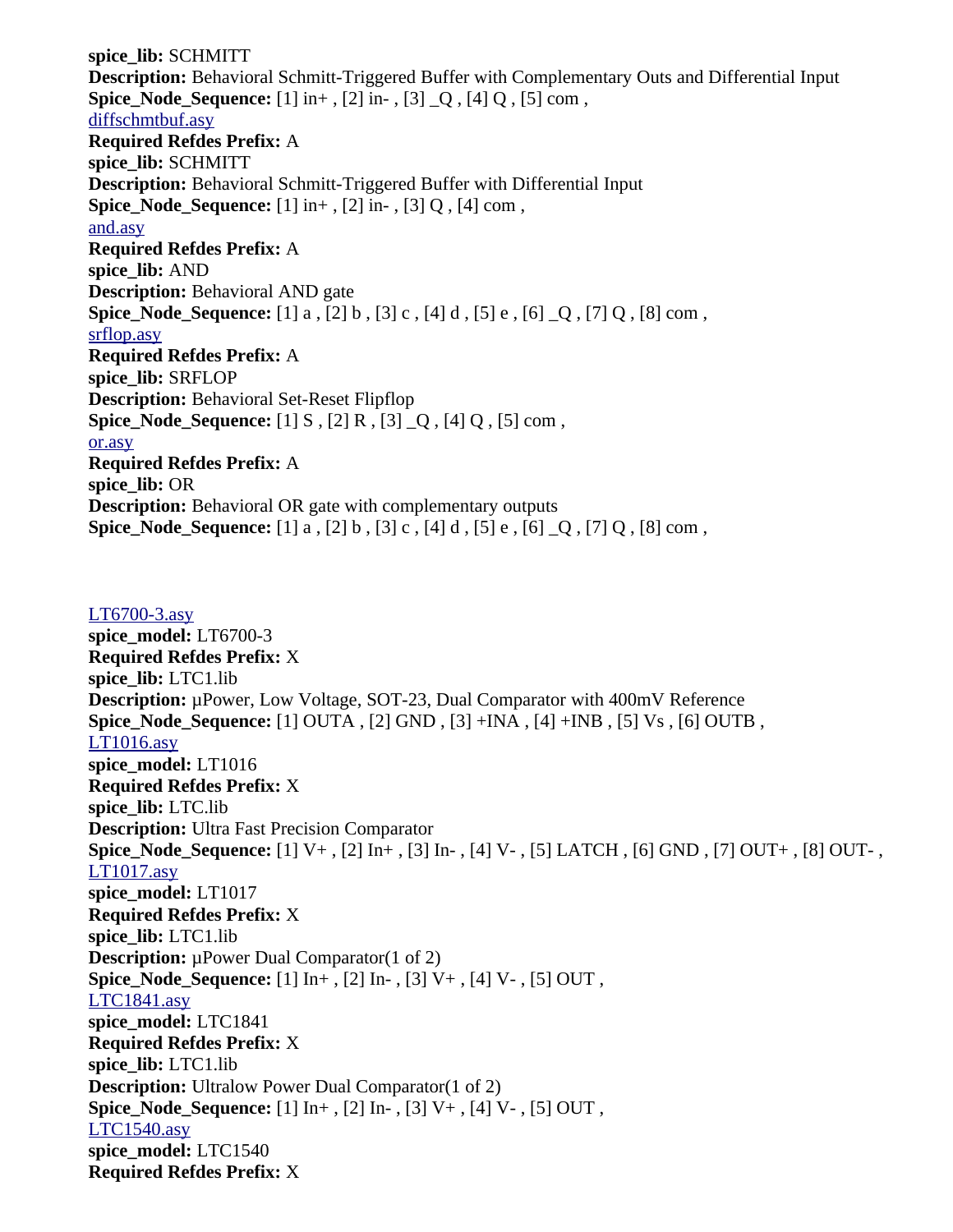**spice\_lib:** LTC.lib **Description:** Nanopower Comparator with Reference **Spice\_Node\_Sequence:** [1] GND , [2] V- , [3] In+ , [4] In- , [5] HYST , [6] REF , [7] V+ , [8] OUT , [LTC1443.asy](file:///home/cmcdowell/.wine/drive_c/Program%20Files/LTC/LTspiceIV/lib/sym/Comparators/LTC1443.asy) **spice\_model:** LTC1443 **Required Refdes Prefix:** X **spice\_lib:** LTC.lib **Description:** Quad Ultralow Power Comparator with Reference **Spice\_Node\_Sequence:** [1] OUT , [2] V+ , [3] In- , [4] In+ , [5] REF , [6] V- , [7] GND , [LT1715.asy](file:///home/cmcdowell/.wine/drive_c/Program%20Files/LTC/LTspiceIV/lib/sym/Comparators/LT1715.asy) **spice\_model:** LT1715 **Required Refdes Prefix:** X **spice\_lib:** LTC1.lib **Description:** 7ns, Low Power, 3V/5V/±5V Rail-to-Rail Comparator **Spice\_Node\_Sequence:** [1] In+ , [2] In- , [3] Vcc , [4] Vee , [5] VS+ , [6] GND , [7] OUT , [LT1711.asy](file:///home/cmcdowell/.wine/drive_c/Program%20Files/LTC/LTspiceIV/lib/sym/Comparators/LT1711.asy) **spice\_model:** LT1711 **Required Refdes Prefix:** X **spice\_lib:** LTC1.lib **Description:** 4.5ns, 3V/5V/±5V Rail-to-Rail Comparator **Spice\_Node\_Sequence:** [1] In+ , [2] In- , [3] V+ , [4] V- , [5] GND , [6] OUT+ , [7] OUT- , [8] LATCH , [LT1015.asy](file:///home/cmcdowell/.wine/drive_c/Program%20Files/LTC/LTspiceIV/lib/sym/Comparators/LT1015.asy) **spice\_model:** LT1015 **Required Refdes Prefix:** X **spice\_lib:** LTC1.lib **Description:** High Speed Dual Line Receiver(1 of 2) **Spice\_Node\_Sequence:** [1] In+ , [2] In- , [3] VCC , [4] VEE , [5] OUT+ , [6] LATCH , [LT1394.asy](file:///home/cmcdowell/.wine/drive_c/Program%20Files/LTC/LTspiceIV/lib/sym/Comparators/LT1394.asy) **spice\_model:** LT1394 **Required Refdes Prefix:** X **spice\_lib:** LTC.lib **Description:** 7ns, Low Power Single Supply, Ground-Sensing Comparator **Spice\_Node\_Sequence:** [1] V+ , [2] In+ , [3] In- , [4] V- , [5] LE , [6] GND , [7] Q , [8] \_Q , [LTC1842.asy](file:///home/cmcdowell/.wine/drive_c/Program%20Files/LTC/LTspiceIV/lib/sym/Comparators/LTC1842.asy) **spice\_model:** LTC1842 **Required Refdes Prefix:** X **spice\_lib:** LTC1.lib **Description:** Ultralow Power Dual Comparator with Reference **Spice\_Node\_Sequence:** [1] OUTA , [2] GND , [3] INA+ , [4] INB+ , [5] Hyst , [6] Ref , [7] Vcc , [8] OUTB ,

## [LTC1445.asy](file:///home/cmcdowell/.wine/drive_c/Program%20Files/LTC/LTspiceIV/lib/sym/Comparators/LTC1445.asy)

**spice\_model:** LTC1445 **Required Refdes Prefix:** X **spice\_lib:** LTC.lib **Description:** Quad Ultralow Power Comparator with Reference **Spice\_Node\_Sequence:** [1] OUT , [2] V+ , [3] In- , [4] In+ , [5] REF , [6] V- , [7] HYST , [LT1011.asy](file:///home/cmcdowell/.wine/drive_c/Program%20Files/LTC/LTspiceIV/lib/sym/Comparators/LT1011.asy) **spice\_model:** LT1011 **Required Refdes Prefix:** X **spice\_lib:** LTC1.lib **Description:** Voltage Comparator **Spice\_Node\_Sequence:** [1] GND , [2] In+ , [3] In- , [4] V- , [5] BAL , [6] STROBE , [7] OUT , [8] V+ , [LT1720.asy](file:///home/cmcdowell/.wine/drive_c/Program%20Files/LTC/LTspiceIV/lib/sym/Comparators/LT1720.asy)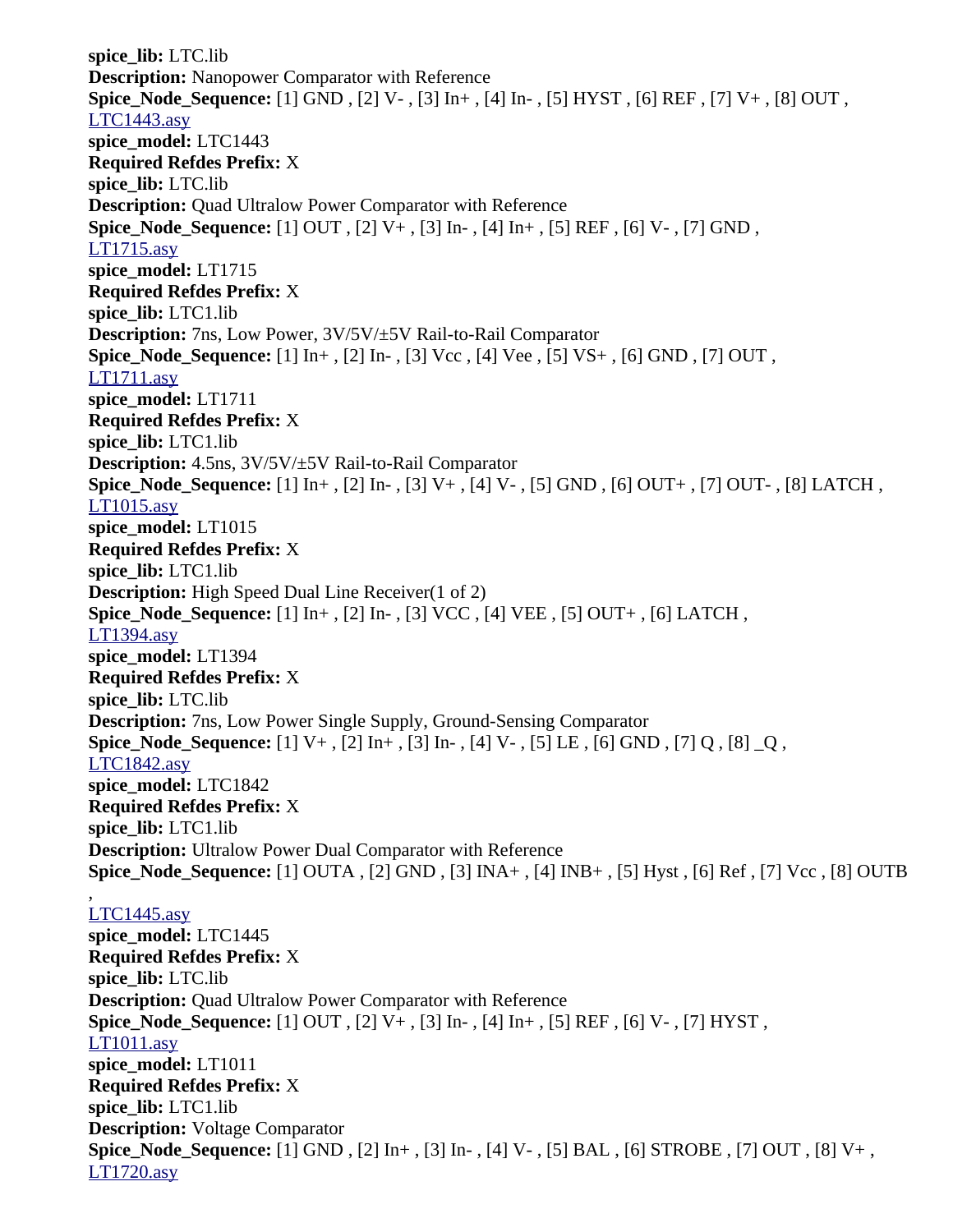**spice\_model:** LT1720 **Required Refdes Prefix:** X **spice\_lib:** LTC.lib **Description:** Dual 4.5ns, Single Supply 3V/5V Comparator with Rail-to-Rail Outputs **Spice\_Node\_Sequence:** [1] In+ , [2] In- , [3] V+ , [4] V- , [5] OUT , [LT6700-2.asy](file:///home/cmcdowell/.wine/drive_c/Program%20Files/LTC/LTspiceIV/lib/sym/Comparators/LT6700-2.asy) **spice\_model:** LT6700-2 **Required Refdes Prefix:** X **spice\_lib:** LTC1.lib **Description:** µPower, Low Voltage, SOT-23, Dual Comparator with 400mV Reference **Spice\_Node\_Sequence:** [1] OUTA , [2] GND , [3] -INA , [4] -INB , [5] Vs , [6] OUTB , [LTC1444.asy](file:///home/cmcdowell/.wine/drive_c/Program%20Files/LTC/LTspiceIV/lib/sym/Comparators/LTC1444.asy) **spice\_model:** LTC1444 **Required Refdes Prefix:** X **spice\_lib:** LTC.lib **Description:** Quad Ultralow Power Comparator with Reference **Spice\_Node\_Sequence:** [1] OUT , [2] V+ , [3] In- , [4] In+ , [5] REF , [6] V- , [7] HYST , [LTC1042.asy](file:///home/cmcdowell/.wine/drive_c/Program%20Files/LTC/LTspiceIV/lib/sym/Comparators/LTC1042.asy) **spice\_model:** LTC1042 **Required Refdes Prefix:** X **spice\_lib:** LTC1042.sub **Description:** Window Comparator **Spice\_Node\_Sequence:** [1] Within , [2] Center , [3] In , [4] GND , [5] Width/2 , [6] Above , [7] OSC , [8] Vcc , [LT6703-3.asy](file:///home/cmcdowell/.wine/drive_c/Program%20Files/LTC/LTspiceIV/lib/sym/Comparators/LT6703-3.asy) **spice\_model:** LT6703-3 **Required Refdes Prefix:** X **spice\_lib:** LTC6.lib **Description:** µPower, Low Voltage, SOT-23, Dual Comparator with 400mV Reference **Spice Node Sequence:** [1] OUT, [2] GND, [3] +IN, [4] Vs, [LTC1440.asy](file:///home/cmcdowell/.wine/drive_c/Program%20Files/LTC/LTspiceIV/lib/sym/Comparators/LTC1440.asy) **spice\_model:** LTC1440 **Required Refdes Prefix:** X **spice\_lib:** LTC.lib **Description:** Ultralow Power Comparator with Reference **Spice\_Node\_Sequence:** [1] In+ , [2] In- , [3] V+ , [4] V- , [5] OUT , [6] GND , [7] REF , [8] HYST , [LTC1041.asy](file:///home/cmcdowell/.wine/drive_c/Program%20Files/LTC/LTspiceIV/lib/sym/Comparators/LTC1041.asy) **spice\_model:** LTC1041 **Required Refdes Prefix:** X **spice\_lib:** LTC1041.sub **Description:** BANG-BANG Controller **Spice\_Node\_Sequence:** [1] ON/\_OFF , [2] Vin , [3] SetPnt , [4] GND , [5] Delta , [6] OSC , [7] Vpp , [8] Vcc , [LT6703-2.asy](file:///home/cmcdowell/.wine/drive_c/Program%20Files/LTC/LTspiceIV/lib/sym/Comparators/LT6703-2.asy) **spice\_model:** LT6703-2 **Required Refdes Prefix:** X **spice\_lib:** LTC6.lib **Description:** µPower, Low Voltage, SOT-23, Dual Comparator with 400mV Reference **Spice\_Node\_Sequence:** [1] OUT , [2] GND , [3] -IN , [4] Vs , [LT1018.asy](file:///home/cmcdowell/.wine/drive_c/Program%20Files/LTC/LTspiceIV/lib/sym/Comparators/LT1018.asy) **spice\_model:** LT1018 **Required Refdes Prefix:** X **spice\_lib:** LTC1.lib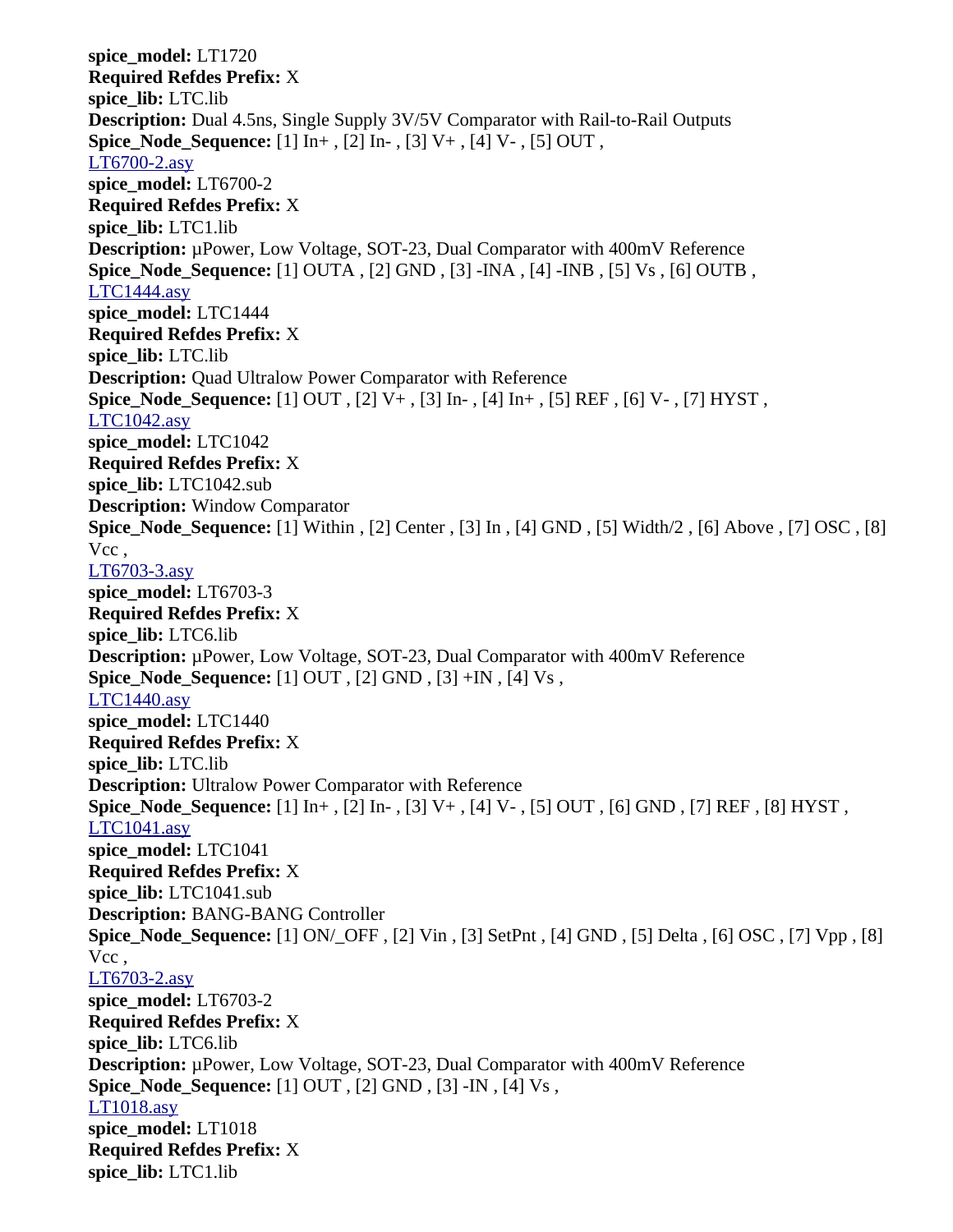**Description:** µPower Dual Comparator(1 of 2) **Spice\_Node\_Sequence:** [1] In+ , [2] In- , [3] V+ , [4] V- , [5] OUT , [LT1671.asy](file:///home/cmcdowell/.wine/drive_c/Program%20Files/LTC/LTspiceIV/lib/sym/Comparators/LT1671.asy) **spice\_model:** LT1671 **Required Refdes Prefix:** X **spice\_lib:** LTC.lib **Description:** 60ns, Low Power, Single Supply, Ground-Sensing Comparator **Spice\_Node\_Sequence:** [1] V+ , [2] In+ , [3] In- , [4] V- , [5] LE , [6] GND , [7] Q , [8] \_Q , [LT6700-1.asy](file:///home/cmcdowell/.wine/drive_c/Program%20Files/LTC/LTspiceIV/lib/sym/Comparators/LT6700-1.asy) **spice\_model:** LT6700-1 **Required Refdes Prefix:** X **spice\_lib:** LTC1.lib **Description:** µPower, Low Voltage, SOT-23, Dual Comparator with 400mV Reference **Spice\_Node\_Sequence:** [1] OUTA , [2] GND , [3] +INA , [4] -INB , [5] Vs , [6] OUTB , [LTC1442.asy](file:///home/cmcdowell/.wine/drive_c/Program%20Files/LTC/LTspiceIV/lib/sym/Comparators/LTC1442.asy) **spice\_model:** LTC1442 **Required Refdes Prefix:** X **spice\_lib:** LTC.lib **Description:** Dual Ultralow Power Comparator with Reference **Spice\_Node\_Sequence:** [1] OUT A , [2] V- , [3] InA+ , [4] InB- , [5] HYST , [6] Ref , [7] V+ , [8] OUT B , [LTC1843.asy](file:///home/cmcdowell/.wine/drive_c/Program%20Files/LTC/LTspiceIV/lib/sym/Comparators/LTC1843.asy) **spice\_model:** LTC1843 **Required Refdes Prefix:** X **spice\_lib:** LTC1.lib **Description:** Ultralow Power Dual Comparator with Reference **Spice\_Node\_Sequence:** [1] OUTA , [2] GND , [3] INA+ , [4] INB- , [5] Hyst , [6] Ref , [7] Vcc , [8] OUTB , [LTC6702.asy](file:///home/cmcdowell/.wine/drive_c/Program%20Files/LTC/LTspiceIV/lib/sym/Comparators/LTC6702.asy) **spice\_model:** LTC6702 **Required Refdes Prefix:** X **spice\_lib:** LTC3.lib **Description:** Tiny µPower Low Voltage Comparator **Spice\_Node\_Sequence:** [1] In+ , [2] In- , [3] V+ , [4] GND , [5] OUT , [LT1713.asy](file:///home/cmcdowell/.wine/drive_c/Program%20Files/LTC/LTspiceIV/lib/sym/Comparators/LT1713.asy) **spice\_model:** LT1713 **Required Refdes Prefix:** X **spice\_lib:** LTC1.lib **Description:** 7ns, Low Power, 3V/5V/±5V Rail-to-Rail Comparator **Spice\_Node\_Sequence:** [1] In+ , [2] In- , [3] V+ , [4] V- , [5] GND , [6] OUT+ , [7] OUT- , [8] LATCH , [LTC1441.asy](file:///home/cmcdowell/.wine/drive_c/Program%20Files/LTC/LTspiceIV/lib/sym/Comparators/LTC1441.asy) **spice\_model:** LTC1441 **Required Refdes Prefix:** X **spice\_lib:** LTC.lib **Description:** Dual Ultralow Power Comparator with Reference **Spice\_Node\_Sequence:** [1] OUT , [2] V- , [3] In+ , [4] In- , [5] V+ , [LT1716.asy](file:///home/cmcdowell/.wine/drive_c/Program%20Files/LTC/LTspiceIV/lib/sym/Comparators/LT1716.asy) **spice\_model:** LT1716 **Required Refdes Prefix:** X **spice\_lib:** LTC1.lib **Description:** SOT-23, 44V, Over-the-Top, µPower, Precision, Rail-to-Rail Comparator **Spice\_Node\_Sequence:** [1] In+ , [2] In- , [3] V+ , [4] V- , [5] OUT , [LT1719.asy](file:///home/cmcdowell/.wine/drive_c/Program%20Files/LTC/LTspiceIV/lib/sym/Comparators/LT1719.asy) **spice\_model:** LT1719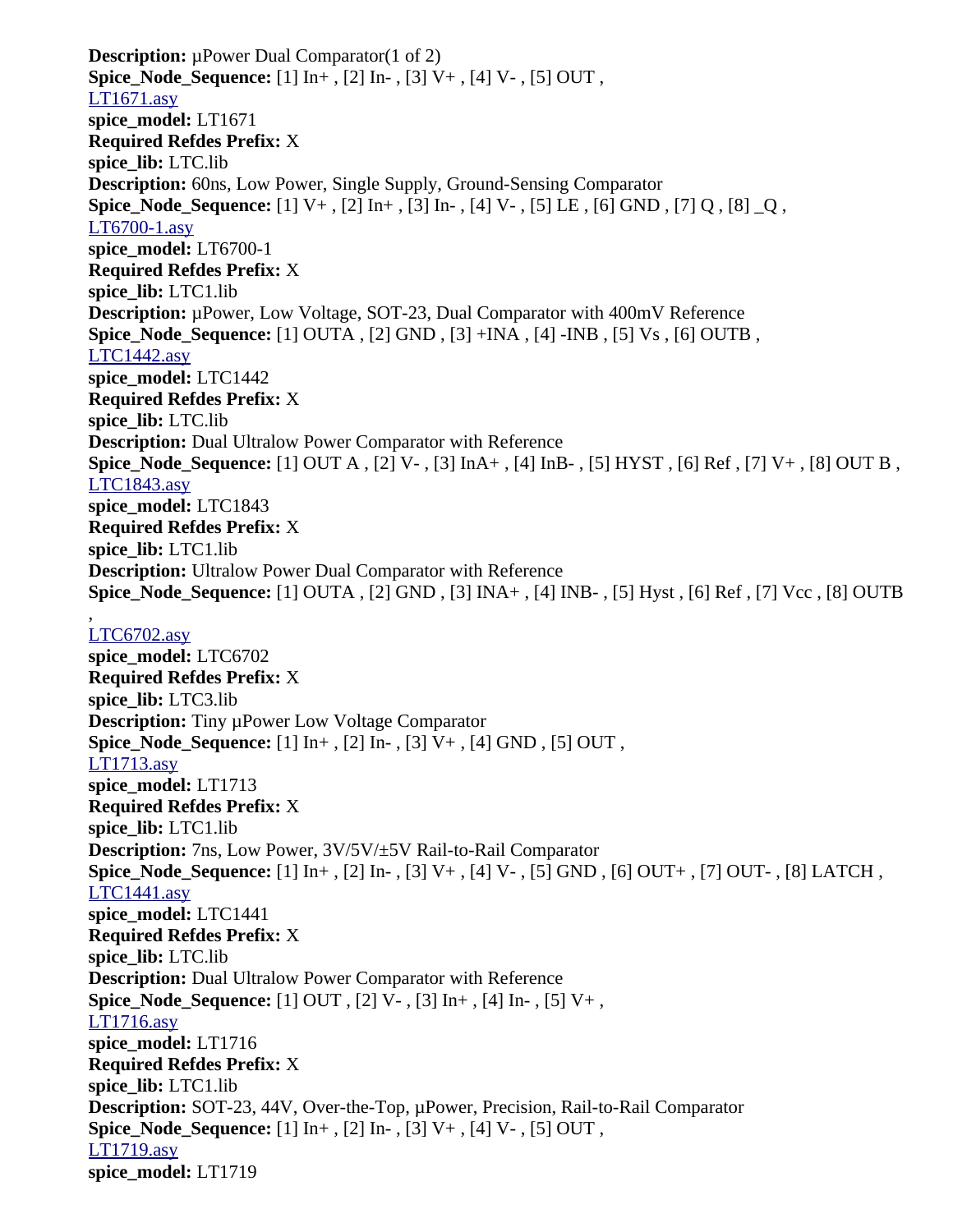**Required Refdes Prefix:** X **spice\_lib:** LTC.lib **Description:** 4.5ns, Single Supply 3V/5V Comparator with Rail-to-Rail Outputs **Spice\_Node\_Sequence:** [1] V+ , [2] In+ , [3] In- , [4] V- , [5] GND , [6] SHDN , [7] OUT , [8] VS+ , [LT1712.asy](file:///home/cmcdowell/.wine/drive_c/Program%20Files/LTC/LTspiceIV/lib/sym/Comparators/LT1712.asy) **spice\_model:** LT1712 **Required Refdes Prefix:** X **spice\_lib:** LTC1.lib **Description:** Dual 4.5ns, 3V/5V/±5V Rail-to-Rail Comparator(1 of 2) **Spice\_Node\_Sequence:** [1] In+ , [2] In- , [3] V+ , [4] V- , [5] GND , [6] OUT+ , [7] OUT- , [8] LATCH , [LT1721.asy](file:///home/cmcdowell/.wine/drive_c/Program%20Files/LTC/LTspiceIV/lib/sym/Comparators/LT1721.asy) **spice\_model:** LT1721 **Required Refdes Prefix:** X **spice\_lib:** LTC.lib **Description:** Quad 4.5ns, Single Supply 3V/5V Comparator with Rail-to-Rail Outputs **Spice Node Sequence:** [1]  $\text{In}^+$ , [2]  $\text{In}^-$ , [3] V+, [4] V-, [5] OUT, [LT1714.asy](file:///home/cmcdowell/.wine/drive_c/Program%20Files/LTC/LTspiceIV/lib/sym/Comparators/LT1714.asy) **spice\_model:** LT1714 **Required Refdes Prefix:** X **spice\_lib:** LTC1.lib **Description:** Dual 7ns, Low Power, 3V/5V/±5V Rail-to-Rail Comparator(1 of 2) **Spice\_Node\_Sequence:** [1] In+ , [2] In- , [3] V+ , [4] V- , [5] GND , [6] OUT+ , [7] OUT- , [8] LATCH , [LT1116.asy](file:///home/cmcdowell/.wine/drive_c/Program%20Files/LTC/LTspiceIV/lib/sym/Comparators/LT1116.asy) **spice\_model:** LT1116 **Required Refdes Prefix:** X **spice\_lib:** LTC.lib **Description:** 12ns, Single Supply Ground-Sensing Comparator **Spice\_Node\_Sequence:** [1] V+ , [2] In+ , [3] In- , [4] V- , [5] LATCH , [6] GND , [7] OUT+ , [8] OUT- ,

[4N27.asy](file:///home/cmcdowell/.wine/drive_c/Program%20Files/LTC/LTspiceIV/lib/sym/Optos/4N27.asy) **spice\_model:** 4N27 **Required Refdes Prefix:** X **spice\_lib:** 4N27.sub **Description:** Optoisolator, Transistor Output **Spice\_Node\_Sequence:** [1] A , [2] K , [3] C , [4] E , [5] B , [MOC206.asy](file:///home/cmcdowell/.wine/drive_c/Program%20Files/LTC/LTspiceIV/lib/sym/Optos/MOC206.asy) **spice\_model:** MOC206 **Required Refdes Prefix:** X **spice\_lib:** MOC205.sub **Description:** Optoisolator, Transistor Output **Spice\_Node\_Sequence:** [1] A , [2] K , [3] C , [4] E , [5] B , [PC817A.asy](file:///home/cmcdowell/.wine/drive_c/Program%20Files/LTC/LTspiceIV/lib/sym/Optos/PC817A.asy) **spice\_model:** PC817A **Required Refdes Prefix:** X **spice\_lib:** PC817.sub **Description:** High Density Mounting Type Photocoupler **Spice\_Node\_Sequence:** [1] A , [2] K , [3] C , [4] E , [CNY17-1.asy](file:///home/cmcdowell/.wine/drive_c/Program%20Files/LTC/LTspiceIV/lib/sym/Optos/CNY17-1.asy) **spice\_model:** CNY17-1 **Required Refdes Prefix:** X **spice\_lib:** CNY17.sub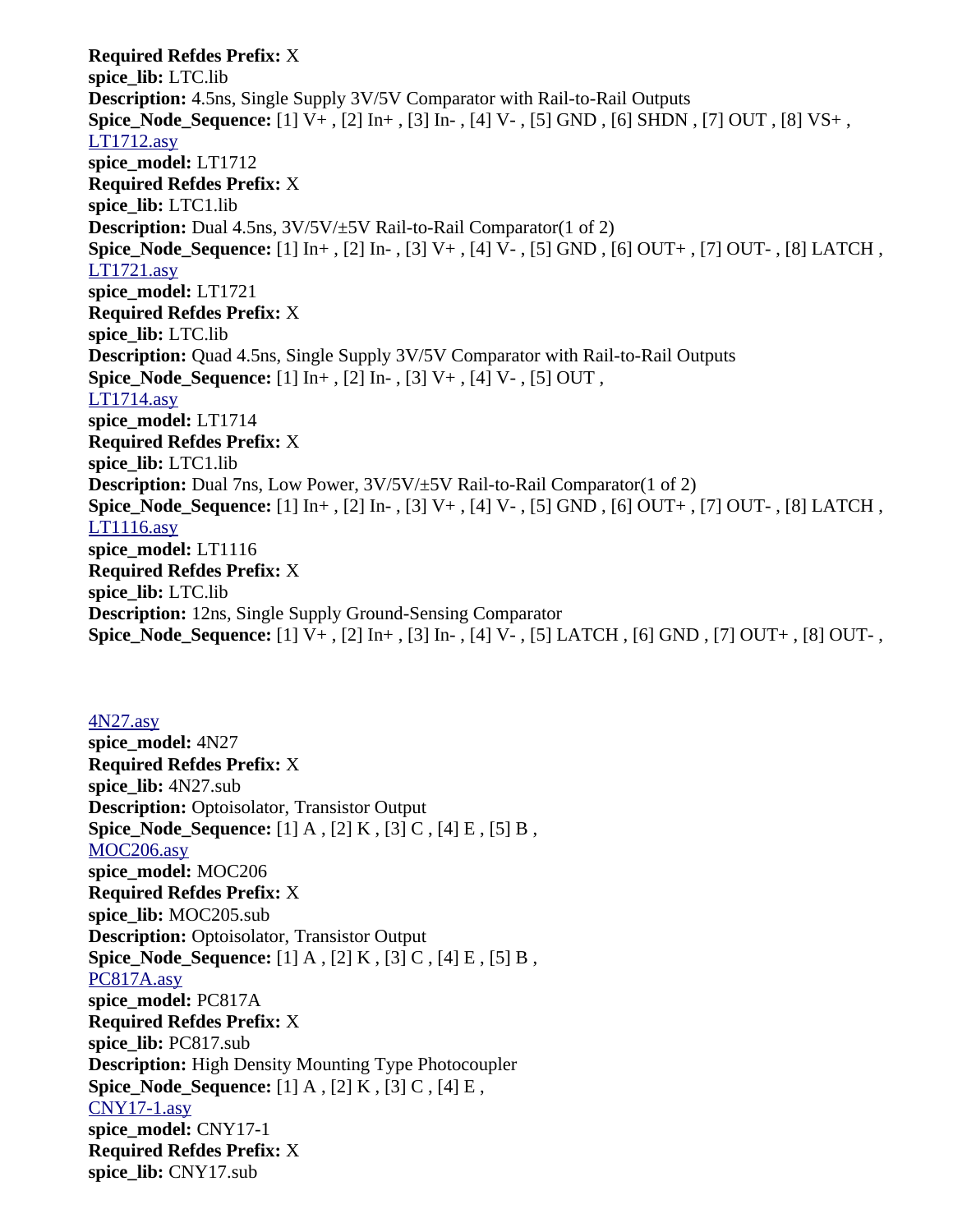**Description:** Optoisolator, Transistor Output **Spice\_Node\_Sequence:** [1] A , [2] K , [3] C , [4] E , [5] B , [4N28.asy](file:///home/cmcdowell/.wine/drive_c/Program%20Files/LTC/LTspiceIV/lib/sym/Optos/4N28.asy) **spice\_model:** 4N28 **Required Refdes Prefix:** X **spice\_lib:** 4N27.sub **Description:** Optoisolator, Transistor Output **Spice\_Node\_Sequence:** [1] A , [2] K , [3] C , [4] E , [5] B , [MOC205.asy](file:///home/cmcdowell/.wine/drive_c/Program%20Files/LTC/LTspiceIV/lib/sym/Optos/MOC205.asy) **spice\_model:** MOC205 **Required Refdes Prefix:** X **spice\_lib:** MOC205.sub **Description:** Optoisolator, Transistor Output **Spice Node Sequence:** [1] A , [2] K , [3] C , [4] E , [5] B , [PC817C.asy](file:///home/cmcdowell/.wine/drive_c/Program%20Files/LTC/LTspiceIV/lib/sym/Optos/PC817C.asy) **spice\_model:** PC817C **Required Refdes Prefix:** X **spice\_lib:** PC817.sub **Description:** High Density Mounting Type Photocoupler **Spice\_Node\_Sequence:** [1] A , [2] K , [3] C , [4] E , [MOC207.asy](file:///home/cmcdowell/.wine/drive_c/Program%20Files/LTC/LTspiceIV/lib/sym/Optos/MOC207.asy) **spice\_model:** MOC207 **Required Refdes Prefix:** X **spice\_lib:** MOC205.sub **Description:** Optoisolator, Transistor Output **Spice Node Sequence:** [1] A , [2] K , [3] C , [4] E , [5] B , [CNY17-2.asy](file:///home/cmcdowell/.wine/drive_c/Program%20Files/LTC/LTspiceIV/lib/sym/Optos/CNY17-2.asy) **spice\_model:** CNY17-2 **Required Refdes Prefix:** X **spice\_lib:** CNY17.sub **Description:** Optoisolator, Transistor Output **Spice Node Sequence:** [1] A , [2] K , [3] C , [4] E , [5] B , [4N26.asy](file:///home/cmcdowell/.wine/drive_c/Program%20Files/LTC/LTspiceIV/lib/sym/Optos/4N26.asy) **spice\_model:** 4N26 **Required Refdes Prefix:** X **spice\_lib:** 4N25.sub **Description:** Optoisolator, Transistor Output **Spice\_Node\_Sequence:** [1] A , [2] K , [3] C , [4] E , [5] B , [4N25.asy](file:///home/cmcdowell/.wine/drive_c/Program%20Files/LTC/LTspiceIV/lib/sym/Optos/4N25.asy) **spice\_model:** 4N25 **Required Refdes Prefix:** X **spice\_lib:** 4N25.sub **Description:** Optoisolator, Transistor Output **Spice\_Node\_Sequence:** [1] A , [2] K , [3] C , [4] E , [5] B , [PC817B.asy](file:///home/cmcdowell/.wine/drive_c/Program%20Files/LTC/LTspiceIV/lib/sym/Optos/PC817B.asy) **spice\_model:** PC817B **Required Refdes Prefix:** X **spice\_lib:** PC817.sub **Description:** High Density Mounting Type Photocoupler **Spice\_Node\_Sequence:** [1] A , [2] K , [3] C , [4] E , [4N25A.asy](file:///home/cmcdowell/.wine/drive_c/Program%20Files/LTC/LTspiceIV/lib/sym/Optos/4N25A.asy) **spice\_model:** 4N25A **Required Refdes Prefix:** X